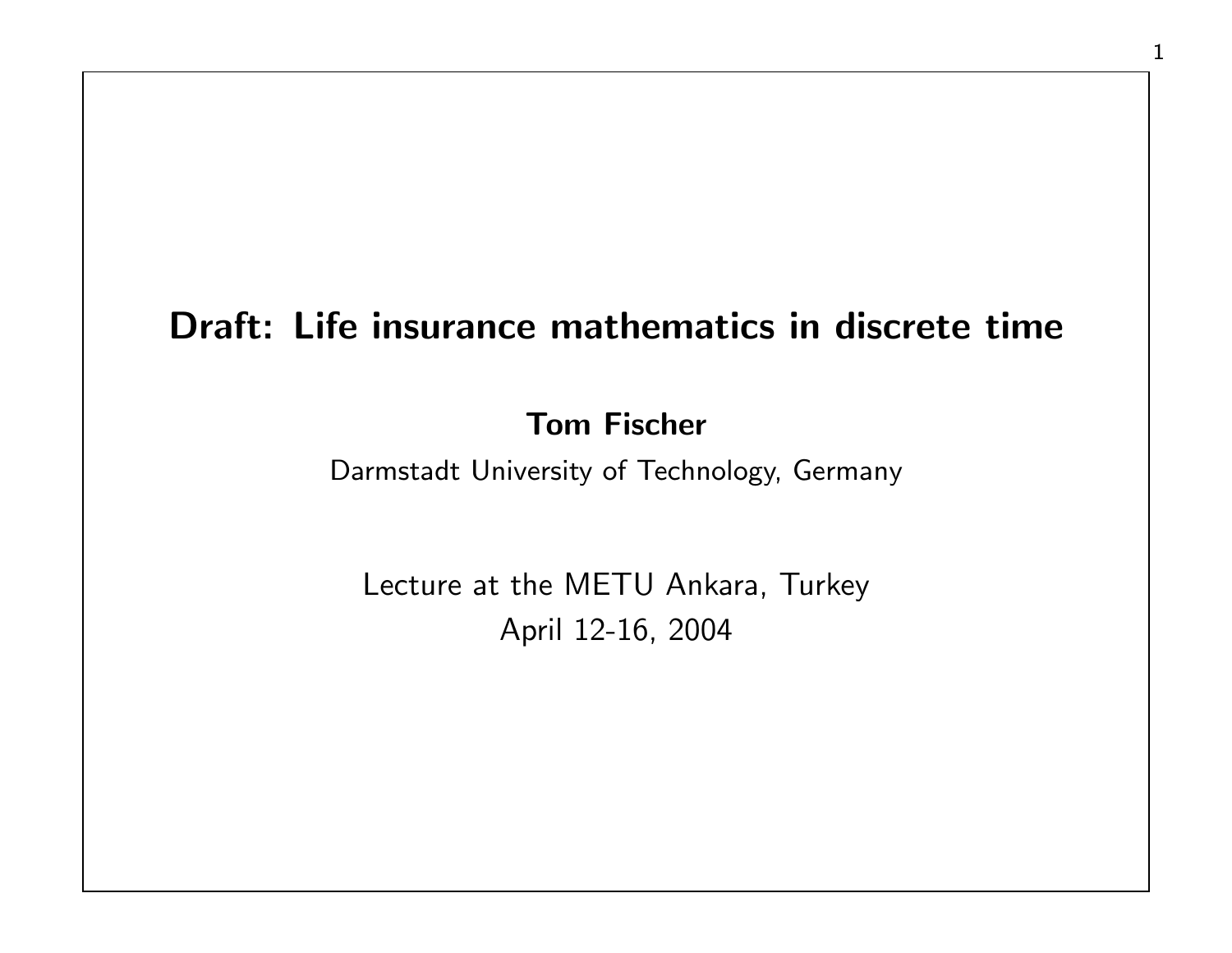A recent version of the lecture notes can be downloaded under www.mathematik.tu-darmstadt.de/˜tfischer/Ankara.pdf

This version is from April 27, 2004.

Dr. Tom Fischer Technische Universität Darmstadt Fachbereich Mathematik, AG 9 Schloßgartenstr. 7 64289 Darmstadt Germany

> tfischer@mathematik.tu-darmstadt.de www.mathematik.tu-darmstadt.de/˜tfischer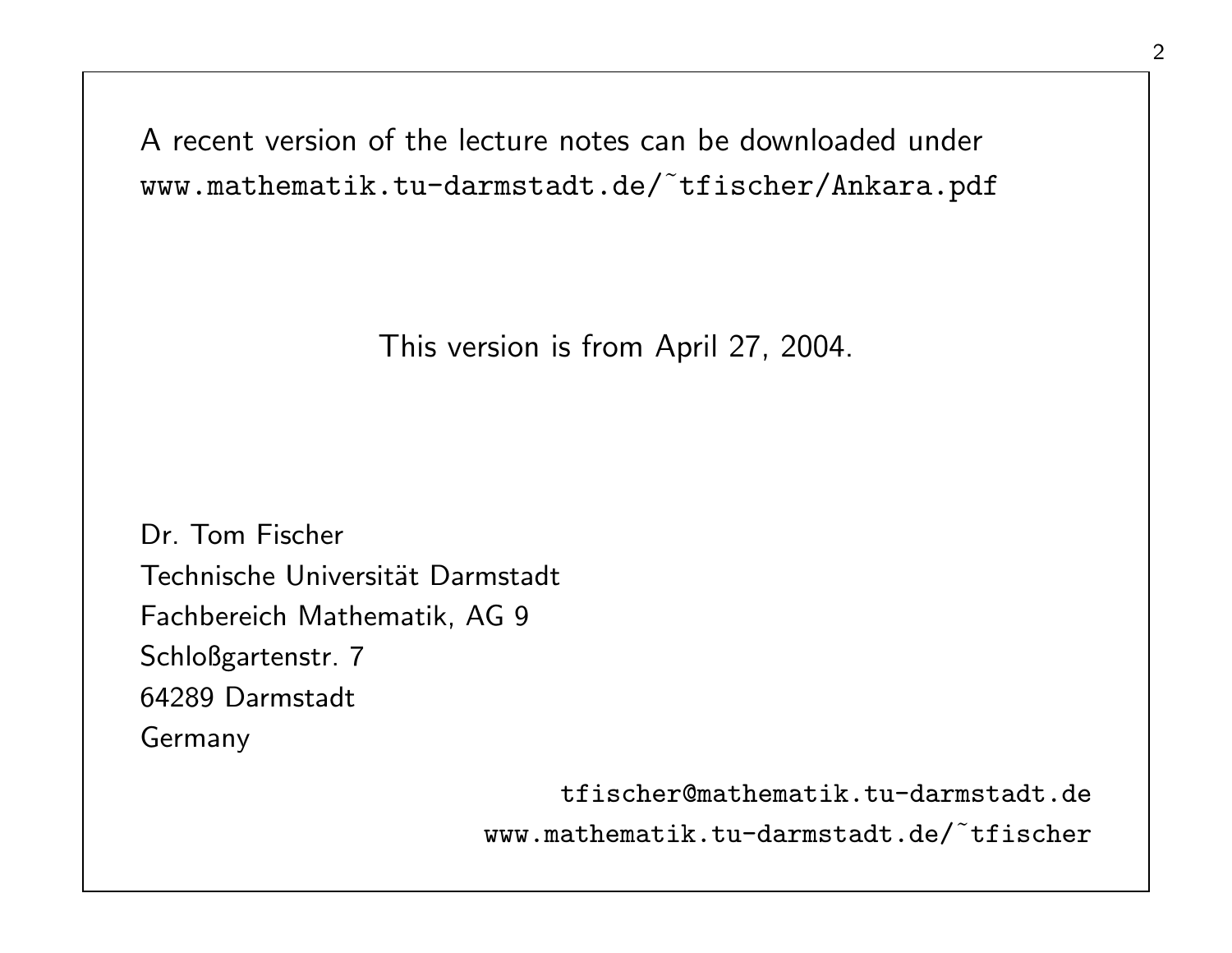# About these notes

This is the preliminary (slide-form) version of the notes of a lecture at the Middle East Technical University in Ankara, Turkey, held by the author from April 12 to 16, 2004.

As the audience was quite inhomogeneous, the notes contain a brief review of discrete time financial mathematics. Some notions and results from stochastics are explained in the Appendix.

The notes contain several internet links to numerical spreadsheet examples which were developed by the author. The author does not (and cannot) guarantee for the correctness of the data supplied and the computations taking place.

Tom Fischer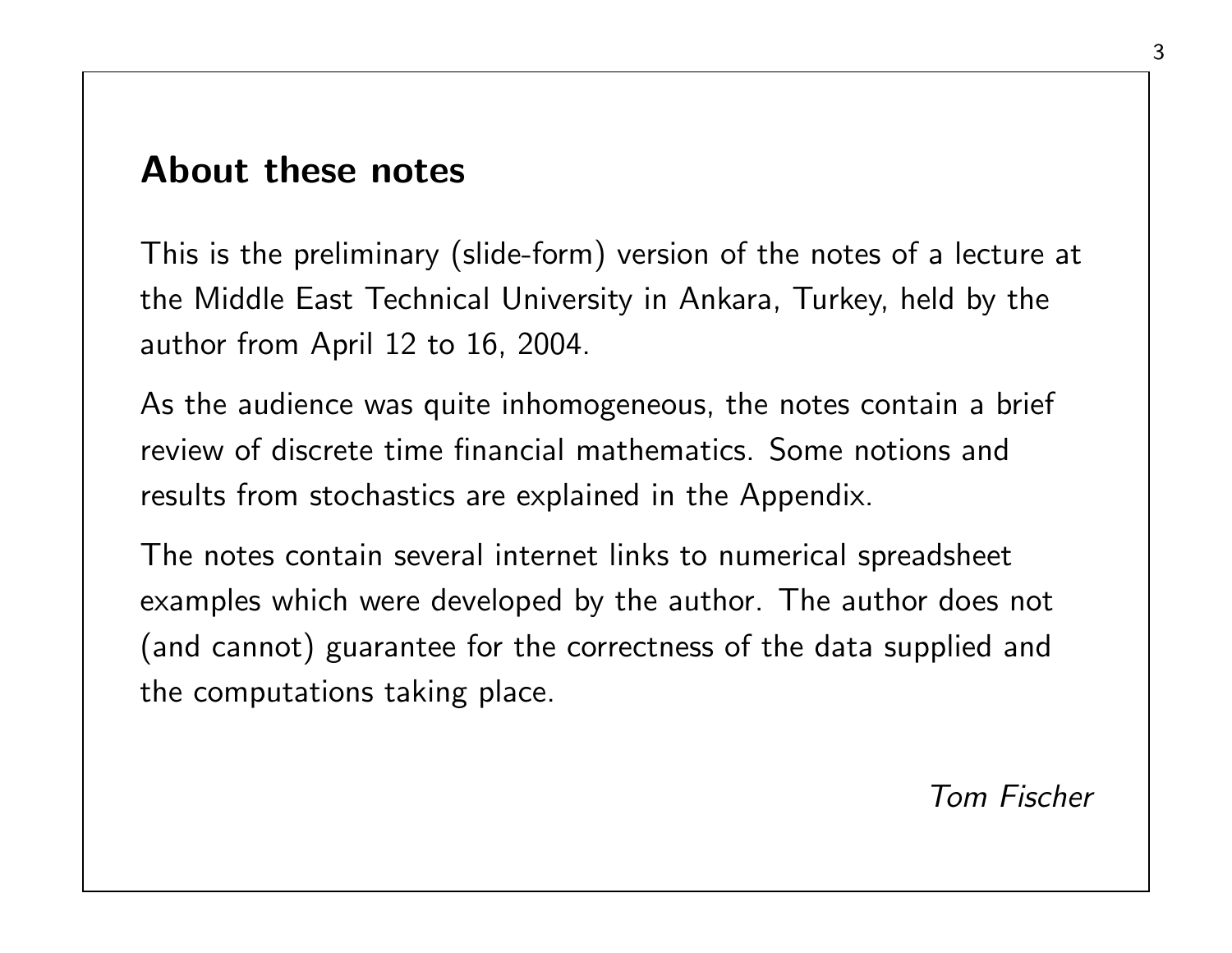# Contents

| $\mathbf 1$ | <b>Introduction</b>             |  |                                                    | 9  |
|-------------|---------------------------------|--|----------------------------------------------------|----|
|             | 11                              |  | Life insurance mathematics? 10                     |    |
|             |                                 |  |                                                    |    |
|             |                                 |  |                                                    |    |
|             |                                 |  |                                                    |    |
|             |                                 |  |                                                    |    |
|             | Introductory examples 16<br>1.3 |  |                                                    |    |
|             |                                 |  | 1.3.1 Valuation in classical life insurance 16     |    |
|             |                                 |  | 1.3.2 Valuation in modern life insurance 18        |    |
|             |                                 |  |                                                    |    |
|             |                                 |  | 2 A review of classical life insurance mathematics | 19 |
|             |                                 |  | 2.1 Non-stochastic finance 20                      |    |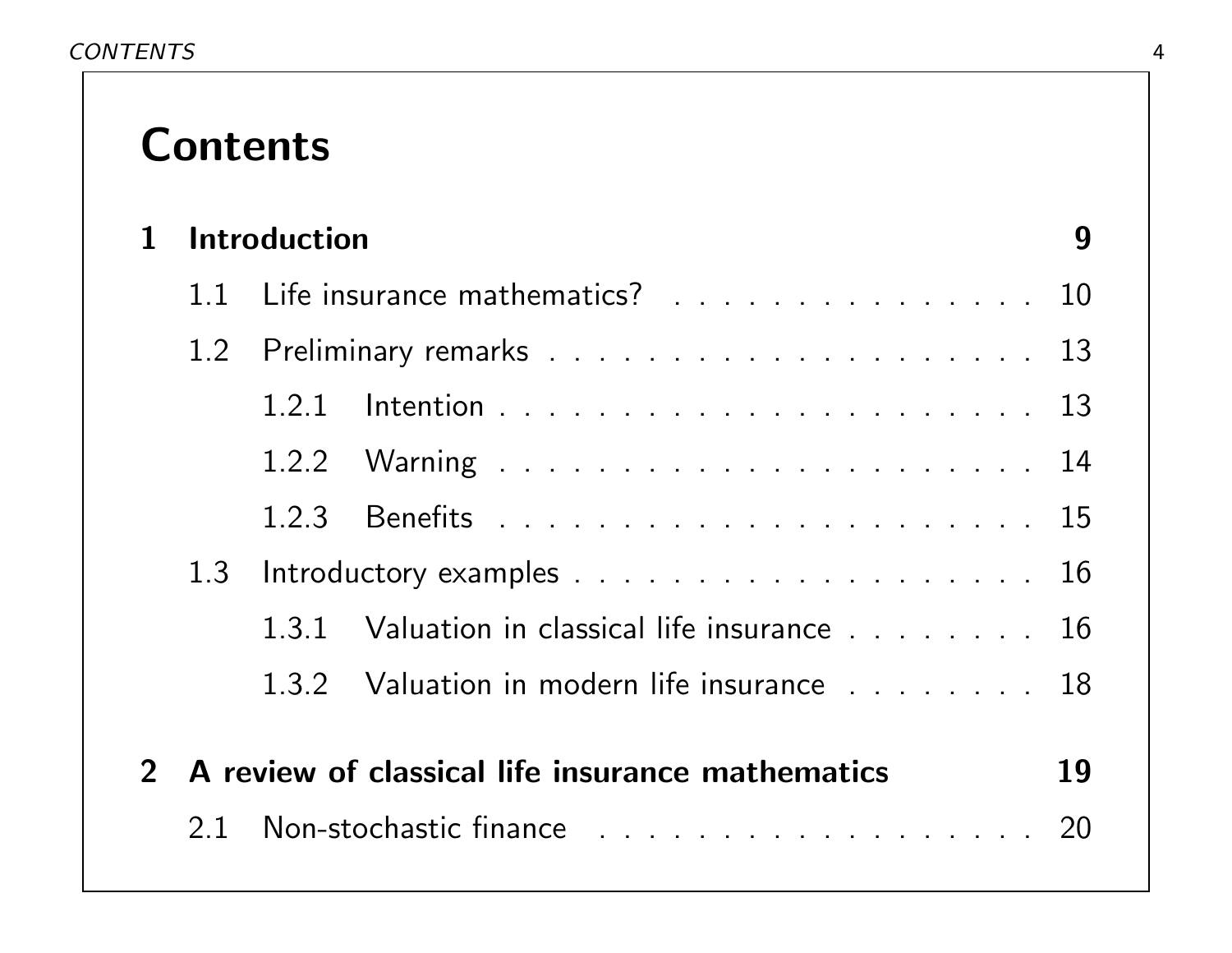#### CONTENTS 5

|     | 2.1.2 | The present value of a cash flow 21                                                                |
|-----|-------|----------------------------------------------------------------------------------------------------|
| 2.2 |       |                                                                                                    |
|     | 2.2.1 |                                                                                                    |
|     |       | 2.2.2 The Expectation Principle 25                                                                 |
|     |       |                                                                                                    |
|     |       | 2.3.1 Life insurance contracts 30                                                                  |
|     |       | 2.3.2 The Principle of Equivalence 31                                                              |
| 2.4 |       | Mortalities - The notation 33                                                                      |
| 2.5 |       | The reserve reserve reservation and the reserve of the reserve of the reserve of the reserve of 35 |
|     |       | 2.5.1 Definition and meaning 35                                                                    |
|     |       | 2.5.2 A recursive formula 36                                                                       |
| 2.6 |       | Some contract forms 38                                                                             |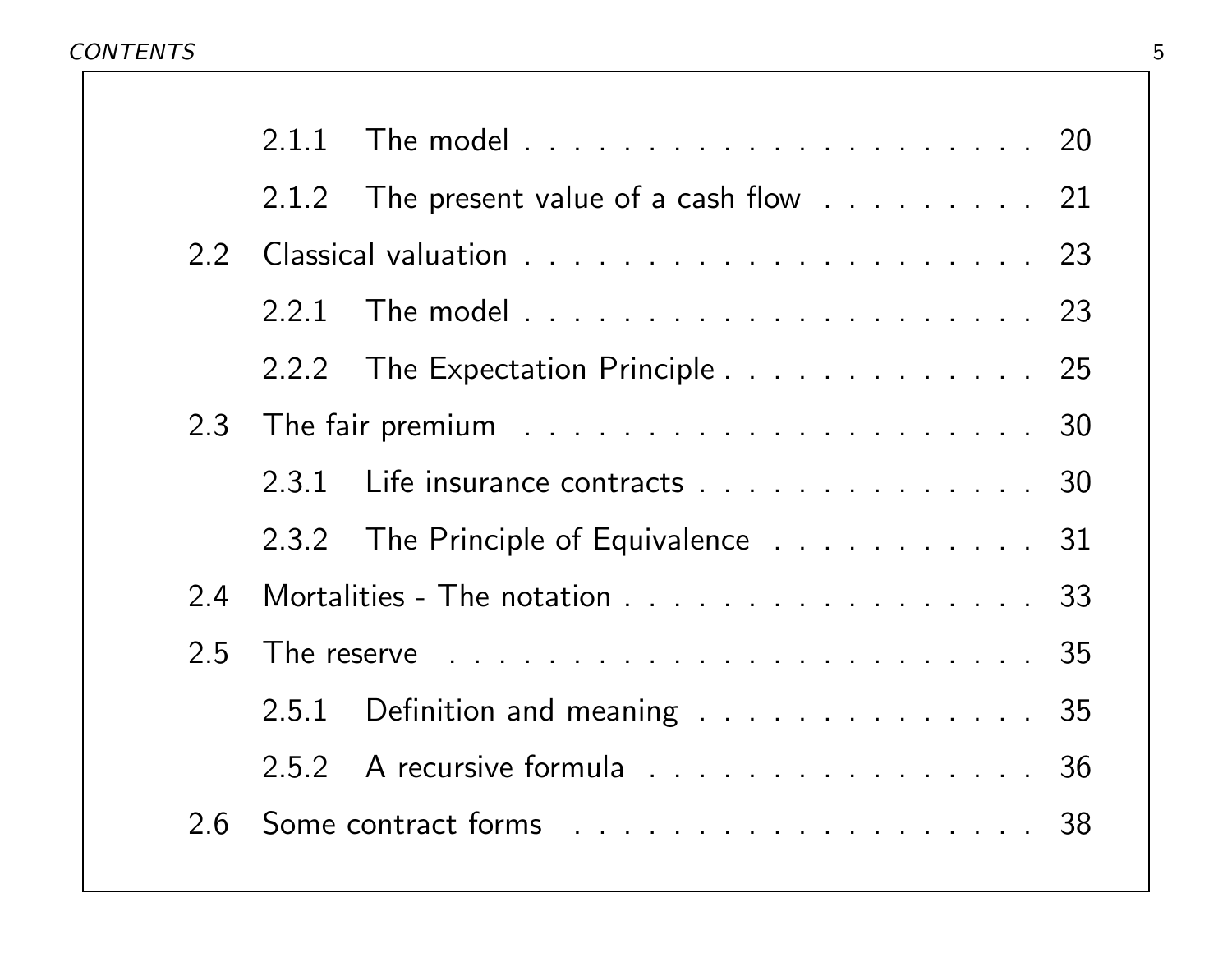CONTENTS 6

|                | 2.7 | Spreadsheet examples 39                               |    |
|----------------|-----|-------------------------------------------------------|----|
|                | 2.8 |                                                       |    |
| 3 <sup>1</sup> |     | Basic concepts of discrete time financial mathematics | 44 |
|                | 3.1 |                                                       |    |
|                | 3.2 | Portfolios and strategies 46                          |    |
|                | 3.3 | No-arbitrage and the Fundamental Theorem 47           |    |
|                | 3.4 |                                                       |    |
|                | 3.5 |                                                       |    |
|                | 3.6 | Numeric example: One-period model 51                  |    |
|                | 3.7 | Example: The Cox-Ross-Rubinstein model (CRR) 53       |    |
|                | 3.8 | Numeric example with spreadsheet 56                   |    |
| 4              |     | Valuation in modern life insurance mathematics        | 58 |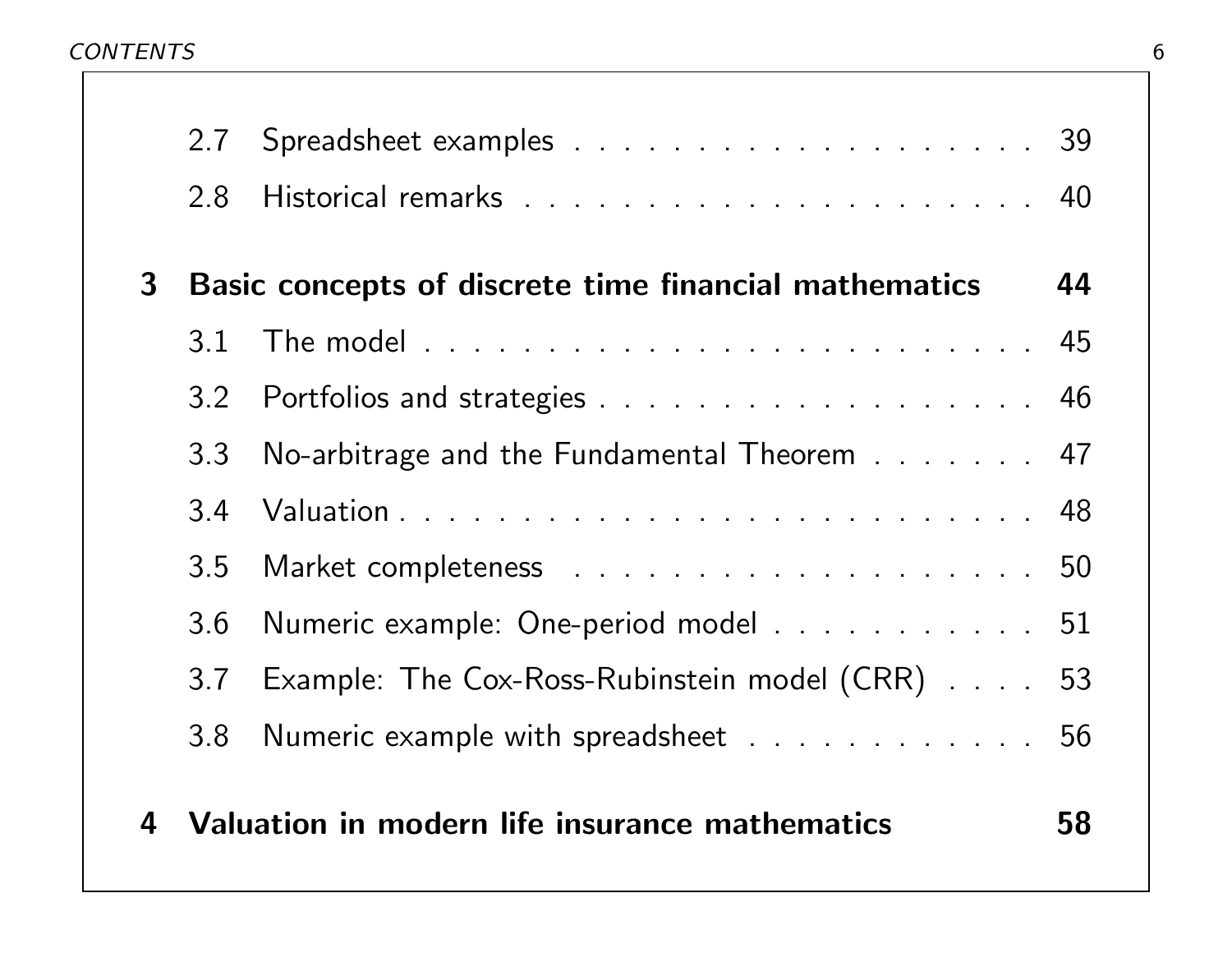#### CONTENTS TO A 22 YO F 20 YO F 20 YO F 20 YO F 20 YO F 20 YO F 20 YO F 20 YO F 20 YO F 20 YO F 20 YO F 20 YO F 20 YO F 20 YO F 20 YO F 20 YO F 20 YO F 20 YO F 20 YO F 20 YO F 20 YO F 20 YO F 20 YO F 20 YO F 20 YO F 20 YO F

|   | 4.1 | An introduction to modern valuation 59                  |  |
|---|-----|---------------------------------------------------------|--|
|   |     | 4.2 Principles of modern life insurance mathematics 62  |  |
|   | 4.3 |                                                         |  |
|   | 4.4 | The main result on valuation 74                         |  |
|   |     | 4.5 Hedging and some implications 77                    |  |
|   |     |                                                         |  |
| 5 |     | 81<br><b>Examples</b>                                   |  |
|   | 5.1 |                                                         |  |
|   |     |                                                         |  |
|   |     | 5.1.1 Interest rates and zero-coupon bonds 82           |  |
|   |     |                                                         |  |
|   |     | 5.1.3 The present value of a deterministic cash flow 87 |  |
|   | 5.2 | Traditional contracts with stochastic interest rates 88 |  |
|   | 5.3 | Historical pricing and valuation 91                     |  |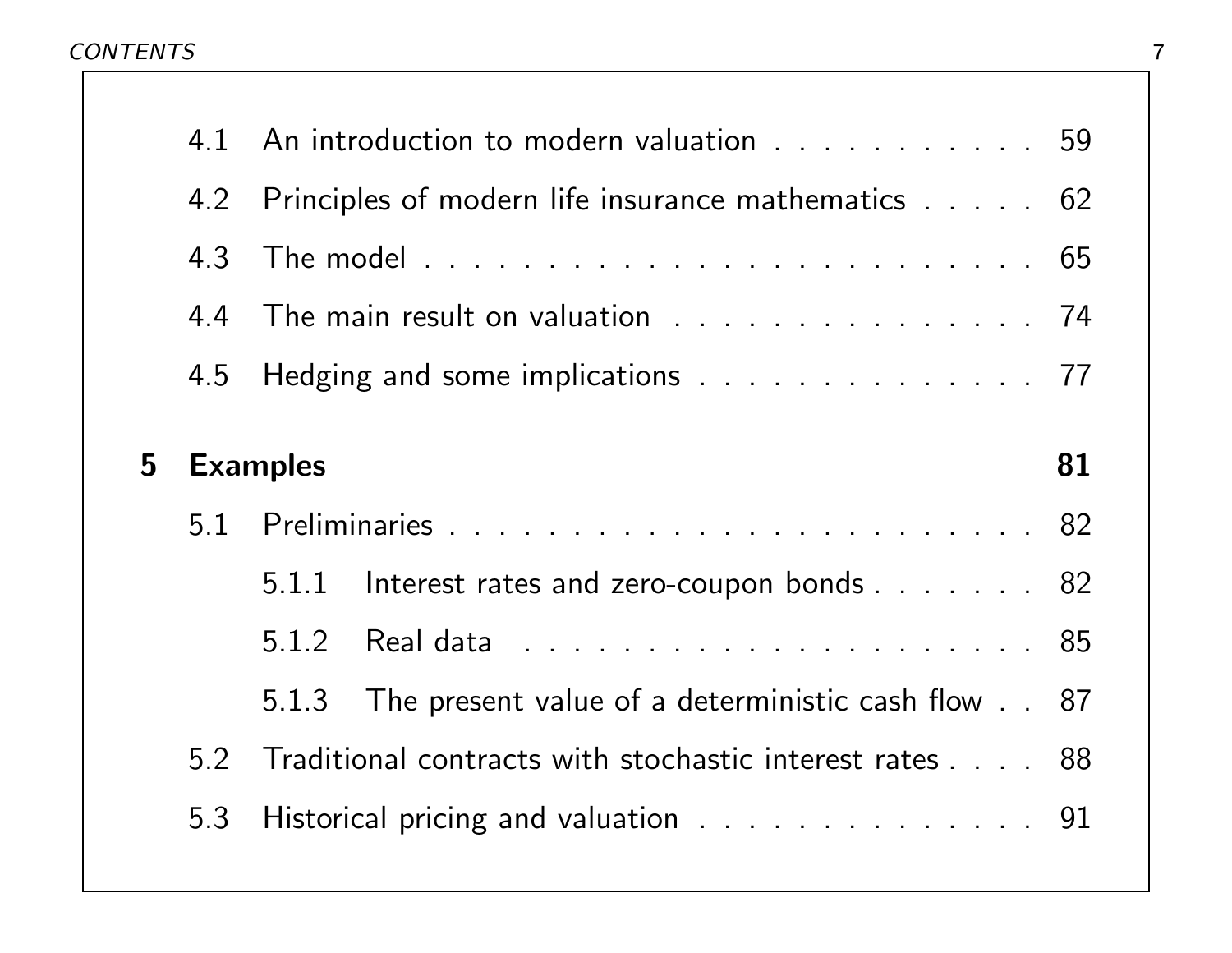#### CONTENTS 8

|             |                 | 5.4 Unit-linked pure endowment with guarantee 103 |     |
|-------------|-----------------|---------------------------------------------------|-----|
|             | 5.5             | Premium and reserve with CRR (spreadsheet) 105    |     |
| 6           |                 | <b>Conclusion</b>                                 | 106 |
| $\mathbf 7$ | <b>Appendix</b> |                                                   | 108 |
|             | 7.1             | Stochastic independence and product spaces 109    |     |
|             |                 | 7.2 A corollary of Fubini's Theorem 111           |     |
|             | 7.3             | The Strong Law of Large Numbers 112               |     |
|             | 7.4             | Conditional expectations and martingales 114      |     |
|             |                 |                                                   |     |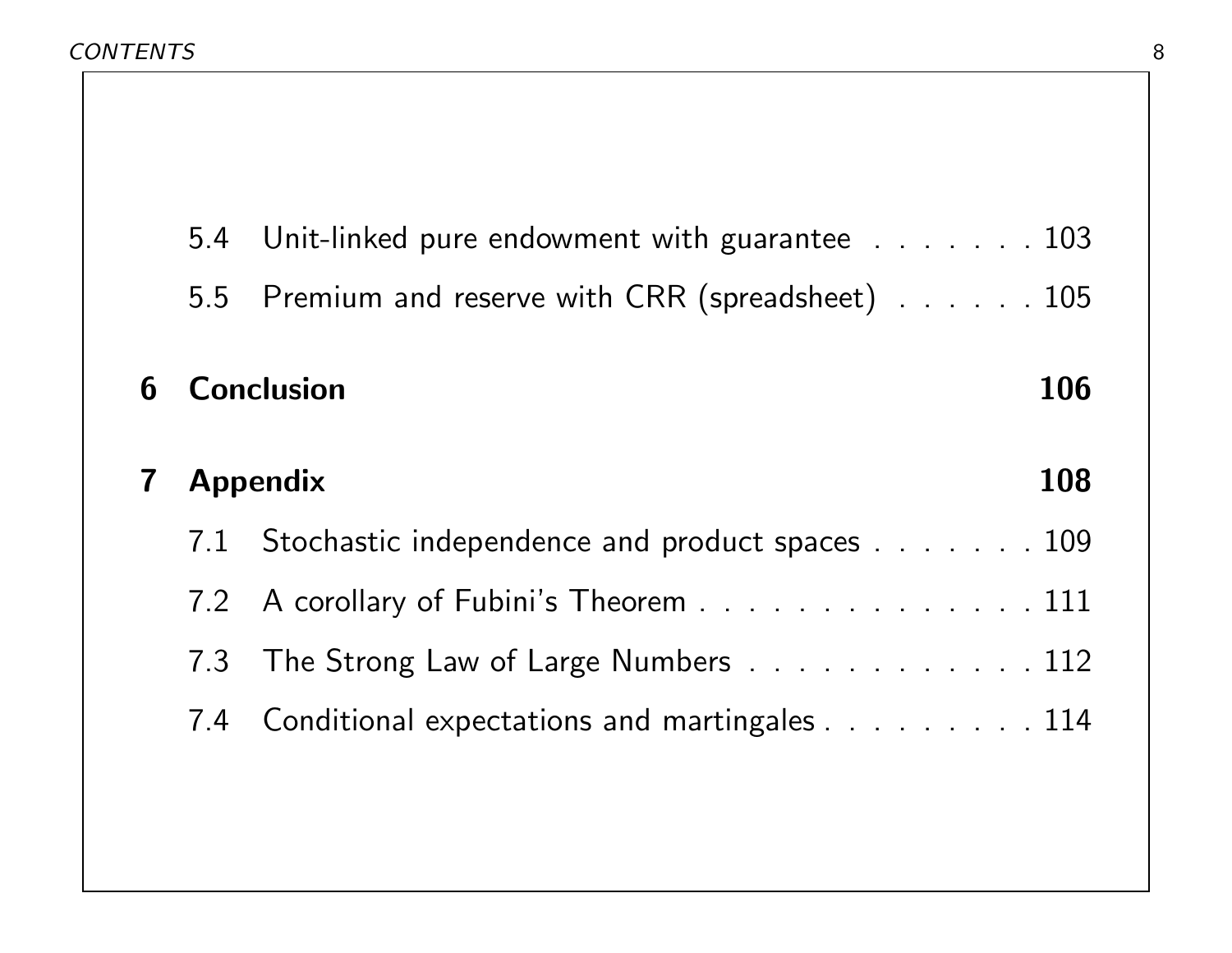# 1 Introduction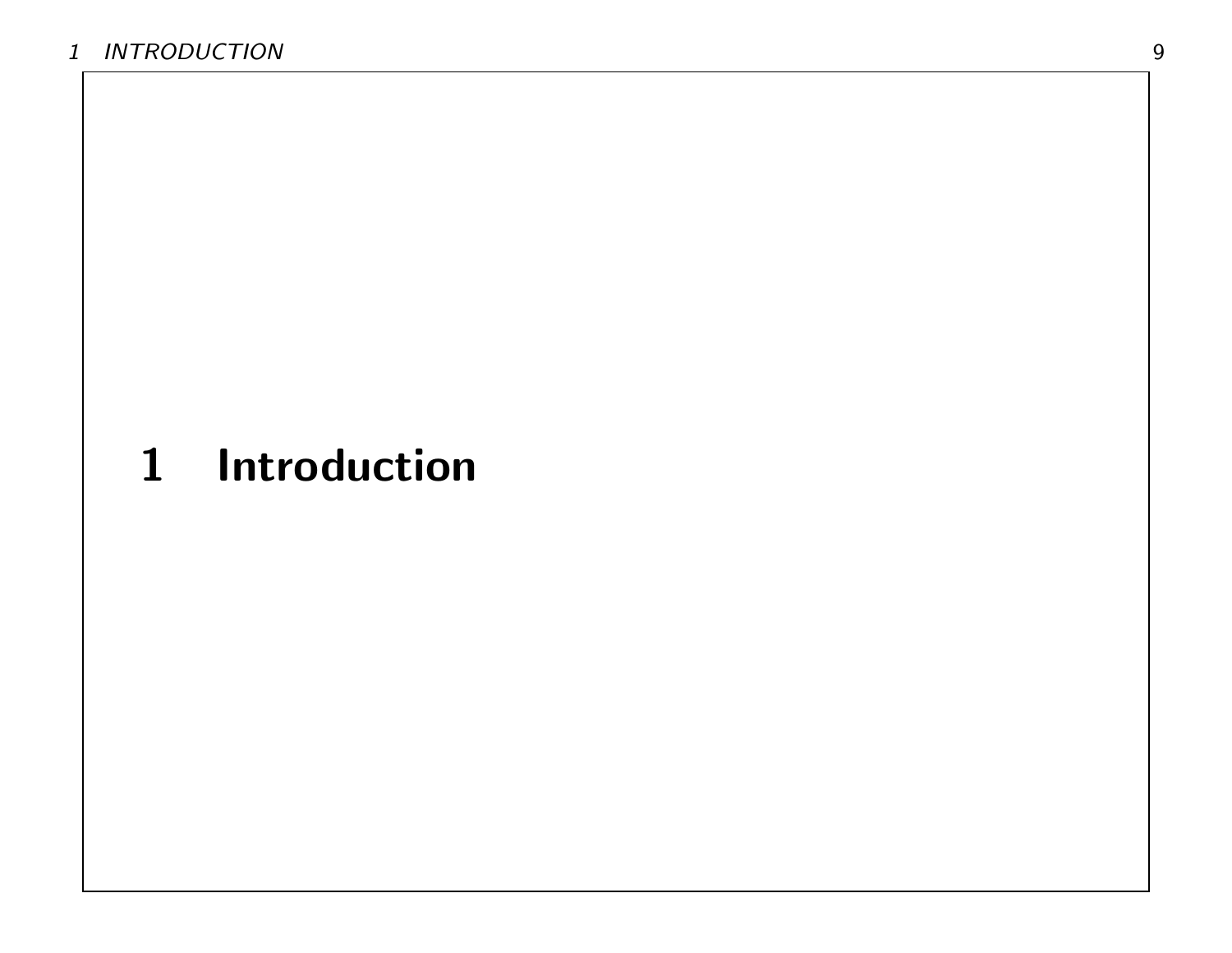# 1.1 Life insurance mathematics?

- How will you finance your living standard after having retired?
- If you have children who will finance their education if you and your partner die prematurely?
- How much would you pay
	- per month during your working life for the guarantee of 2000 EUR per month after you have retired?
	- today for the guarantee of 0.5 Mio. EUR paid on your death when you die within the next 20 years?
- What kind of information would you like to have before giving an answer?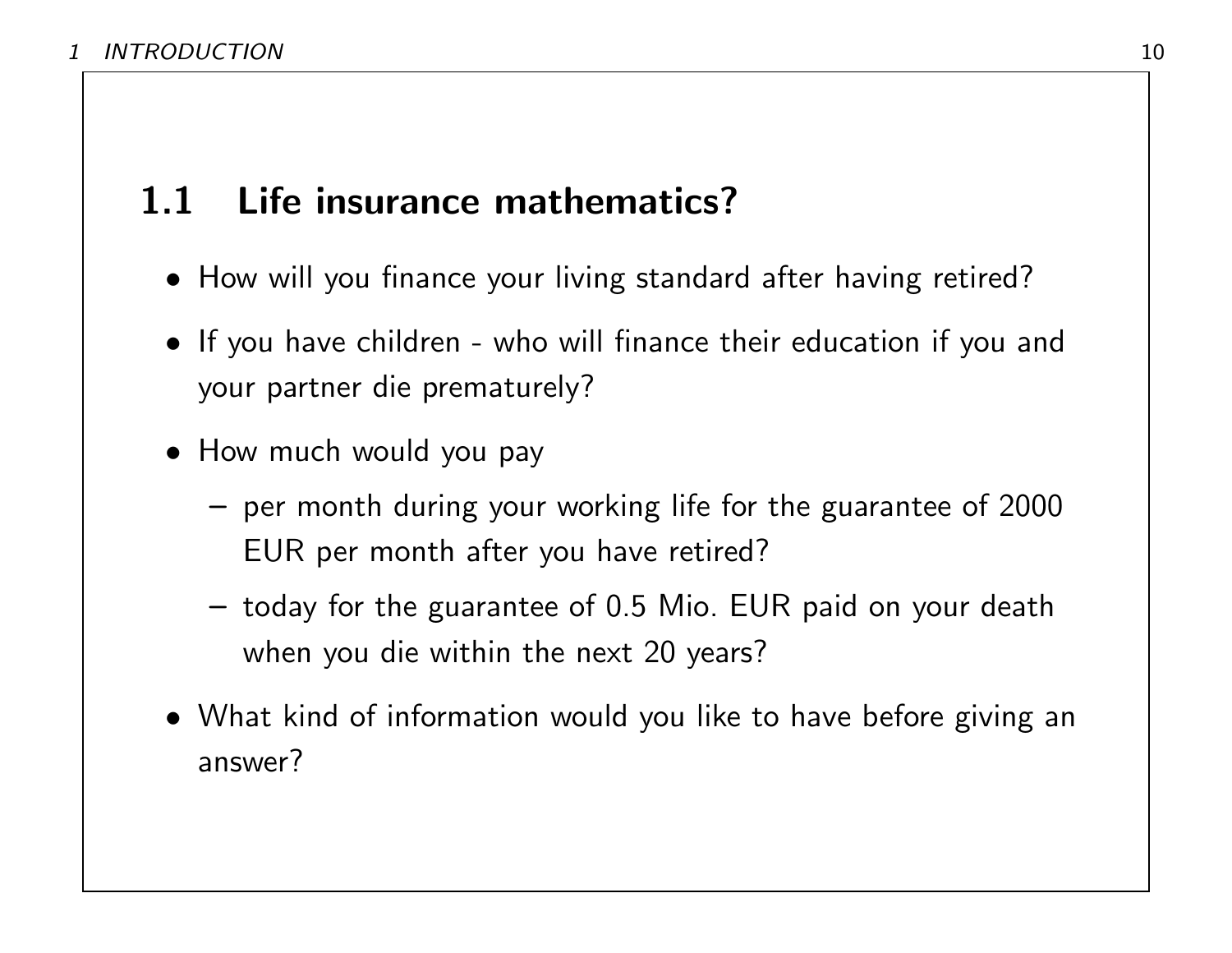"It's the economy, stupid." (Carville and Clinton, 1992)

• In 2003, the total capital hold by German LI-companies was

615, 000, 000, 000 EUR.

• In 2003, the aggregate sum of premiums paid to German life insurers was

67, 000, 000, 000 EUR.

• The aggregate sum of **benefits** was

75, 400, 000, 000 EUR

where 11 billion EUR were used for reserve purposes.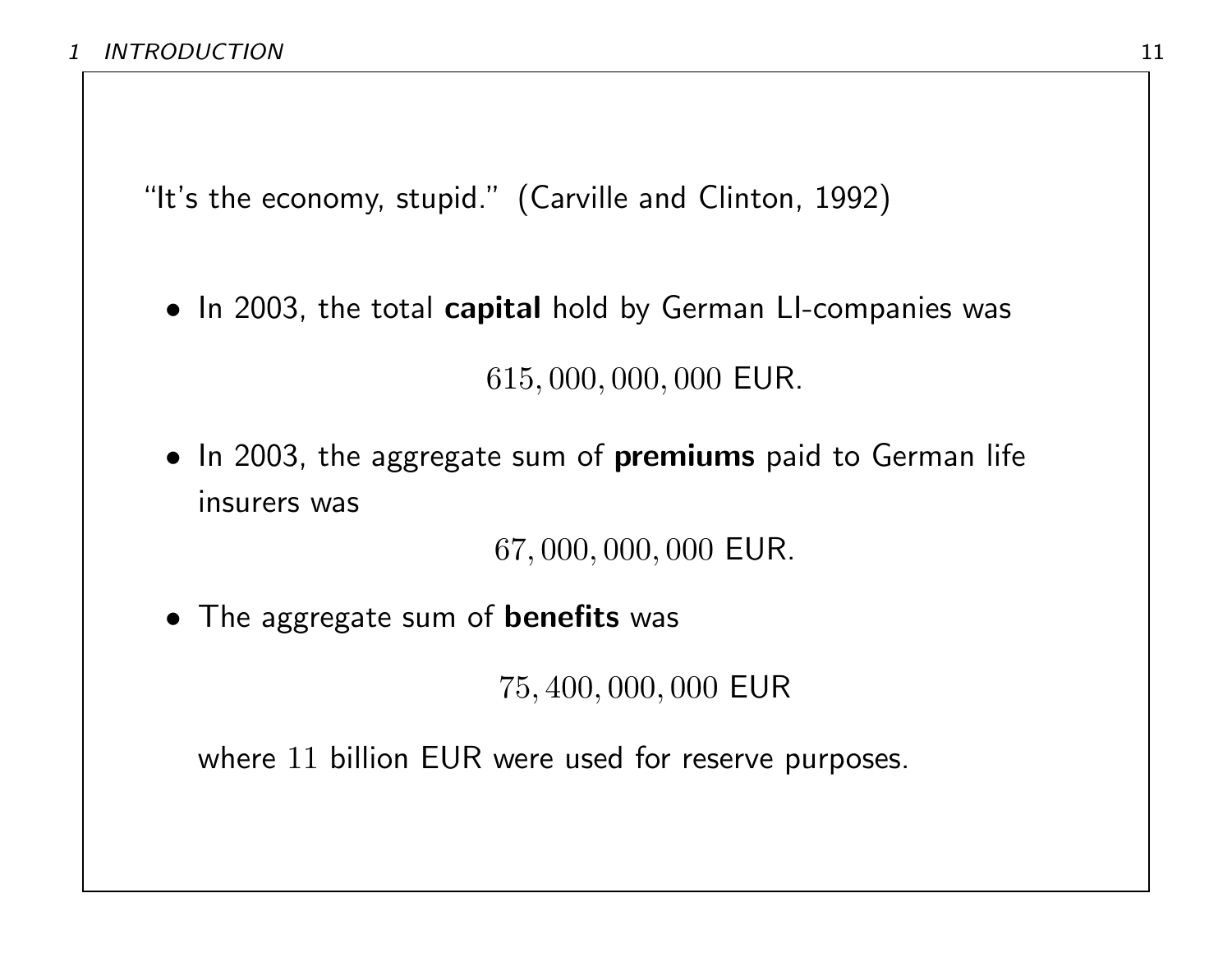- Imagine the total capital hold by LI-companies all over the world!
- How would you invest 67 billion EUR yearly in order to be prepared to pay off even bigger guaranteed(!) sums, later?
- First time in history, the German "Protector" had to save an LI-company from bankruptcy. - How could that happen?

Notation: life insurance (mathematics)  $= L I(M)$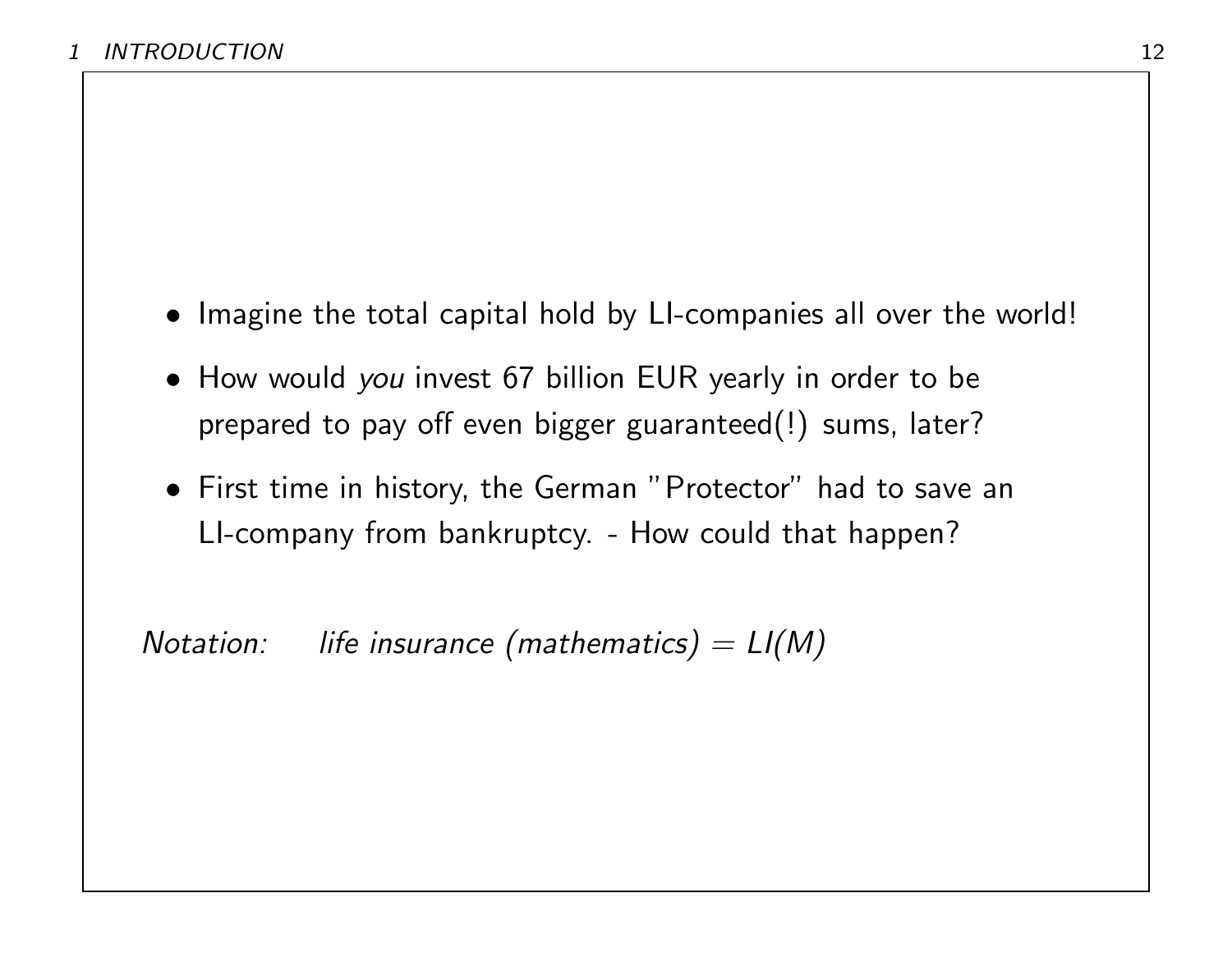# 1.2 Preliminary remarks concerning the lecture

## 1.2.1 Intention

A brief introduction to life insurance mathematics in discrete time, with a focus on valuation and premium calculation which are considered in both, a

• classical framework with deterministic financial markets,

as well as in a

• modern framework with stochastic financial markets.

The emphasis lies on a rigorous stochastic modelling which easily allows to embedd the classical into the modern theory.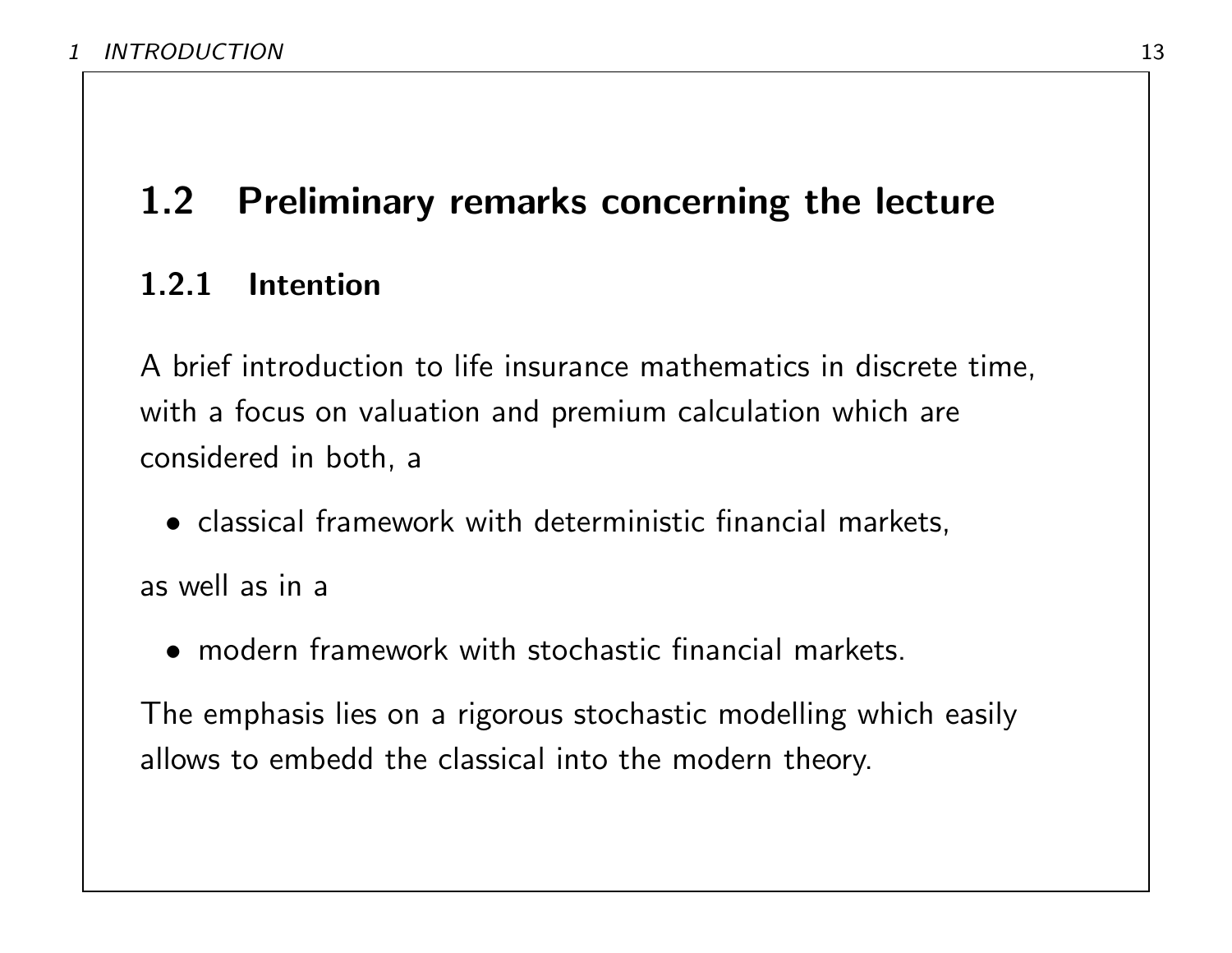# 1.2.2 Warning

This is not a standard course in life insurance mathematics.

- Notation may differ from standard textbooks (e.g. Gerber, 1997) or papers (e.g. Møller and Norberg).
- We will not use expressions of  $\ddot{a}$ -type.
- Modern life insurance in *discrete*, and not continuous time in contrast to most recent publications
- Some important topics cannot be considered, e.g. mortality statistics, enhanced premium principles or bonus theory.
- Lack of time usually, one year courses are necessary.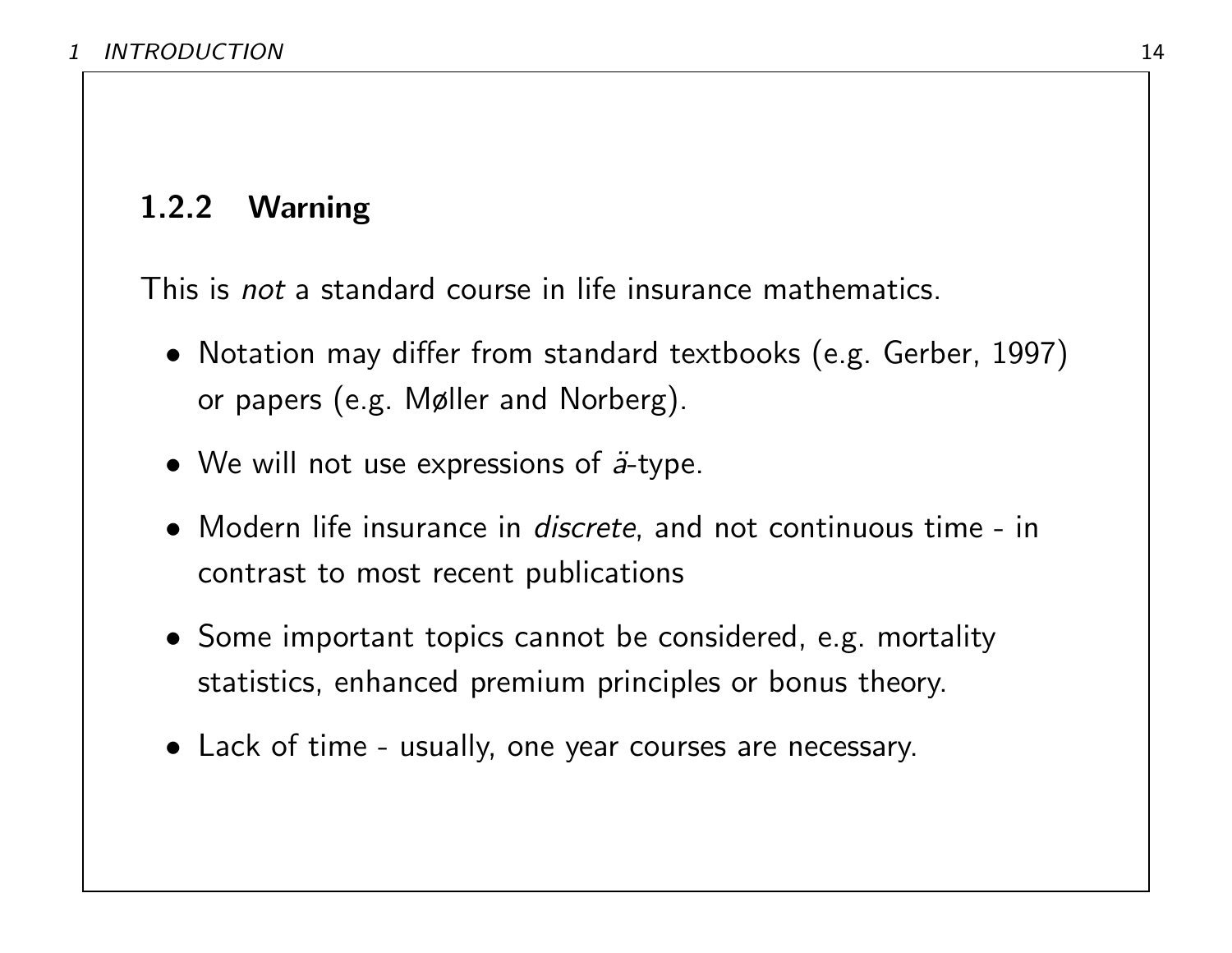# 1.2.3 Benefits

- Classical standard literature should easily be understood after this course.
- Modern LIM in continuous time should be better accessible, basic concepts should be clear.
- Consistent framework for classical and modern LIM in discrete time
- Basic principles of modern LIM are extensively discussed.
- Embedding of modern and classical LIM into modern financial mathematics
- "State-of-the-art" numeric examples for premium calculation and contract valuation with real data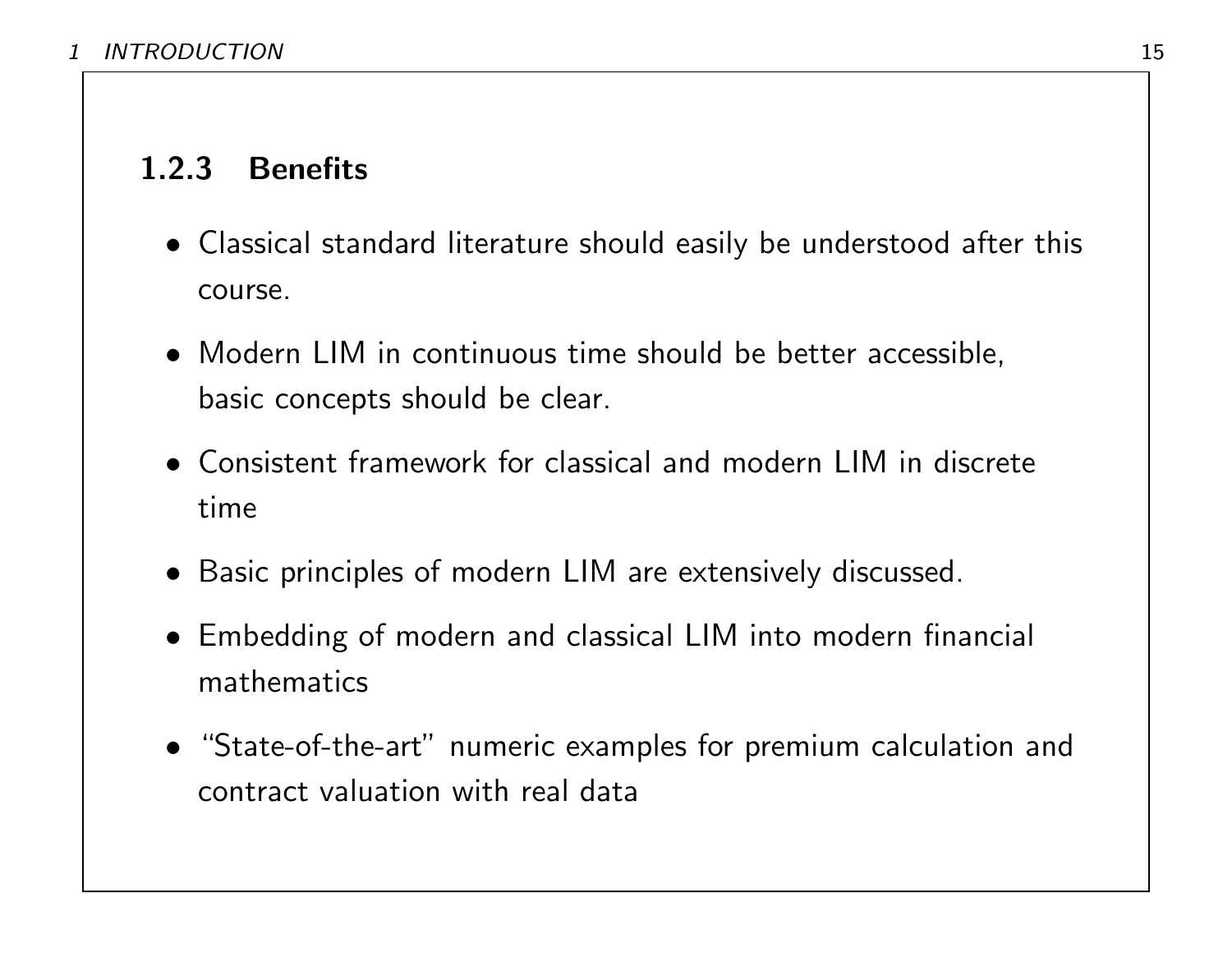# 1.3 Introductory examples

# 1.3.1 Valuation in classical life insurance

- 1 year time horizon, fixed interest rate  $r$ , i.e. 1 EUR today will be worth  $1 + r$  EUR in 1 year, 1 EUR in 1 year is worth  $\frac{1}{1+r}$  EUR today.
- Persons  $i \in \mathbb{N} \triangleq$  independent Bernoulli variables  $B_i$

$$
B_i = \begin{cases} 1 & \text{if } i \text{ is dead after 1 year} \\ 0 & \text{if } i \text{ is alive after 1 year} \end{cases}
$$
 (1)

 $Pr(B_i = 1) = p_1 > 0$ ,  $Pr(B_i = 0) = p_0 > 0$  and  $p_1 + p_0 = 1$ 

 $\bullet\,$  Life insurance contracts with payoffs  $c_iB_i$ , where  $c_i \in \mathbb{R}^+$  and  $0 \leq c_i \leq const$  for all  $i$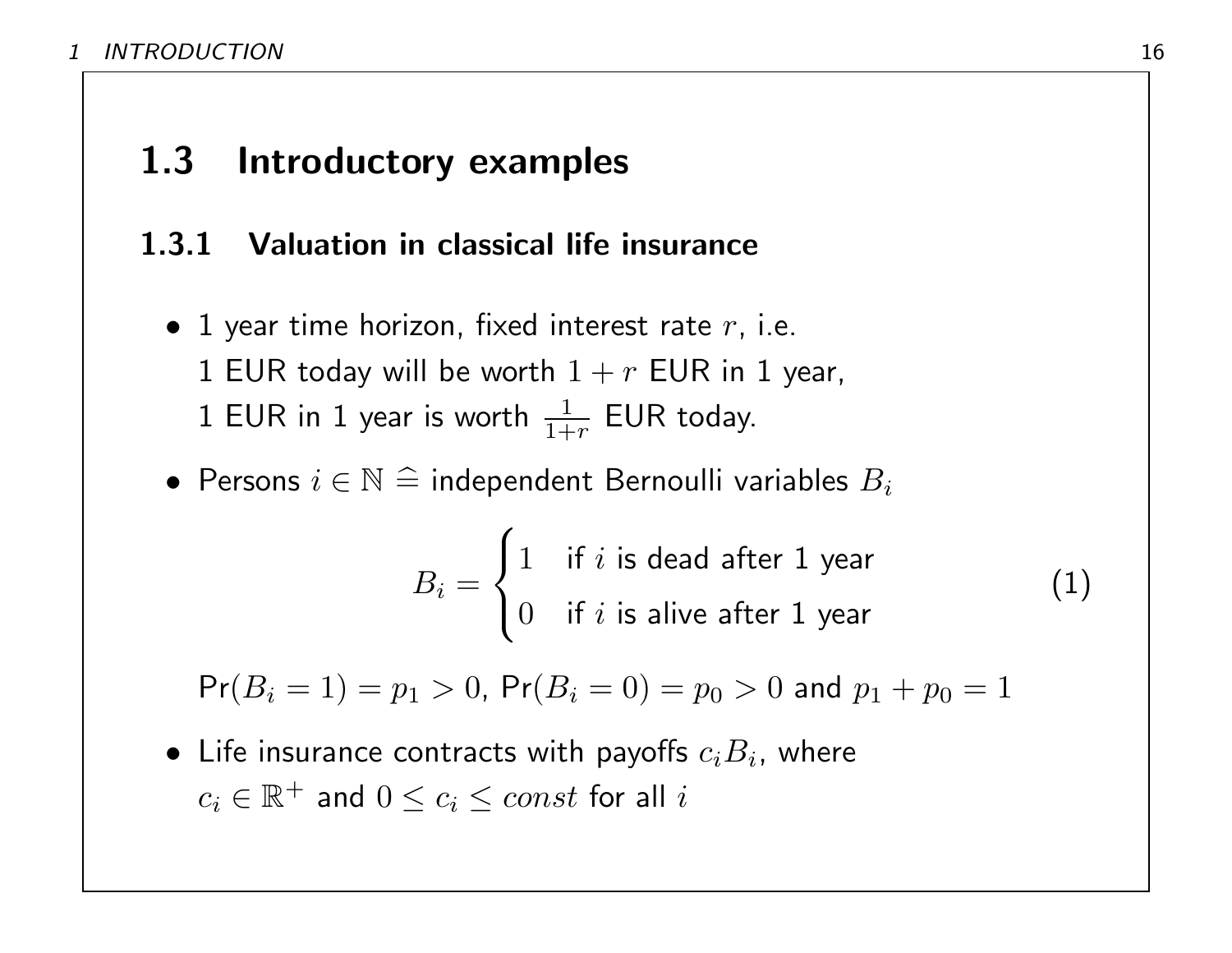• Classical LIM states that

$$
PVi = (1+r)-1 \cdot ci \cdot \mathbf{E}[Bi]
$$
  
= 
$$
(1+r)-1 \cdot ci \cdot p1
$$
 (2)

**present value**  $=$  discounted expected payoff

• Reason: Present values/minimum fair prices allow hedging

$$
\frac{1}{m}\sum_{i=1}^{m}((1+r)PV^{i}-c_{i}B_{i}) \stackrel{m\to\infty}{\longrightarrow} 0 \quad a.s.
$$
 (3)

Strong Law of Large Numbers by Kolmogorov's Criterion (cf. Section 7.3)

- $\Rightarrow$  Contracts are "balanced in the mean".
	- The present value (2) of the contract at time 0 is also called single net premium.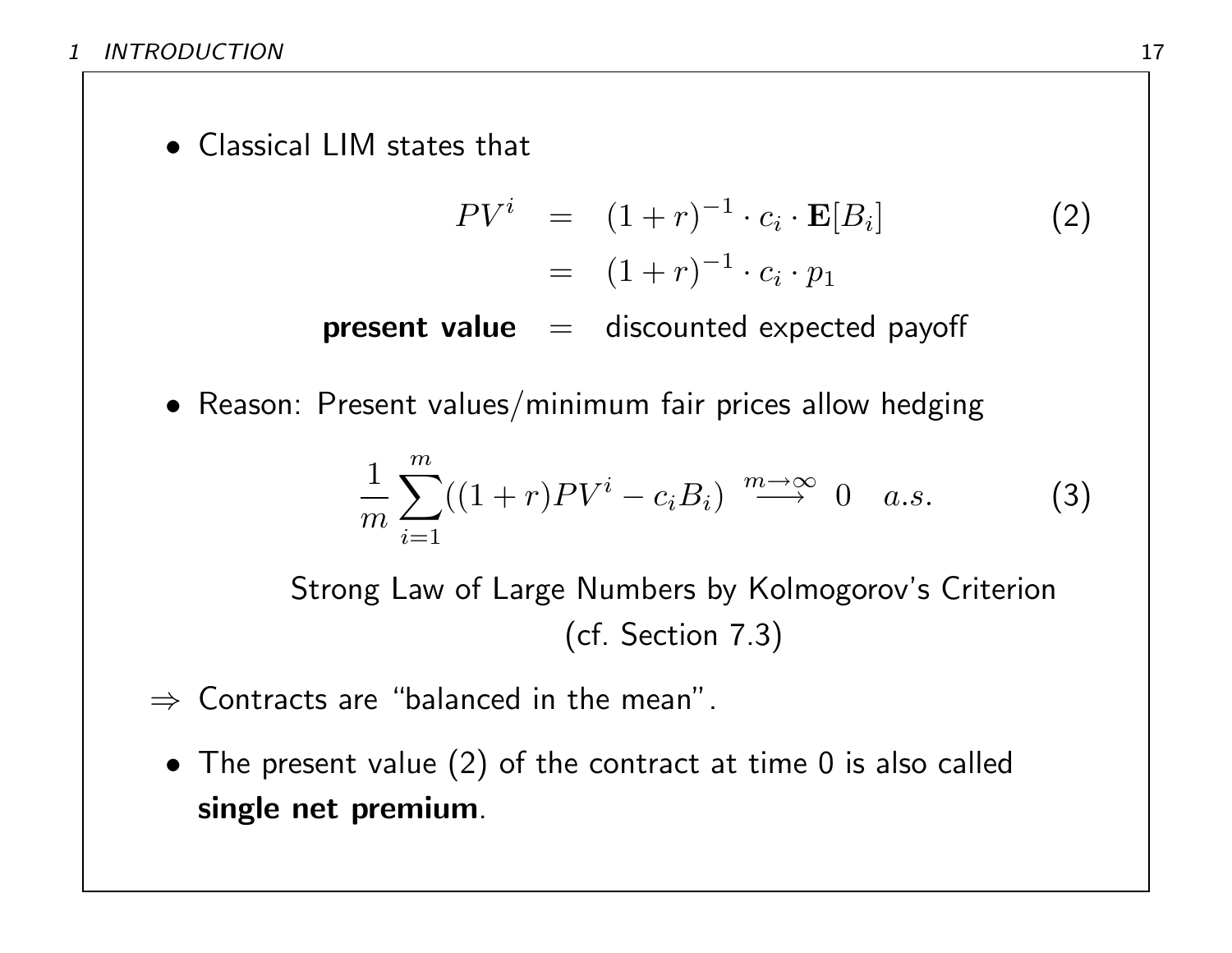## 1.3.2 Valuation in modern life insurance

- 1 year time horizon, *stochastic* financial market
- $\bullet$  Persons  $i \mathrel{\widehat{=}}$  independent Bernoullis  $B_i$  (dead  $\mathrel{\widehat{=}} 1$ , alive  $\mathrel{\widehat{=}} 0)$
- $\bullet$  Payoffs:  $c_iB_i$  shares S, e.g. S  $=$  1 IBM share ("unit-linked")
- $S_0 =$  present (market) value of 1 share S at time 0
- Modern LIM states that

$$
PV^{i} = S_0 \cdot c_i \cdot \mathbf{E}[B_i]
$$
 (4)

- ⇒ Kolmogorov's Criterion (Strong Law of Large Numbers) cannot be applied as contracts (payoff variables) can be highly dependent.
	- Question: Why (4)?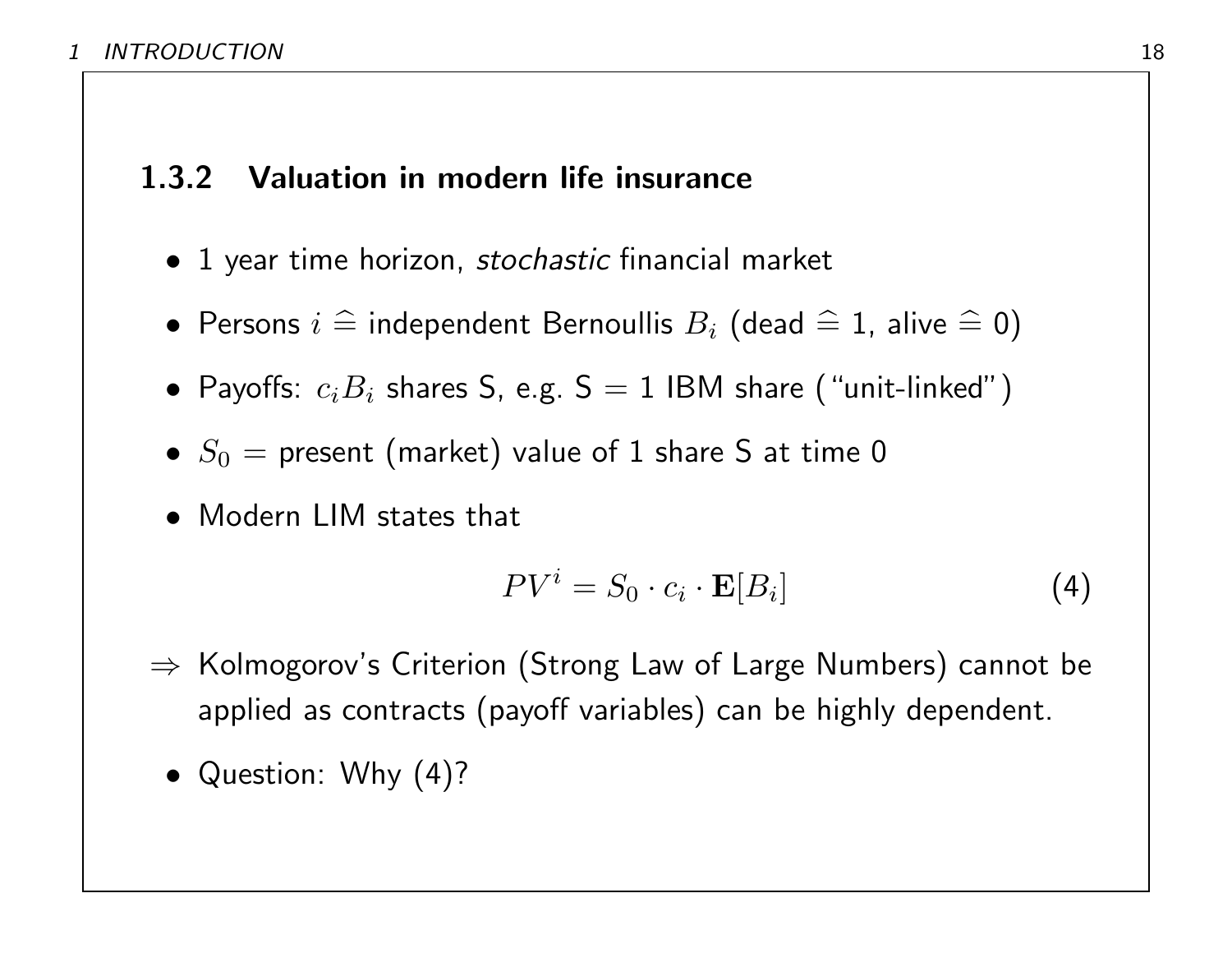# 2 A review of classical life insurance mathematics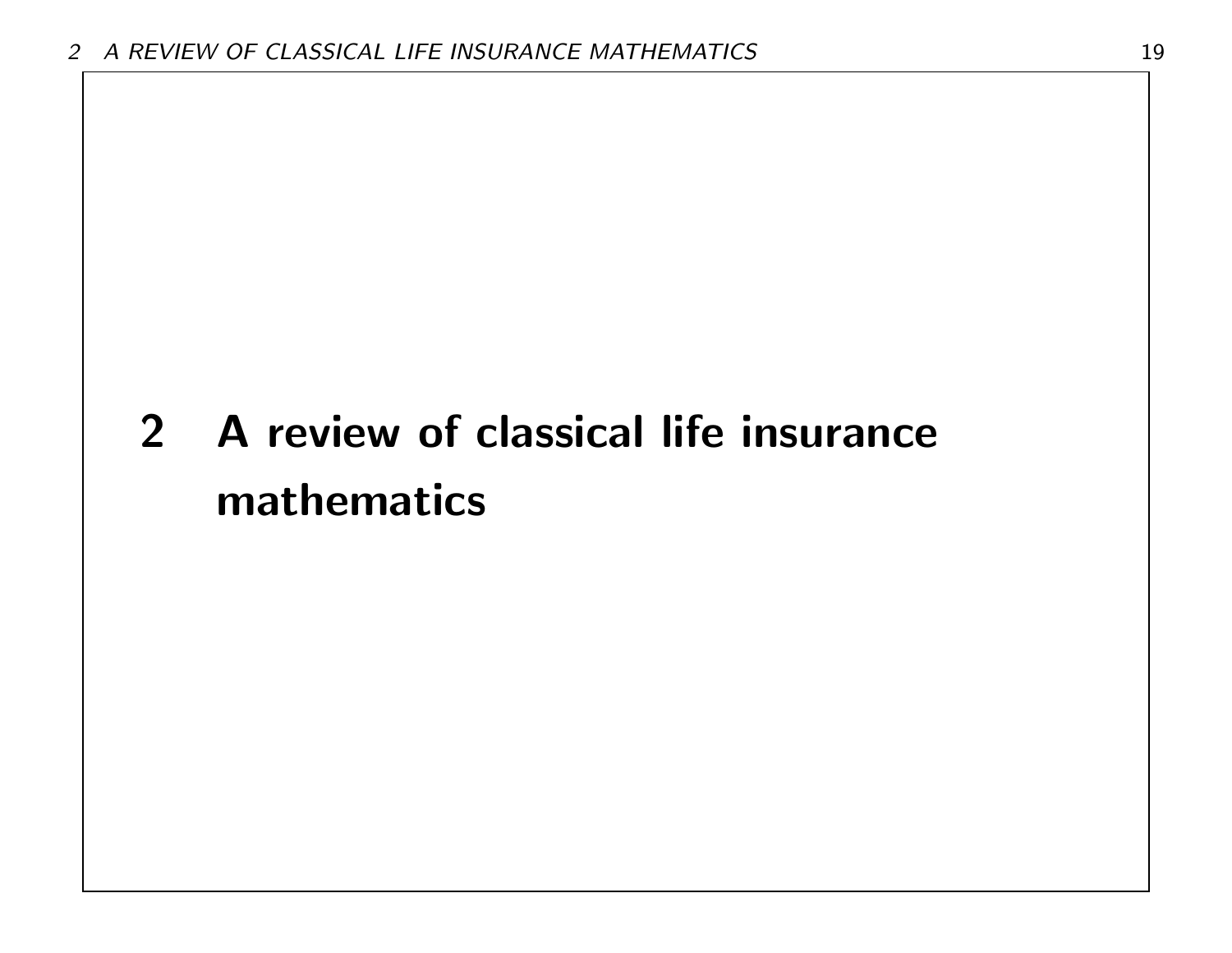# 2.1 Non-stochastic finance

# 2.1.1 The model

- Discrete finite time axis  $\mathbb{T} = \{t_0, t_1, \ldots, t_n\}$ ,  $t_0 = 0 < t_1 < \ldots < t_n$
- Deterministic financial markets
	- $\Rightarrow$  Prices of securities are deterministic positive functions on  $\mathbb T$ , e.g.  $S: t \mapsto (1+r)^t$
- Absence of arbitrage (No-arbitrage  $=$  NA)
	- $\Rightarrow$  Riskless wins are excluded!
	- $\Rightarrow$  Prices of securities are identical except for scaling (proof trivial!)
- $\Rightarrow$  We can assume that there is only one deterministic security with price process  $S = (S_t)_{t \in \mathbb{T}}$  and  $S_0 = 1$  in the market.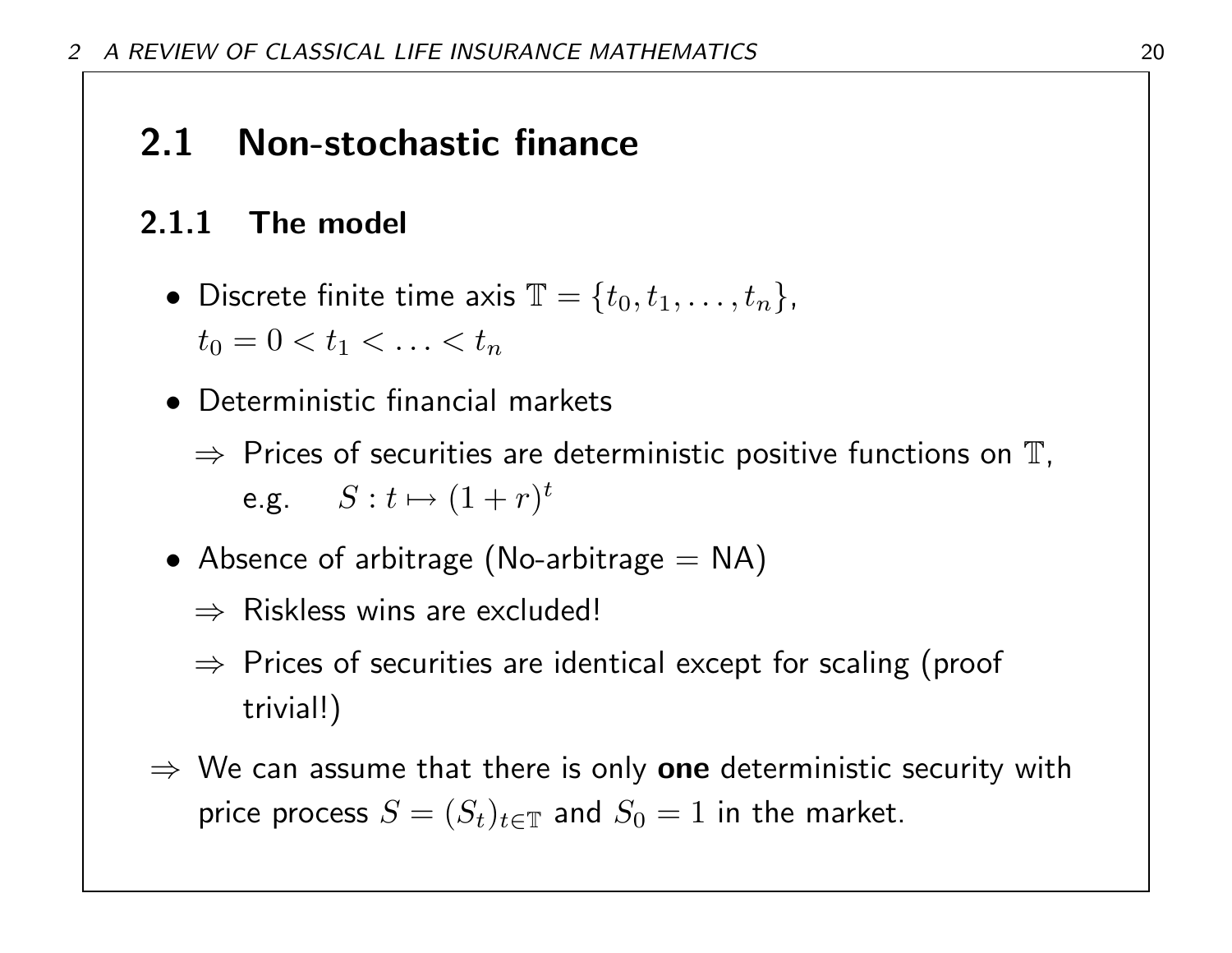**EXAMPLE 2.1.** Fixed yearly interest rate of  $5\%$ 

- $\mathbb{T} = \{0, 1, 2, 3\}$  in years
- $S = (1, 1.05, 1.05^2, 1.05^3) \approx (1, 1.05, 1.1025, 1.1576)$ (compound interest)

### 2.1.2 The present value of a cash flow

- Cash flow  $X_{\mathbb{T}} = (X_{t_0}, \ldots, X_{t_n}) \in \mathbb{R}^n$ , i.e. at time  $t_i$  one has the deterministic payoff  $X_{t_i}$
- $\bullet\,$  Under condition (NA), the present value of the cashflow  $X_\mathbb{T}$  at time  $t \in \mathbb{T}$  is

$$
PV_{t}(X_{\mathbb{T}}) = \sum_{k=0}^{n} \frac{S_{t}}{S_{t_{k}}} X_{t_{k}} = S_{t} \sum_{s \in \mathbb{T}} S_{s}^{-1} X_{s}.
$$
 (5)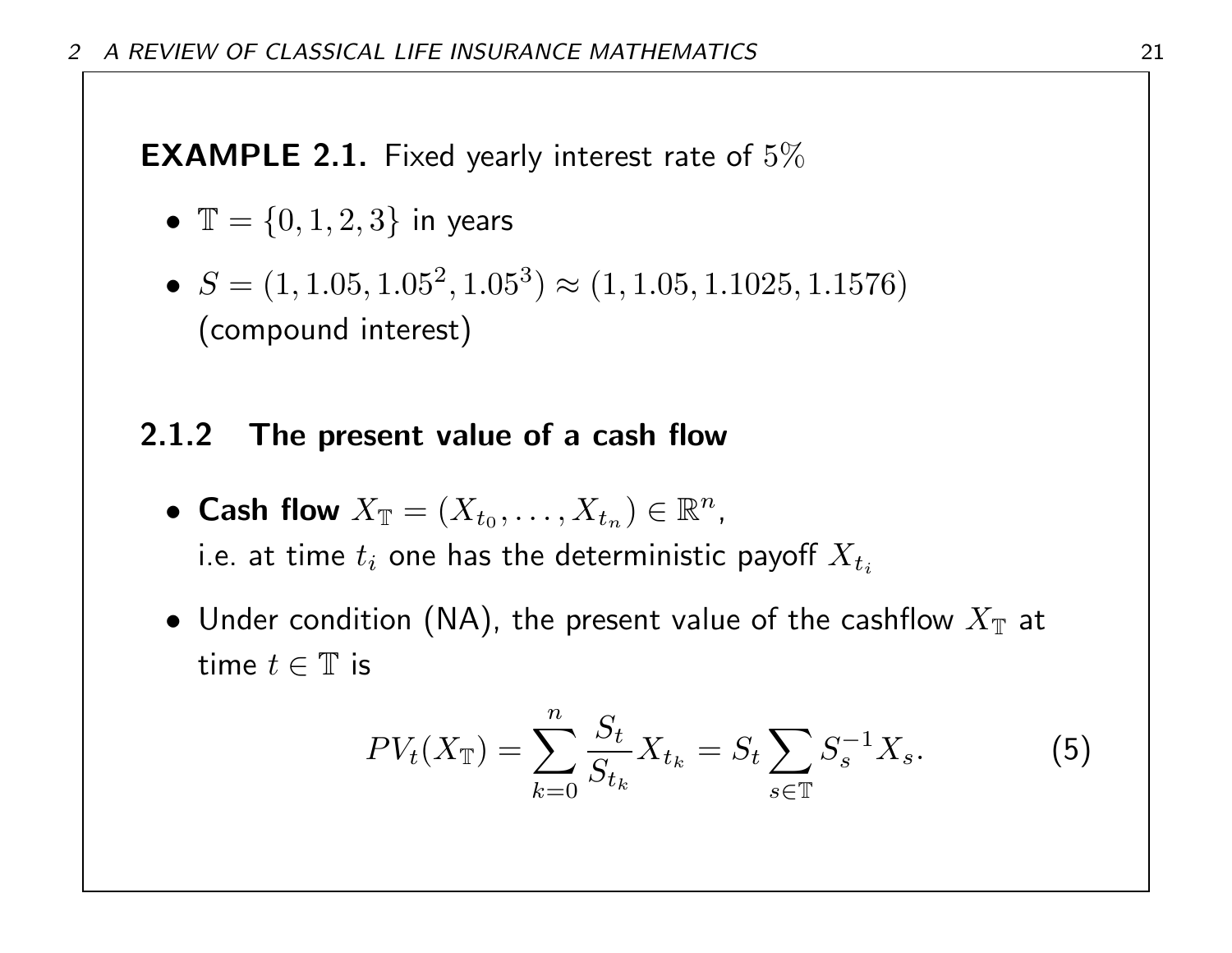**EXAMPLE 2.2.** Fixed yearly interest rate of  $5\%$ 

- $\mathbb{T} = \{0, 1, 2, 3\}$  in years
- $S = (1, 1.05, 1.05^2, 1.05^3) \approx (1, 1.05, 1.1025, 1.1576)$
- $X_{\mathbb{T}} = (0, 1, 1, 1)$
- $\bullet\,$  Present value of  $X_\mathbb{T}$  at  $t=0$

$$
PV_0 = 1.05^{-1} + 1.05^{-2} + 1.05^{-3} \approx 2.723
$$

• Present value of 
$$
X_{\mathbb{T}}
$$
 at  $t = 3$ 

$$
PV_3 = 1.05^2 + 1.05 + 1 = 3.1525
$$

## EXAMPLE 2.3 (Spreadsheet example).

www.mathematik.tu-darmstadt.de/˜tfischer/

CompoundInterest.xls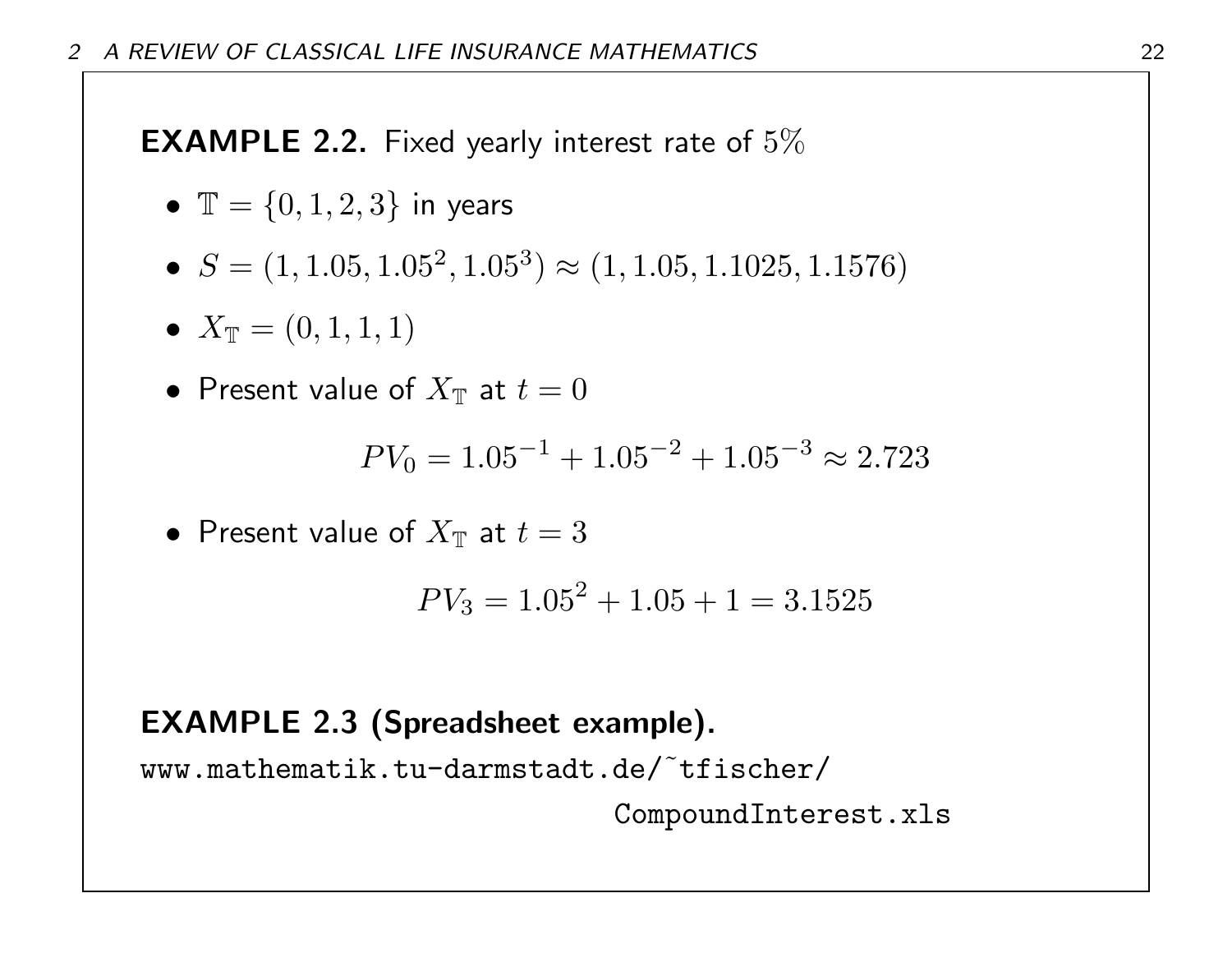# 2.2 Classical valuation

# 2.2.1 The model

- Discrete finite time axis  $\mathbb{T} = \{0, 1, \ldots, T\}$
- Deterministic financial market (cf. Subsection 2.1)
- Probability space  $(B, \mathcal{B}_T, \mathbb{B})$  for the biometry

Notation: Biometric(al) data- data concerning the biological and some of the social states of human beings (e.g. health, age, sex, family status, ability to work)

- Evolution of biometric information is modelled by a filtration of  $\sigma$ -algebras  $(\mathcal{B}_t)_{t\in\mathbb{T}}$ , i.e.  $\mathcal{B}_0\subset\mathcal{B}_1\subset\ldots\subset\mathcal{B}_T$ (Information develops - to some extent - like a branching tree, an example follows below.)
- $\mathcal{B}_0 = \{\emptyset, B\}$ , i.e. at  $t = 0$  the state of the world is known for sure.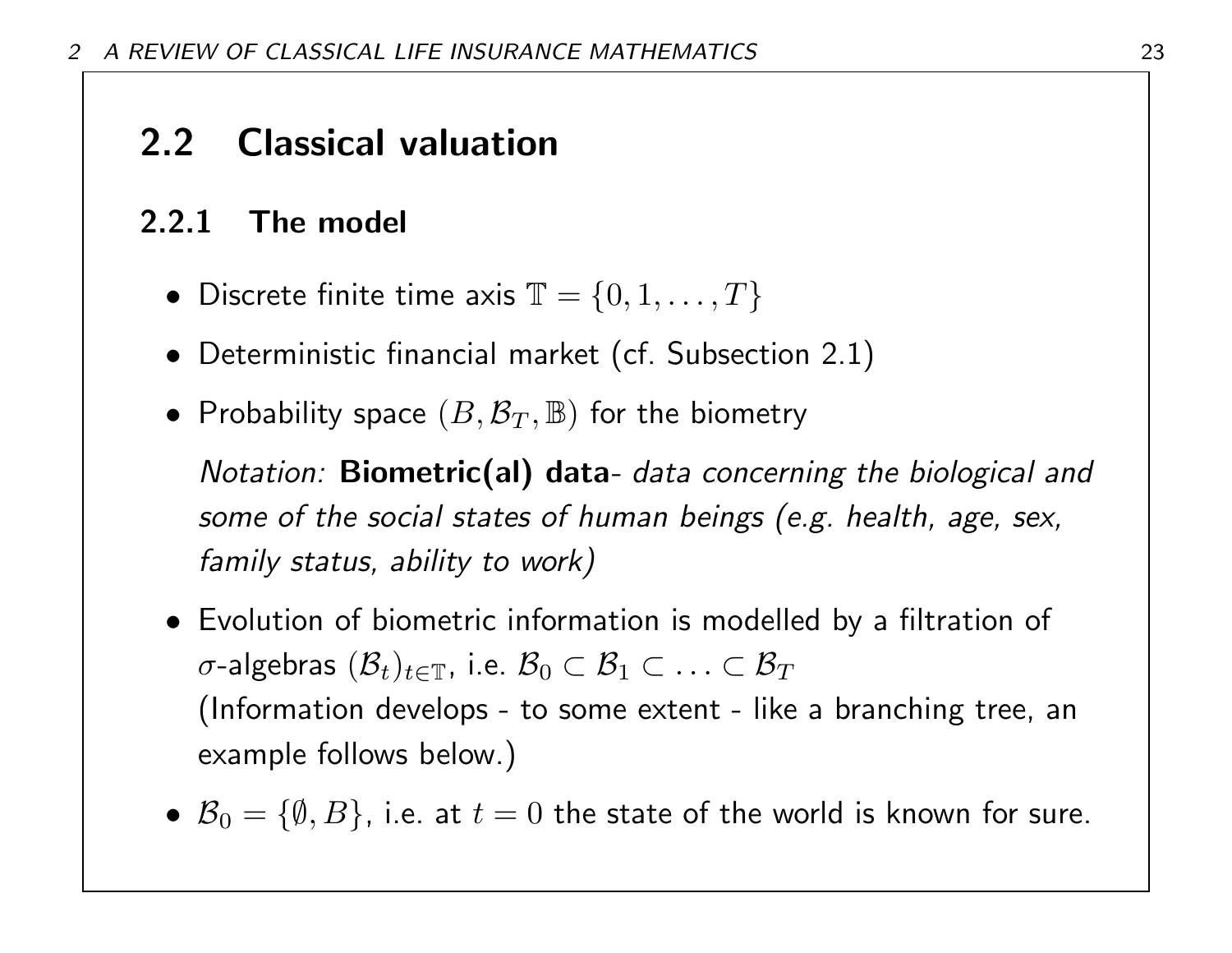- $\bullet$  Cash flow:  $X_\mathbb{T} = (X_0, \ldots, X_T)$  where  $X_t$  is  $\mathcal{B}_t$ -measurable, i.e. a cash flow is a sequence of random payoffs
- Example: Claim of an insured person, e.g.  $X_t = 1000$  if person died in  $(t - 1, t]$ ,  $X_t = 0$  otherwise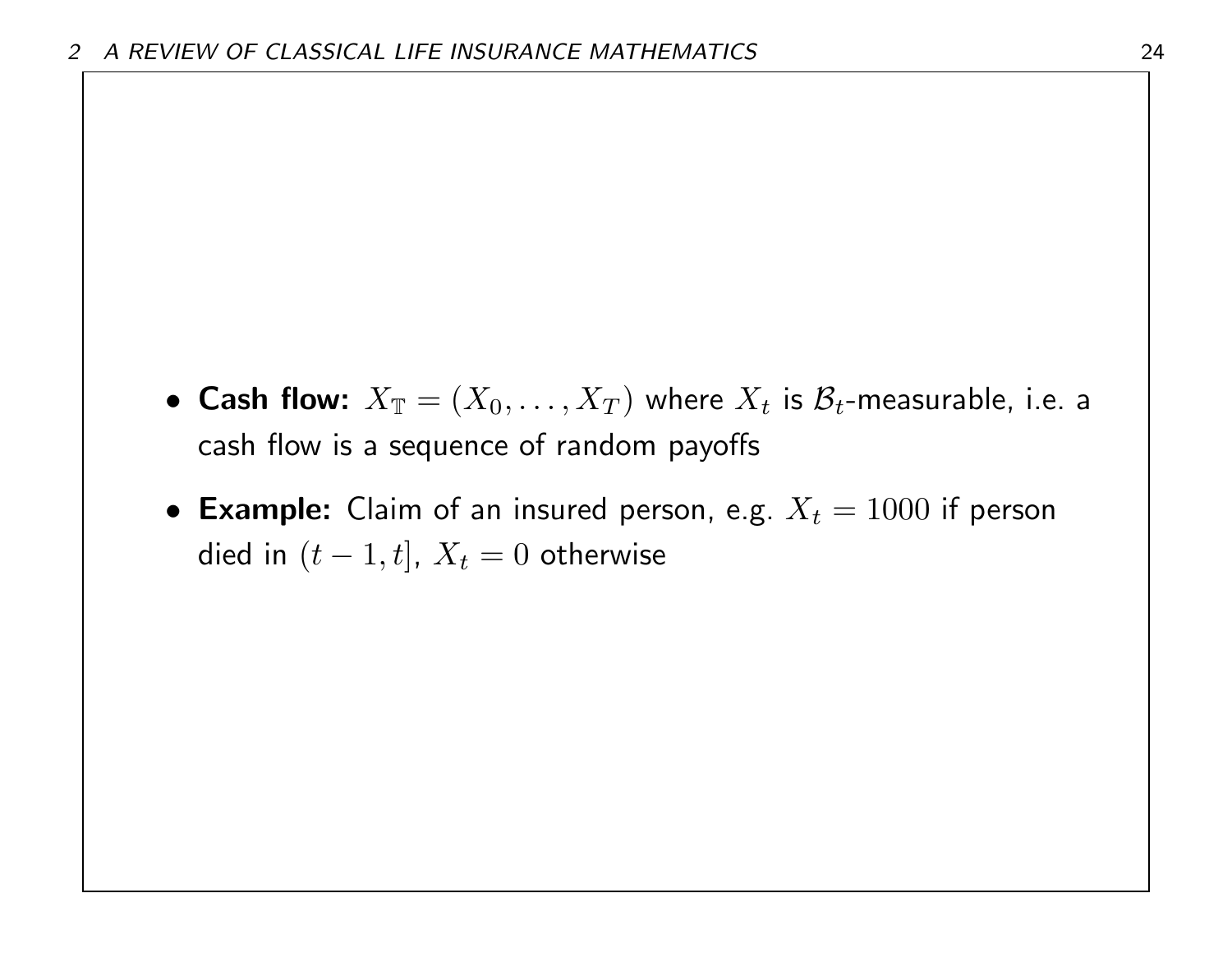## 2.2.2 The Expectation Principle

- See Section 7.4 for a short introduction to conditional expectations (including a detailed example).
- The classical present value of a t-payoff X at  $s \in \mathbb{T}$  is

$$
\Pi_s^t(X) := S_s \cdot \mathbf{E}[X/S_t|\mathcal{B}_s]
$$
 (6)

 $\bullet\,$  The classical present value of a cashflow  $X_\mathbb{T}$  at  $s\in\mathbb{T}$  is

$$
PV_s(X_{\mathbb{T}}) := \sum_{t \in \mathbb{T}} \Pi_s^t(X_t)
$$
  
= 
$$
\sum_{t \in \mathbb{T}} S_s \cdot \mathbf{E}[X_t/S_t|\mathcal{B}_s]
$$
 (7)

• Reason: The Strong Law of Large Numbers! A detailed justification follows later, in the general case.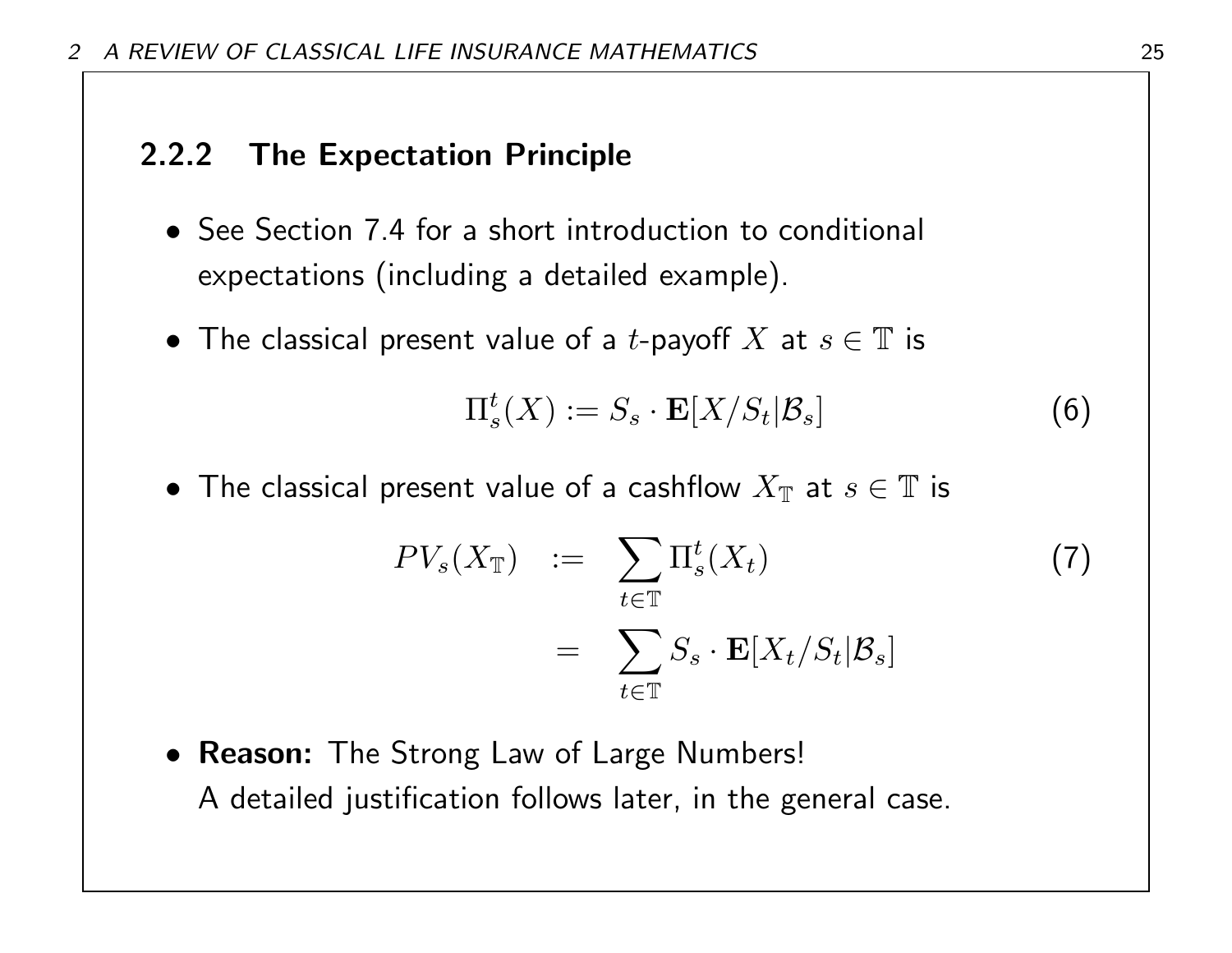# EXAMPLE 2.4 (Term insurance).

• Market and time axis as in Example 2.2, i.e.  $\mathbb{T} = \{0, 1, 2, 3\}$  and 5% interest per year

• 
$$
X_{\mathbb{T}} = (X_0, X_1, X_2, X_3)
$$
  
\n $X_t = 1000$  if the person died in  $(t - 1, t]$   $(t = 1, 2, 3)$   
\n $X_t = 0$  else

- Mortality per year:  $1\%$
- The single net premium

$$
PV_0(X_T) = \sum_{t \in T} \mathbf{E}[X_t/S_t]
$$
(8)  
= 0.01 \cdot 1000/1.05 + 0.99 \cdot 0.01 \cdot 1000/1.05<sup>2</sup>  
+ 0.99<sup>2</sup> \cdot 0.01 \cdot 1000/1.05<sup>3</sup>  
 \approx 26.97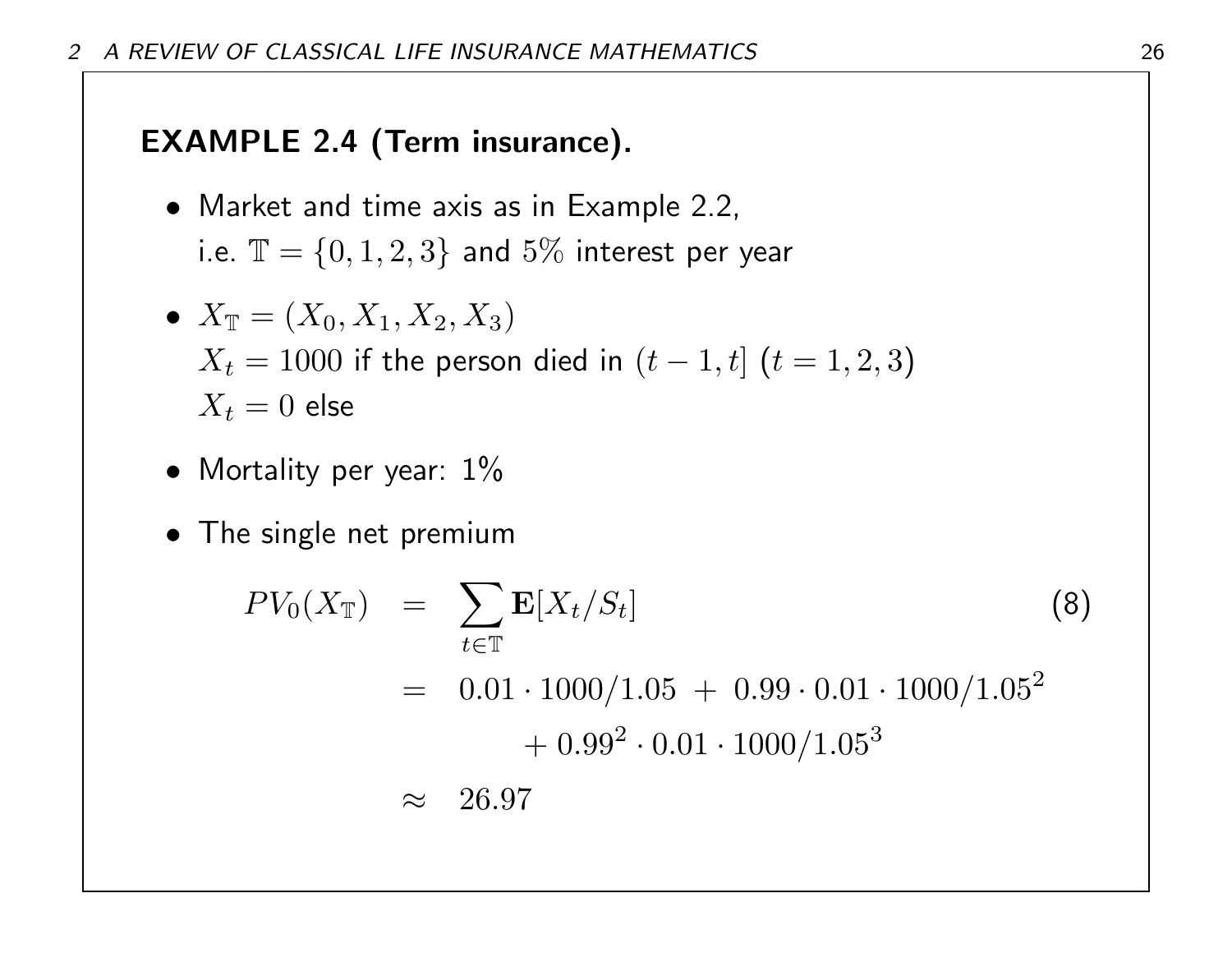# Example 2.4 (continued)

• 
$$
B = \{aaa, aad, add, ddd\}
$$
  $(a \hat{=} \text{ alive}, d \hat{=} \text{dead})$ 

\n- \n
$$
\mathcal{B}_0 = \{\emptyset, B\}; \quad \mathcal{B}_3 = \mathcal{P}(B)
$$
\n
$$
\mathcal{B}_1 = \{\emptyset, \{aaa, aad, add\}, \{ddd\}, B\}
$$
\n
$$
\mathcal{B}_2 = \{\emptyset, \{aaa, aad\}, \{add\}, \{ddd\}, \{aaa, aad, add\}, \{aaa, aad\}, \{aaa, aad, ddd\}, \{add\}, ddd\}, B\}
$$
\n
\n

• E.g.  $\mathbb{B}(\{ddd\}) = 0.01$ ,  $\mathbb{B}(\{aaa\}) = 0.970299$ ,  $\mathbb{B}(\{aaa, aad, add\}) = 0.99, \, \mathbb{B}(\{add\}) = 0.0099$  etc.



Figure 1: Stochastic tree for Example 2.4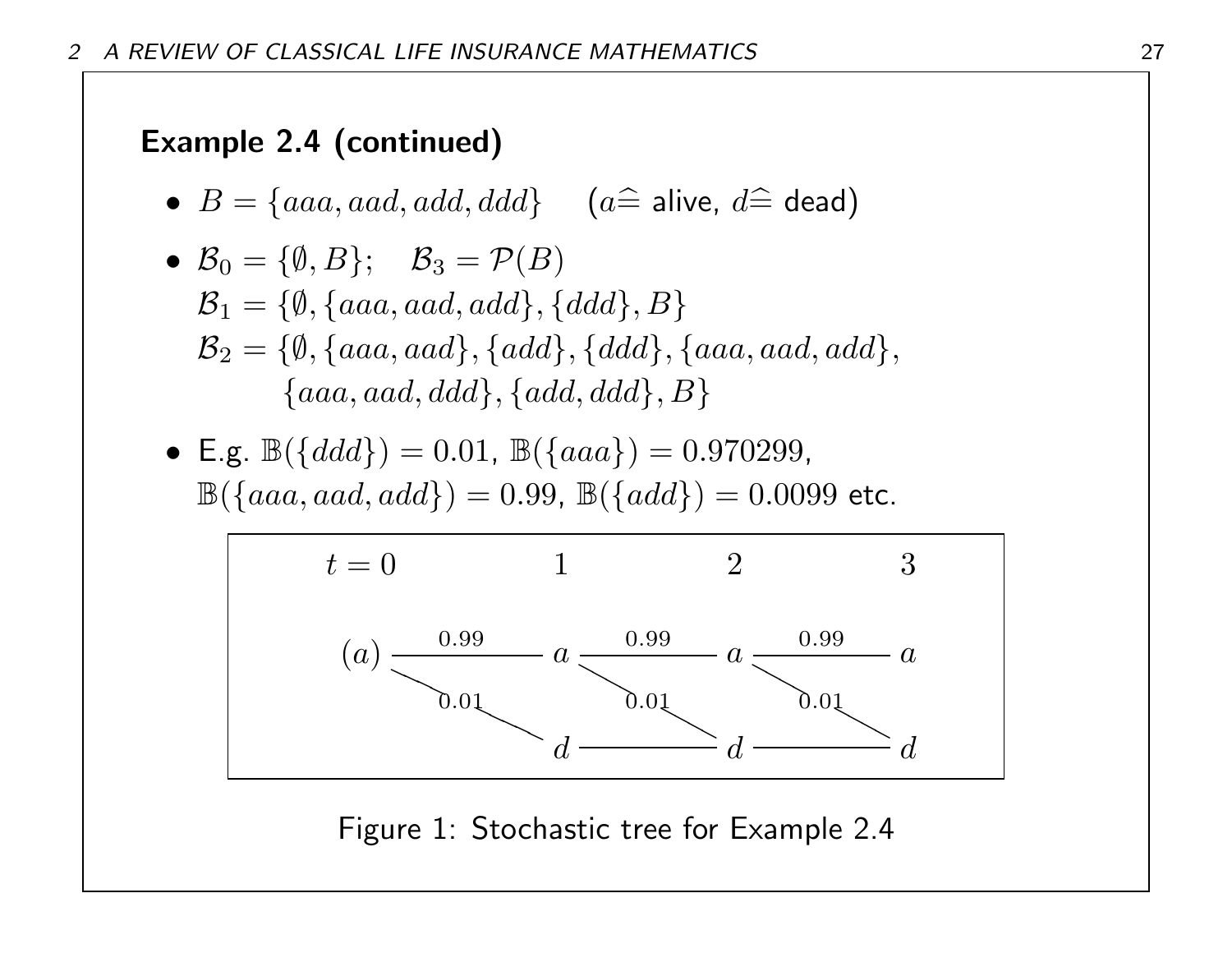# Example 2.4 (continued)

$$
PV_2(X_{\mathbb{T}}) = \sum_{t \in \mathbb{T}} S_2 \cdot \mathbf{E}[X_t/S_t | \mathcal{B}_2] = \sum_{t \in \mathbb{T}} (S_2/S_t) \cdot \mathbf{E}[X_t | \mathcal{B}_2]
$$
(9)

First, consider

$$
\mathbf{E}[X_1|\mathcal{B}_2](b) = X_1(b) = \begin{cases} 1000 & \text{if } b = ddd \\ 0 & \text{else} \end{cases}
$$
(10)  

$$
\mathbf{E}[X_2|\mathcal{B}_2](b) = X_2(b) = \begin{cases} 1000 & \text{if } b = add \\ 0 & \text{else} \end{cases}
$$
(11)  

$$
\mathbf{E}[X_3|\mathcal{B}_2](b) = \begin{cases} 0 & \text{if } b \in \{add, ddd\} \\ 10 & \text{else} \end{cases}
$$
(12)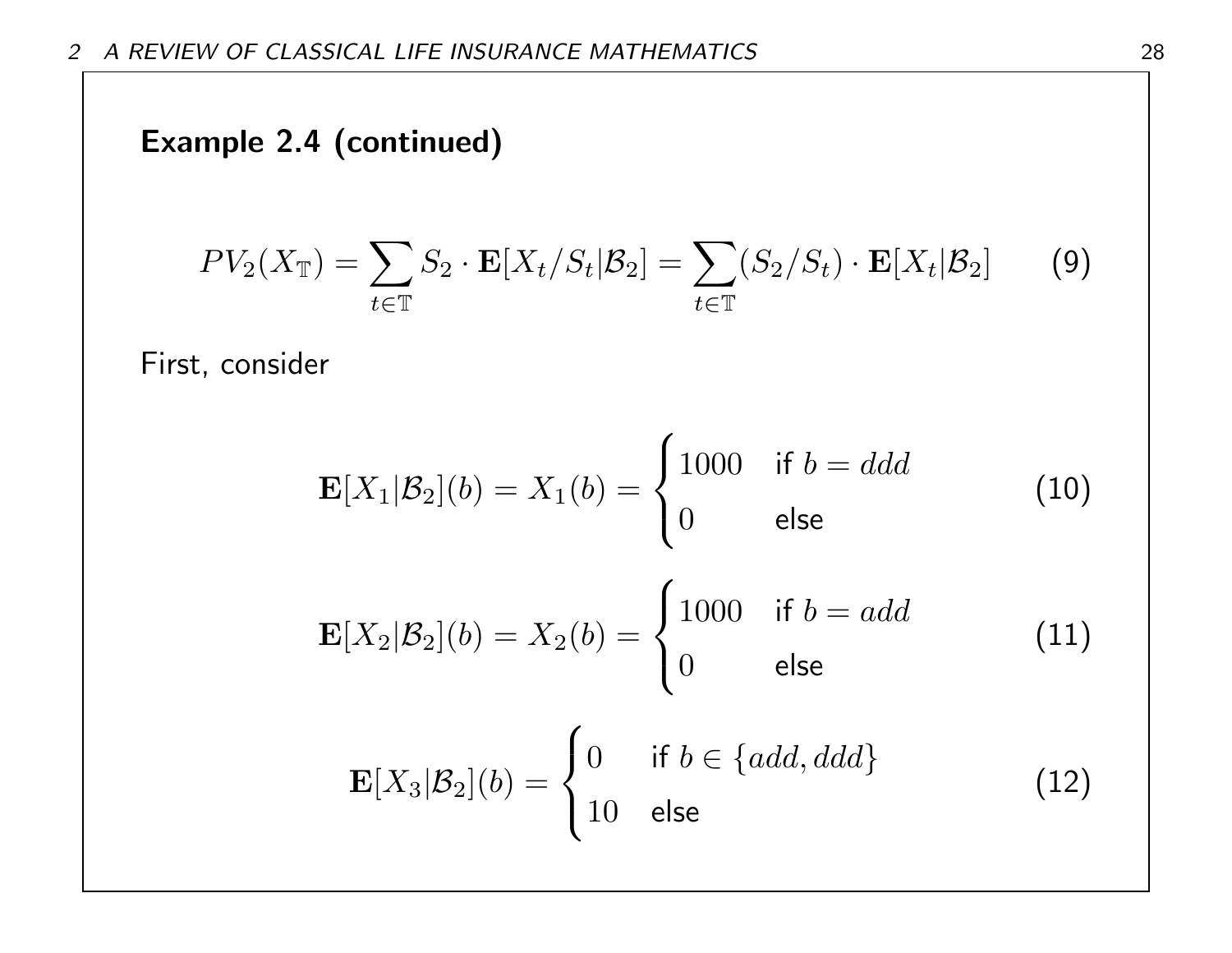# Example 2.4 (continued)

$$
PV_2(X_{\mathbb{T}}) \approx \begin{cases} 1000 & \text{if } b \in \{add\} \\ 1050 & \text{if } b \in \{ddd\} \\ 9.52 & \text{else} \end{cases}
$$
(13)

 $\Rightarrow$  The contract  $X_{\mathbb{T}}$  is worth/costs  $9.52$  EUR at time  $t = 2$  if the person has not yet died.

• Test: 
$$
\mathbf{E}[PV_2(X_{\mathbb{T}})] \stackrel{!}{=} S_2 \cdot PV_0(X_{\mathbb{T}}) \Rightarrow \mathsf{OK}
$$

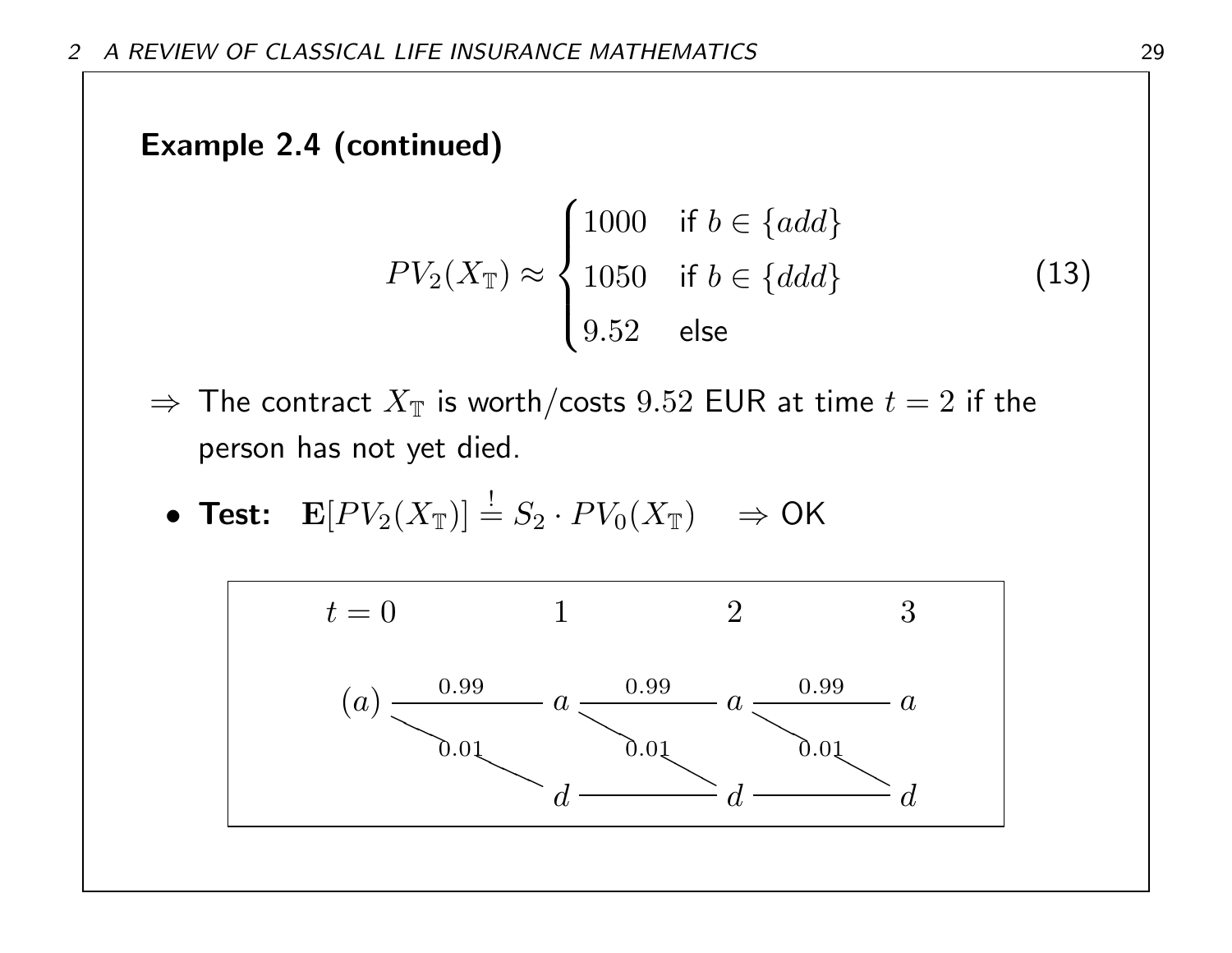# 2.3 The fair premium

## 2.3.1 Life insurance contracts

- Claims/benefits: Cash flow  $X_{\mathbb{T}} = (X_0, \ldots, X_T)$ , paid from the insurer to the insurant
- Premiums: Cash flow  $Y_{\mathbb{T}} = (Y_0, \ldots, Y_T)$ , paid from the insurant to the insurer
- Contract from the viewpoint of the insurer:  $Y_{\mathbb{T}} X_{\mathbb{T}}$ , i.e.

$$
(Y_0-X_0,\ldots,Y_T-X_T)
$$

- Usually, premiums are paid in advance. Premiums can be
	- one-time single premiums.
	- periodic with constant amount.
	- periodic and varying.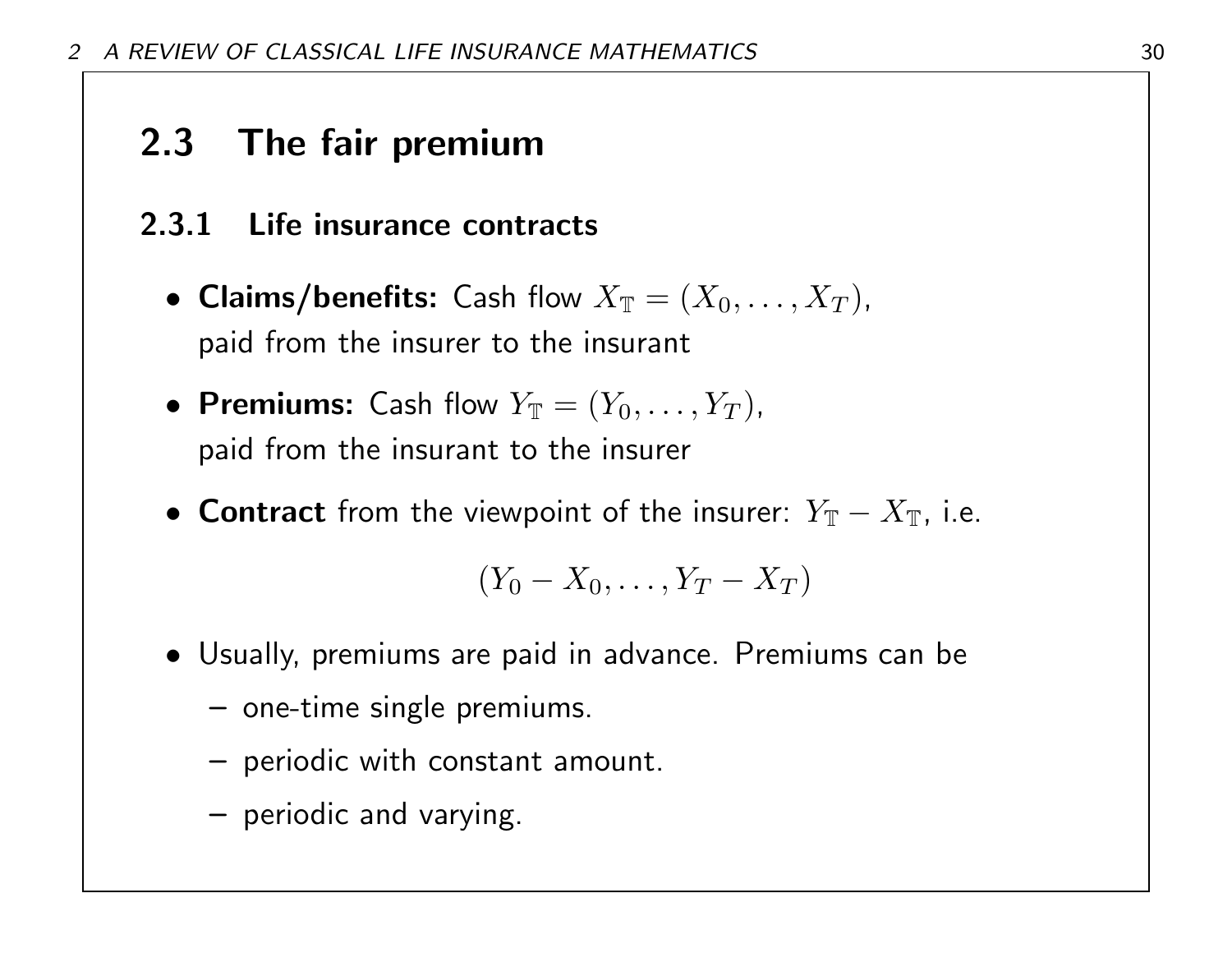## 2.3.2 The Principle of Equivalence

• The net premium or minimum fair premium is chosen such that

$$
PV_0(X_{\mathbb{T}}) = PV_0(Y_{\mathbb{T}}),\tag{14}
$$

i.e. the present value of the premium flow has to equal the present value of the flow of benefits (*fairness* argument!).

- The Principle of Equivalence (14) and the Expectation Principle (7) are the cornerstones of classical life insurance mathematics.
- In the beginning, the value of the contract is  $PV_0(Y_{\mathbb{T}} X_{\mathbb{T}}) = 0$ .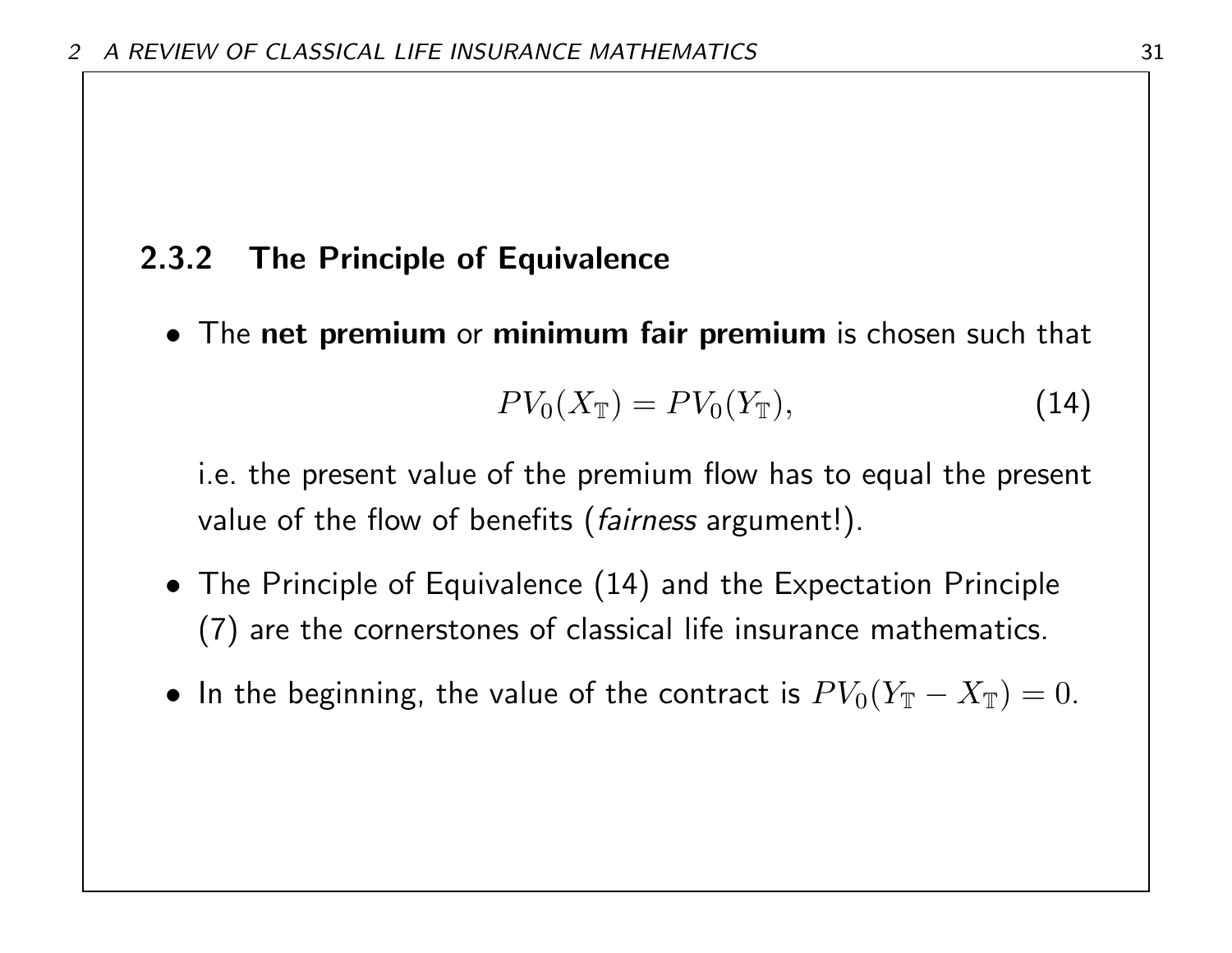# EXAMPLE 2.5 (Term insurance with constant premiums).

- Extend Example 2.4 by assuming for the premiums  $Y_{\mathbb{T}} = (Y_0, Y_1, Y_2, Y_3)$  $Y_t = D > 0$  if the person is alive at  $t$   $(t = 0, 1, 2)$  $Y_t = 0$  else
- From the Principle of Equivalence we obtain

$$
PV_0(Y_{\mathbb{T}}) = D \cdot (1 + 0.99/1.05 + 0.99^2/1.05^2)
$$
 (15)  

$$
\stackrel{!}{\approx} PV_0(X)
$$
  

$$
\approx 26.97
$$

• The minimum fair annual premium is  $D \approx 9.52$  EUR.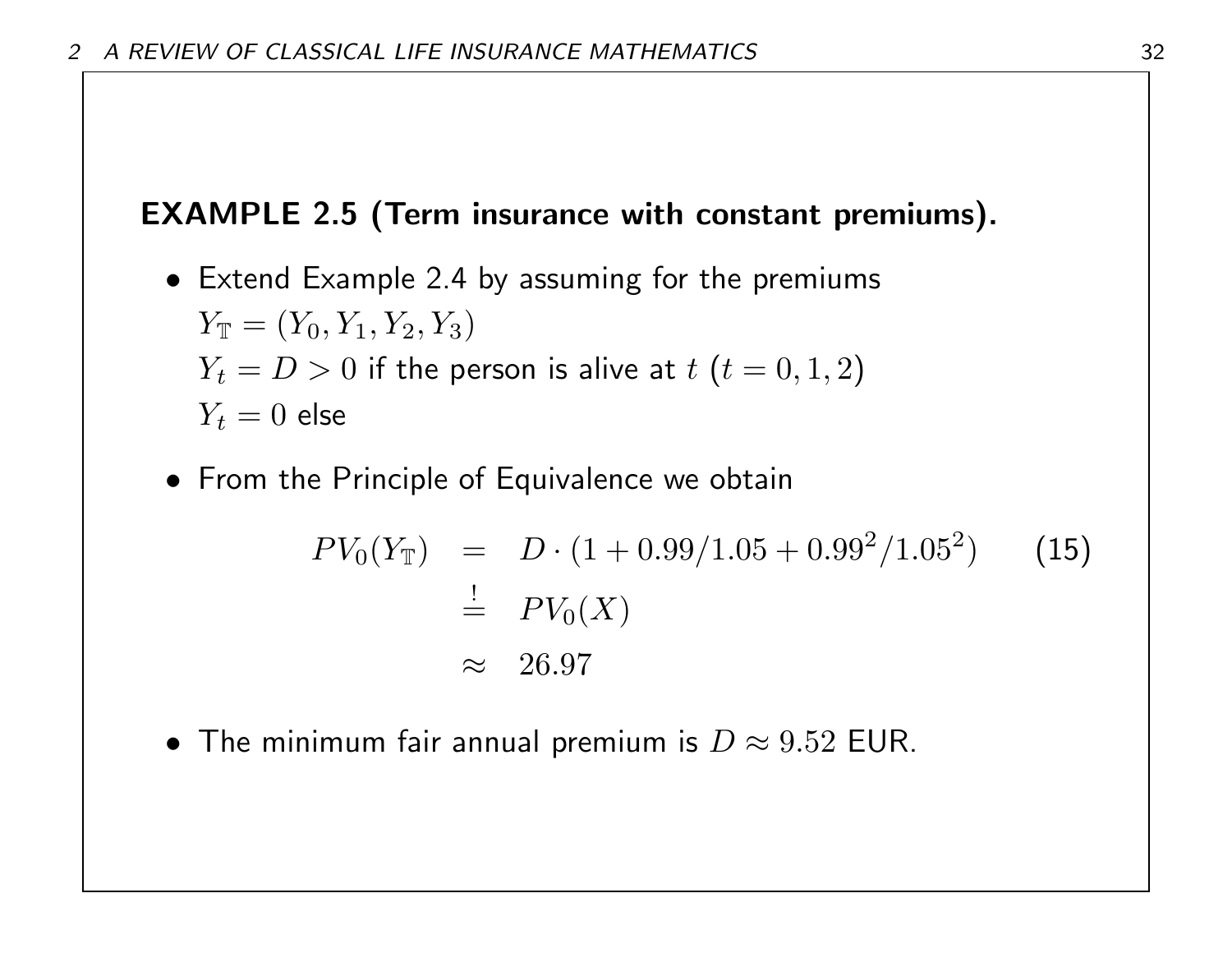# 2.4 Mortalities - The notation

- $\bullet$   $_{t}q_{x}:=$  probability that an  $x$  year old will die within  $t$  years
- $\bullet \;\;_{s|t}q_x :=$  probability that an  $x$  year old will survive till  $s$  and die in  $(s, s + t]$
- $\bullet$   $_{t}p_{x}:=$  probability that an  $x$  year old will survive  $t$  years
- Observe:  ${}_{s+t}p_x = {}_{s}p_x \cdot {}_{t}p_{x+s}$  and  ${}_{s|t}q_x = {}_{s}p_x \cdot {}_{t}q_{x+s}$
- If  $t = 1$ ,  $t$  is often omitted in the above expressions.
- Example: Present value of  $X_{\mathbb{T}}$  from Example 2.4 in new notation  $PV_0(X_{\mathbb T})=1000\cdot (S_1^{-1}$  $q_1^{r-1} \cdot q_x + S_2^{-1}$  $\frac{x-1}{2} \cdot \frac{1}{2} q_x + S_3^{-1}$  $\frac{1}{3} \cdot 2|q_x)$
- Caution: Insurance companies usually use two different mortality tables depending whether a death is in financial favour (e.g. pension), or not (e.g. term insurance) for the company.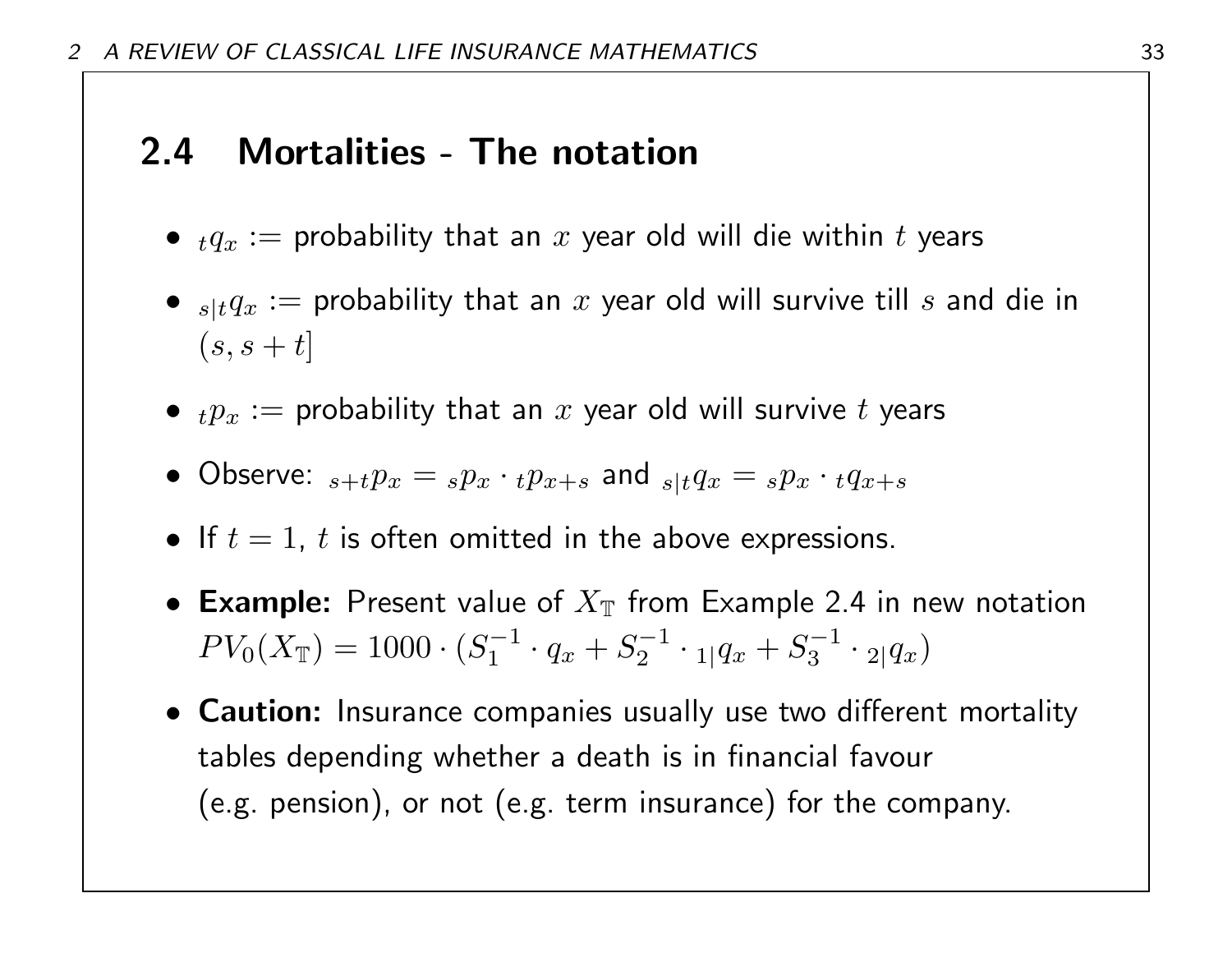- Reason for the different tables: In actuarial practice mortality tables contain safety loads.
- $\bullet\,$  In our examples,  $_t q_x$ ,  $_{s|t} q_x$  and  $_t p_x$  will be taken from (or computed by) the DAV (Deutsche Aktuarvereinigung) mortality tables "1994 T" (Loebus, 1994) and "1994 R" (Schmithals and Schütz, 1995) for men.
- Hence, the used mortality tables are first order tables.
- The use of internal second order tables of real life insurance companies would be more appropriate. However, for competitive reasons they are usually not published.
- All probabilities mentioned above are considered to be constant in time. Especially, to make things easier, there is no "aging shift" applied to table "1994 R".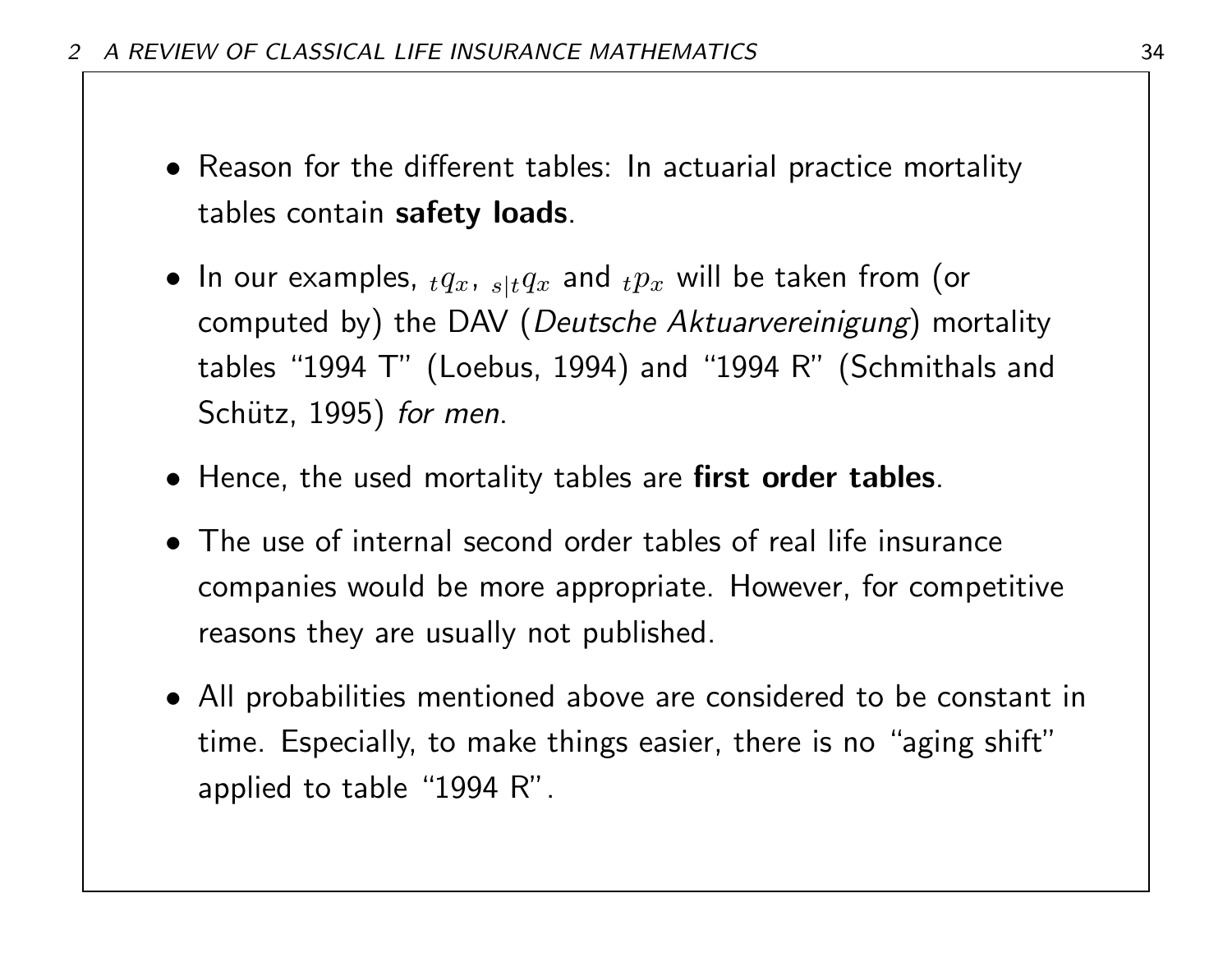# 2.5 The reserve

## 2.5.1 Definition and meaning

• The reserve at time  $s$  is defined by

$$
R_s(X_{\mathbb{T}}, Y_{\mathbb{T}}) := \sum_{t \ge s} \Pi_s^t(X_t - Y_t), \qquad (16)
$$

i.e. (16) is the negative value of the contract cash flow after  $t$ (including  $t$ ; notation may differ in the literature).

- In preparation of future payments, the company should have  $(16)$ in reserve at  $t$  (due to the definition, before contractual payments at  $t$  take place).
- Whole LI (cf. page 38): Mortality increases with time. Hence, constant premiums mean positive and increasing reserve. (The 20 year old pays the same premium as the 60 year old!)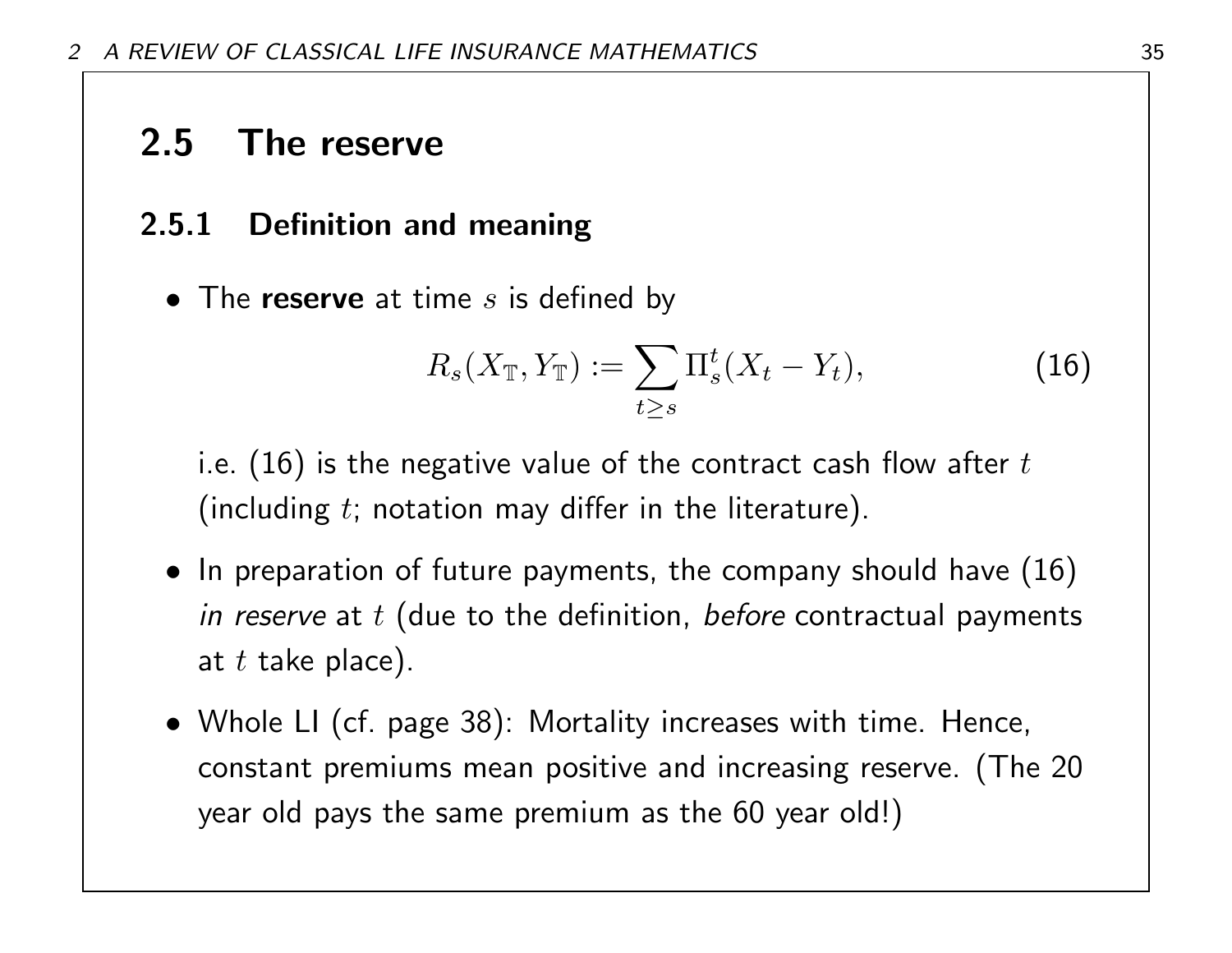### 2.5.2 A recursive formula

• By definition (16),

$$
R_s(X_{\mathbb{T}}, Y_{\mathbb{T}}) = \sum_{t \ge s} S_s \cdot \mathbf{E}[(X_t - Y_t)/S_t | \mathcal{B}_s]
$$
\n
$$
= X_s - Y_s + (S_s/S_{s+1}) \sum_{t > s} S_{s+1} \cdot \mathbf{E}[(X_t - Y_t)/S_t | \mathcal{B}_s]
$$
\n
$$
= X_s - Y_s + (S_s/S_{s+1}) \mathbf{E}[R_{s+1}(X_{\mathbb{T}}, Y_{\mathbb{T}}) | \mathcal{B}_s]
$$
\n(17)

- Note that  $R_s$  is  $\mathcal{B}_s$ -measurable  $(s \in \mathbb{T})$ .
- The reserve at  $t$  is usually considered under the assumption that the insured individual still lives.
- $\bullet$  Assume for  $(\mathcal{B}_t)_{t\in\mathbb{T}}$  the model of Example 2.4, i.e. at  $t\in\mathbb{T}$  the person can be dead or alive - no other states are considered.
- $\bullet\,$  We denote  $R^a_s=R_s(X_{\mathbb T},Y_{\mathbb T})|_{\{\text{alive at $s$}\}},\ R^d_s,X^a_s,Y^a_s$  analogously.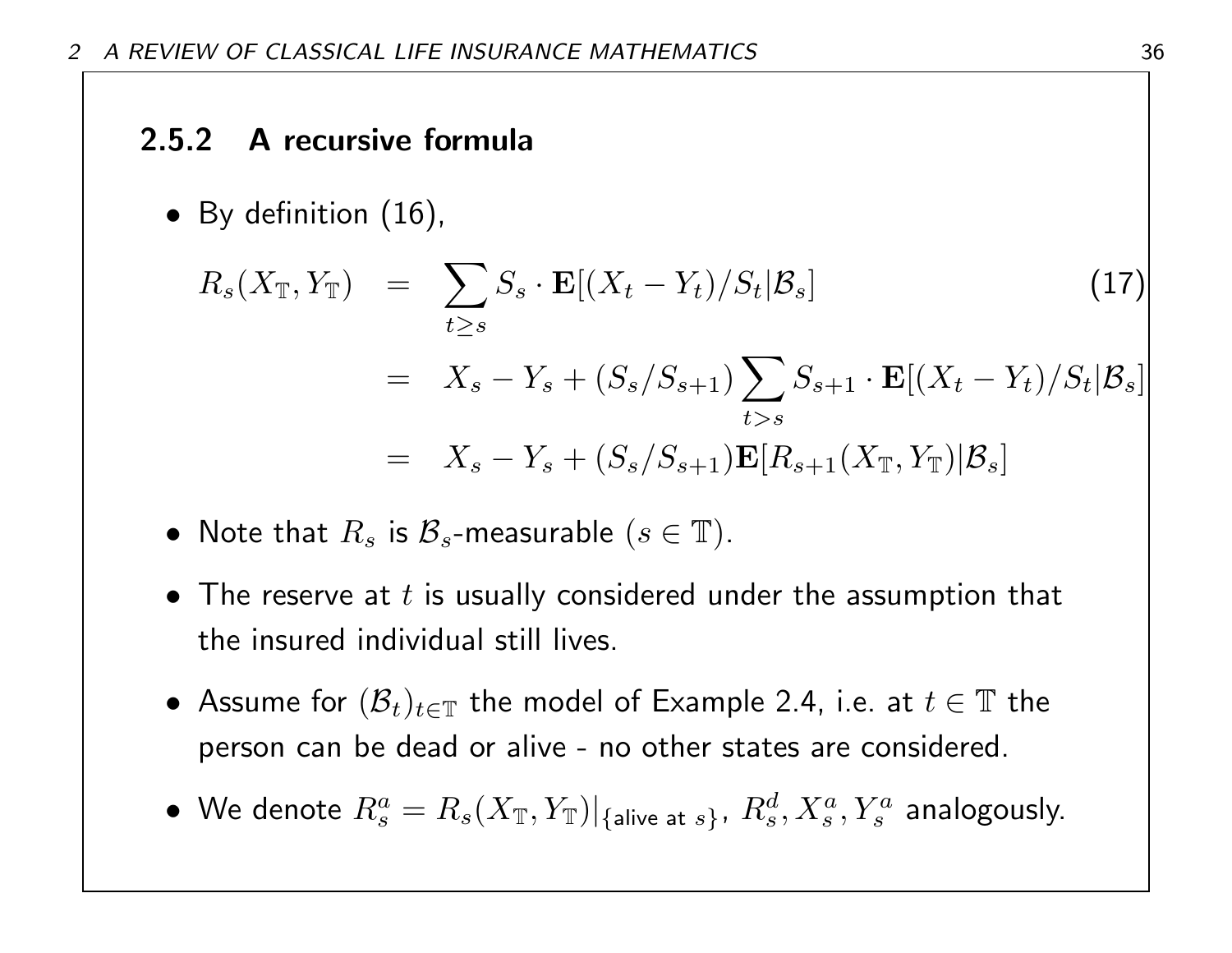- Observe that the events {alive at  $s + 1$ } and {alive at s, but dead at  $s + 1$ } are minimal sets in  $\mathcal{B}_{s+1}$ .
- Hence, one obtains for an insured person of age  $x$

$$
R_s^a = (S_s/S_{s+1})[p_{x+s}R_{s+1}^a + q_{x+s}R_{s+1}^d|_{\{\text{alive at } s\}}] + X_s^a - Y_s^a.
$$
\n(18)

- All expressions above are constant!
- $\bullet\,$  For the contracts explained in Section 2.6,  $R_{s+1}^{d}|_{\{\textsf{alive at }s\}}\,$  is simple to compute and (18) therefore suitable for applications (cf. Section 2.7).

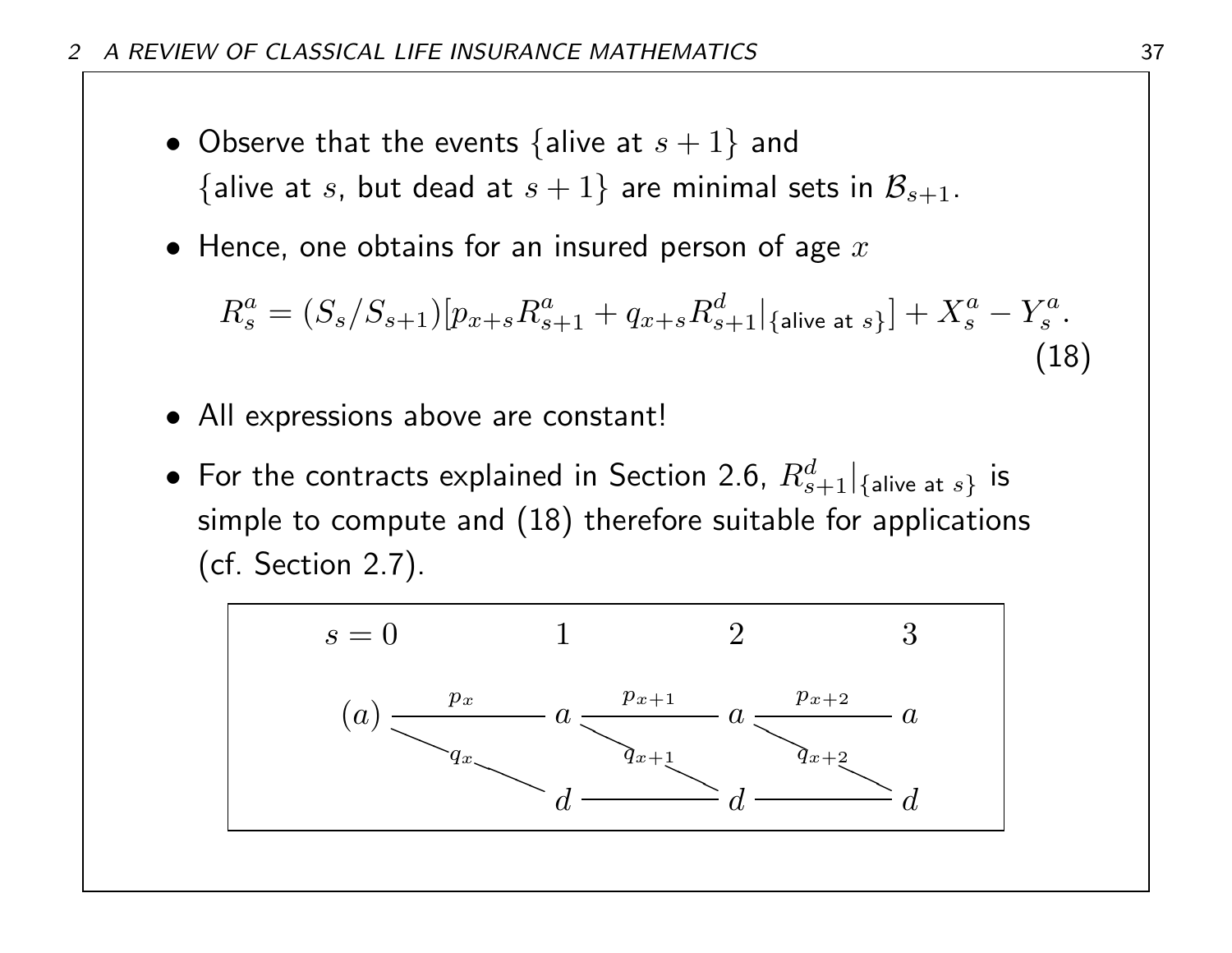# 2.6 Some contract forms

Payments (benefits) are normed to 1 (cf. Gerber, 1997).

- Whole life insurance: Provides the payment of 1 EUR at the end of the year of death. As human beings usually live not longer than 130 years, the next contract type may be used instead.
- Term insurance of duration n: Provides  $n$  years long the payment of 1 EUR at the end of the year of death (Example 2.4).
- Pure endowment of duration n: Provides the payment of  $1$ FUR at  $n$  if the insured is alive.
- Endowment: Combination of a term insurance and pure endowment with the same duration
- Life annuity: Provides annual payments of 1 EUR as long as the beneficiary lives (pension).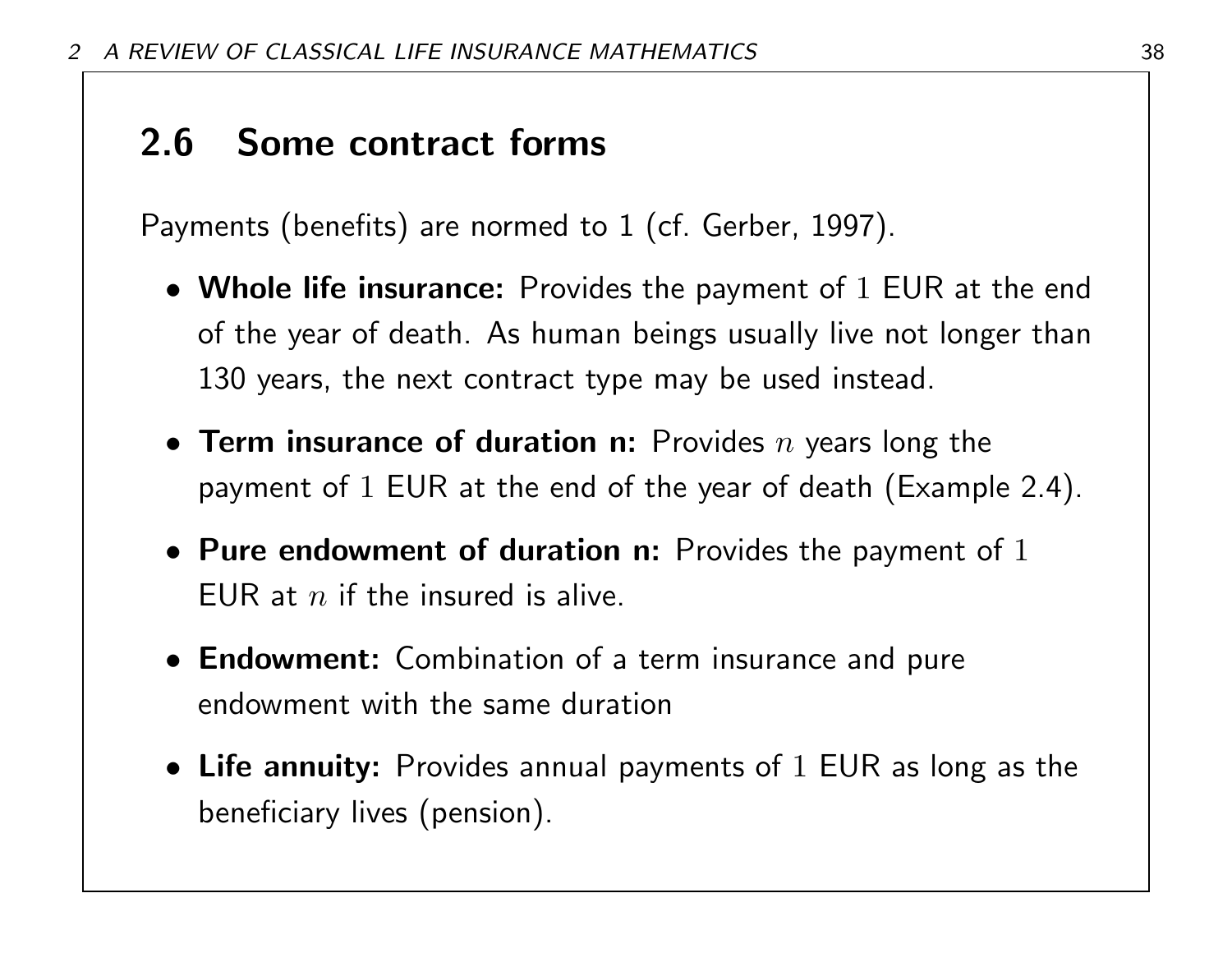## 2.7 Spreadsheet examples

www.mathematik.tu-darmstadt.de/˜tfischer/ ClassicalPremiums+Reserves.xls

- Observe the differences between "1994 T" and "1994 R".
- Use different interest rates to observe how premiums depend on them.
- Implement flexible interest rates.
- $\bullet\,$  Why is  $R^a_0$ , the reserve at  $t=0$ , always identical to 0?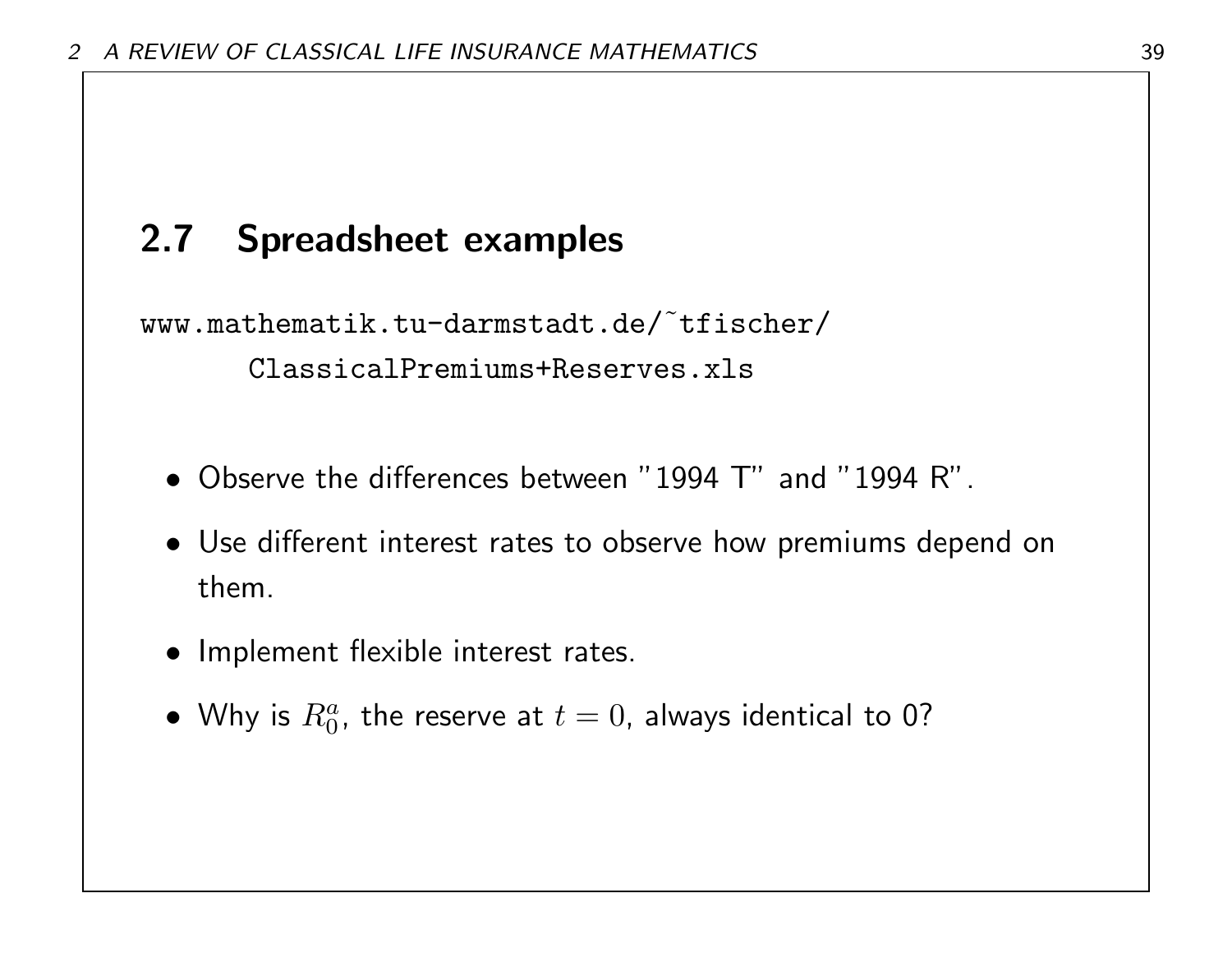## 2.8 Historical remarks

Edmond Halley (1656-1742)

"An Estimate of the Degrees of the Mortality of Mankind, drawn from curious Tables of the Births and Funerals at the City of Breslaw; with an Attempt to ascertain the Price of Annuities upon Lives", Philosophical Transactions of the Royal Society of London, 1693

- Contains the first modern mortality table.
- Proposes correctly the basics of valuation by the Expectation and the Equivalence Principle.
- Halley had a very good intuition of stochastics though not having the measure theoretical foundations of the theory.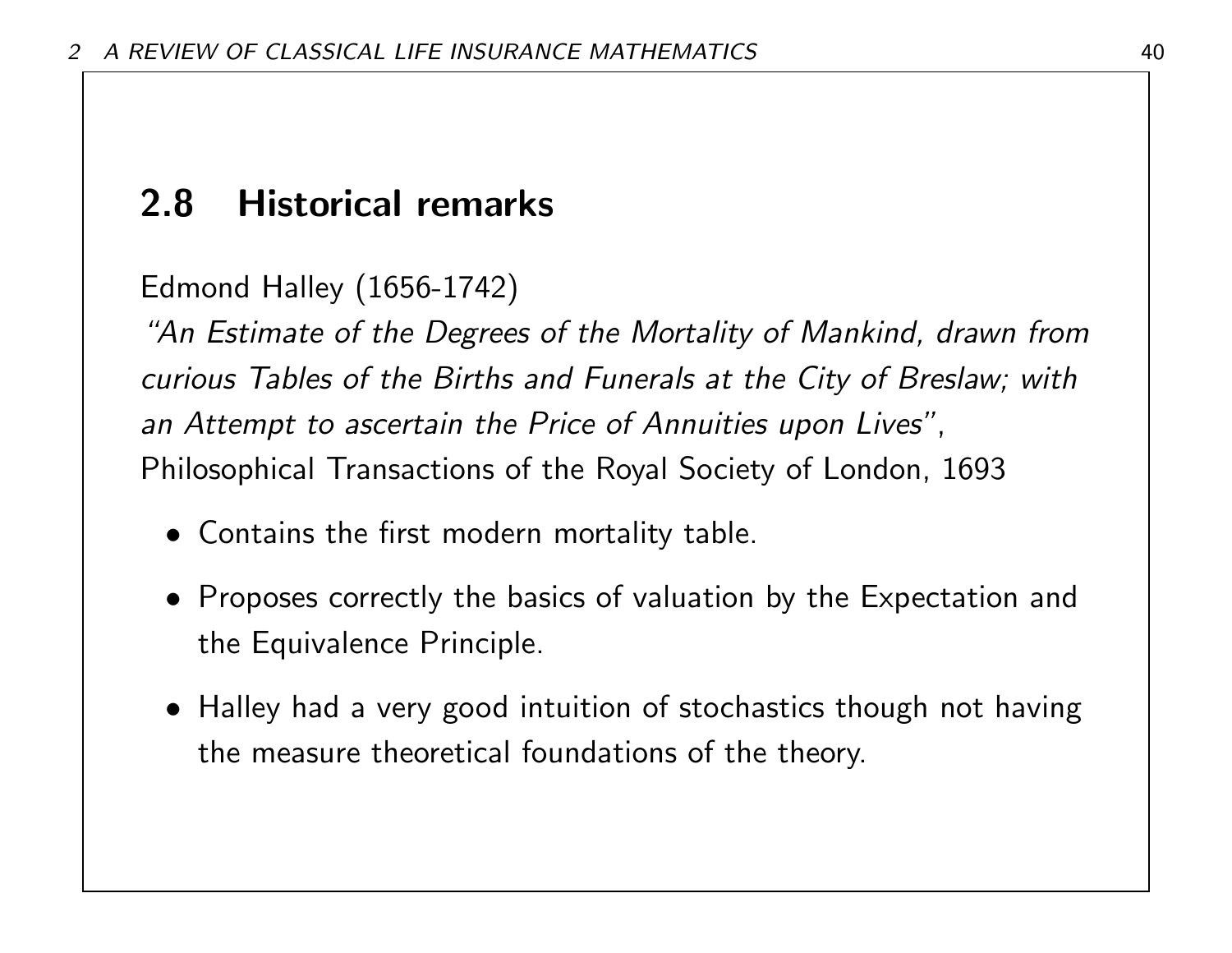

Figure 2: Edmond Halley (1656-1742)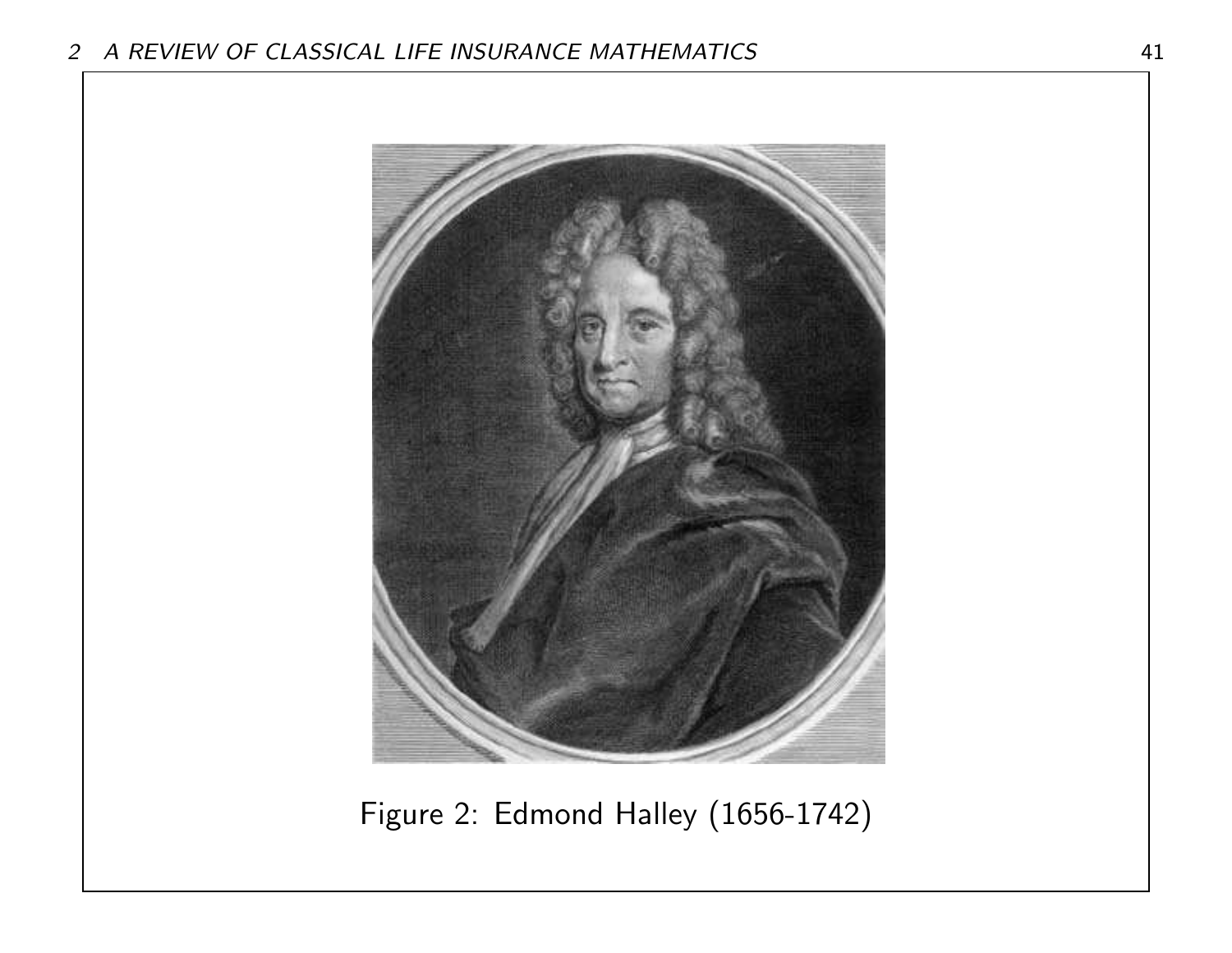Pierre-Simon Marquis de Laplace (1749-1827)

- Was the first to give probability proper foundations (Laplace, 1820).
- Applied probability to insurance (Laplace, 1951).
- $\Rightarrow$  Life insurance mathematics is perhaps the oldest science for which stochastic methods were developed and applied.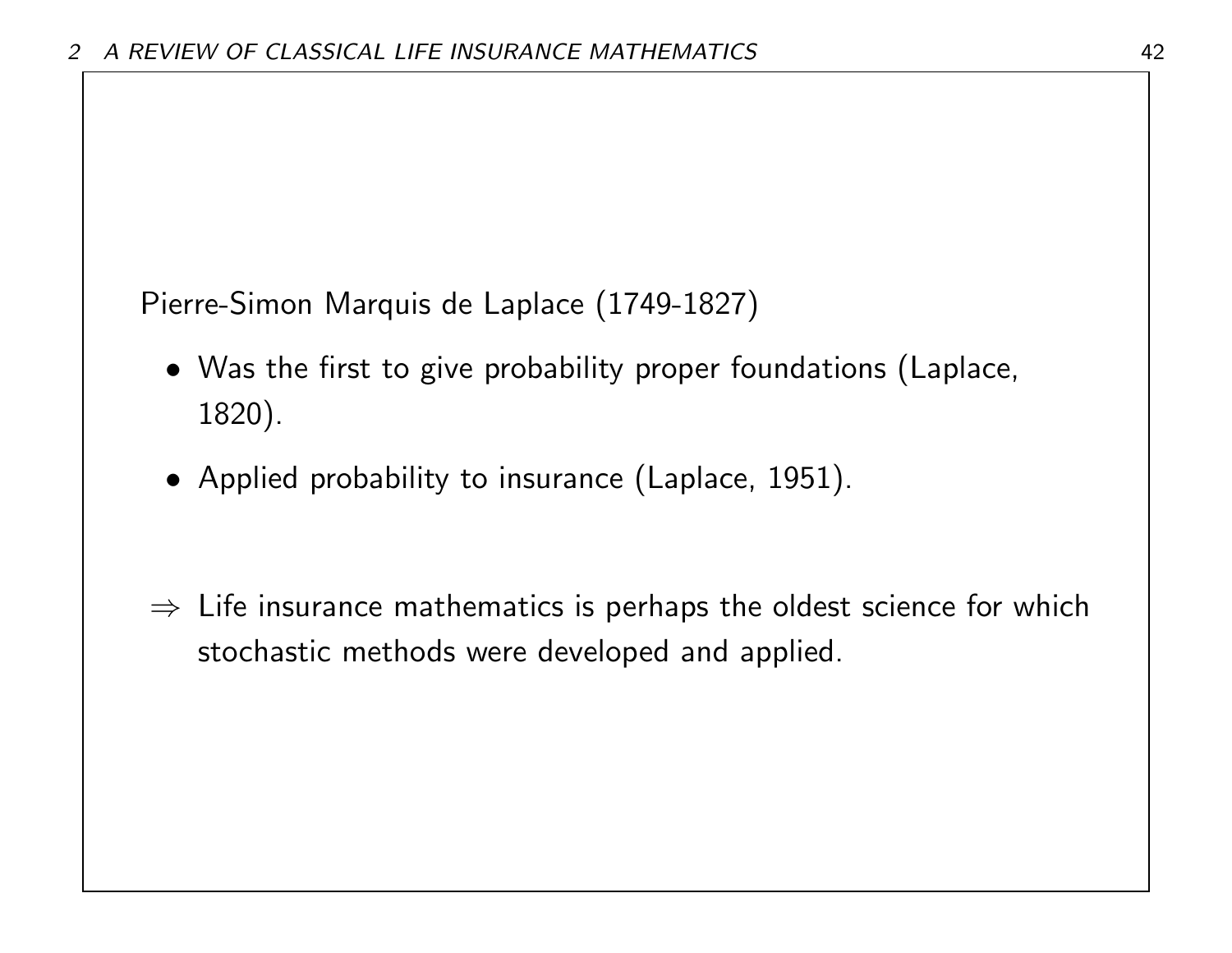

Figure 3: Pierre-Simon de Laplace (1749-1827)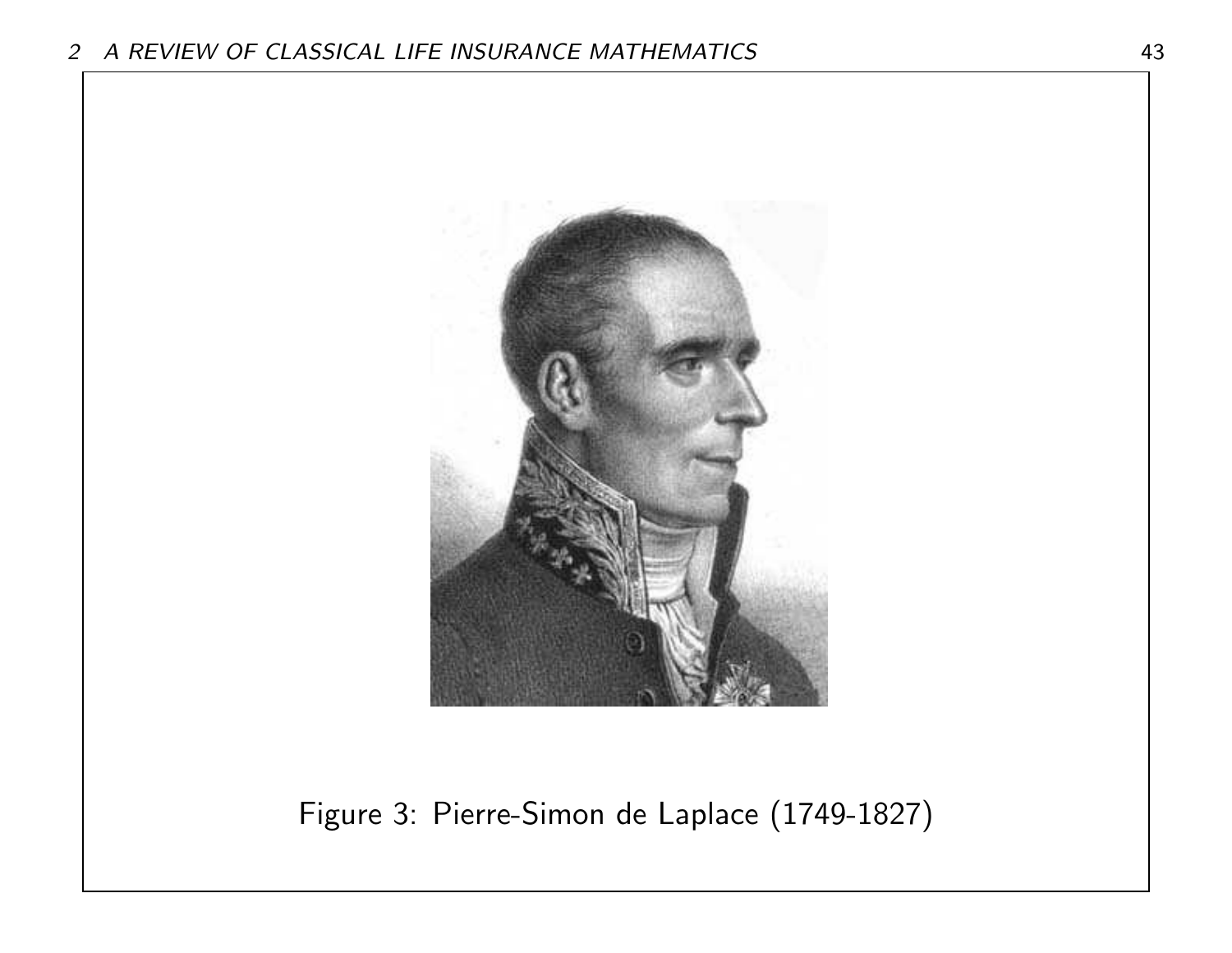# 3 Basic concepts of discrete time financial mathematics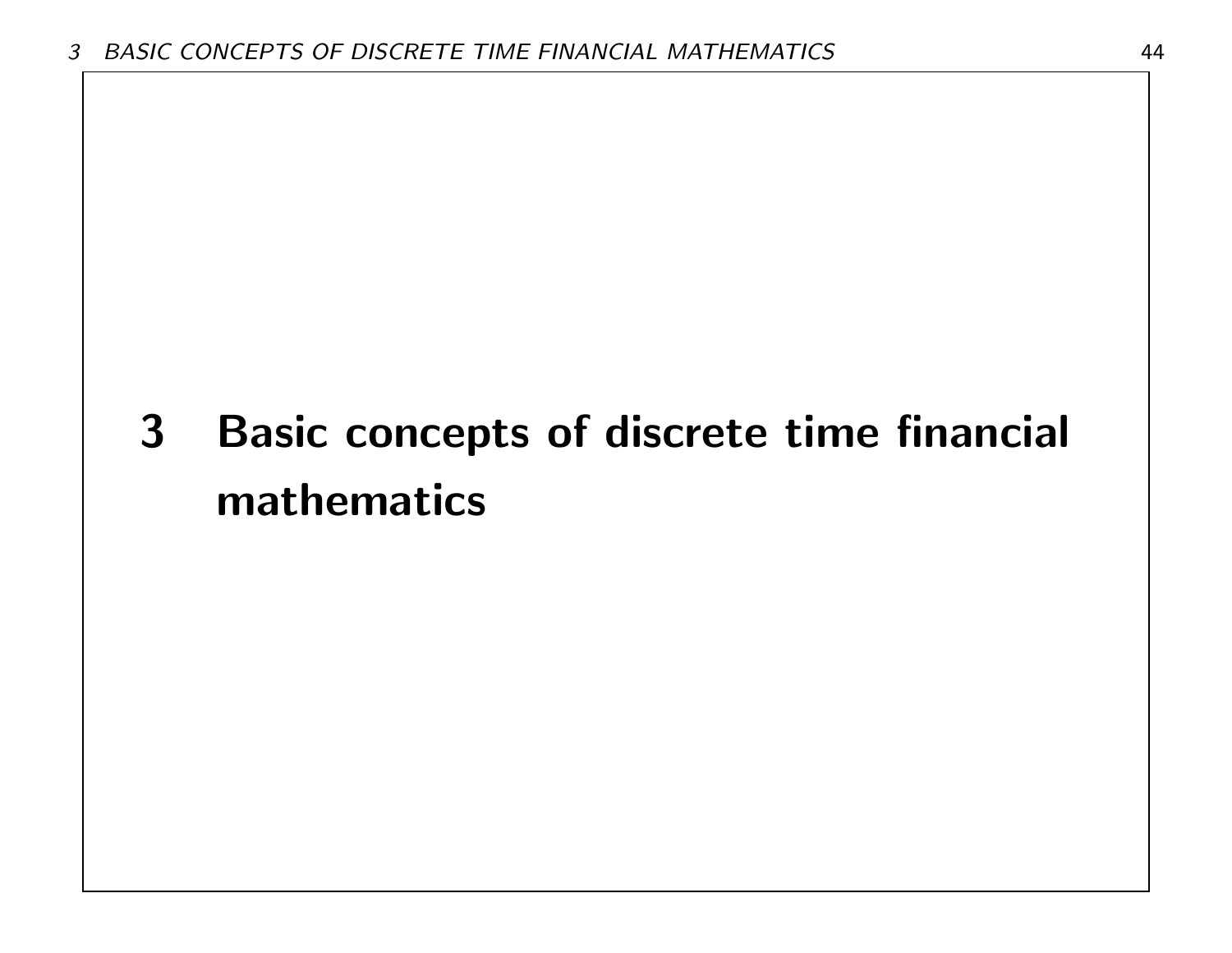## 3.1 The model

- Frictionless financial market
- Discrete finite time axis  $\mathbb{T} = \{0, 1, 2, \ldots, T\}$
- $\bullet$   $(F, (\mathcal{F}_t)_{t\in \mathbb{T}}, \mathbb{F})$  a filtered probability space,  $\mathcal{F}_0 = \{\emptyset, F\}$
- $\bullet\,$  Price dynamics given by an adapted  $\mathbb{R}^d$ -valued process  $S=(S_t)_{t\in\mathbb{T}}$ , i.e.  $d$  assets with price processes  $(S_t^0)$  $\{e^{0}\}_{t\in\mathbb{T}},\ldots,(S^{d-1}_{t})$  $(t^{d-1}_t)_{t\in\mathbb{T}}$  are traded at times  $t\in\mathbb{T}\setminus\{0\}.$
- $\bullet$   $(S_t^0)$  $\tau_t^{(0)}$ ) $_{t\in\mathbb{T}}$  is called the *money account* and features  $S^0_0$  $\overline{0}^0_0=1$  and  $S_t^0$  $t_t^0 > 0$  for  $t \in \mathbb{T}$ .
- $M^F = (F, (\mathcal{F}_t)_{t \in \mathbb{T}}, \mathbb{F}, \mathbb{T}, S)$  is called a securities market model.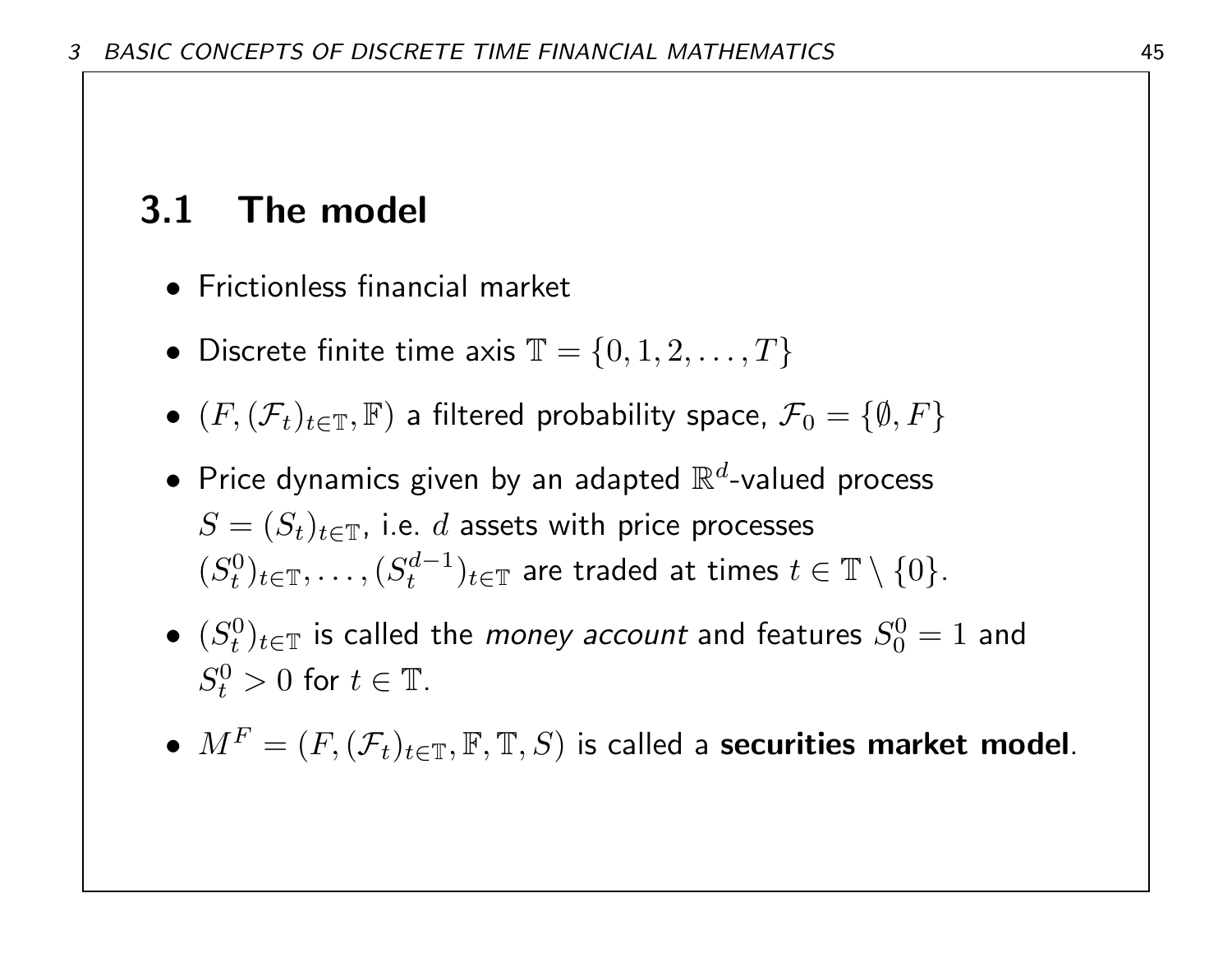## 3.2 Portfolios and strategies

- $\bullet\,$  Portfolio due to  $M^F\colon\, \theta=(\theta^0,\ldots,\theta^{d-1})$ , real-valued random variables  $\theta^i$   $(i=0,\ldots,d-1)$  on  $(F,\mathcal{F}_T,\mathbb{F})$
- $\bullet\,$  A  $t$ -portfolio  $\theta_t$  is  $\mathcal{F}_t$ -measurable. The value of  $\theta_t$  at  $s\geq t$

$$
\langle \theta, S_s \rangle = \sum_{j=0}^{d-1} \theta^j S_s^j. \tag{19}
$$

- $\mathcal{F}_t$  is interpreted as the information available at time t. Economic agents take decisions due to the available information.
- $\Rightarrow$  A trading strategy is a vector  $\theta_{\mathbb{T}} = (\theta_t)_{t \in \mathbb{T}}$  of t-portfolios  $\theta_t$ .
	- A self-financing strategy  $\theta_{\mathbb{T}}$  is a strategy such that  $\langle \theta_{t-1}, S_t \rangle = \langle \theta_t, S_t \rangle$  for each  $t > 0$ , i.e. at any time  $t > 0$  the trader does not invest or consume any wealth.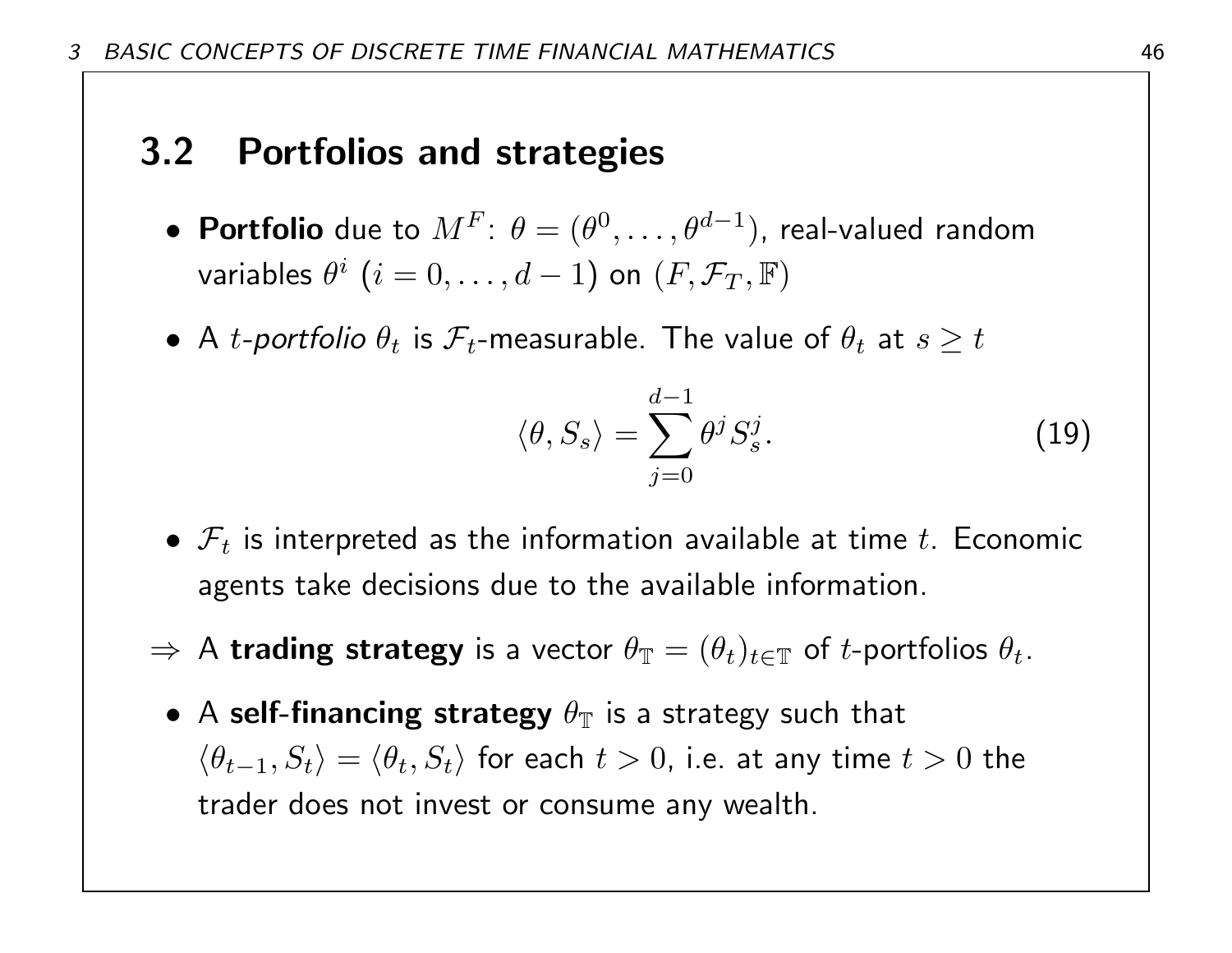## 3.3 No-arbitrage and the Fundamental Theorem

- $S$  satisfies the so-called no-arbitrage condition (NA) if there is no s.f.-strategy such that  $\langle \theta_0, S_0 \rangle = 0$  a.s.,  $\langle \theta_T, S_T \rangle \ge 0$  and  $\mathbb{F}(\langle \theta_T , S_T \rangle > 0) > 0 \Rightarrow$  no riskless wins!
- $\overline{S} := (S_t/S^0_t)_{t \in \mathbb{T}} = \textsf{discounted price process}$

THEOREM 3.1 (Dalang, Morton and Willinger, 1990). The price process S satisfies (NA) if and only if there is a probability measure  $\mathbb Q$ equivalent to  $\mathbb F$  such that under  $\mathbb Q$  the process  $\overline{S}$  is a martingale. Moreover, Q can be found with bounded Radon-Nikodym derivative  $d\mathbb{Q}/d\mathbb{F}$ .

- $\mathbb Q$  is called equivalent martingale measure (EMM).
- 3.1 is called the Fundamental Theorem of Asset Pricing.
- The proof needs a certain form of the Hahn-Banach Theorem.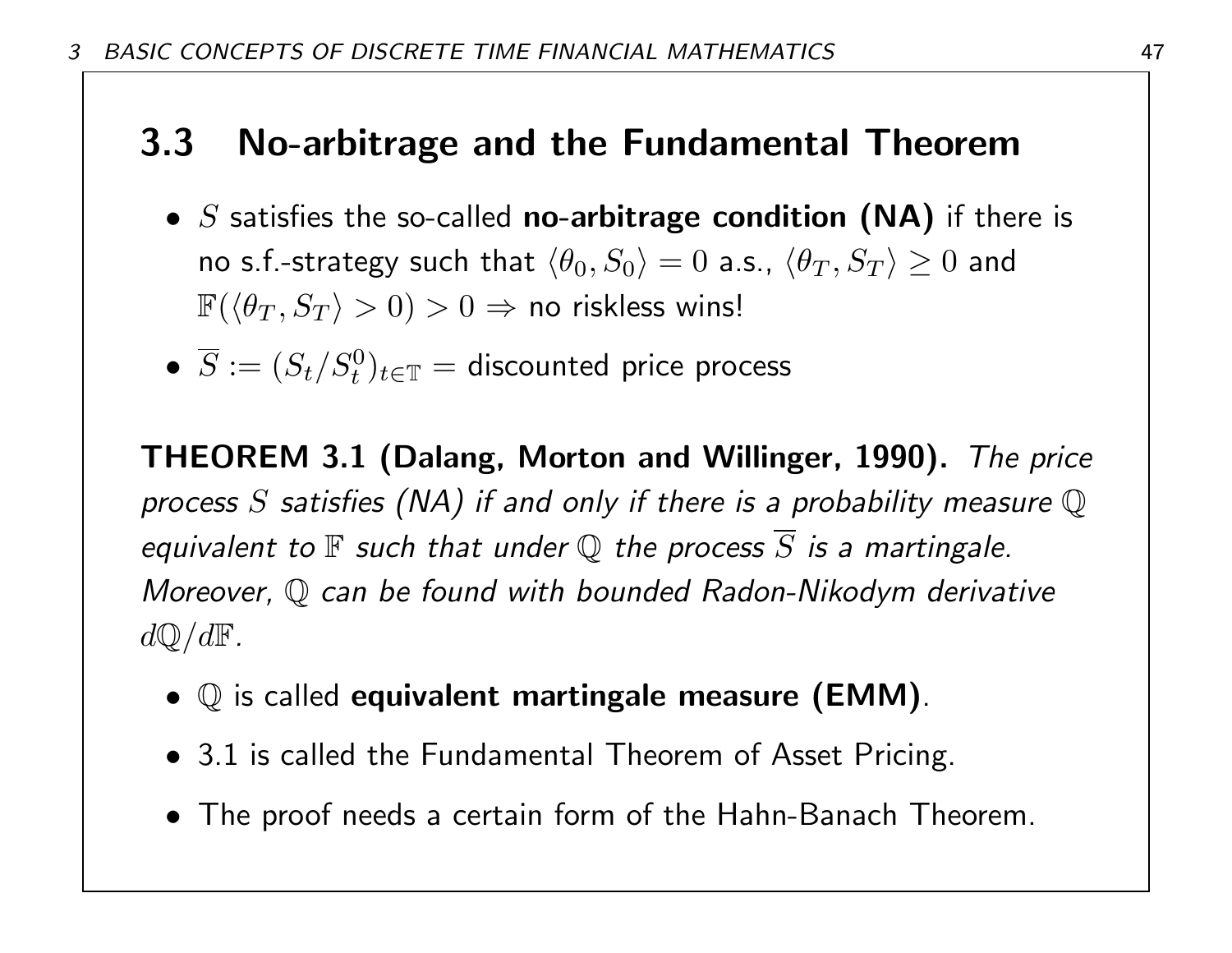## 3.4 Valuation

• A valuation principle on a set  $\Theta$  of portfolios is a linear mapping  $\pi^F: \theta \mapsto (\pi_t^F$  $_{t}^{F}(\theta))_{t\in\mathbb{T}}$ , where  $(\pi_{t}^{F}% )_{t\in\Pi}\mathcal{H}_{t}$  $_{t}^{F}(\theta))_{t\in\mathbb{T}}$  is an adapted  $\mathbb{R}\text{-}\mathsf{valued}$ stochastic process (price process) such that

$$
\pi_t^F(\theta) = \langle \theta, S_t \rangle = \sum_{i=0}^{d-1} \theta^i S_t^i \tag{20}
$$

for any  $t \in \mathbb{T}$  for which  $\theta$  is  $\mathcal{F}_t$ -measurable.

• Fundamental Theorem  $\Rightarrow S' = ((S_t^0))$  $f^0_t, \ldots, S_t^{d-1}, \pi_t^F(\theta)))_{t \in \mathbb{T}}$  fulfills (NA) if and only if there exists an EMM  $\mathbb Q$  for  $\overline{S'}$  - that means

$$
\pi_t^F(\theta) = S_t^0 \cdot \mathbf{E}_{\mathbb{Q}}[\langle \theta, S_T \rangle / S_T^0 | \mathcal{F}_t]. \tag{21}
$$

• If we price a portfolio under (NA), the price process must have the above form for some  $\mathbb Q$ . (Question: Which  $\mathbb Q$ ?)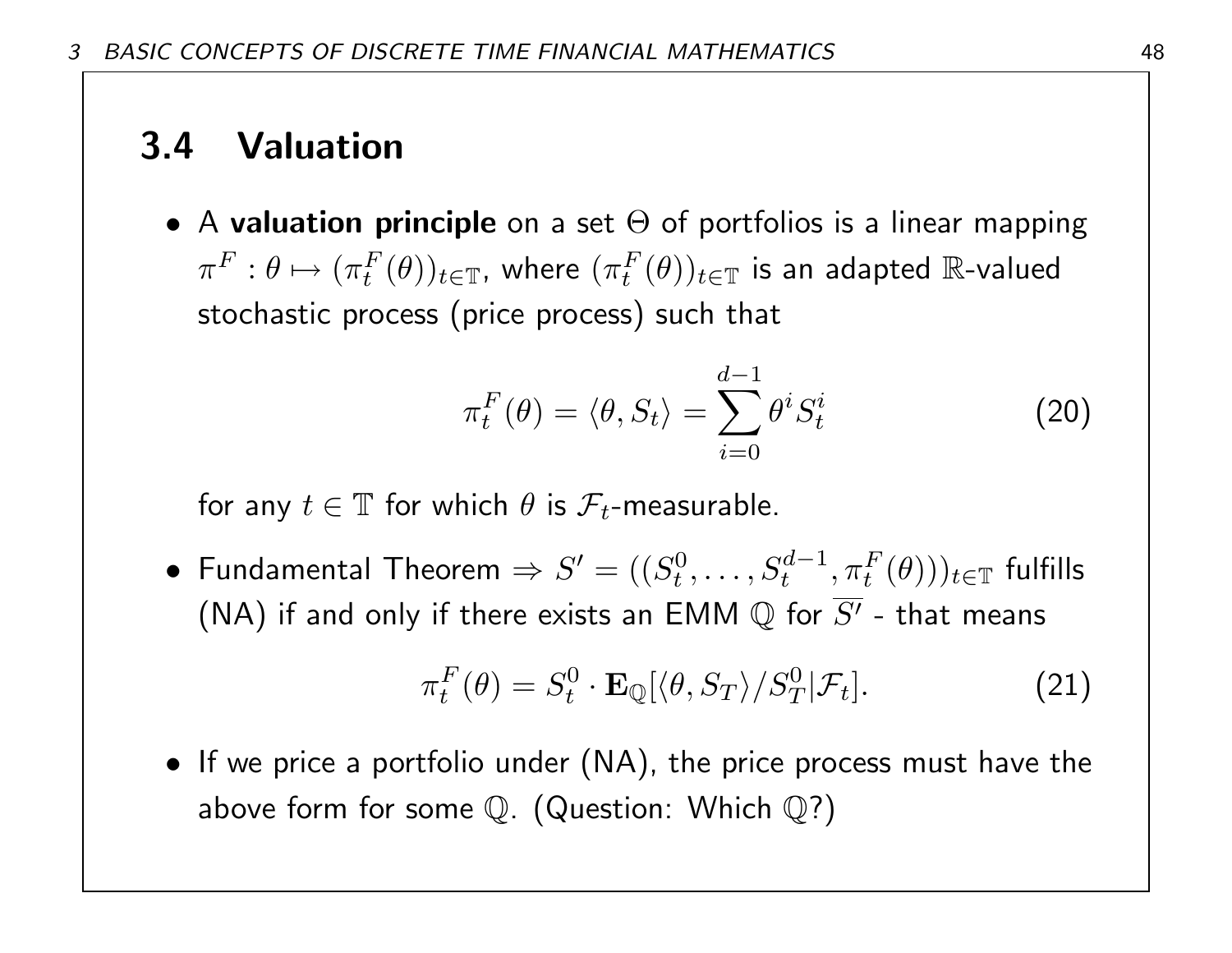• Considering a *t*-portfolio  $\theta$ , it is easy to show that for  $s < t$ 

$$
\pi_s^F(\theta) = S_s^0 \cdot \mathbf{E}_{\mathbb{Q}}[\langle \theta, S_t \rangle / S_t^0 | \mathcal{F}_s]. \tag{22}
$$

- Sometimes it is more comfortable to use a valuation principle directly defined for payoffs.
- $\bullet~$  An  $\mathcal{F}_t$ -measurable payoff  $X$  always corresponds to a  $t$ -portfolio  $\theta$ and vice versa. E.g. for  $\theta=X/S^0_t\cdot e_0$  one has  $X=\langle\theta,S_t\rangle$ , where  $e_i$  denotes the  $(i-1)$ -th canonic base vector in  $\mathbb{R}^d.$

• So, with 
$$
X = \langle \theta, S_t \rangle
$$
, (22) becomes

$$
\Pi_s^t(X) := S_s^0 \cdot \mathbf{E}_{\mathbb{Q}}[X/S_t^0 | \mathcal{F}_s]. \tag{23}
$$

• Compare  $(23)$  with  $(6)!$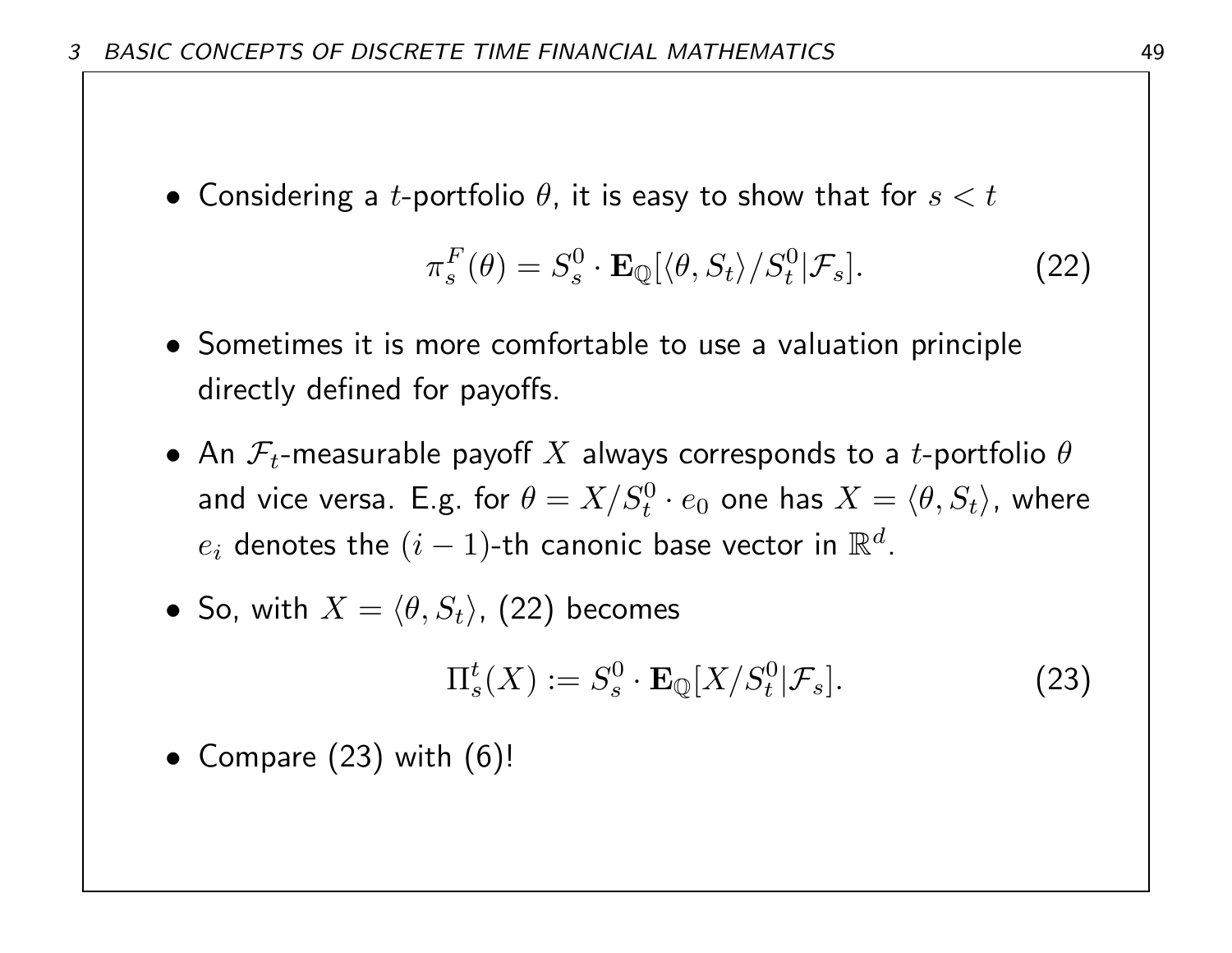## 3.5 Market completeness

- A securities market model is said to be **complete** if there exists a replicating strategy for any portfolio  $\theta$ , i.e. there is some self-financing  $\theta_{\mathbb{T}} = (\theta_t)_{t\in\mathbb{T}}$  such that  $\theta_T = \theta.$
- (NA) implies unique prices and therefore a unique EMM  $\mathbb Q$ .

THEOREM 3.2 (Harrison and Kreps (1979); Taqqu and Willinger (1987); Dalang, Morton and Willinger (1990)). A securities market model fulfilling (NA) is complete if and only if the set of equivalent martingale measures is a singleton.

- 3.2 is sometimes also called *Fundamental Theorem*.
- A replicating strategy is a perfect hedge.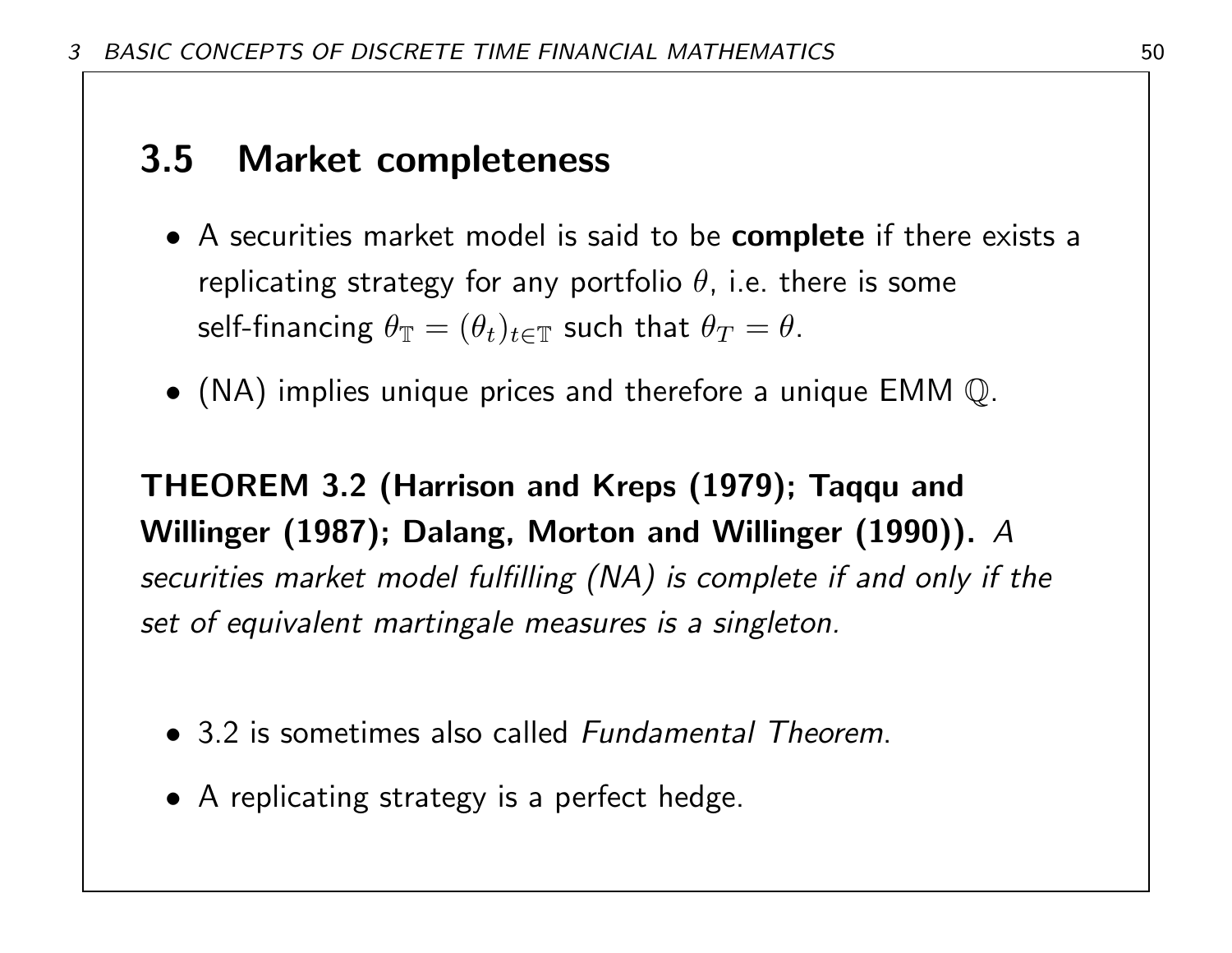### 3.6 Numeric example: One-period model

- Time axis  $\mathbb{T} = \{0, 1\}$
- $\bullet$   $F=\{\omega_1, \omega_2, \omega_3\}$ , i.e.  $3$  states of the world at  $T=1$

|                         |                                                                                                                          | $S_1^0$ $S_1^1$ $S_1^2$ |  |
|-------------------------|--------------------------------------------------------------------------------------------------------------------------|-------------------------|--|
| • $S_0 = (1, 1, 1)$ and | $\begin{array}{c ccccc} \hline \omega_1 & 1.5 & 1 & 2 \ \omega_2 & 1.5 & 1.5 & 1.5 \ \omega_3 & 1.5 & 2 & 1 \end{array}$ |                         |  |
|                         |                                                                                                                          |                         |  |
|                         |                                                                                                                          |                         |  |

- We want to compute the price of an option with payoff  $X$  given by  $x = (X(\omega_1), X(\omega_2), X(\omega_3)) = (0.5, 1.5, 2.5)$  by two methods: 1. by the - as we will see - uniquely determined EMM.
	- 2. by the respective replicating strategy/portfolio.
- For technical reasons we define the (full-rank) matrix  $S_M := (S_{i,j})_{i,j=1,2,3} := (S_1^i)$  $\binom{i}{1}(\omega_{j}))_{i,j=1,2,3}$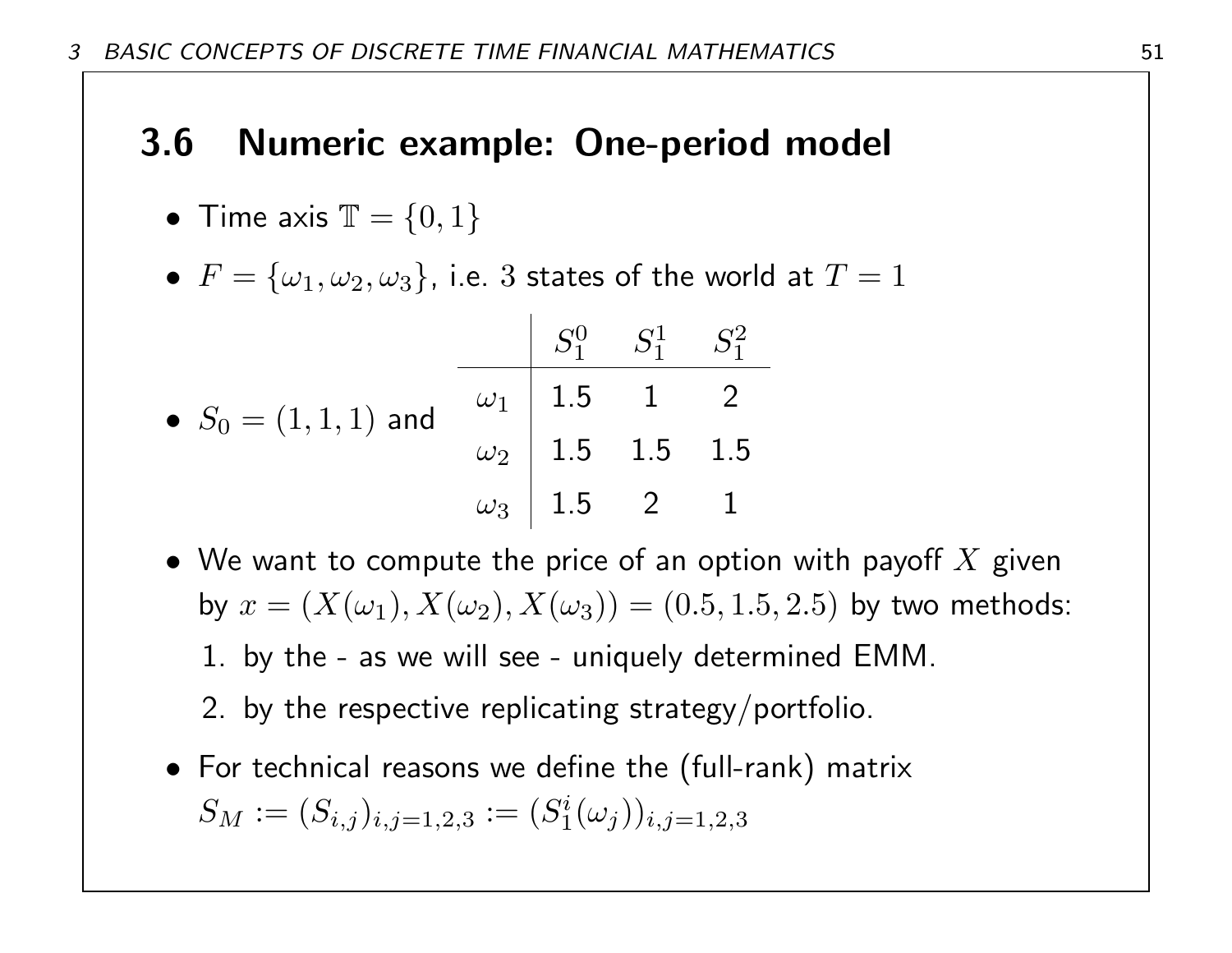#### 1.

- The condition for a  $EMM \mathbb{Q}$  is  $S_M \cdot (\mathbb{Q}(\omega_1), \mathbb{Q}(\omega_2), \mathbb{Q}(\omega_3))^T \cdot \frac{1}{1.5}$  $\frac{1}{1.5} = (1, 1, 1)^T.$
- The solution is  $\mathbb{Q}(\omega_1) = \mathbb{Q}(\omega_2) = \mathbb{Q}(\omega_3) = 1/3$  and unique, as  $S_M$  has full rank.
- $x/S_1^0 = (1/3, 1, 5/3)$
- $\Pi_0^1(X) = \mathbf{E}_{\mathbb{Q}}[X/S_1^0] = 1/9 + 1/3 + 5/9 = 1.$

## 2.

- The hedge  $\theta$  with  $S_M^T \theta^T = x^T$  is uniquely given by  $\theta = (1, 1, -1)$ .
- Its price is  $S_0 \theta^t = 1$ .

 $\Rightarrow$  As expected (NA!), both methods determine the same price.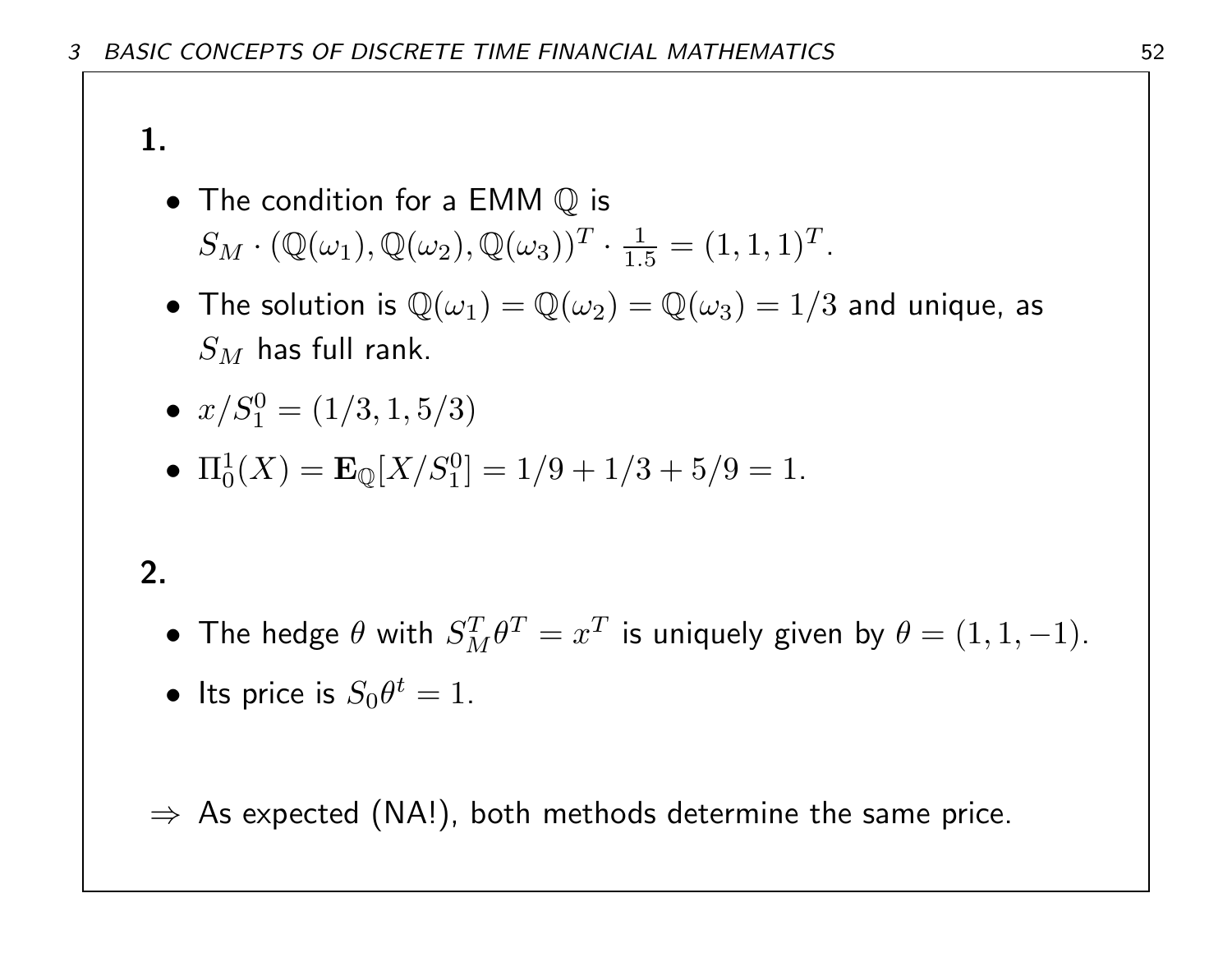# 3.7 Example: The Cox-Ross-Rubinstein model (CRR)

- 1 bond:  $S_t^0$  $t_{t}^{0}=(1+r)^{t}$  for  $t\in\{0,1,\ldots,T\}$  and  $r>0$
- $\bullet$  1 stock as in Figure 4, i.e.  $S^1_0$  $j_0^1 > 0, \ \mathbb{F}(S_2^1)$  $y_2^1 = u dS_0^1$   $= p^2 (1 - p)^2$ , etc. with  $0 < d < u$  and  $0 < p < 1$
- Condition for EMM:  $S_0^1$  $\frac{1}{0} = \frac{1}{1+}$  $\frac{1}{1+r}(p^*uS_0^1 + (1-p^*)dS_0^1)$  $\Rightarrow p^* = \frac{1+r-d}{n-d}$  $u-d$
- Indeed,  $p^*$  gives a unique EMM as long as  $u > 1 + r > d$ .
- $\Rightarrow$  The CRR model is arbitrage-free and complete.
	- $p^*$  does not depend on the "real-world" probability  $p!$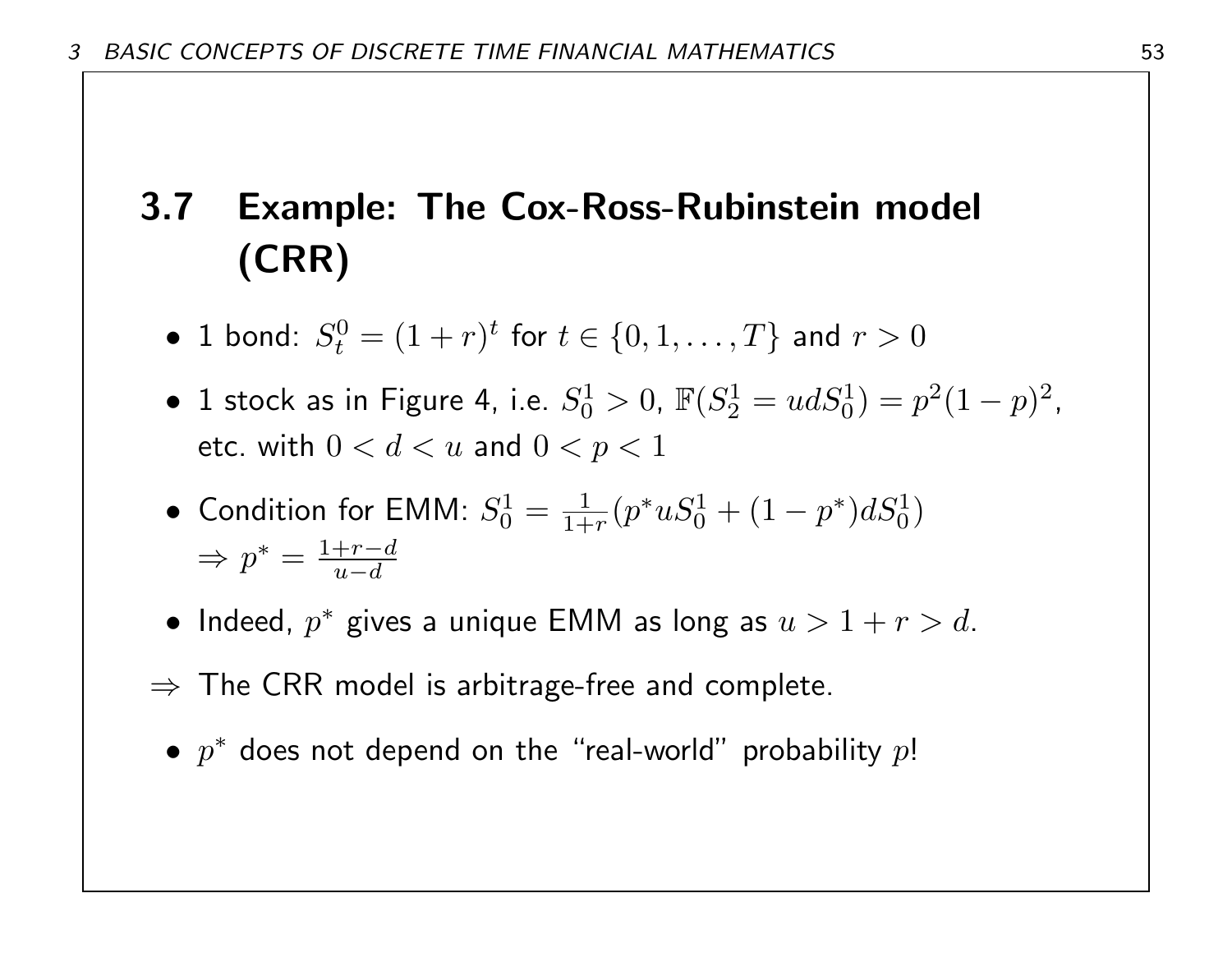3 BASIC CONCEPTS OF DISCRETE TIME FINANCIAL MATHEMATICS 54

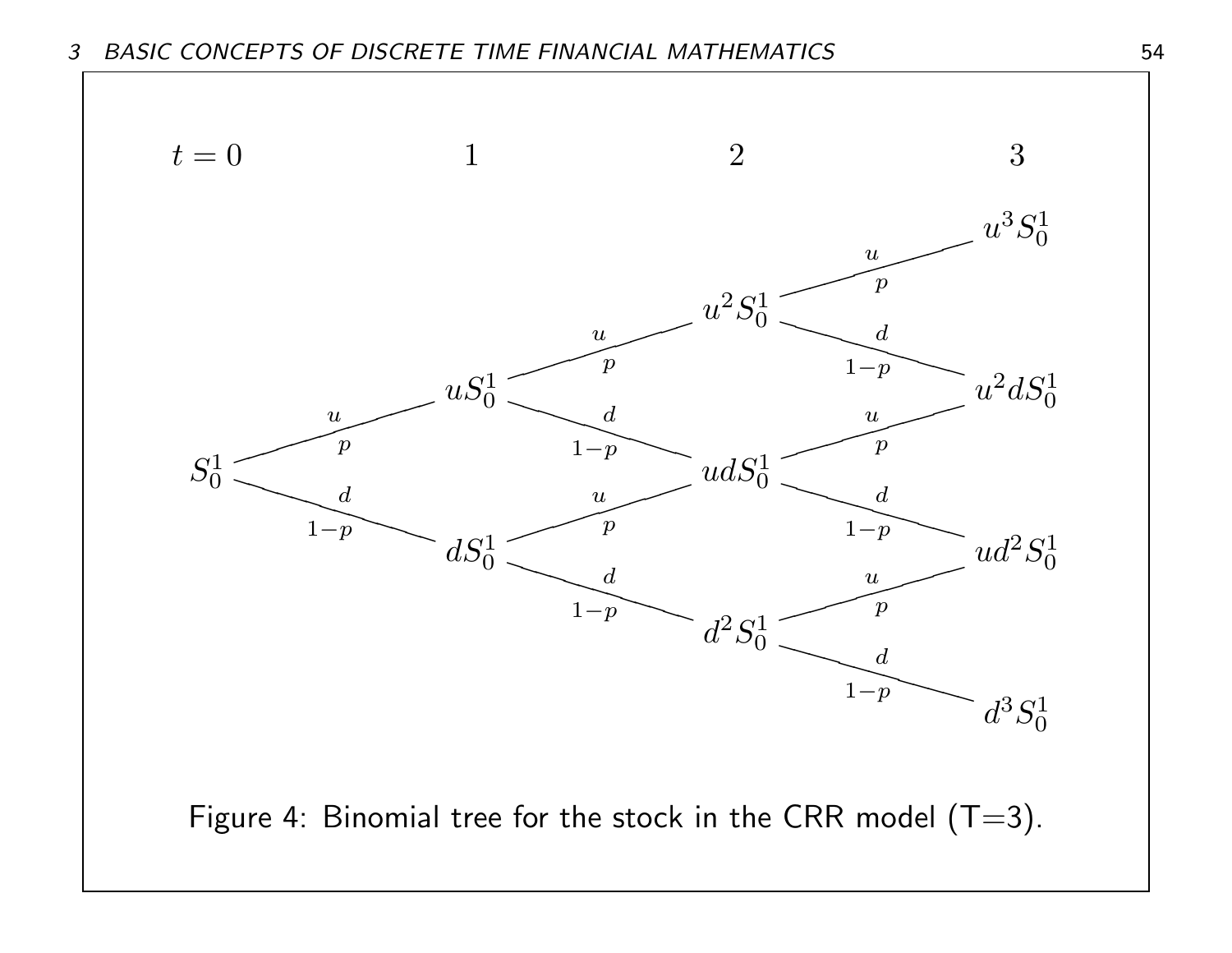- The CRR model is complete!
- Replicating strategies for all types of options can be computed by backward induction.
- Imagine being at  $t = 2$  in the state  $uu$  and having to hedge an option with payoff  $X$  at  $T$  (one-period sub-model!).
- $\Rightarrow$  We simply have to solve the following equation for s and b:

$$
s \cdot S_3^1(uuu) + b \cdot S_3^0(uuu) = X(uuu) \qquad (24)
$$
  

$$
s \cdot S_3^1(uud) + b \cdot S_3^0(uud) = X(uud).
$$

s is the number of stocks,  $b$  the number of bonds.

- The hedge portfolios at other times and states can be computed analogously (going back in time).
- Observe, that (23) and the computed hedge automatically generate the same value process (if not  $\Rightarrow$  arbitrage!).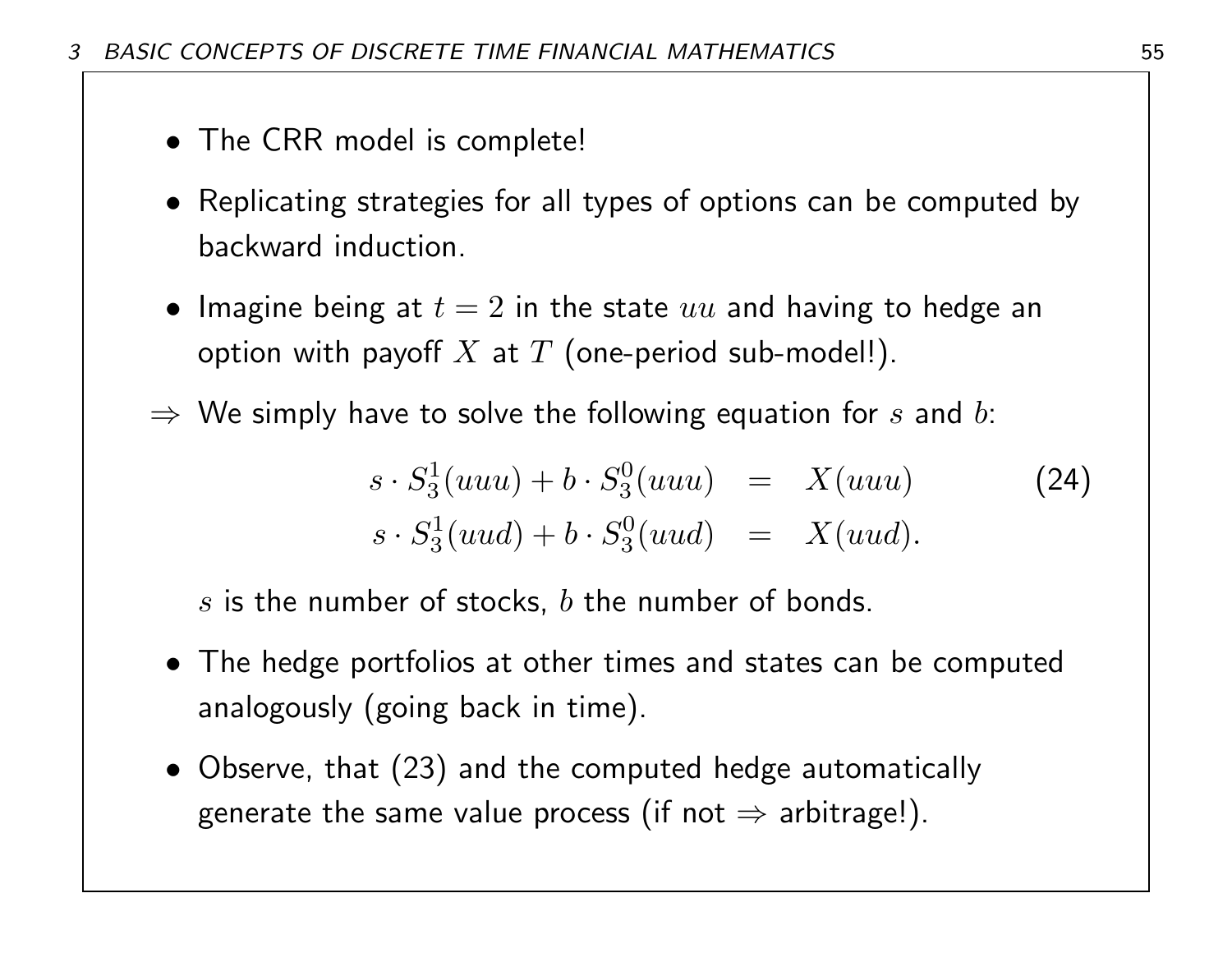#### 3.8 Numeric example with spreadsheet

- $\bullet$   $S^1_0$  $v_0^1 = 100$ ;  $u = 1.06$ ,  $d = 1.01$ ,  $r = 0.05 \Rightarrow p^* = 0.8$
- Consider a European call option with maturity  $t = 3$  and strike price  $K = 110$  EUR, i.e. with value  $X = (S^1_3)$  $t_3^{\prime 1} - 110$ )<sup>+</sup> at  $t = 3$ .
- $\bullet\,$  Compute the price process  $(\Pi_t^T(X))_{t\in\mathbb T}$  of the option by Equation (23) (see Figure 5 for the solution).

www.mathematik.tu-darmstadt.de/˜tfischer/CRR.xls

- Try to understand the spreadsheet, expecially the computing of and the tests for the replicating strategy!
- Use the spreadsheet to price and replicate an arbitrarily chosen payoff (option) at time  $t = 3$ .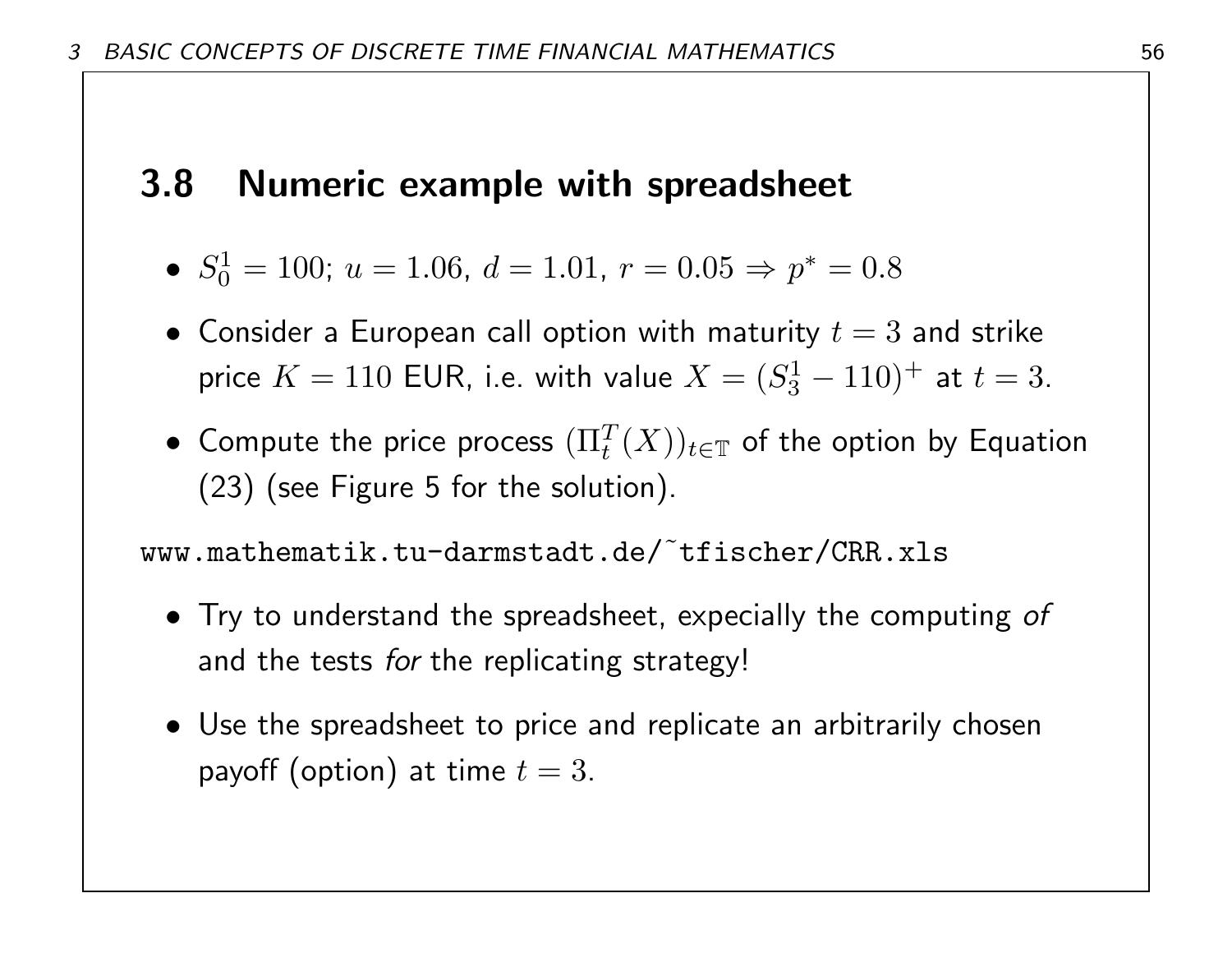

Figure 5: The price process  $(\Pi_t^T(X))_{t \in \mathbb{T}}$  of the European call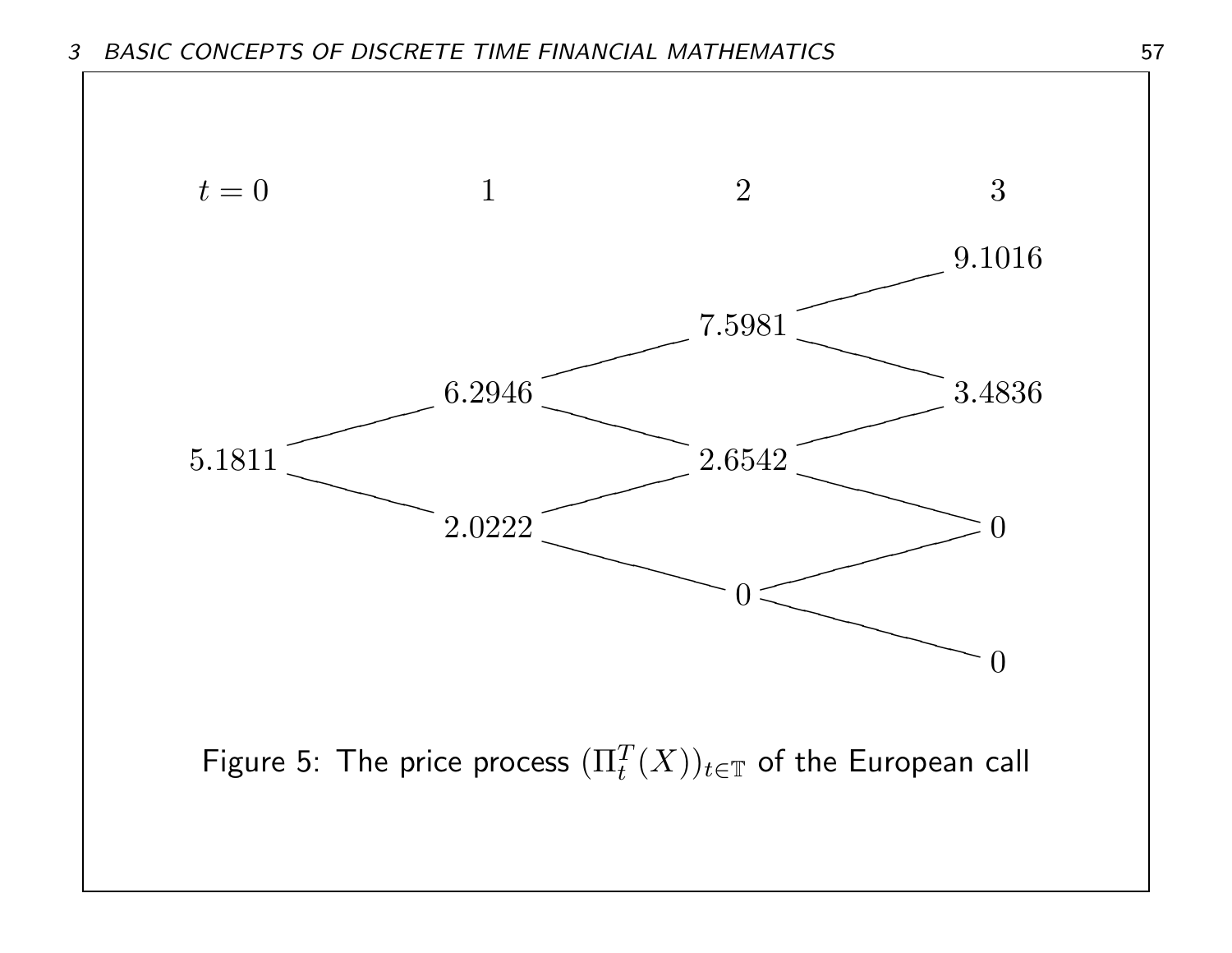# 4 Valuation in modern life insurance mathematics

Literature: F. (2003, 2004)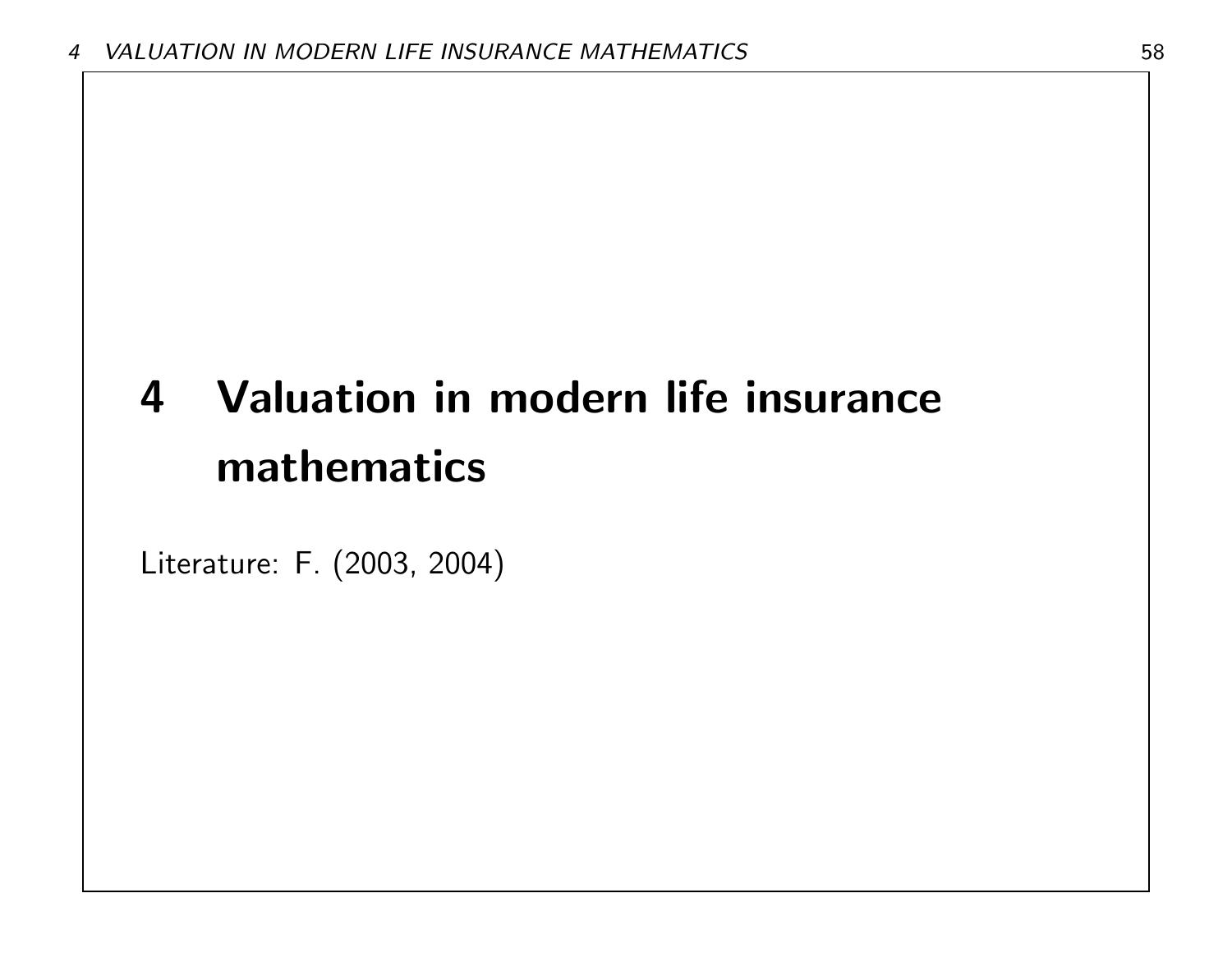## 4.1 An introduction to modern valuation

- Product space  $(F,(\mathcal{F}_t)_{t\in\mathbb{T}},\mathbb{F})\otimes(B,(\mathcal{B}_t)_{t\in\mathbb{T}},\mathbb{B})$ ;  $\mathbb{T}=\{0,\ldots,T\}$
- $\bullet$  d assets with price process(es)  $S = ((S_t^0))$  $\{t^0, \ldots, S_t^{d-1})\}_{t\in\mathbb{T}}$
- Complete arbitrage-free financial market, unique EMM Q
- Portfolio  $\theta = (\theta^0, \dots, \theta^{d-1})$ (vector of integrable  $\mathcal{F}_T\otimes\mathcal{B}_T$ -measurable random variables)
- $\bullet \,$  Random payoff  $\langle \theta, S_T \rangle = \sum_{j=0}^{d-1} \theta^j S_T^j$  $\frac{\partial}{\partial T}$  at time  $T$

$$
PV_0(\theta) = \pi_0(\theta) = \mathbf{E}_{\mathbb{Q} \otimes \mathbb{B}} [\langle \theta, S_T \rangle / S_T^0]
$$
(25)  

$$
\stackrel{\text{Fubini}}{=} \mathbf{E}_{\mathbb{Q}} [\langle \mathbf{E}_{\mathbb{B}}[\theta], S_T \rangle / S_T^0]
$$

fair/market price of biometrically expected portfolio

• History: Brennan and Schwartz (1976), Aase and Persson (1994), Persson (1998) and others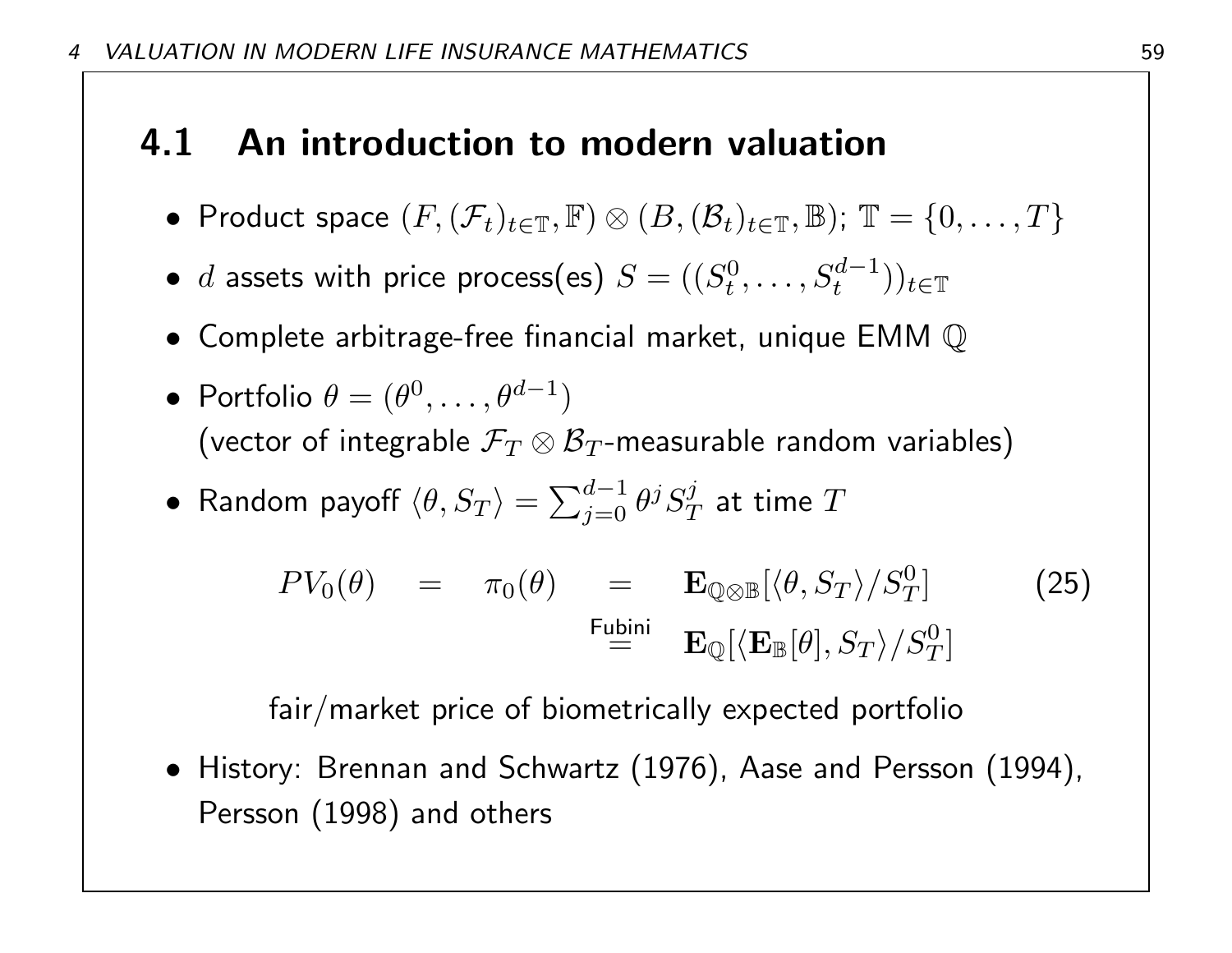#### EXAMPLE 4.1 (cf. Section 1.3.2).

- 1 year time horizon  $(T = 1)$
- $\bullet\,$  Person modelled as a Bernoulli variable  $B_i$  (dead  $\,\widehat{=}\,$  1, alive  $\,\widehat{=}\,$  0)
- Payoff:  $X = c_i B_i S_T^1$  $T^1_T = c_i B_i$  shares of type  $1$  at  $\textsf{T}$  ("unit-linked")
- $\bullet$   $S^1_0$  $\gamma_0^1=$  present (market) value of  $1$  share at time  $0$
- The present value of  $X$

$$
\Pi_0^T(X) = \mathbf{E}_{\mathbb{Q} \otimes \mathbb{B}}[X/S_T^0] \tag{26}
$$
\n
$$
\begin{aligned}\n\mathbf{F}_{\mathbf{L}}^{\text{1}} &= \mathbf{E}_{\mathbb{Q}}[c_i \cdot \mathbf{E}_{\mathbb{B}}[B_i] \cdot (S_T^1/S_T^0)] \\
&= c_i \cdot \mathbf{E}_{\mathbb{B}}[B_i] \cdot \mathbf{E}_{\mathbb{Q}}[S_T^1/S_T^0] \\
&= S_0^1 \cdot c_i \cdot \mathbf{E}_{\mathbb{B}}[B_i]\n\end{aligned}
$$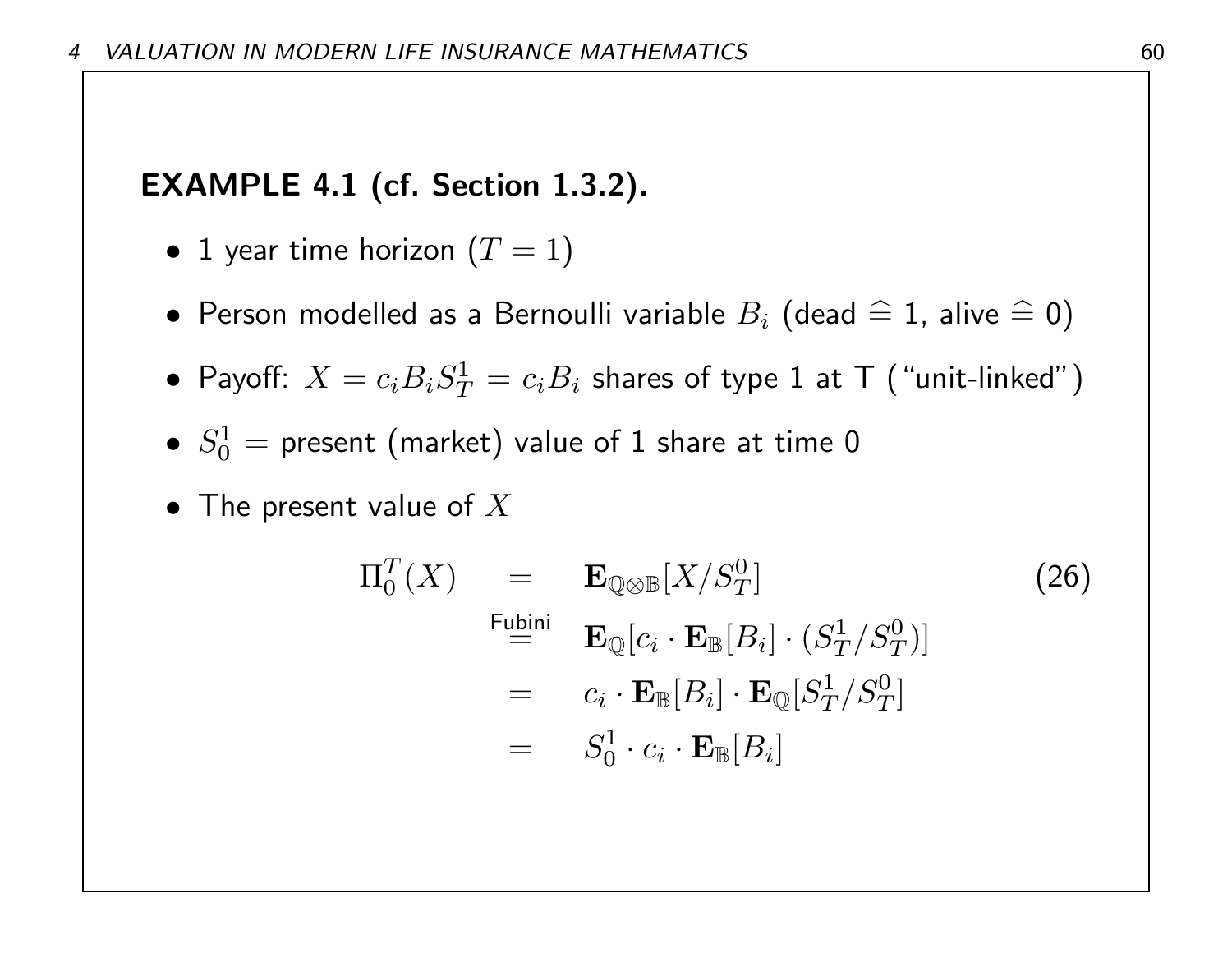- Reasons for the product measure approach (25)
	- risk-neutrality towards biometric risks
	- $-$  minimal martingale measure  $\mathbb{Q} \otimes \mathbb{B}$
	- $-\mathcal{F}_T = \{\emptyset, F\}$  implies classical Expectation Principle
- Questions
	- $\Rightarrow$  Does the product measure approach follow from the demand for hedges such that mean balances converge to 0 a.s.?
	- $\Rightarrow$  Can we find a system of axioms for modern life insurance?

#### • Result

8 principles (7 axioms) are a reasonable framework for modern life insurance and imply the product measure approach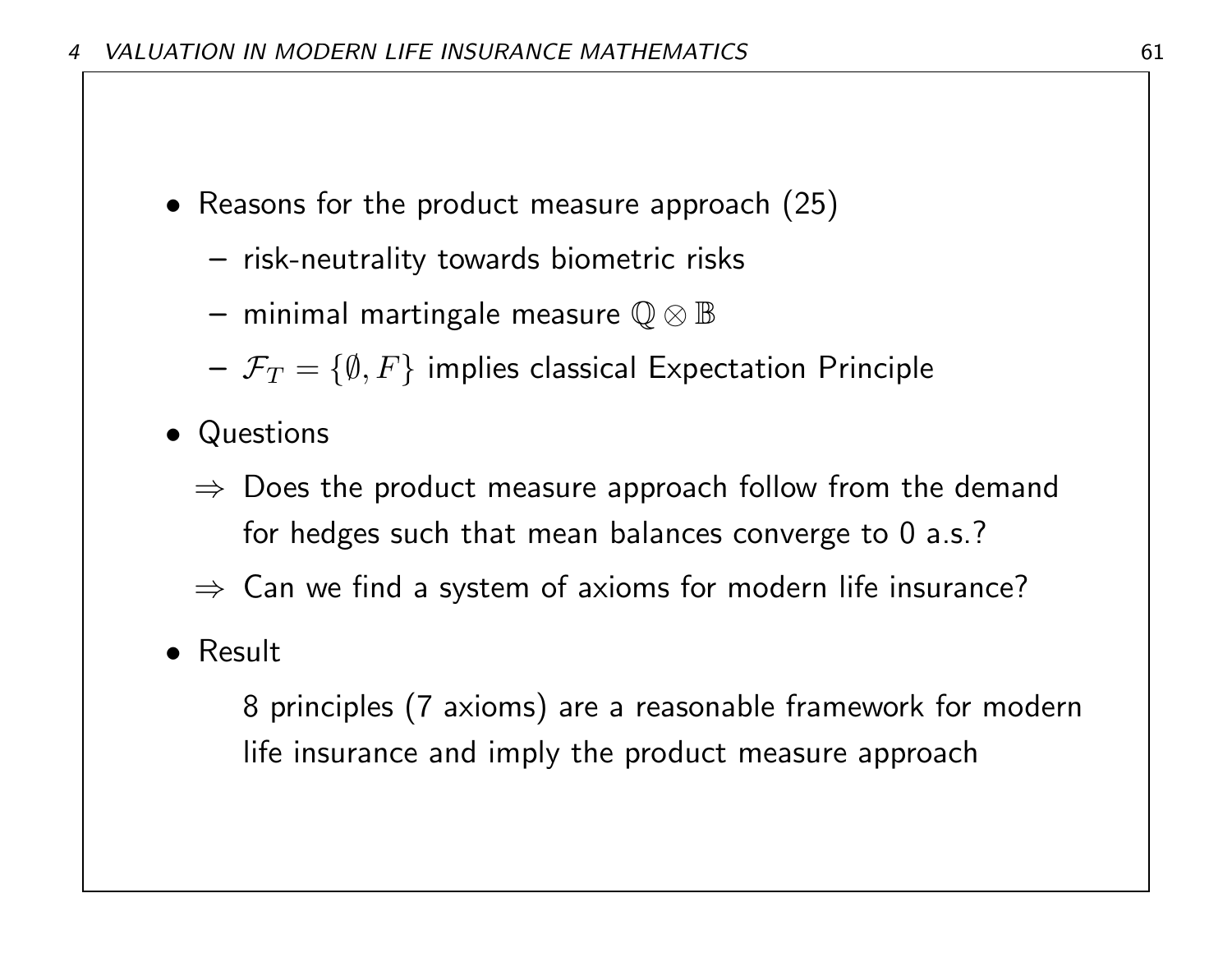# 4.2 Principles of modern life insurance mathematics

- 1. Independence of biometric and financial events
	- Death or injury of persons independent of financial events (e.g. Aase and Persson, 1994)
	- Counterexamples may occur in real life
- 2. Complete arbitrage-free financial markets
	- Reasonable from the viewpoint of insurance
	- In real life, purely financial products are bought from banks or can be traded or replicated in the financial markets.
	- Literature: Assumption of a Black-Scholes model (cf. Aase and Persson (1994), Møller (1998))
- 3. Biometric states of individuals are independent
	- Standard assumption also in classical life insurance
	- Counterexamples like e.g. married couples are irrelevant.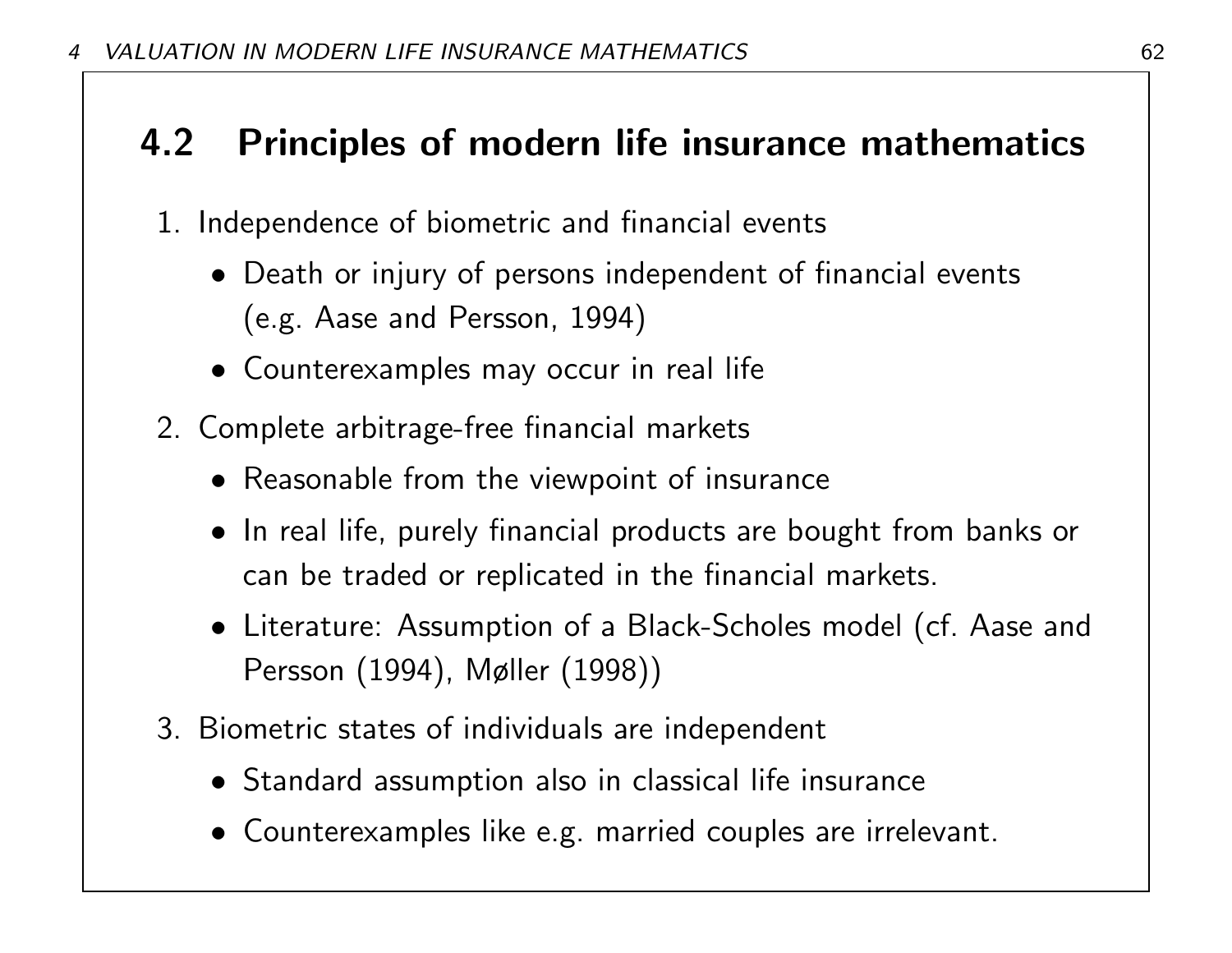- 4. Large classes of similar individuals
	- Large classes of individuals of the same age, sex and health status (companies have thousands of clients).
	- A company should be able to cope with such a large class even if all individuals have the same kind of contract.
- 5. Similar individuals can not be distinguished
	- Similar individuals (in the above sense) should pay the same premiums for the same types of contracts (fairness!).
	- Companies pursue e.g. the same hedges for the same kind of contracts with similar individuals.
- 6. No-arbitrage pricing
	- It should not be able to make riskless wins when trading with life insurance contracts (e.g. Delbaen and Haezendonck, 1989).
- 7. Minimum fair prices allow (purely financial) hedging such that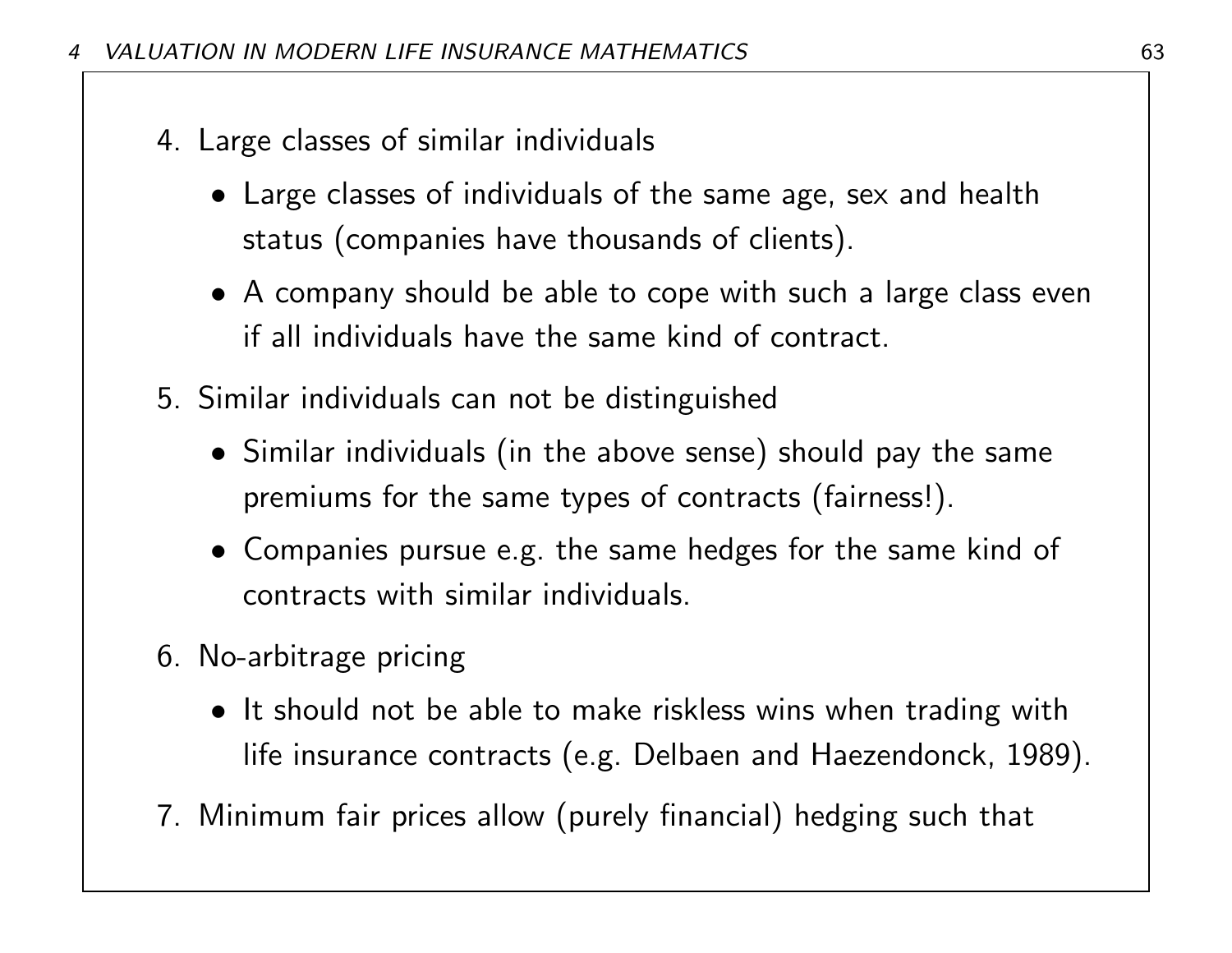mean balances converge to 0 almost surely

- Compare with the examples in the Sections 1.3.1 and 1.3.2.
- Analogy to the classical case: The minimum fair price (net present value) of any contract (from the viewpoint of the insurer) should at least cover the price of a purely financial hedging strategy that lets the mean balance per contract converge to zero a.s. for an increasing number of clients.
- 8. Principle of Equivalence
	- Future payments to the insurer (premiums) should be determined such that their present value equals the present value of the future payments to the insured (benefits).
	- $\Rightarrow$  The liabilities (benefits) can somehow be hedged working with the premiums.
		- Cf. the classical case (14)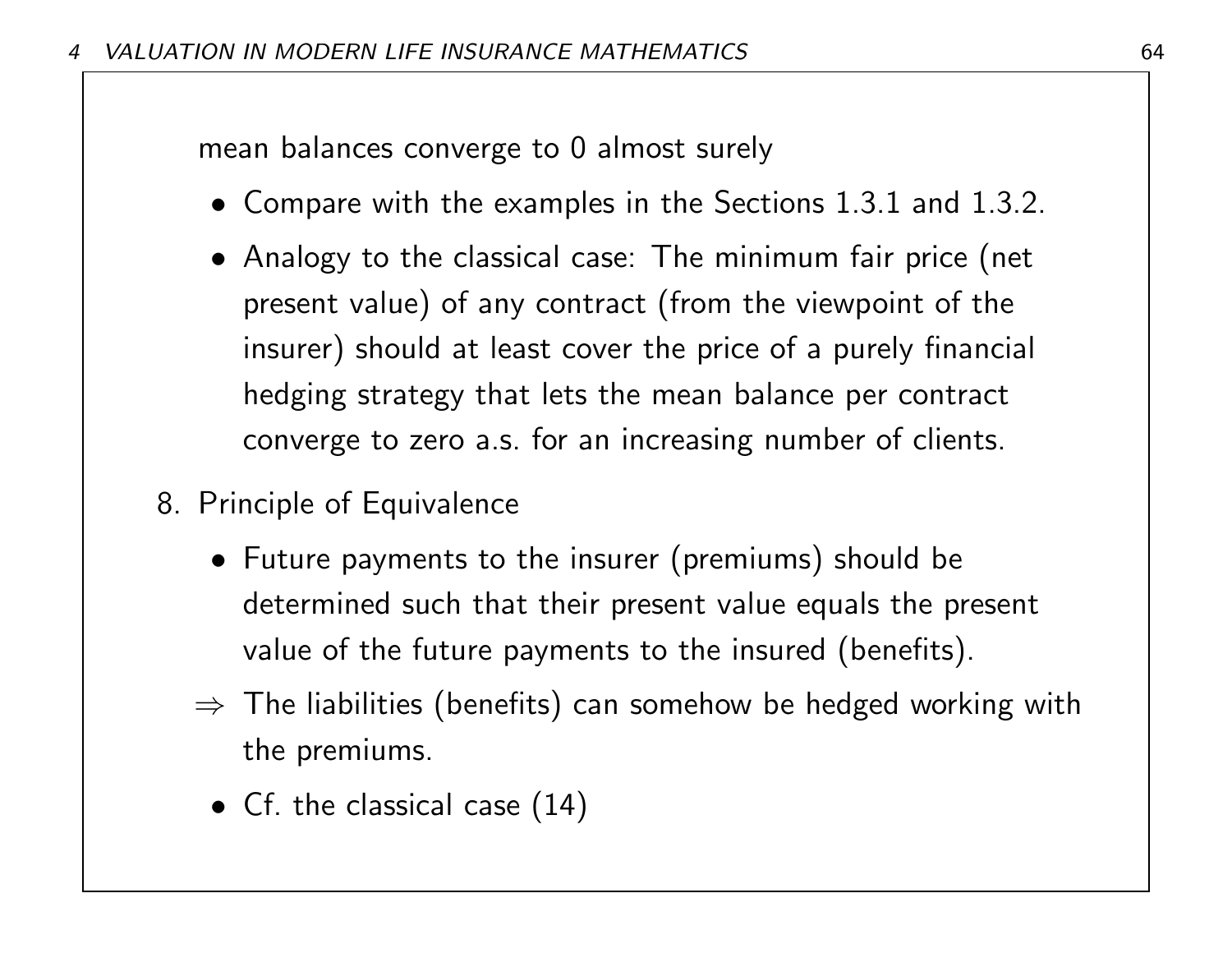## 4.3 The model

AXIOM 1. A common filtered probability space

$$
(M, (\mathcal{M}_t)_{t \in \mathbb{T}}, \mathbb{P}) = (F, (\mathcal{F}_t)_{t \in \mathbb{T}}, \mathbb{F}) \otimes (B, (\mathcal{B}_t)_{t \in \mathbb{T}}, \mathbb{B}) \qquad (27)
$$

of financial and biometric events is given, i.e.  $M = F \times B$ ,  $\mathcal{M}_t=\mathcal{F}_t\otimes\mathcal{B}_t$  and  $\mathbb{P}=\mathbb{F}\otimes\mathbb{B}$ . Furthermore,  $\mathcal{F}_0=\{\emptyset,F\}$  and  $\mathcal{B}_0 = \{\emptyset, B\}.$ 

- Biometry and finance are independent!
- $\bullet$   $(B, (\mathcal{B}_t)_{t\in \mathbb{T}}, \mathbb{B})$  describes the development of the biological states of all considered human beings.
- No particular model for the development of the biometric information!
- Cf. Principle 1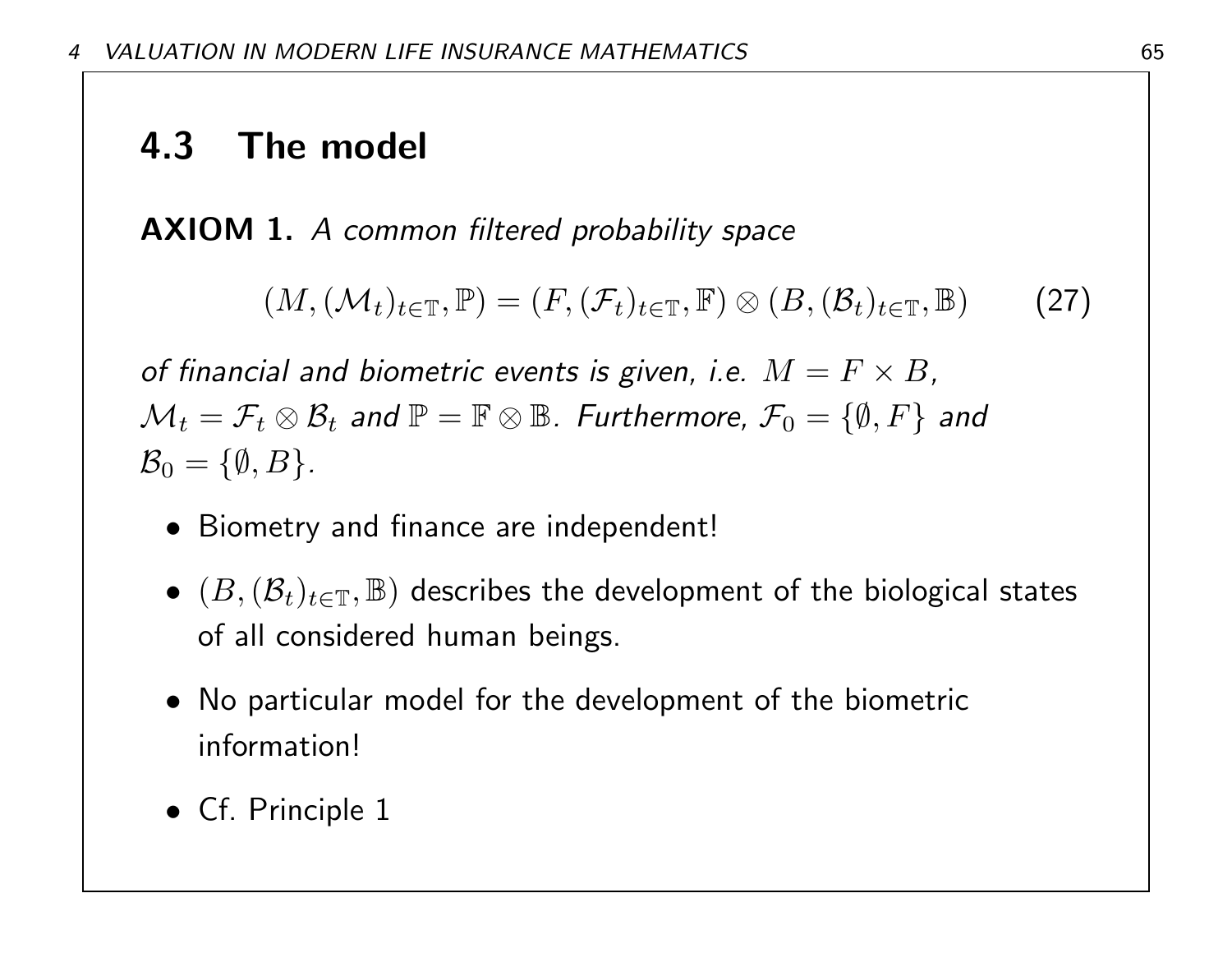AXIOM 2. A complete securities market model

$$
M^F = (F, (\mathcal{F}_t)_{t \in \mathbb{T}}, \mathbb{F}, \mathbb{T}, F^S) \tag{28}
$$

with  $|\mathcal{F}_T| < \infty$  and a unique equivalent martingale measure Q are given. The common market of financial and biometric risks is denoted by

$$
M^{F \times B} = (M, (\mathcal{M}_t)_{t \in \mathbb{T}}, \mathbb{P}, \mathbb{T}, S), \tag{29}
$$

where  $S(f,b) = {}_F S(f)$  for all  $(f,b) \in M$ .

- $M^{F\times B}$  is understood as a securities market model.
- $|\mathcal{F}_T| < \infty$  as there are no discrete time financial market models which are complete and have a really infinite state space (cf. Dalang, Morton and Willinger, 1990).
- Cf. Principle 2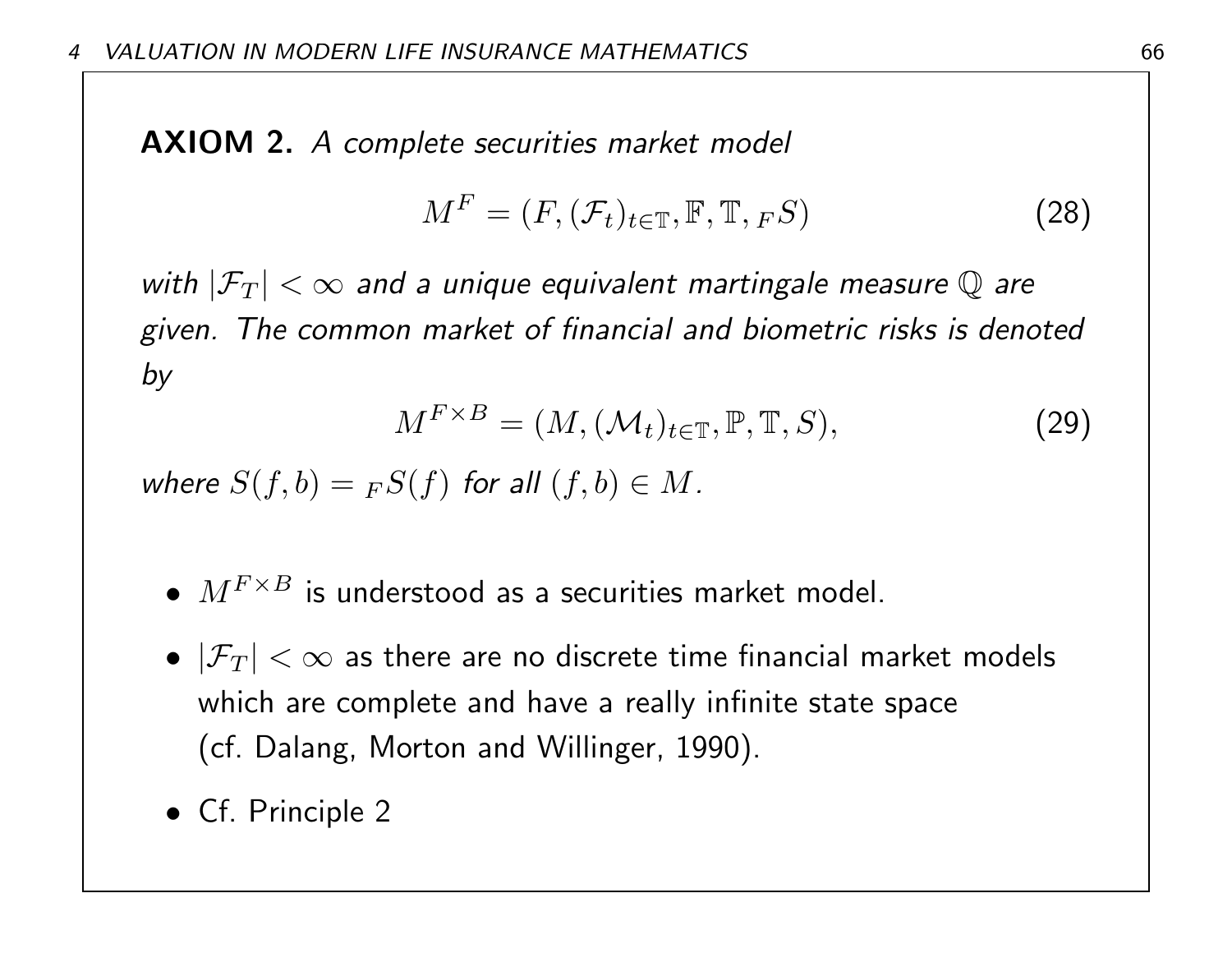AXIOM 3. There are infinitely many human individuals and we have

$$
(B, (\mathcal{B}_t)_{t \in \mathbb{T}}, \mathbb{B}) = \bigotimes_{i=1}^{\infty} (B^i, (\mathcal{B}_t^i)_{t \in \mathbb{T}}, \mathbb{B}^i), \tag{30}
$$

where  $B_H = \{(B^i, (\mathcal{B}_t^i))$  $\{i}_t)_{t\in\mathbb{T}},\mathbb{B}^i):i\in\mathbb{N}^+\}$  is the set of filtered probability spaces which describe the development of the i-th individual  $(\mathbb{N}^+ := \mathbb{N} \setminus \{0\})$ . Each  $\mathcal{B}_0^i$  $\frac{i}{0}$  is trivial.

- $\mathcal{B}_0$  is also trivial, i.e.  $\mathcal{B}_0 = \{\emptyset, B\}$ .
- Cf. Principle 3

**AXIOM 4.** For any space  $(B^i, (B^i_t))$  $\{t^i_t)_{t\in\mathbb{T}},\mathbb{B}^i)$  in  $B_H$  there are infinitely many isomorphic (identical, except for the index) ones in  $B_H$ .

• Cf. Principle 4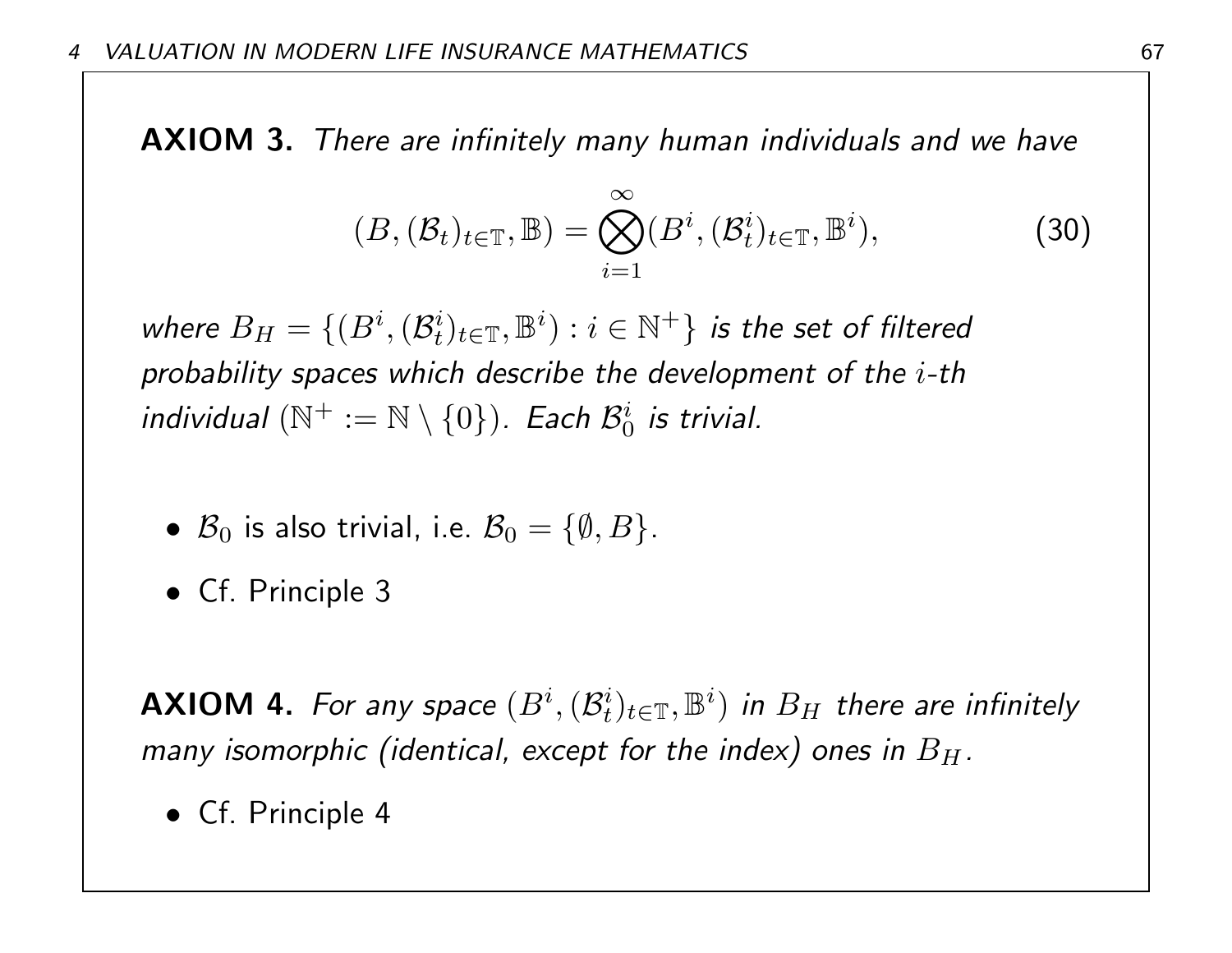DEFINITION 1. A general life insurance contract is a vector  $(\gamma_t, \delta_t)_{t\in \mathbb{T}}$  of pairs  $(\gamma_t, \delta_t)$  of t-portfolios in  $\Theta$  (to shorten notation we drop the inner brackets of  $((\gamma_t, \delta_t))_{t \in \mathbb{T}})$ . For any  $t \in \mathbb{T}$ , the portfolio  $\gamma_t$ is interpreted as a payment of the insurer to the insurant (benefit) and  $\delta_t$  as a payment of the insurant to the insurer ( ${\bf premium}$ ), respectively taking place at  $t.$  The notation  $({}^{i}\gamma_{t},{}^{i}\delta_{t})_{t\in\mathbb{T}}$  means that the contract depends on the *i*-th individual's life, i.e. for all  $(f, x)$ ,  $(f, y) \in M$ 

$$
({}^{i}\gamma_{t}(f,x),{}^{i}\delta_{t}(f,x))_{t\in\mathbb{T}} = ({}^{i}\gamma_{t}(f,y),{}^{i}\delta_{t}(f,y))_{t\in\mathbb{T}}
$$
\n(31)

whenever  $p^{i}(x) = p^{i}(y)$ ,  $p^{i}$  being the canonical projection of B onto  $B^i.$ 

- Benefits at  $t: \gamma_t$
- Premiums at  $t: \delta_t$
- $\Rightarrow$  Viewpoint of the insurer: company gets  $\delta_t-\gamma_t$  at  $t$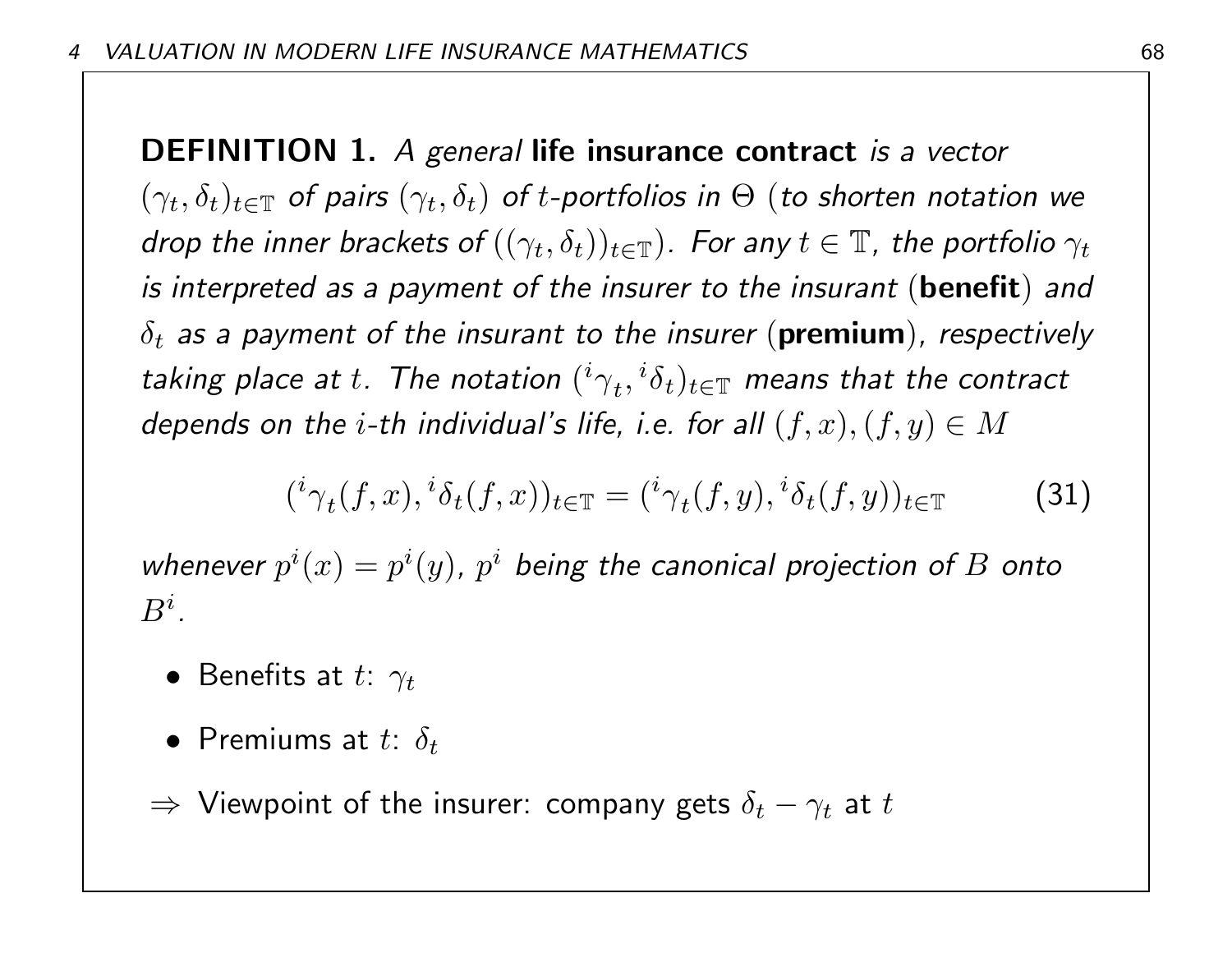**AXIOM 5.** Suppose a suitable valuation principle  $\pi$  on  $\Theta$ . For any life insurance contract  $(\gamma_t, \delta_t)_{t\in\mathbb{T}}$  the Principle of Equivalence demands that

$$
\pi_0 \left( \sum_{t=0}^T \gamma_t \right) = \pi_0 \left( \sum_{t=0}^T \delta_t \right). \tag{32}
$$

- Observe the analogy to the classical case.
- Cf. Principle 8 and the classical case (14)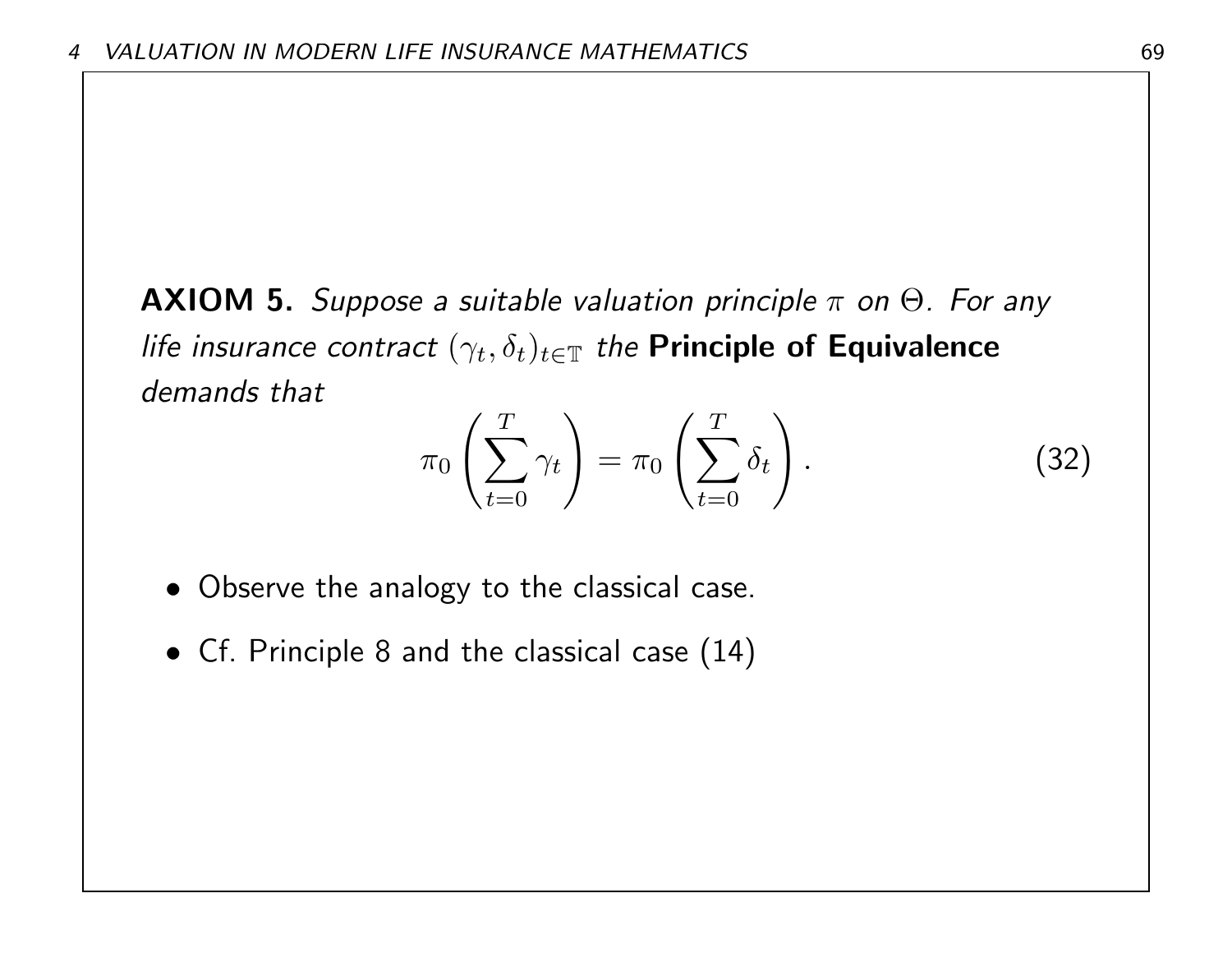**AXIOM 6.** Any valuation principle  $\pi$  taken into consideration must for any  $t \in \mathbb{T}$  and  $\theta \in \Theta$  be of the form

$$
\pi_t(\theta) = S_t^0 \cdot \mathbf{E}_{\mathbb{M}}[\langle \theta, S_T \rangle / S_T^0 | \mathcal{F}_t \otimes \mathcal{B}_t]
$$
(33)

for a probability measure  $\mathbb{M} \sim \mathbb{P}$ . Furthermore, one must have

$$
\pi_t(F\theta) = \pi_t^F(F\theta) \tag{34}
$$

 $\mathbb{P}\text{-a.s.}$  for any  $M^F\text{-}$ portfolio  $_F\theta$  and all  $t\in\mathbb{T}$ , where  $\pi^F_t$  $t^F$  is the price operator in  $M^F$ .

• Cf. Principle 6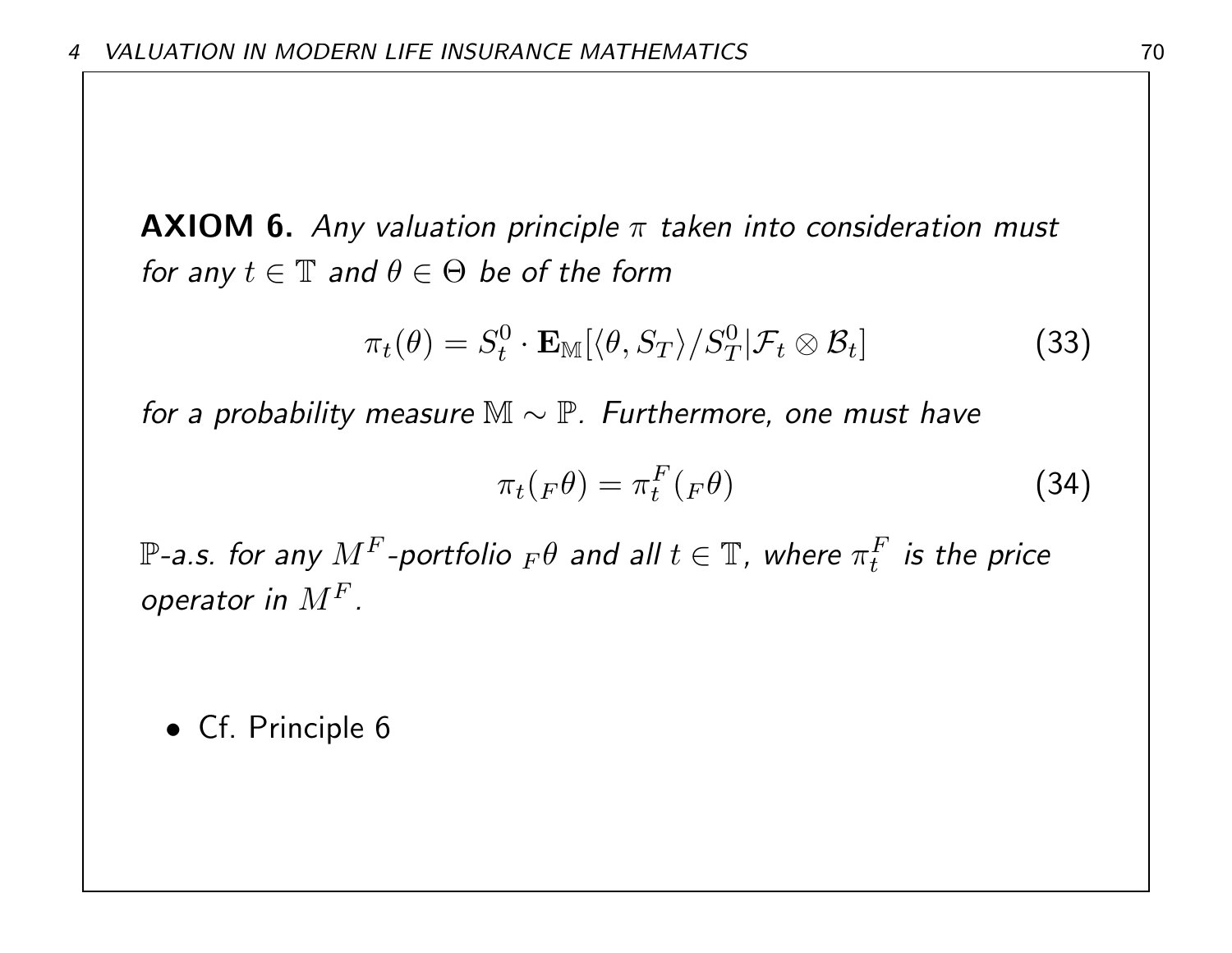#### DEFINITION 2.

(i) Define

$$
\Theta = (L^1(M, \mathcal{M}_T, \mathbb{P}))^d
$$
 (35)

and

$$
\Theta^F = (L^0(F, \mathcal{F}_T, \mathbb{F}))^d, \tag{36}
$$

where  $\Theta^F$  can be interpreted as a subset of  $\Theta$  by the usual embedding since all  $L^p(F, \mathcal{F}_T, \mathbb{F})$  are identical for  $p \in [0, \infty]$ .

(ii) A set  $\Theta' \subset \Theta$  of portfolios in  $M^{F \times B}$  is called **independently** identically distributed due to  $(B, \mathcal{B}_T, \mathbb{B})$ , abbreviated B-i.i.d., when for almost all  $f \in F$  the random variables  $\{\theta(f, .) : \theta \in \Theta'\}$ are i.i.d. on  $(B, \mathcal{B}_T, \mathbb{B})$ . Under Axiom 4, such sets exist and can be countably infinite.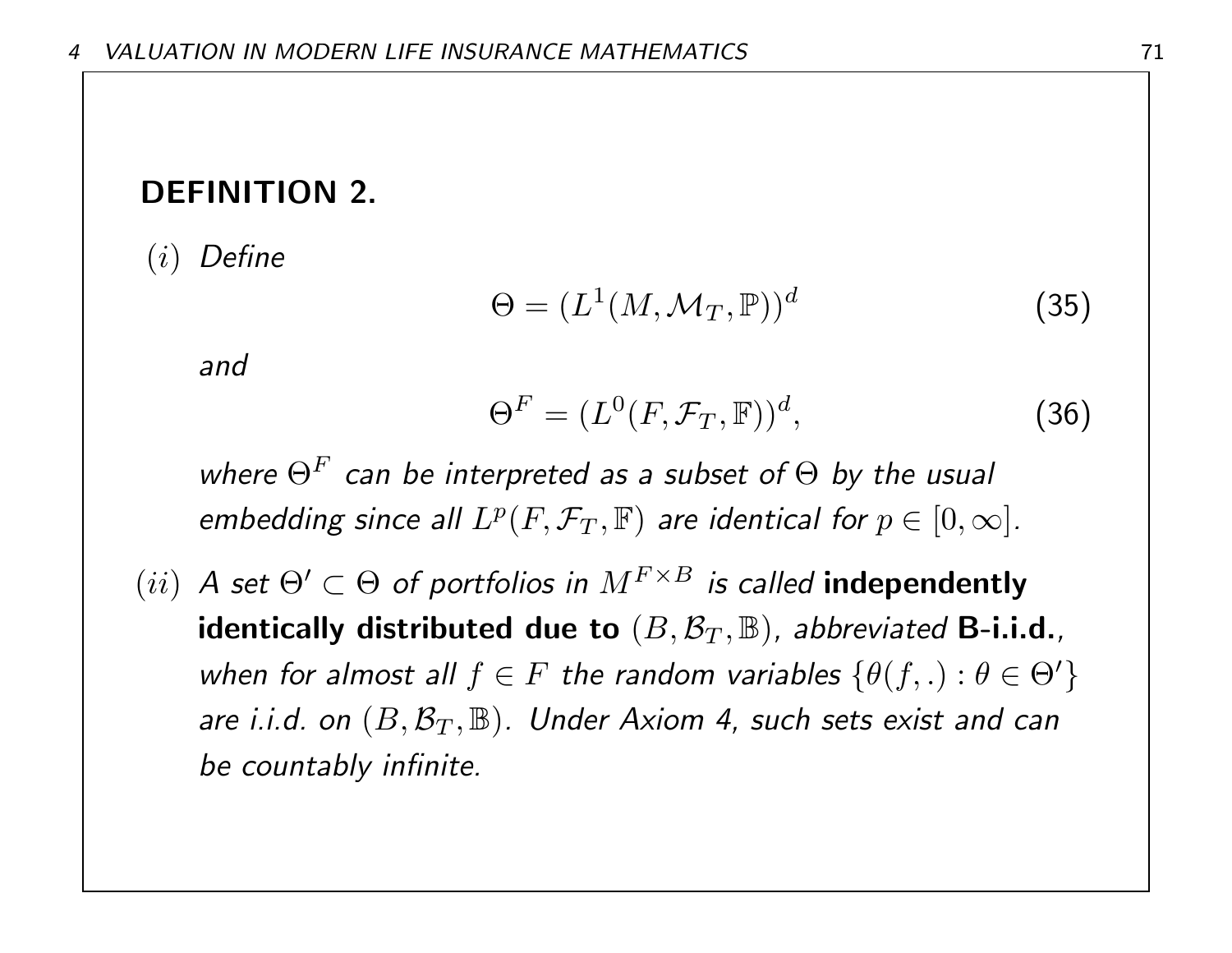(iii) Under the Axioms 1 to 3, a set  $\Theta' \subset \Theta$  satisfies condition (K) if for almost all  $f \in F$  the elements of  $\{\theta(f, .) : \theta \in \Theta'\}$  are stochastically independent on  $(B, \mathcal{B}_T, \mathbb{B})$  and  $||\theta^{j}(f,.)||_{2} < c(f) \in \mathbb{R}^{+}$  for all  $\theta \in \Theta'$  and all  $j \in \{0,\ldots,d-1\}$ .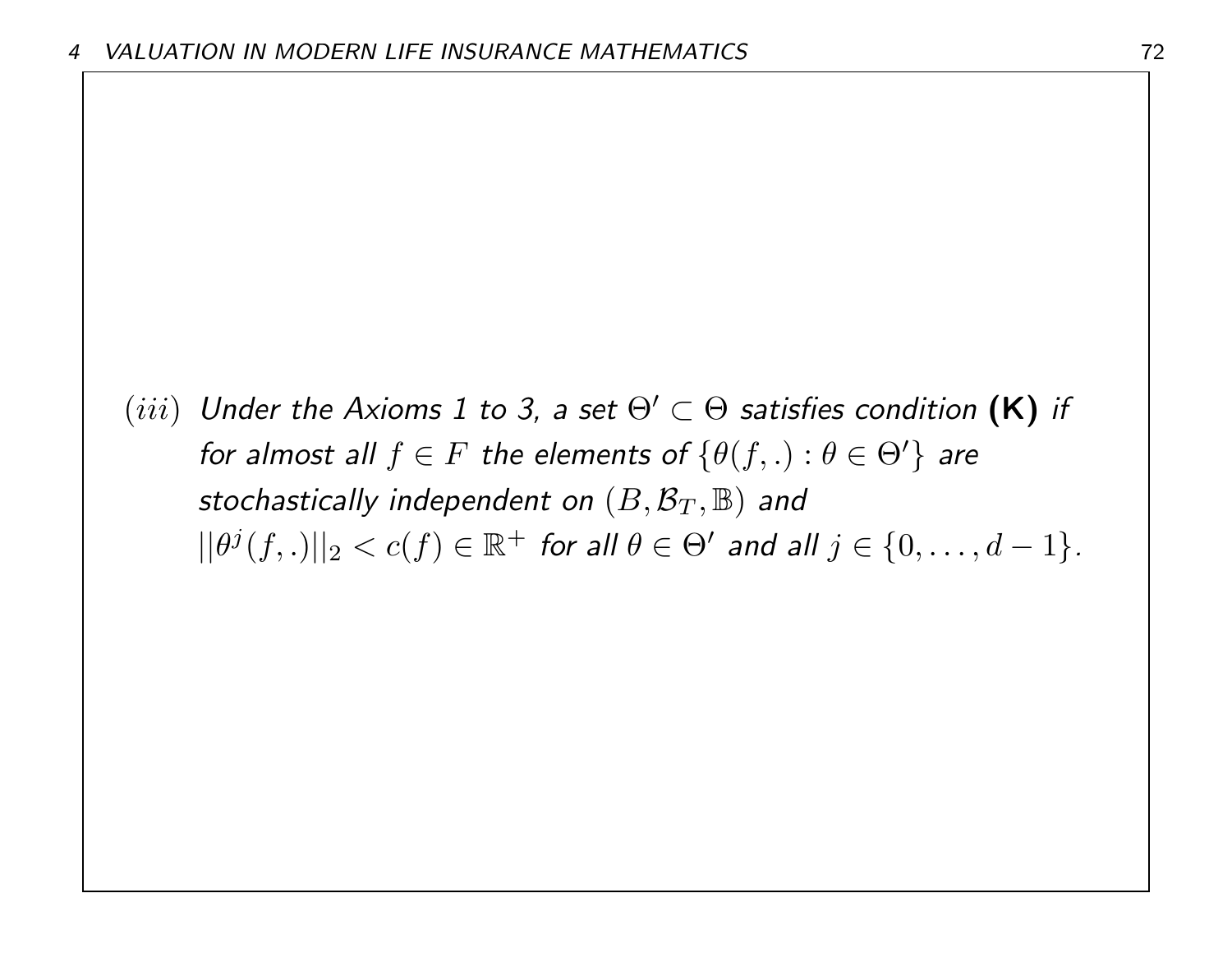AXIOM 7. Under the Axioms 1 - 4 and 6, a minimum fair price is a valuation principle  $\pi$  on  $\Theta$  that must for any  $\theta \in \Theta$  fulfill

$$
\pi_0(\theta) = \pi_0^F(H(\theta)) \tag{37}
$$

where

$$
H: \Theta \longrightarrow \Theta^F \tag{38}
$$

is such that

(i)  $H(\theta)$  is a t-portfolio whenever  $\theta$  is. (*ii*)  $H(^{1}\theta) = H(^{2}\theta)$  for *B*-*i.i.d.* portfolios  $^{1}\theta$  and  $^{2}\theta$ .  $(iii)$  for t-portfolios  $\{i\theta : i \in \mathbb{N}^+\}_{B-i.i.d.}$  or  $\{i\theta : i \in \mathbb{N}^+\}_{K}$  one has 1  $m\,$ 

$$
\frac{1}{m}\sum_{i=1} \langle ^i\theta - H({}^i\theta), S_t \rangle \xrightarrow{m \to \infty} 0 \quad \mathbb{P}\text{-a.s.}
$$
 (39)

- Cf. Pinciples 5 and 7
- Hedge  $H(\theta)$  does not react on biometric events after  $t=0$ .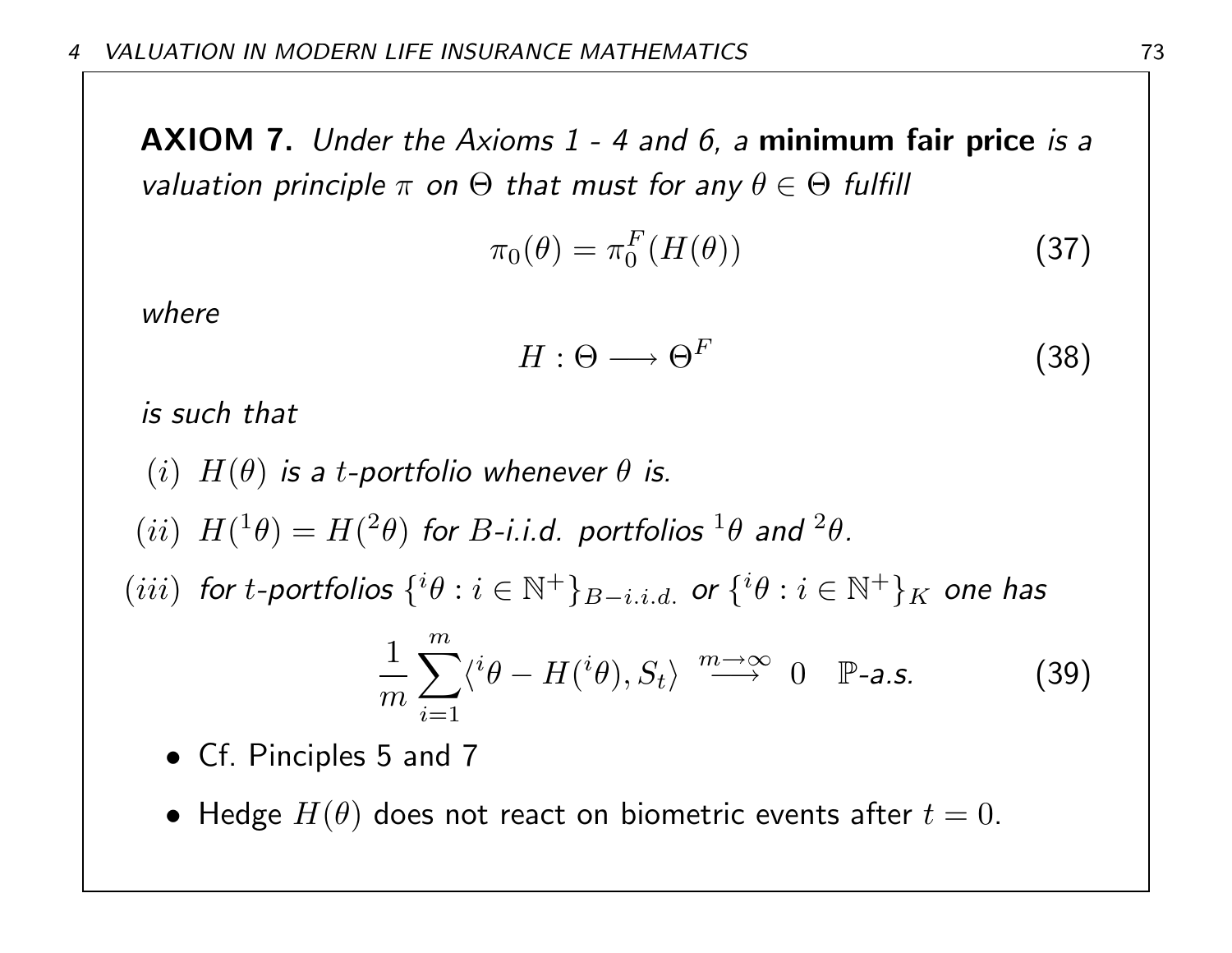## 4.4 The main result on valuation

THEOREM 4.2 (F., 2003). Under the Axioms 1-4, 6 and 7, the minimum fair price  $\pi$  on  $\Theta$  (=integrable portfolios) is uniquely determined by  $\mathbb{M} = \mathbb{Q} \otimes \mathbb{B}$ , i.e. for  $\theta \in \Theta$  and  $t \in \mathbb{T}$ 

$$
\pi_t(\theta) = S_t^0 \cdot \mathbf{E}_{\mathbb{Q} \otimes \mathbb{B}} [\langle \theta, S_T \rangle / S_T^0 | \mathcal{F}_t \otimes \mathcal{B}_t]. \tag{40}
$$

- $\mathbb{Q} \otimes \mathbb{B}$  is EMM for  $S$  in the product space
- Result/deduction by axiomatic approach is new
- The hedges (cf. Principle/Axiom 7) are (uniquely) determined by  $\mathbf{E}_{\mathbb{B}}[.]$   $(L^2$ -approximation)
- Proof of Theorem 4.2 is a little laborious (cf. F., 2003).
- (6) is nothing but (40) for the special case  $\mathcal{F}_t = \{\emptyset, F\}$ , i.e. for deterministic financial markets.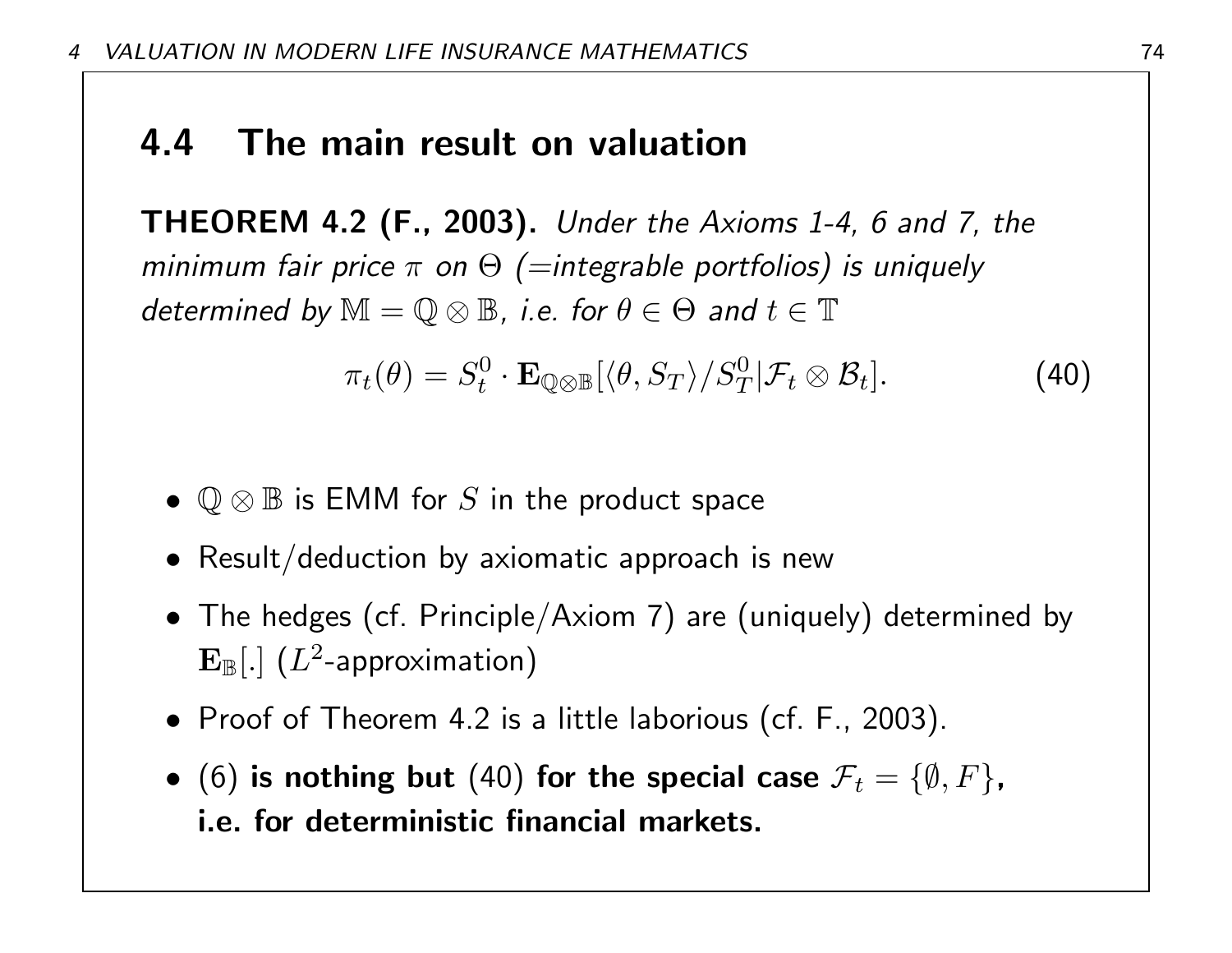Some results needed for the proof of Theorem 4.2:

**LEMMA 1.** Let  $(g_n)_{n\in\mathbb{N}}$  and g be a sequence, respectively a function, in  $L^0(F\times B,\mathcal{F}\otimes\mathcal{B},\mathbb{F}\otimes\mathbb{B})$ , i.e. the real valued measurable functions on  $F \times B$ , where  $(F \times B, \mathcal{F} \otimes \mathcal{B}, \mathbb{F} \otimes \mathbb{B})$  is the product of two arbitrary probability spaces. Then  $g_n \to g \mathbb{F} \otimes \mathbb{B}$ -a.s. if and only if  $\mathbb{F}-a.s.$   $q_n(f,.) \rightarrow q(f,.)$   $\mathbb{B}-a.s.$ 

**LEMMA 2.** Under Axiom 1 and 2, one has for any  $\theta \in \Theta$ 

$$
H^*(\theta) := \mathbf{E}_{\mathbb{B}}[\theta] \in \Theta^F. \tag{41}
$$

There is a self-financing strategy replicating  $H^*(\theta)$  and under Axiom 6

$$
\pi_t(H^*(\theta)) = S_t^0 \cdot \mathbf{E}_{\mathbb{Q} \otimes \mathbb{B}} [\langle \theta, S_T \rangle / S_T^0 | \mathcal{F}_t \otimes \mathcal{B}_0]
$$
(42)

for  $t \in \mathbb{T}$ . Moreover,  $H^*$  fulfills properties  $(i)$ ,  $(ii)$  and  $(iii)$  of Axiom 7.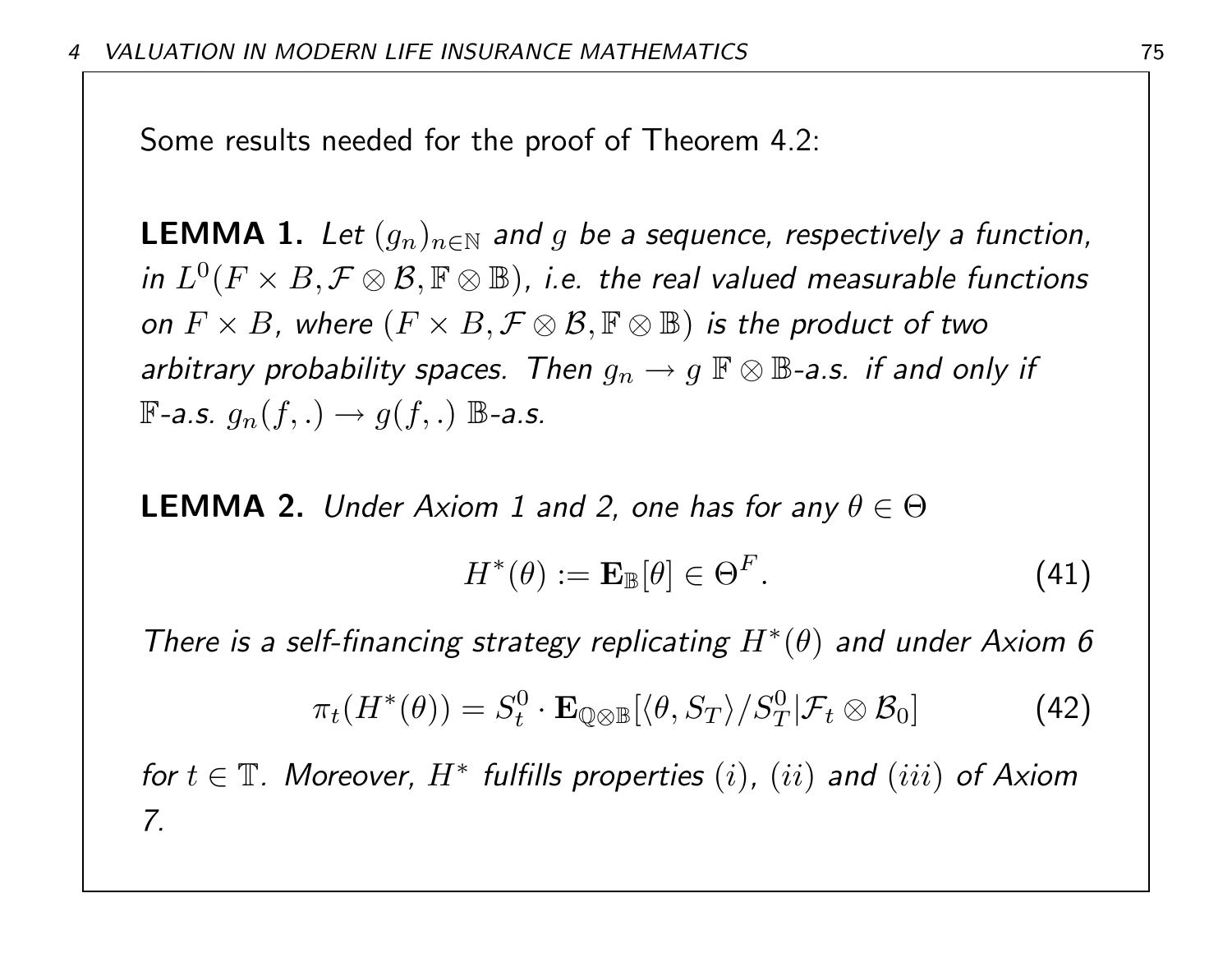**LEMMA 3.** Under the Axioms 1 - 4 and 6, any  $H: \Theta \to \Theta^F$  fulfilling (i), (ii) and (iii) of Axiom 7 fulfills for any  $\theta$  in some  $\Theta_{B-i,i,d}$ .

$$
\pi_t(H(\theta)) = S_t^0 \cdot \mathbf{E}_{\mathbb{Q} \otimes \mathbb{B}} [\langle \theta, S_T \rangle / S_T^0 | \mathcal{F}_t \otimes \mathcal{B}_0], \quad t \in \mathbb{T}.
$$
 (43)

• There is no reasonable purely financial hedging method (i.e. a strategy not using biometric information) for the relevant portfolios with better convergence properties than (41).

Also nice to know:

**LEMMA 4.** Under Axiom 1 and 2, for any  $\theta \in \Theta$ , any  $t \in \mathbb{T}$  and for  $M \in \{ \mathbb{F} \otimes \mathbb{B}, \mathbb{Q} \otimes \mathbb{B} \}$ 

$$
\mathbf{E}_{\mathbb{M}}[\langle \theta - H^*(\theta), S_t \rangle] = 0. \tag{44}
$$

Proof. By Fubini's Theorem.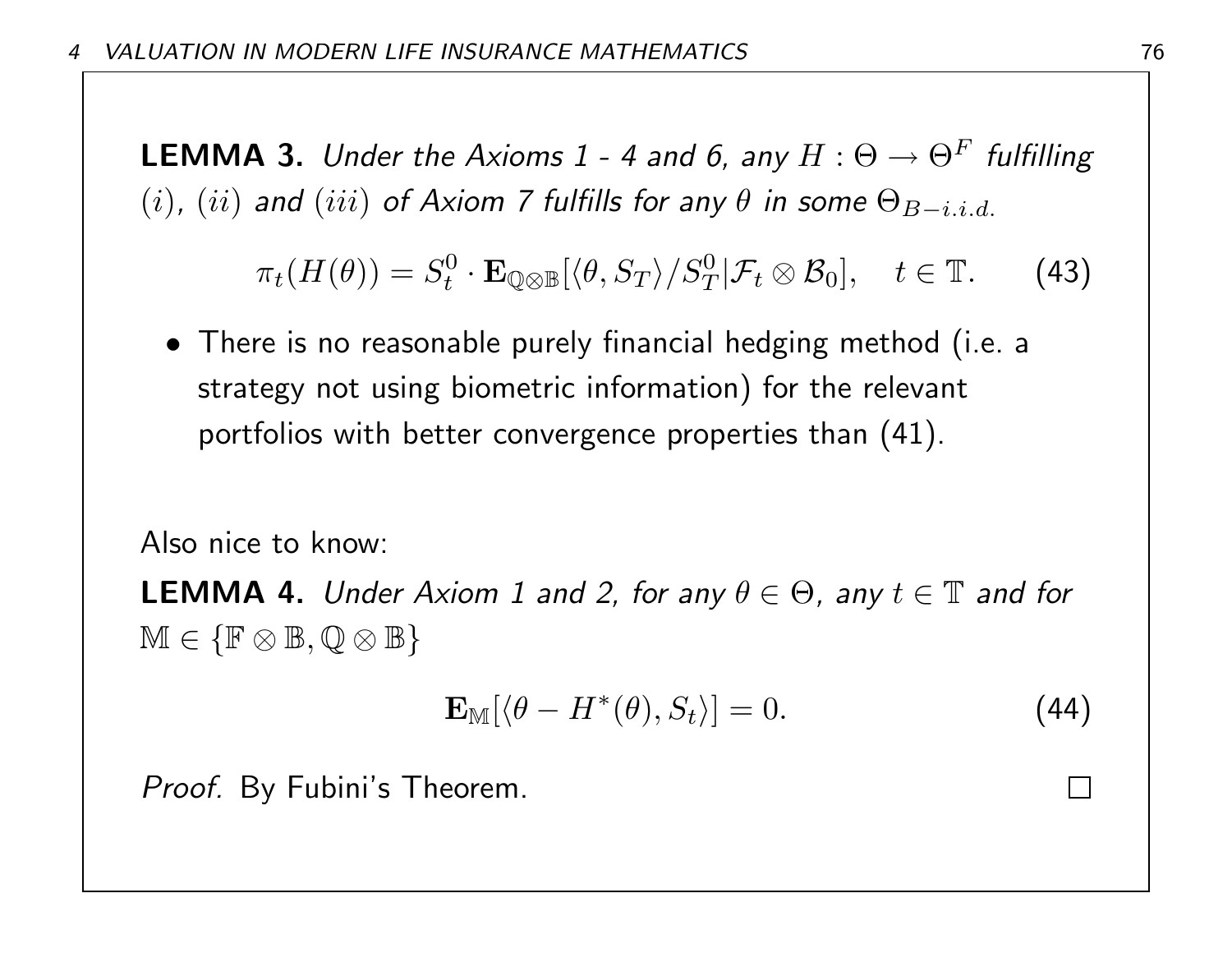# 4.5 Hedging and some implications

- Suppose Axiom 1 to 4
- $\bullet\,$  Life insurance contracts  $\{({}^{i}\gamma_{t},{}^{i}\delta_{t})_{t\in\mathbb{T}}:i\in\mathbb{N}^{+}\}$  with  $\{{}^{i}\gamma_{t}:i\in\mathbb{N}^{+}\}_{K}$  and  $\{{}^{i}\delta_{t}:i\in\mathbb{N}^{+}\}_{K}$  for all  $t\in\mathbb{T}$
- $\bullet~$  Buy the portfolios (or strategies replicating)  ${\bf E}_\mathbb{B}[^i\gamma_t]$  and  $-{\bf E}_\mathbb{B}[{}^i\delta_t]$ for all  $i \in \mathbb{N}^+$  and all  $t \in \mathbb{T}$ .
- Mean total payoff per contract at time  $t$

$$
\frac{1}{m}\sum_{i=1}^{m}\langle^{i}\delta_{t}-^{i}\gamma_{t}-\mathbf{E}_{\mathbb{B}}[{}^{i}\delta_{t}-^{i}\gamma_{t}],S_{t}\rangle \stackrel{m\rightarrow\infty}{\longrightarrow} 0 \quad \mathbb{F}\otimes\mathbb{B}\text{-a.s.} \quad (45)
$$

• Also the mean *final* balance converges

$$
\frac{1}{m} \sum_{i=1}^{m} \sum_{t=0}^{T} \langle {^{i} \delta_{t} - {^{i} \gamma_{t}} - \mathbf{E}_{\mathbb{B}}}[ {^{i} \delta_{t} - {^{i} \gamma_{t}}}], S_{T} \rangle \xrightarrow{m \to \infty} 0 \quad \mathbb{F} \otimes \mathbb{B}\text{-a.s. (46)}
$$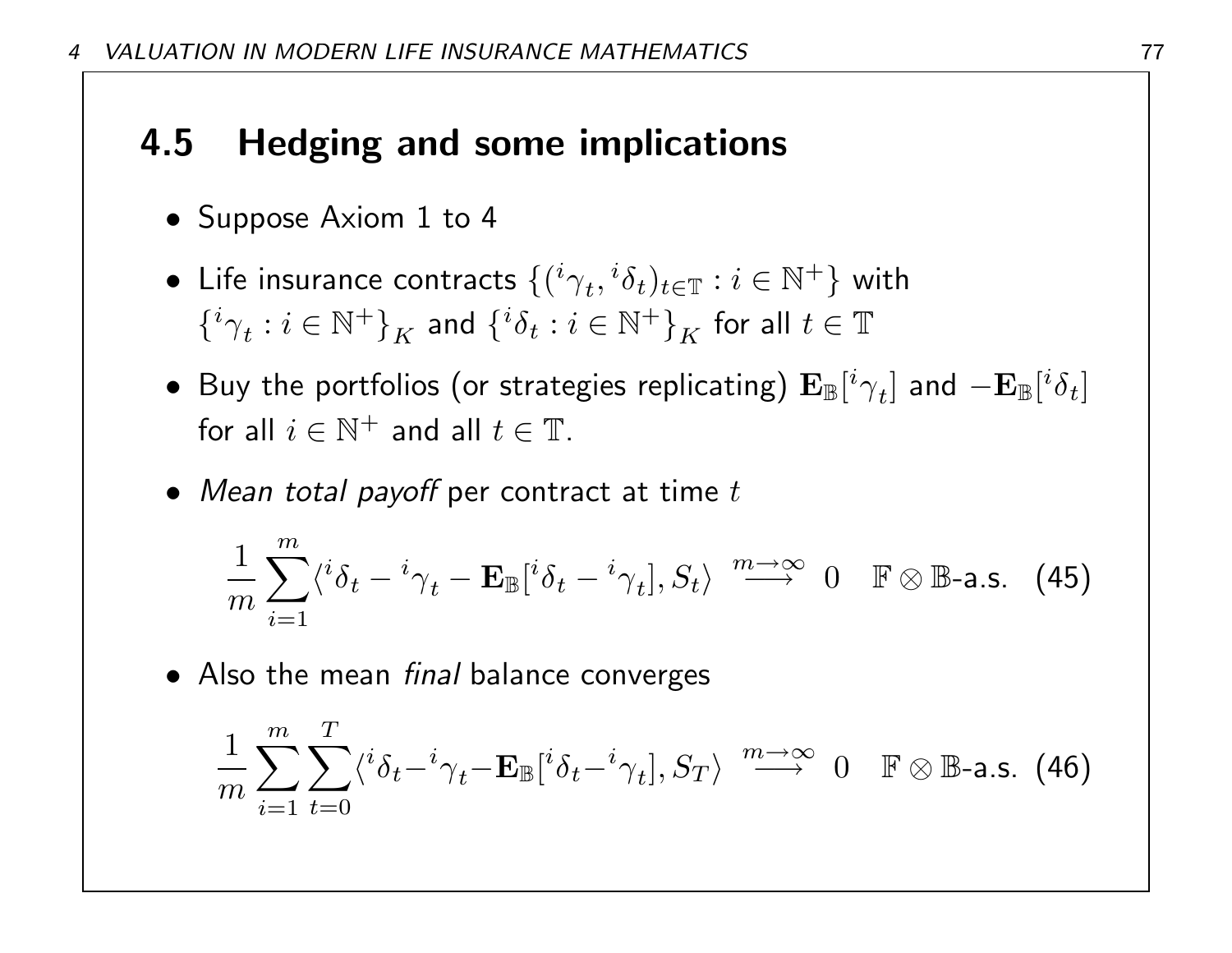- Static risk management!
- This is *not* standard mean variance hedging. (cf. Bouleau and Lamberton (1989), Duffie and Richardson (1991))
- Other hedging approaches e.g. in Møller (2002)
- The Principle of Equivalence (32) applied under the minimum fair price (25):

$$
\sum_{t=0}^{T} \pi_0 (\mathbf{E}_{\mathbb{B}}[-{}^{i} \delta_t + {}^{i} \gamma_t]) = \sum_{t=0}^{T} \pi_0 ({}^{i} \delta_t - {}^{i} \gamma_t) = 0.
$$
 (47)

- $\Rightarrow$  Under (32) and (25), a LI-company can without any costs at time 0 (!) pursue a s.f. trading strategy such that the mean balance per contract at any time  $t$  converges to zero almost surely for an increasing number of individual contracts.
	- Realization would demand the precise knowledge of the second order base given by the Axioms 1 to 4.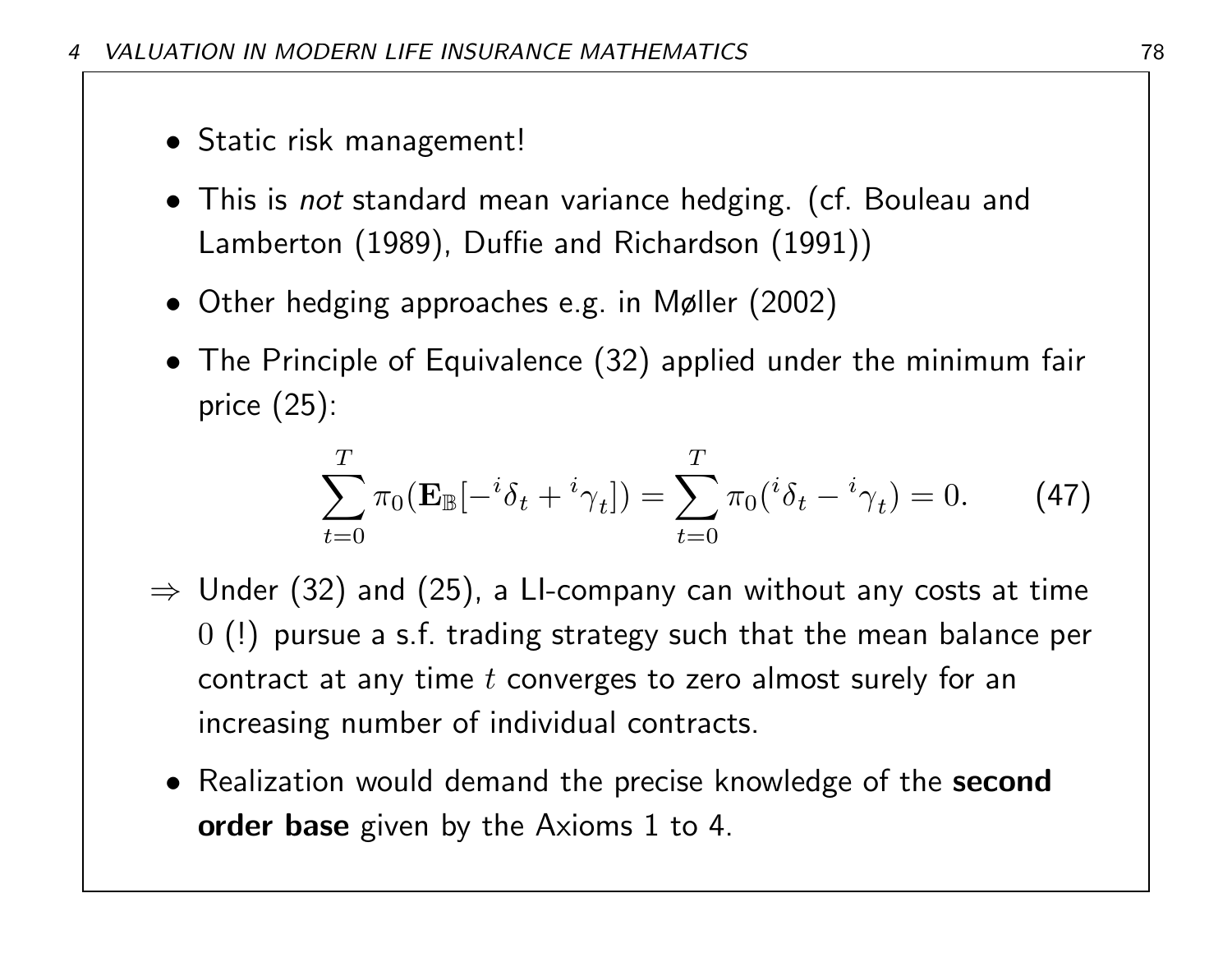### Arbitrage like trading strategies

- Suppose  $\{ {}^i\theta, i\in \mathbb{N}^+\}_{B-i.i.d.}$  and sell  $\{ {}^1\theta, \ldots, {}^m\theta \}$  at prices  $\pi_0({}^{i}\theta)+\epsilon$ , where  $\epsilon>0$  is an additional fee and  $\pi$  is as in (25).
- $\bullet\,$  Hedge each  $^i\theta$  as above, which costs  $\pi_0(^i\theta).$
- $\Rightarrow$  The balance converges as explained above, but additionally  $\epsilon$  per contract was gained at  $t = 0$ .
	- The safety load  $\epsilon$  makes in the limit a deterministic money making machine out of the insurance company.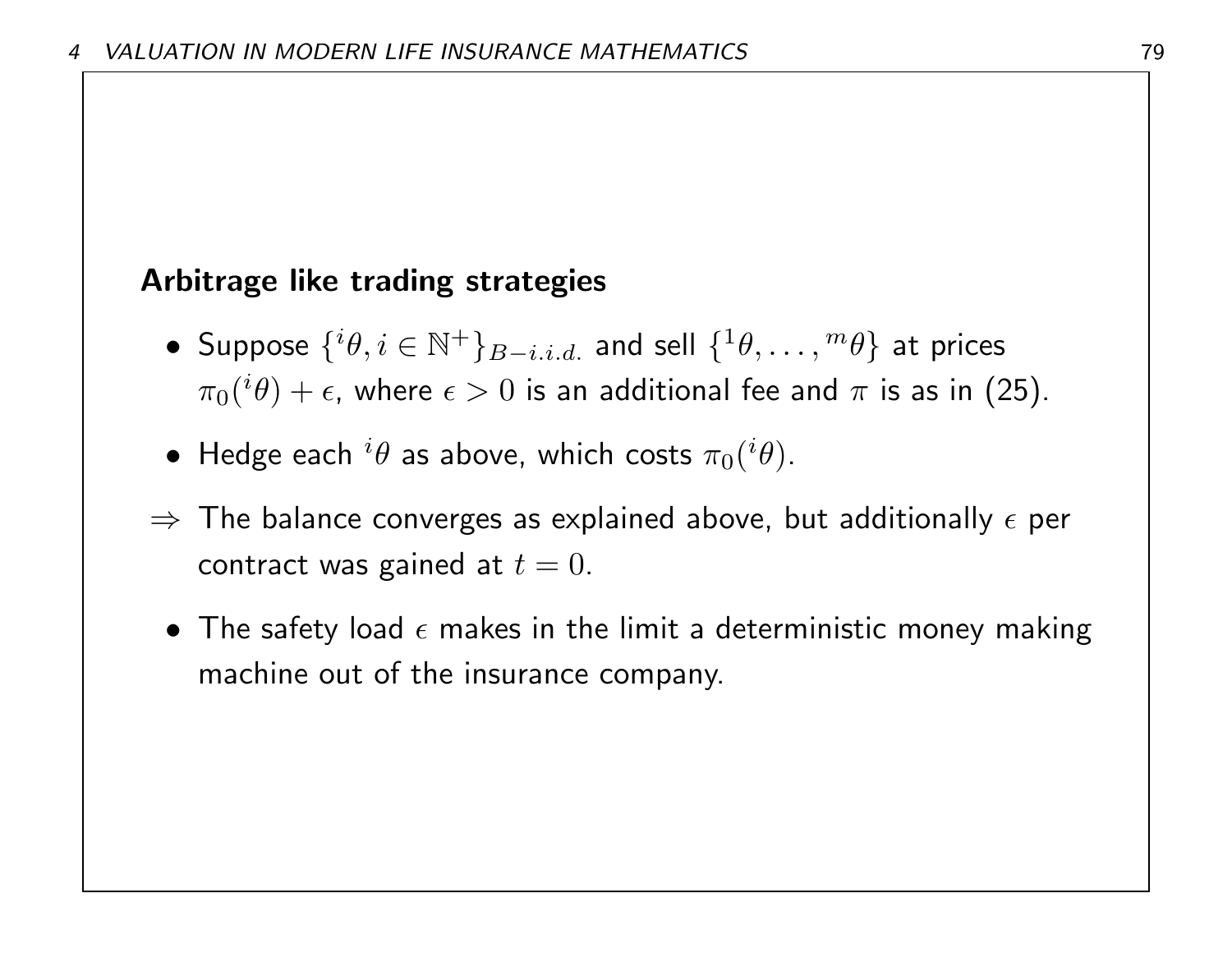- $\bullet$   $L^2$ -framework, i.e.  $\langle \theta_t, S_t \rangle$  of any considered t-portfolio  $\theta_t$  lies in  $L^2(M,\mathcal{M}_t, \mathbb{P}).$
- $\Rightarrow \ \mathbf{E}_{\mathbb{B}}[.]$  is the orthogonal projection of  $L^2(M,\mathcal{M}_t ,\mathbb{P})$  onto its purely financial (and closed) subspace  $L^2(F,{\mathcal F}_t,\mathbb{F}).$
- $\Rightarrow$  Hilbert space theory: The payoff  $\langle {\bf E}_\mathbb{B}[\theta_t], S_t\rangle = {\bf E}_\mathbb{B}[\langle\theta_t, S_t\rangle]$  of the hedge  $H^*(\theta_t)$  is the best  $L^2$ -approximation of the payoff  $\langle \theta_t, S_t \rangle$ of the  $t$ -portfolio  $\theta_t$  by a purely financial portfolio in  $M^F.$
- Minimal martingale measure:  $\mathbb{M} = \mathbb{Q} \otimes \mathbb{B}$  minimizes  $||d\mathbb{M}/d\mathbb{P} - 1||_2$  under  $\mathbf{E}_{\mathbb{B}}[d\mathbb{M}/d\mathbb{P}] = d\mathbb{Q}/d\mathbb{F}$  (implied by Axiom 6). Under some additional technical assumptions, this property is a characterization of the so-called minimal martingale measure in the time continuous case (cf. Schweizer (1995b), Møller (2001)).
- $\Rightarrow$   $\mathbb{Q} \otimes \mathbb{B}$  can be interpreted as the EMM which lies "next" to  $\mathbb{P} = \mathbb{F} \otimes \mathbb{B}$  due to the  $L^2$ -metric.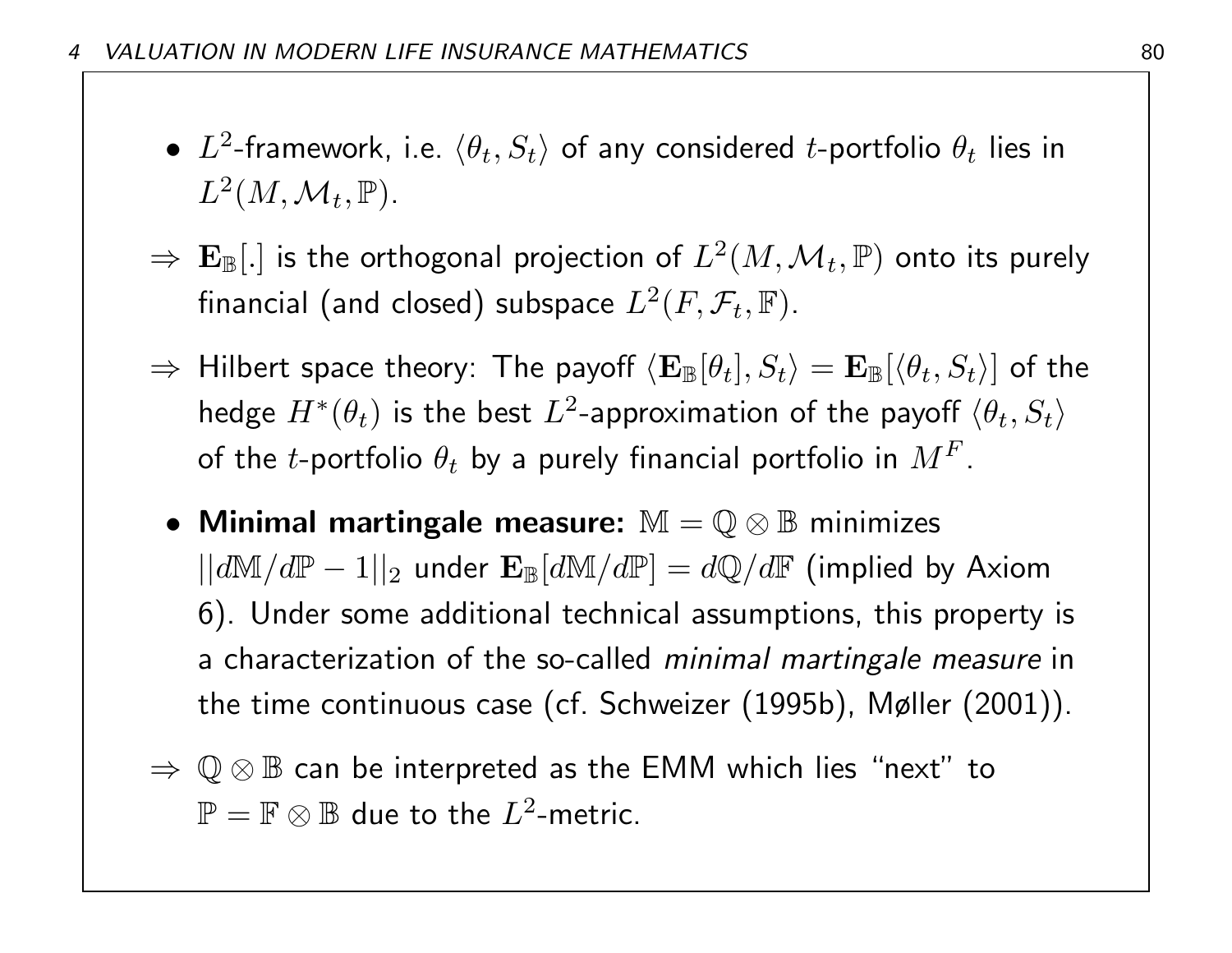# 5 Examples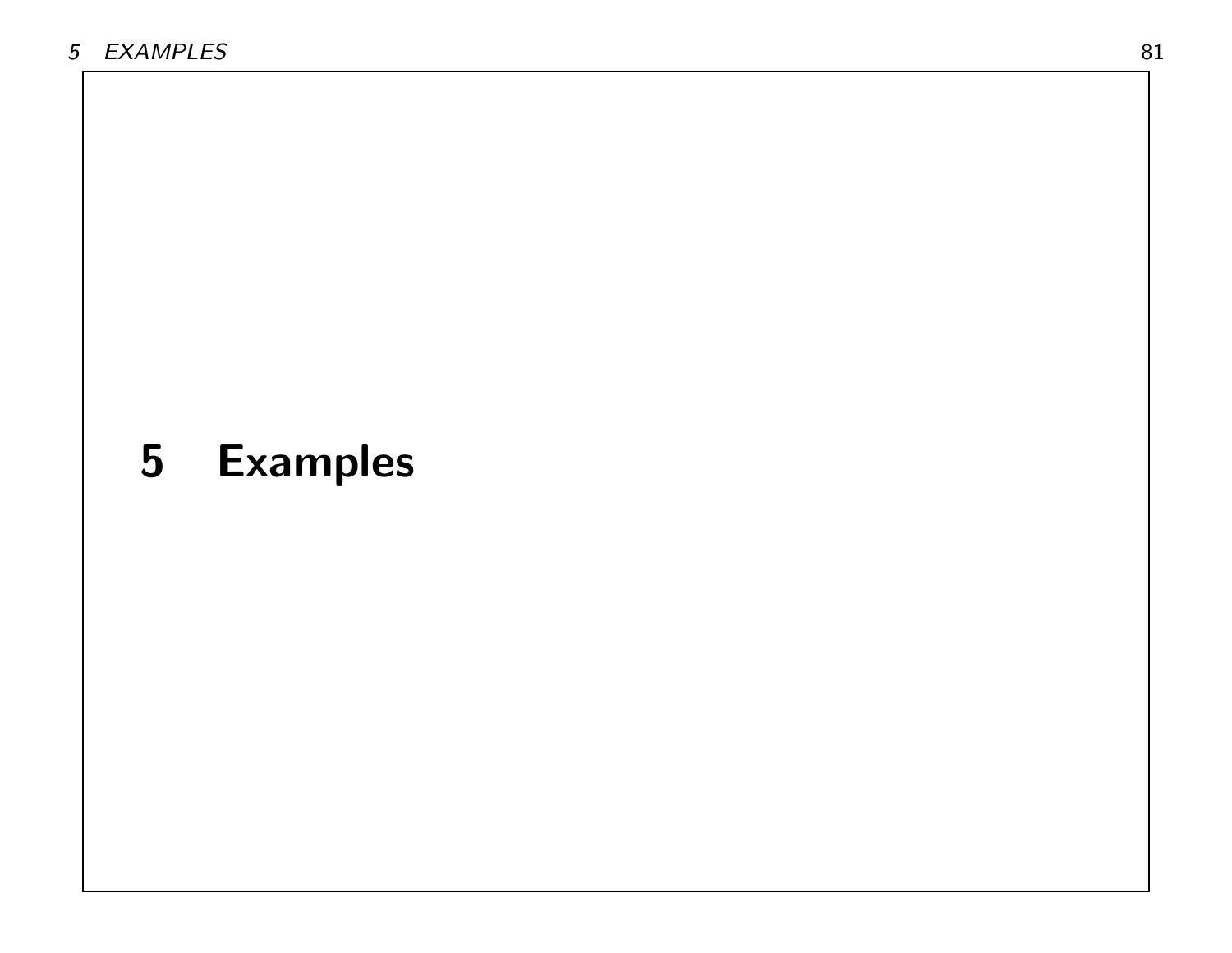## 5.1 Preliminaries

### 5.1.1 Interest rates and zero-coupon bonds

- A financial product which guarantees the owner the payoff of one currency unit at time  $t$  is called a zero-coupon bond (ZCB) with maturity  $t$ .
- The price of a ZCB at time  $s < t$  is denoted by  $p(s, t s)$  where  $t - s$  is the **time to maturity** and  $p(s, 0) := 1$ .
- Accumulations (sums) of ZCBs are called coupon bonds; the price of a coupon bond is given by the sum of the prices of the respective ZCB it consists of
- "Real world" examples: Debt securities & government bonds (hopefully non-defaultable)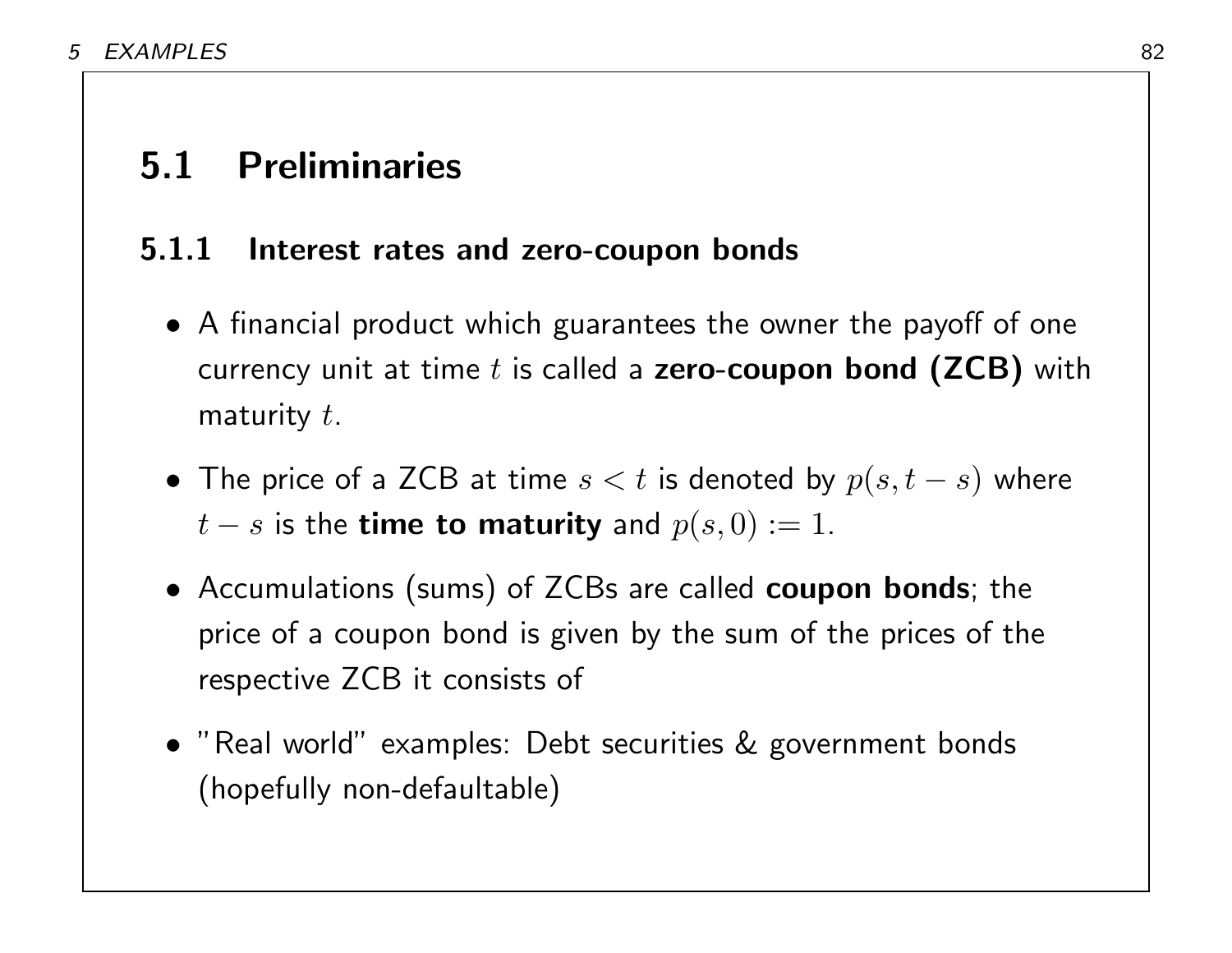• Spot (interest) rate  $R(t, \tau)$  for the time interval  $[t, t + \tau]$ 

$$
R(t,\tau) := -\frac{\log p(t,\tau)}{\tau} \tag{48}
$$

- Yield curve at time t is the mapping with  $\tau \mapsto R(t, \tau)$  for  $\tau > 0$
- Spot Rates are continuously compounded. Discrete interest rates  $R'$  via  $1 + R' = e^R$ , i.e.

$$
e^{-\tau R} = p = (1 + R')^{-\tau} \tag{49}
$$

- $\bullet\,$  For any ZCB one has a corresponding interest rate  $R\ (R^\prime)$  and vice versa
- $\bullet\,$  In a stochastic market,  $(R(t,\tau))_{t\in\mathbb{T}}$  and  $(p(t,\tau))_{t\in\mathbb{T}}$  are stochastic processes!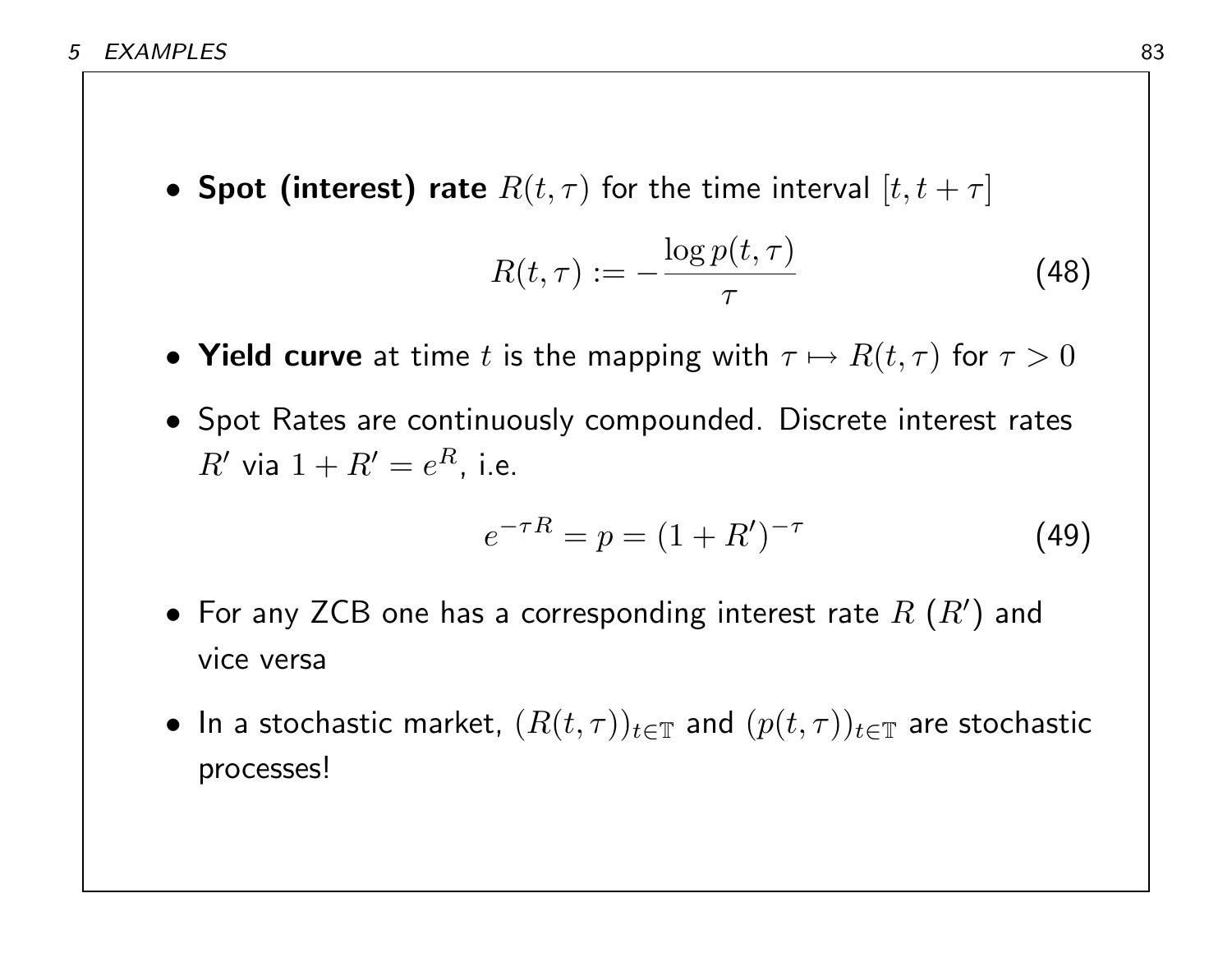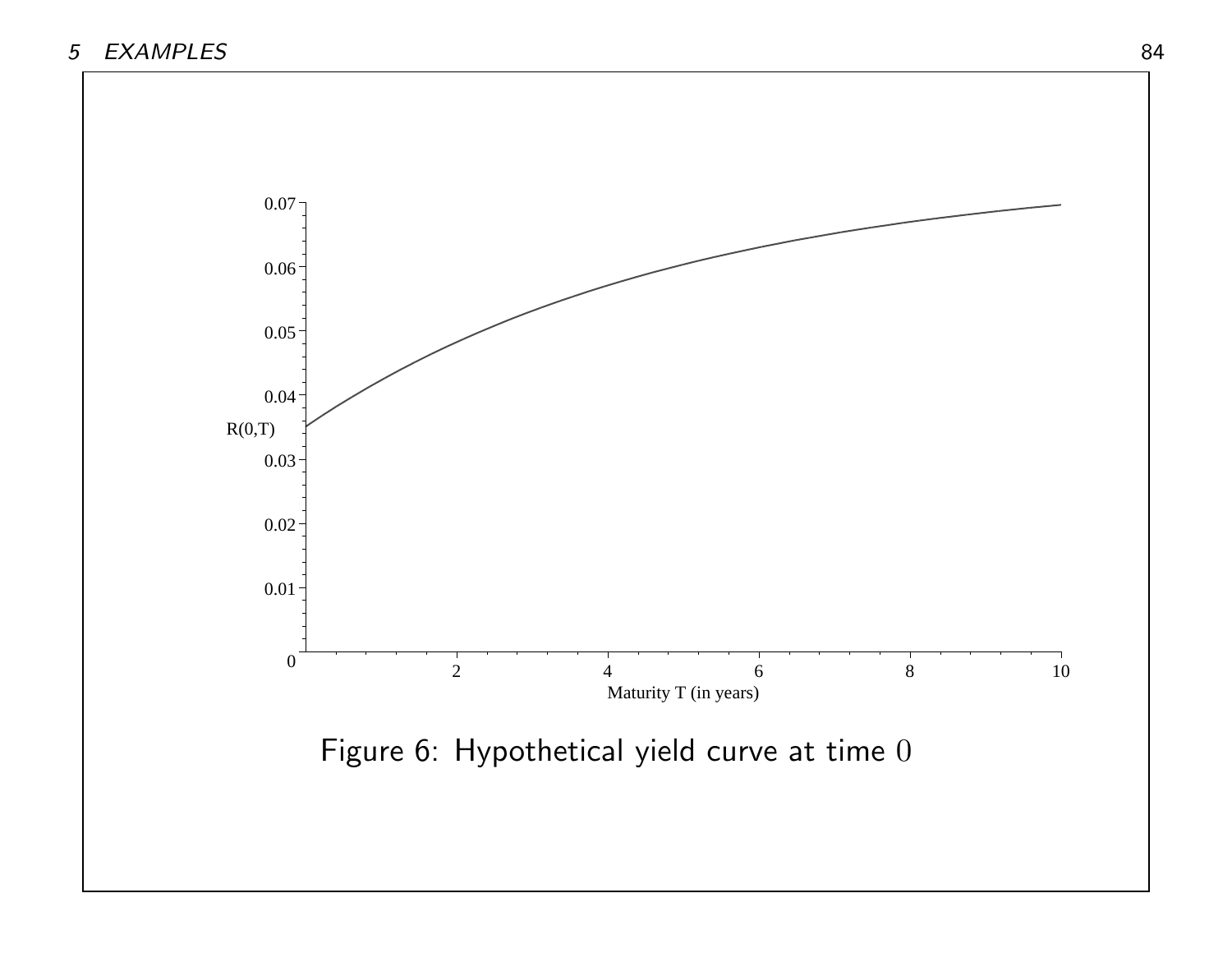### 5.1.2 Real data

- Figure 7 shows the historical yield structure (i.e. the set of yield curves) of the German debt securities market from September 1972 to April 2003 (taken from the end of each month).
- The maturities' range is 0 to 28 years. The values for  $\tau > 0$  were computed via a parametric presentation of yield curves (the so-called Svensson-method; cf. Schich (1997)) for which the parameters can be taken from the Internet page of the German Federal Reserve (Deutsche Bundesbank; www.bundesbank.de).
- The implied Bundesbank values  $R'$  are estimates of discrete interest rates on notional zero-coupon bonds based on German Federal bonds and treasuries (cf. Schich, 1997) and have to be converted to continuously compounded interest rates (as implicitly used in (48)) by  $R = \ln(1 + R')$ .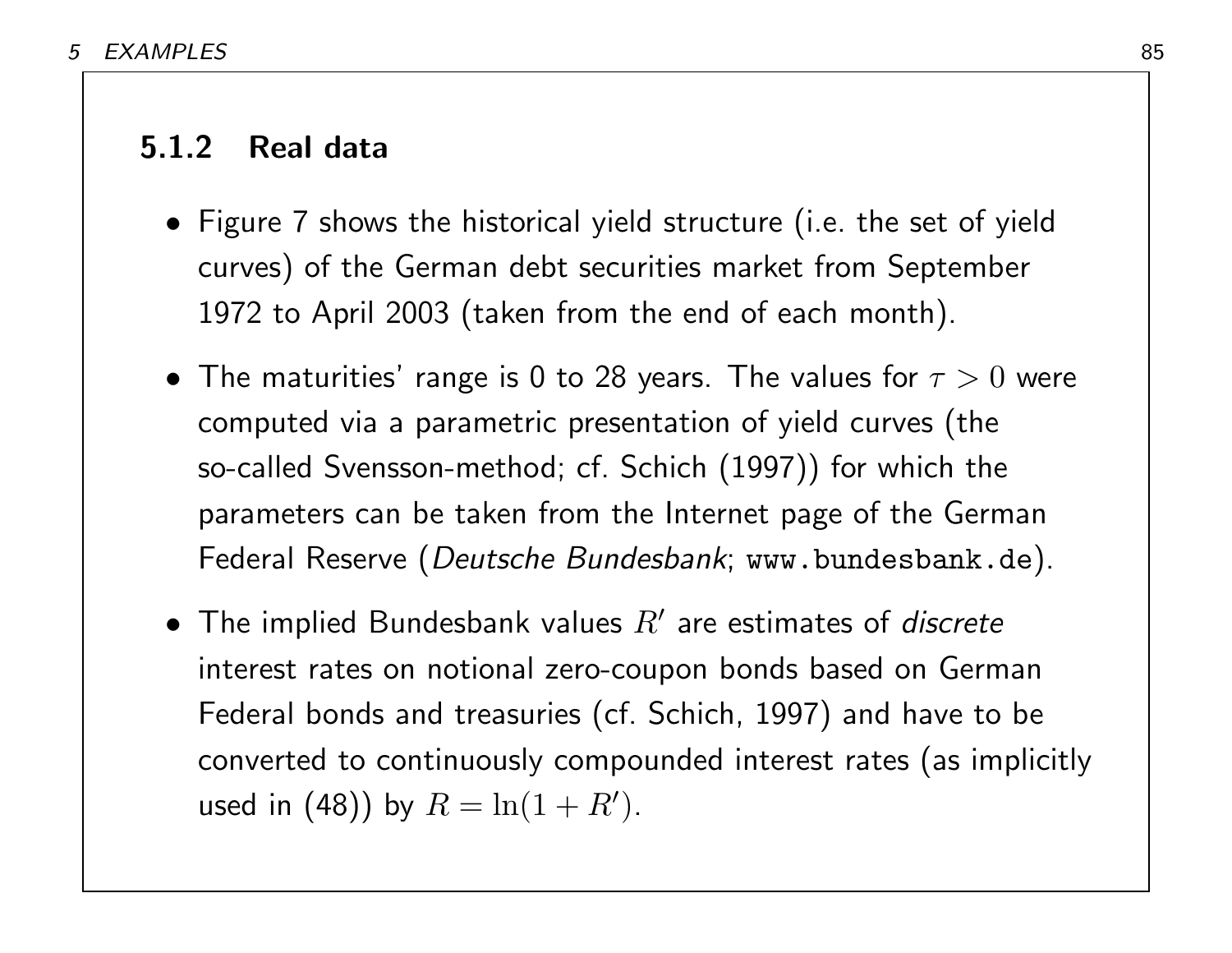

Figure 7: Historical yields of the German debt securities market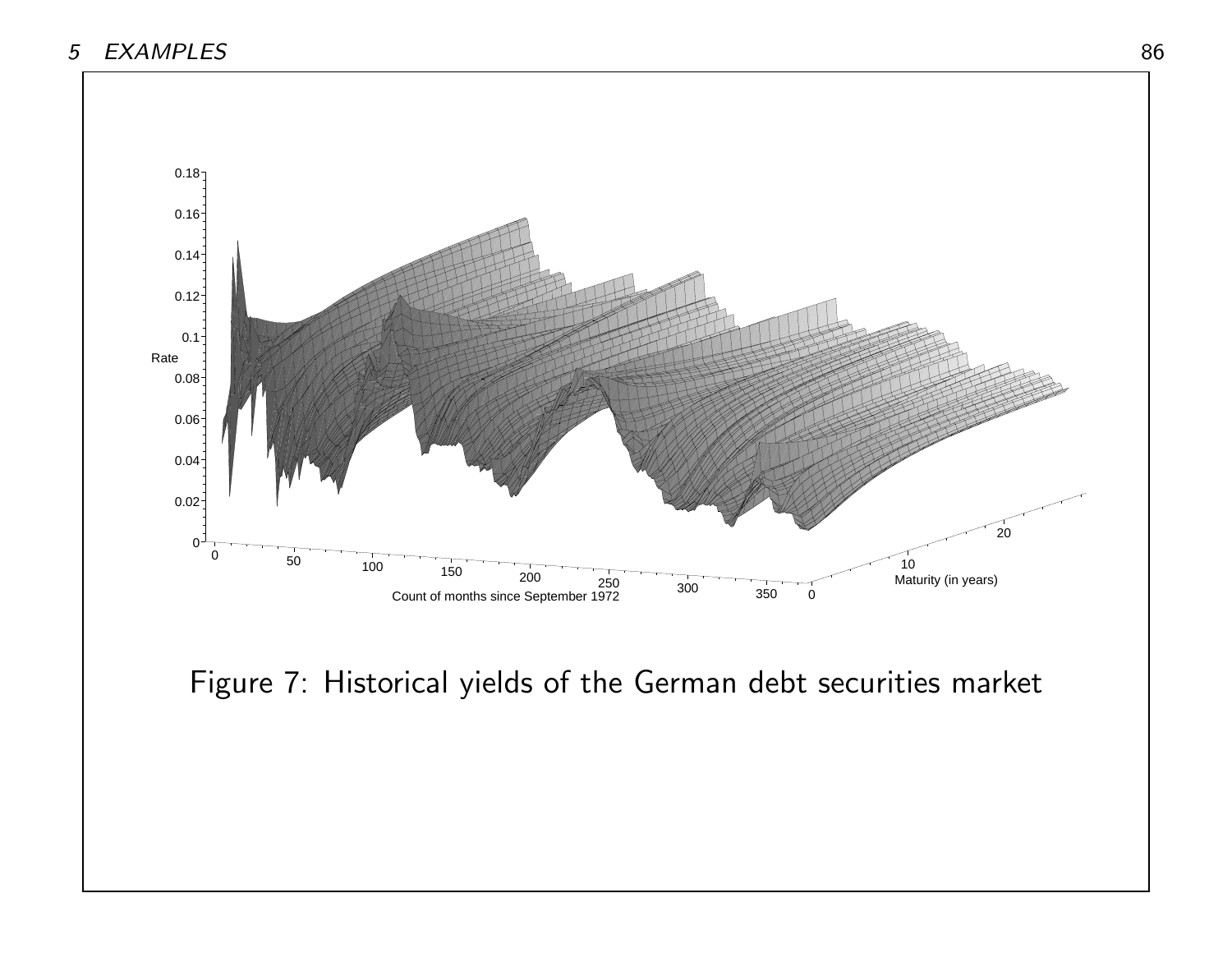### 5.1.3 The present value of a deterministic cash flow

- Discrete time axis  $\mathbb{T} = \{t_1, \ldots, t_n\}$ ,  $t_1 < \ldots < t_n$
- Deterministic cash flow:  $X_{\mathbb{T}}=(X_{t_1},\ldots X_{t_n})\in \mathbb{R}^n$ , i.e. at time  $t_i$  one has the fixed (deterministic) payoff  $X_{t_i}.$
- Under condition (NA) the present value of the cashflow  $X$  at time  $0$  is

$$
PV_0(X_{\mathbb{T}}) = \sum_{k=1}^{n} p(0, t_k) X_{t_k}.
$$
 (50)

• Cf. Equation (5)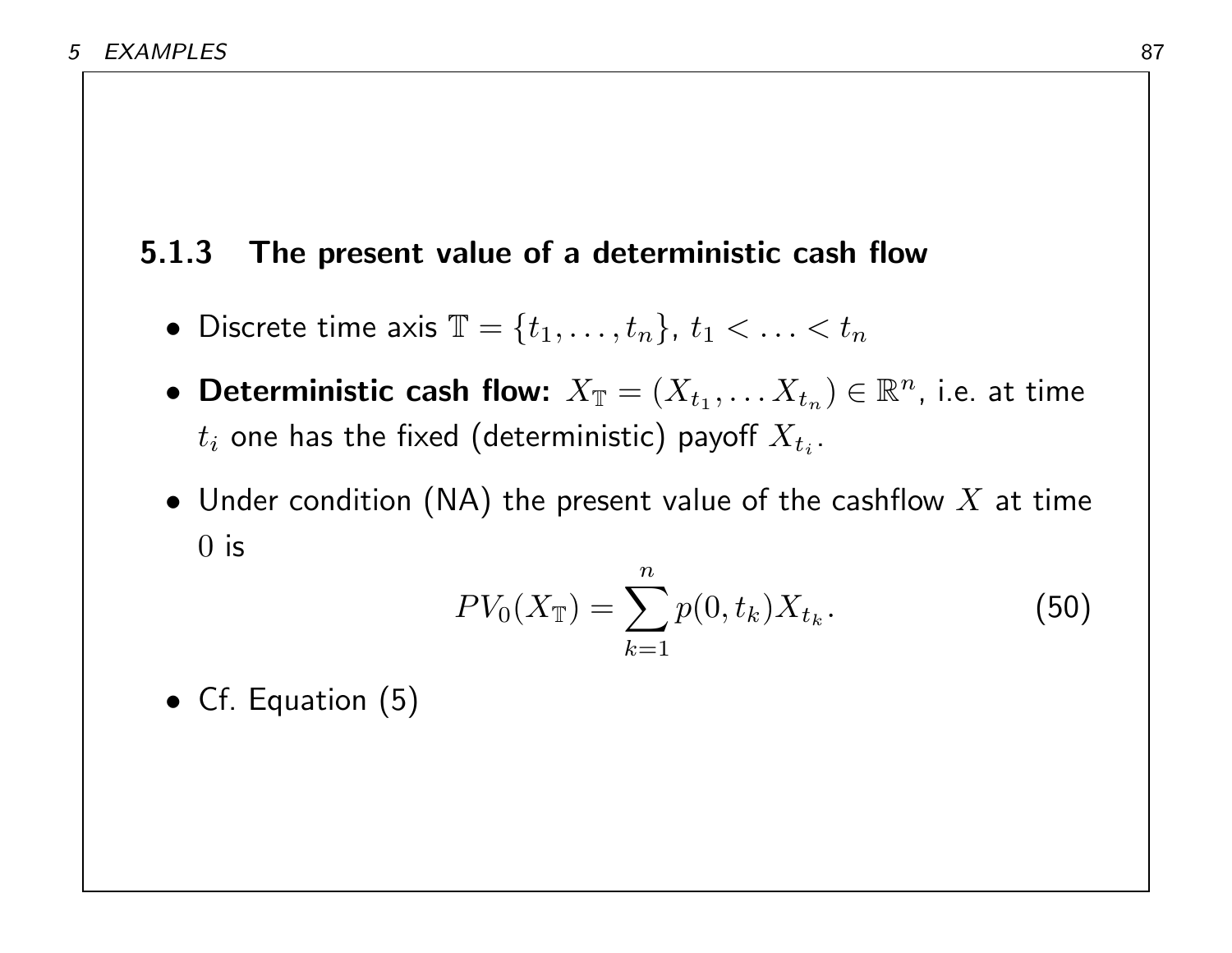# 5.2 Traditional contracts with stochastic interest rates

- $\bullet$  LI-contract for  $i$  given by two cash flows  $({}^{i}\gamma_{t})_{t\in\mathbb{T}}=({}^{i\textit{C}_{t}}_{S^{0}})$  $(\frac{C_t}{S_t^0}e_0)_{t \in \mathbb{T}}$ and  $({}^{i} \delta_{t})_{t\in\mathbb{T}}=({}^{i} \frac{D_{t}}{S^{0}})$  $(\frac{D_t}{S_t^0}e_0)_{t\in\mathbb{T}}$  with  $\mathbb{T}=\{0,1,\ldots,T\}$  in years.
- $\bullet \,\, {^i\gamma}_t = {^i\delta}_t = 0$  for  $t$  greater than some  $T_i \in \mathbb{T}$ , i.e. contract has an expiration date  $T_i$ , and each  $^iC_t$  for  $t\leq T_i$  given by  ${}^{i}C_{t}(f,b)={}^{i}c\, {}^{i}\beta_{t}^{\gamma}$  $\stackrel{\gamma}{t}(b^i)$  for all  $(f,b)=(f,b^1,b^2,\ldots)\in M$  where  ${}^ic$ a positive constant. Let  $({}^{i}\delta_{t})_{t\in\mathbb{T}}$  be defined analogously with the variables  ${}^iD_t, {}^id$  and  ${}^i\beta_t^\delta$  $t^{\delta}$ . Suppose that  ${}^i\beta^{\gamma(\delta)}_t$  $\begin{array}{l} \gamma \scriptscriptstyle (}0 \scriptscriptstyle ) \scriptscriptstyle \end{array}$  is  $\mathcal{B}_t^i$  $\frac{i}{t}$ -measurable with  ${}^{i}\beta_{t}^{\gamma(\delta)}$  $\hat{b}_t^{\gamma(\delta)}(b^i) \in \{0,1\}$  for all  $b^i \in B^i$   $(t \leq T_i).$
- $\bullet \hspace{1mm} e_{0}/S_{t}^{0}$  can be interpreted as the guaranteed payoff of one currency unit at time  $t = \mathsf{ZCB}$  with maturity t.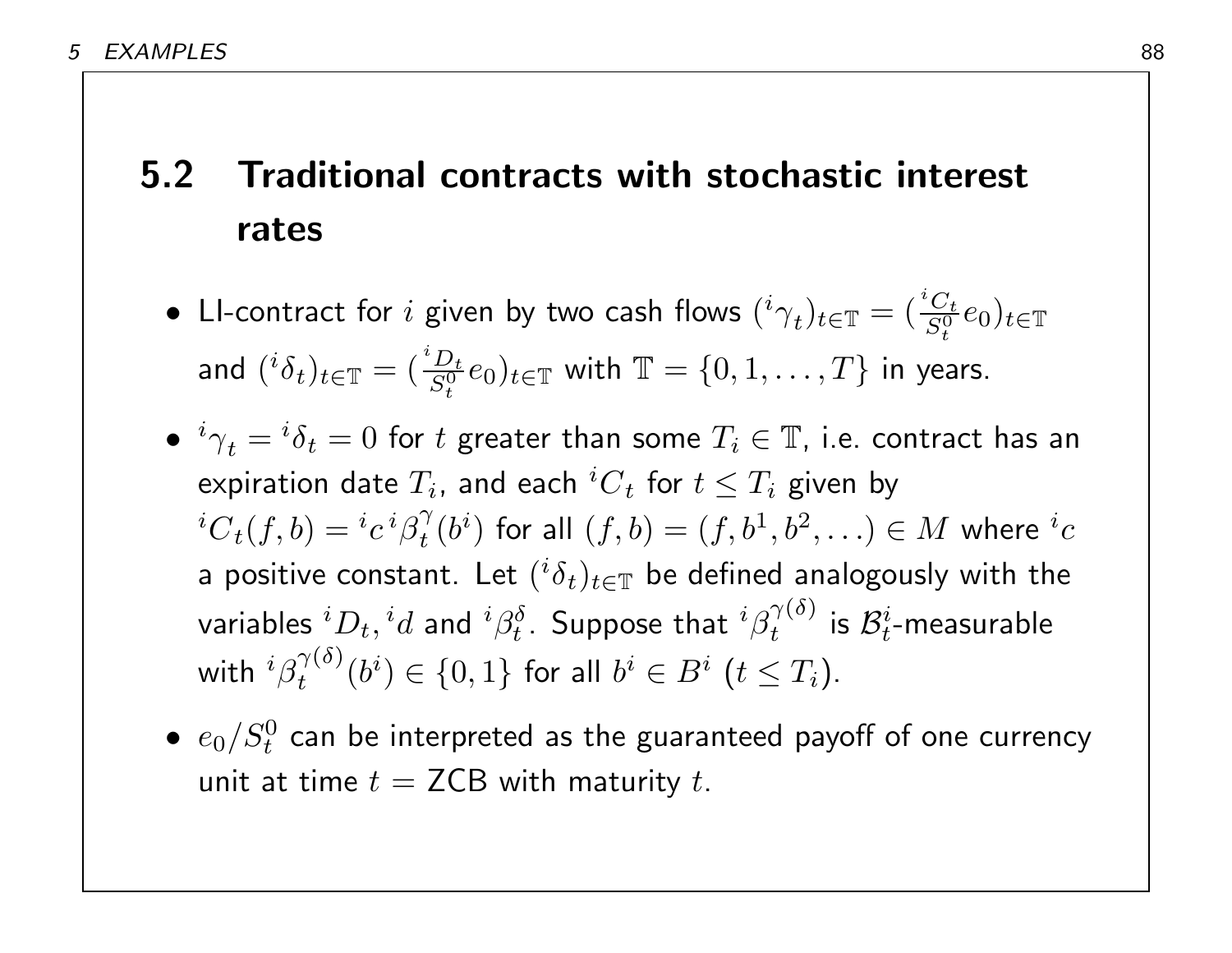### 1. Term insurance.

- $\bullet\,$  For  $t\leq T_i$  one has  ${}^i\beta^{\gamma}_t$  $\tau_t^\gamma = 1$  iff (=if and only if) the  $i$ -th individual has died in  $(t-1,t]$  and for  $t < T_i$  that  ${^i\beta}^{\delta}_t$  $\frac{1}{t}=1$  iff  $i$  is still alive at  $t$ , but  $^i\beta^\delta_T$  $\frac{\sigma}{T_i}\equiv 0.$  Assume that  $i$  is alive at  $t=0.1$
- $\bullet\,$  Contract is a term insurance with fixed annual premiums  $^id$  and the benefit  $^ic$  in the case of death.
- Note that  $_{t-1|1}q_x = \mathbf{E}_{\mathbb{B}}[{}^{i}\beta^{\gamma}_t]$  $\left[t\right]$   $(t>0)$  and  $_{t}p_{x}=\mathbf{E}_{\mathbb{B}}[{}^{i}\mathbf{\beta}_{t}^{\delta}]$  $\left[\begin{matrix} 0 \\ t \end{matrix}\right]$  $(0 < t < T_i)$  for an individual of age  $x$  (cf. Section 2.4); for convenience reasons, the notation  ${}_{-1|1}q_x=0$  and  ${}_{0}p_x=1$  is used.
- $\bullet$  The hedge  $H^*$  for  ${^i\delta}_t-{^i\gamma}_t$  is for  $t< T_i$  given by the number of  $(i c_{t-1|1} q_x - i d_t p_x)$  ZCB with maturity t, and for  $t = T_i$  by  $^{i}c_{\,T_{i}-1|1}q_{x}$  ZCB with maturity  $T_{i}.$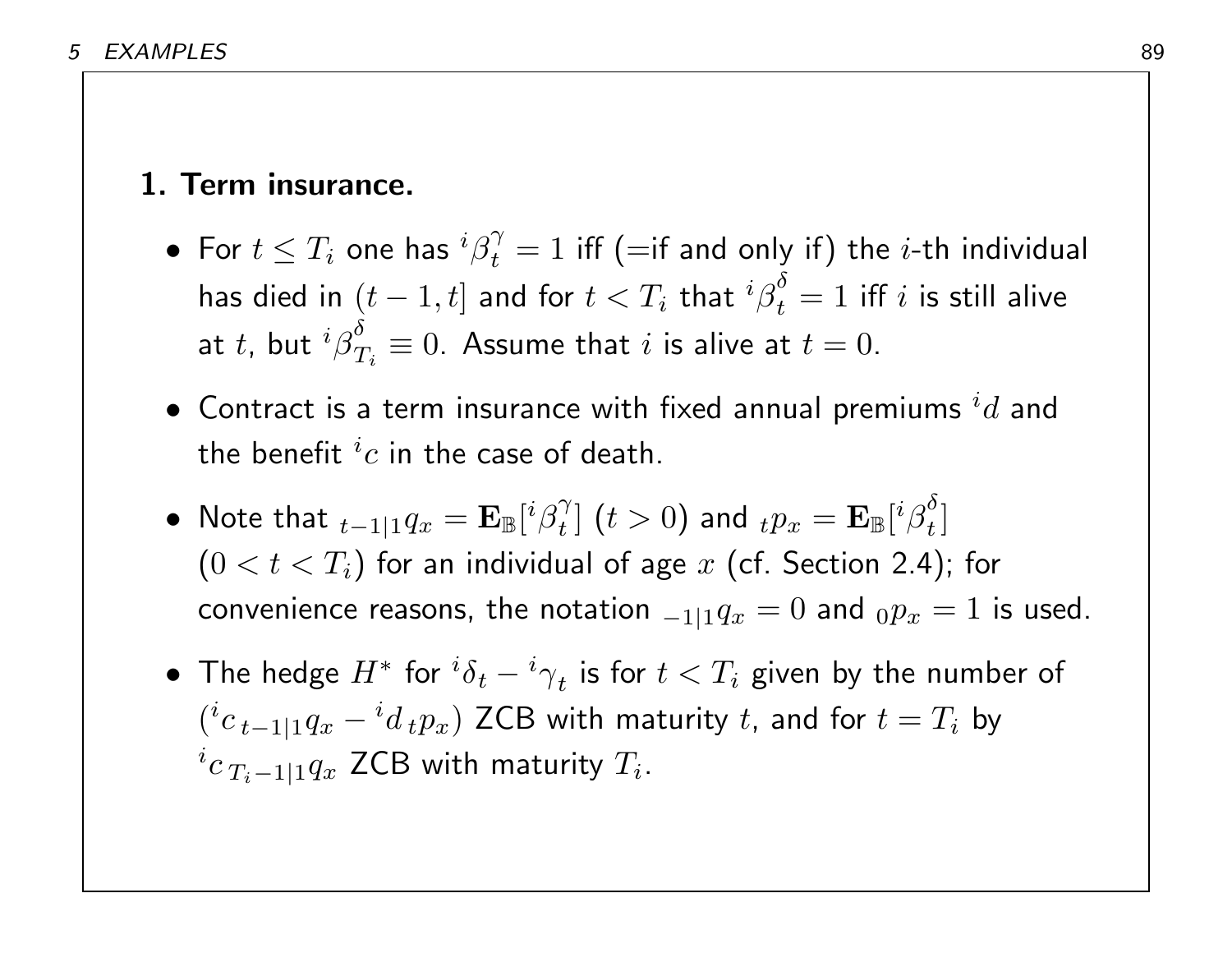### 2. Endowment.

- $\bullet\,$  Assume for  $t < T_i\,$  that  ${}^i\beta_t^\gamma$  $\tau_t^\gamma = 1$  if and only if the  $i$ -th individual has died in  $(t-1,t]$ , but  ${}^i\beta^\gamma_T$  $\mathop T\nolimits_i^{\gamma}=1$  if and only if  $i$  has died in  $(T_i-1,T_i]$  or is still alive at  $T_i$ . Furthermore,  ${^i\beta}_t^\delta$  $\frac{1}{t} = 1$  if and only if the  $i$ -th individual is still alive at  $t < T_i$ , but  ${^i\beta}^{\delta}_T$  $_{T_{i}}^{o}\equiv0.$  Assume that i is alive at  $t = 0$ .
- $\bullet\,$  Contract is a  $\mathbf e$ ndowment that features fixed annual premiums  $^id$ and the benefit  $^ic$  in the case of death, but also the payoff  $^ic$ when  $i$  is alive at  $T_i.$
- $\bullet$  The hedge  $H^*$  due to  ${^i\delta_t} {^i\gamma}_t$  is for  $t < T_i$  given by the number of  $({}^{i}c_{\;t-1|1}q_{x}-{}^{i}d_{\;t}p_{x})$  ZCB with maturity  $t$ , and for  $t=T_{i}$  by  $^{i}c\left( _{T_{i}-1|1}q_{x}+_{T_{i}}p_{x}\right)$  ZCB with maturity  $T_{i}.$

All hedging can be done by zero-coupon bonds (matching).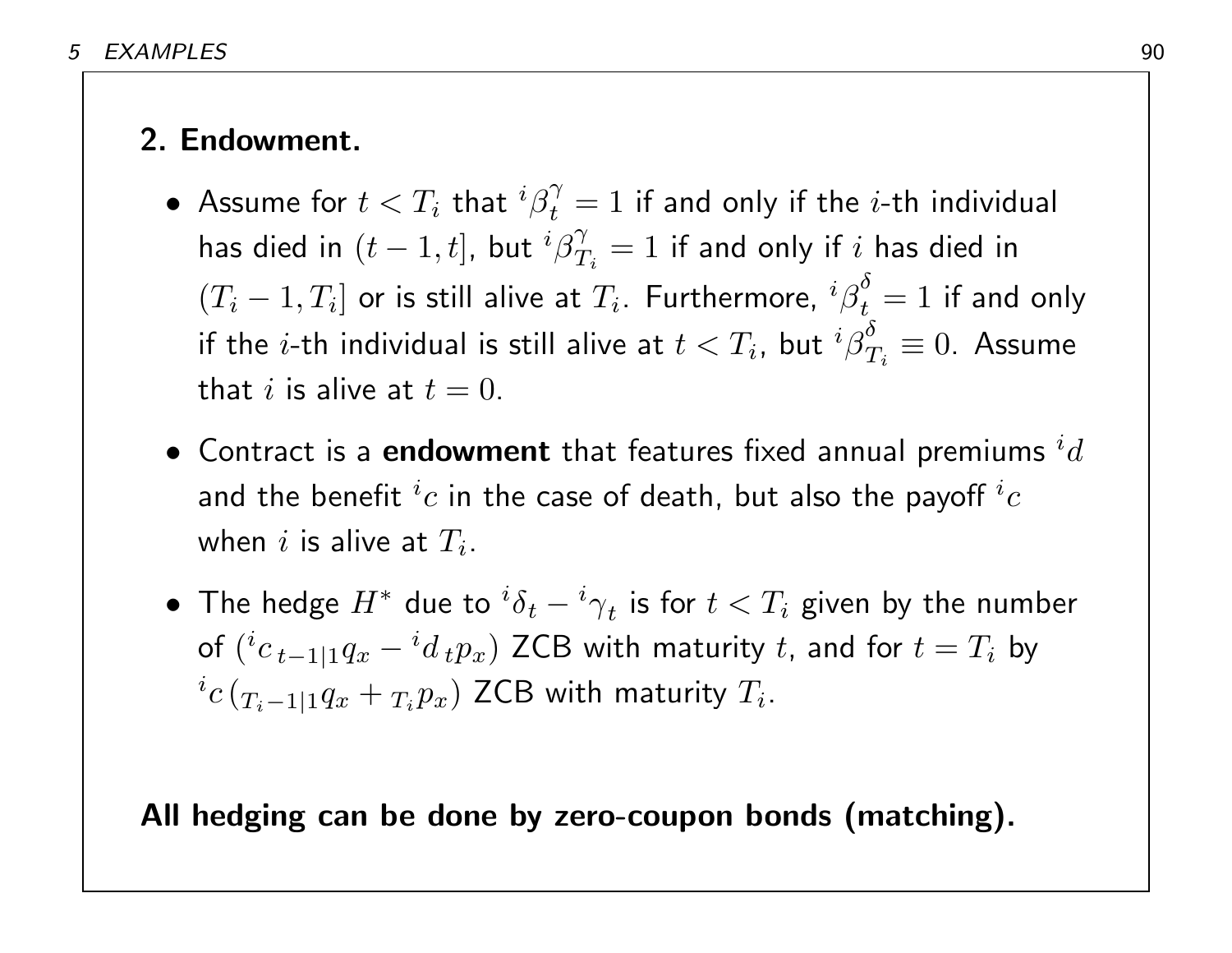### 5.3 Historical pricing and valuation

- Consider the contracts from Subsection 5.2.
- Due to the Equivalence Principle (32), we demand

$$
\pi_0 \left( \sum_{t=0}^{T_i} i_c i \beta_t^{\gamma} e_0 / S_t^0 \right) = \pi_0 \left( \sum_{t=0}^{T_i} i_d i \beta_t^{\delta} e_0 / S_t^0 \right). \tag{51}
$$

• (25) is applied for premium calculation, hence

$$
\frac{^i d}{^i c} = \sum_{t=0}^{T_i} p(0, t) \cdot \mathbf{E}_{\mathbb{B}}[^i \beta_t^{\gamma}] / \sum_{t=0}^{T_i} p(0, t) \cdot \mathbf{E}_{\mathbb{B}}[^i \beta_t^{\delta}]. \tag{52}
$$

• (52) (minimum fair premium/benefit) depends on the ZCB prices (or yield curve) at time  $0$ , i.e.  $^{i}d/^{i}c$  varies from day to day.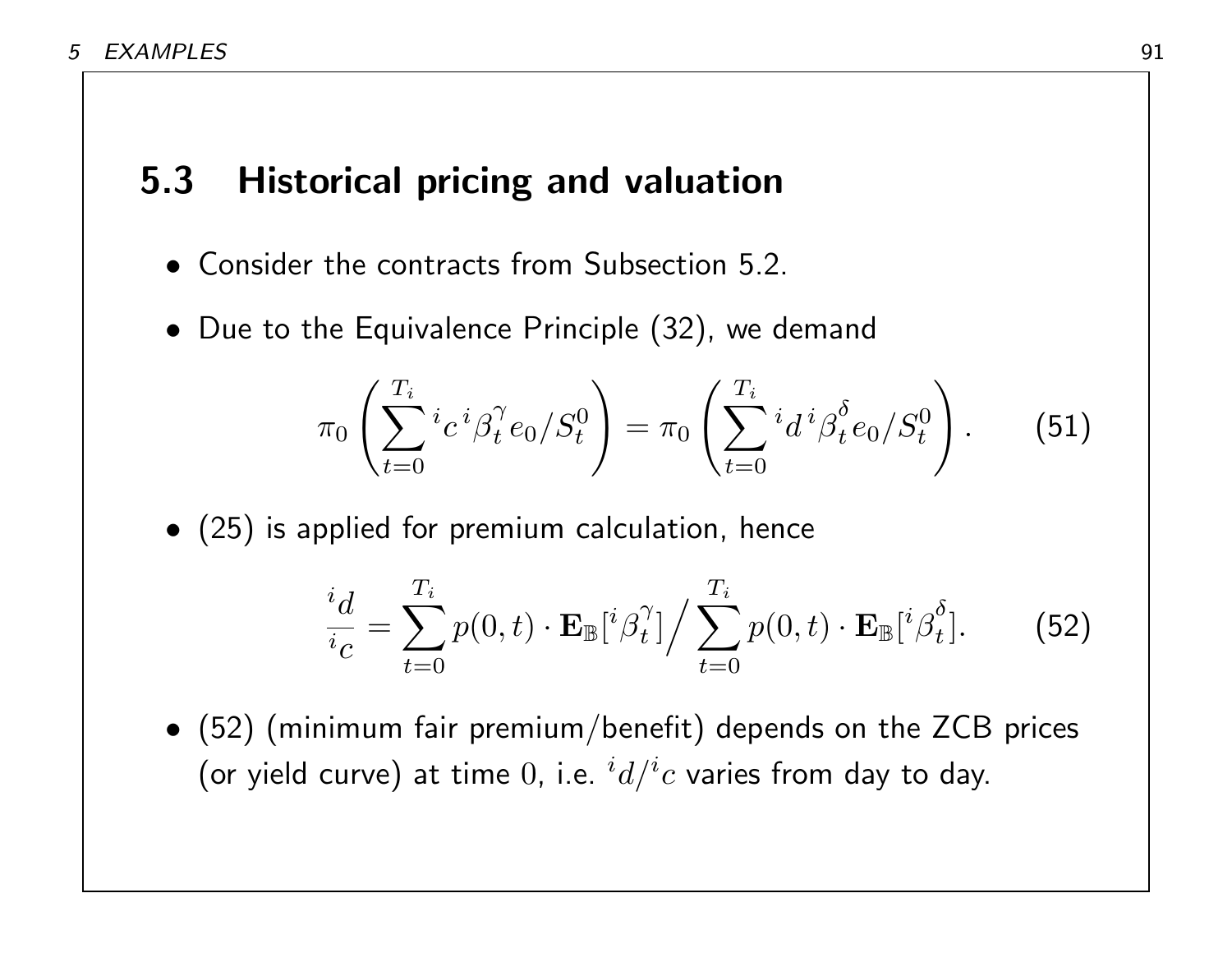- 5 EXAMPLES 92
	- There is a yield curve given for any time  $t$  of the considered historical time axis.
	- $\Rightarrow$  It is possible to compute the historical value of  $^{i}d/^{i}c$  for  $t$  (the date when the respective contract was signed) via (48) and (52).
		- One obtains

$$
\frac{i_d}{i_c}(t) = \sum_{\tau=0}^{T_i} p(t,\tau) \, \frac{\tau_{i-1}}{\tau_{i-1}} \, p(t,\tau) \, \frac{T_i - 1}{\tau_{i-1}} \, p(t,\tau) \, \frac{\tau_{i-1}}{\tau_{i-1}} \tag{53}
$$

for the term insurance and

$$
\frac{d}{i_C}(t) = \left( p(t, T_i) \, T_i p_x(t) + \sum_{\tau=0}^{T_i} p(t, \tau) \, \tau_{i-1|1} q_x(t) \right) / \sum_{\tau=0}^{T_i - 1} p(t, \tau) \, \tau_{i-1} p_x(t) \tag{54}
$$

for the endowment (cf. Example 5.2).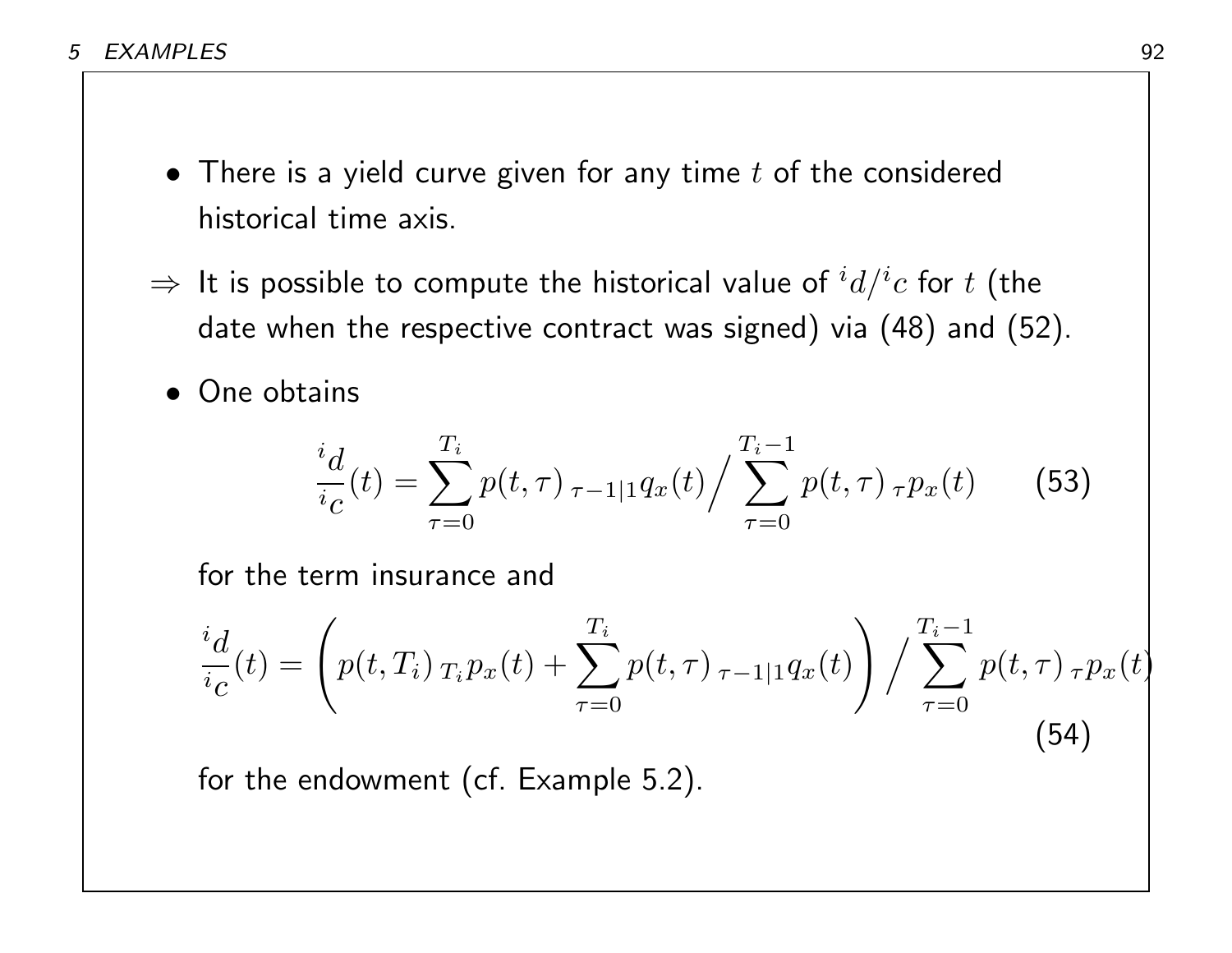- Consider a man of age  $x = 30$  years and the time axis  $\mathbb{T} = \{0, 1, \ldots, 10\}$  (in years).
- In Figure 8, the rescaled quotients (53) and (54) are plotted for the above setup.
- The absolute values at the starting point (September 1972) are  $^{i}d/^{i}c=0.063792$  for the endowment, respectively  $^{i}d/^{i}c=0.001587$  for the term insurance.
- The plot shows the dynamics of the quotients and hence of the minimum fair premiums  $^id$  if the benefit  $^ic$  is assumed to be constant.
- The premiums of the endowment seem to be much more subject to the fluctuations of the interest rates than the premiums of the term insurance.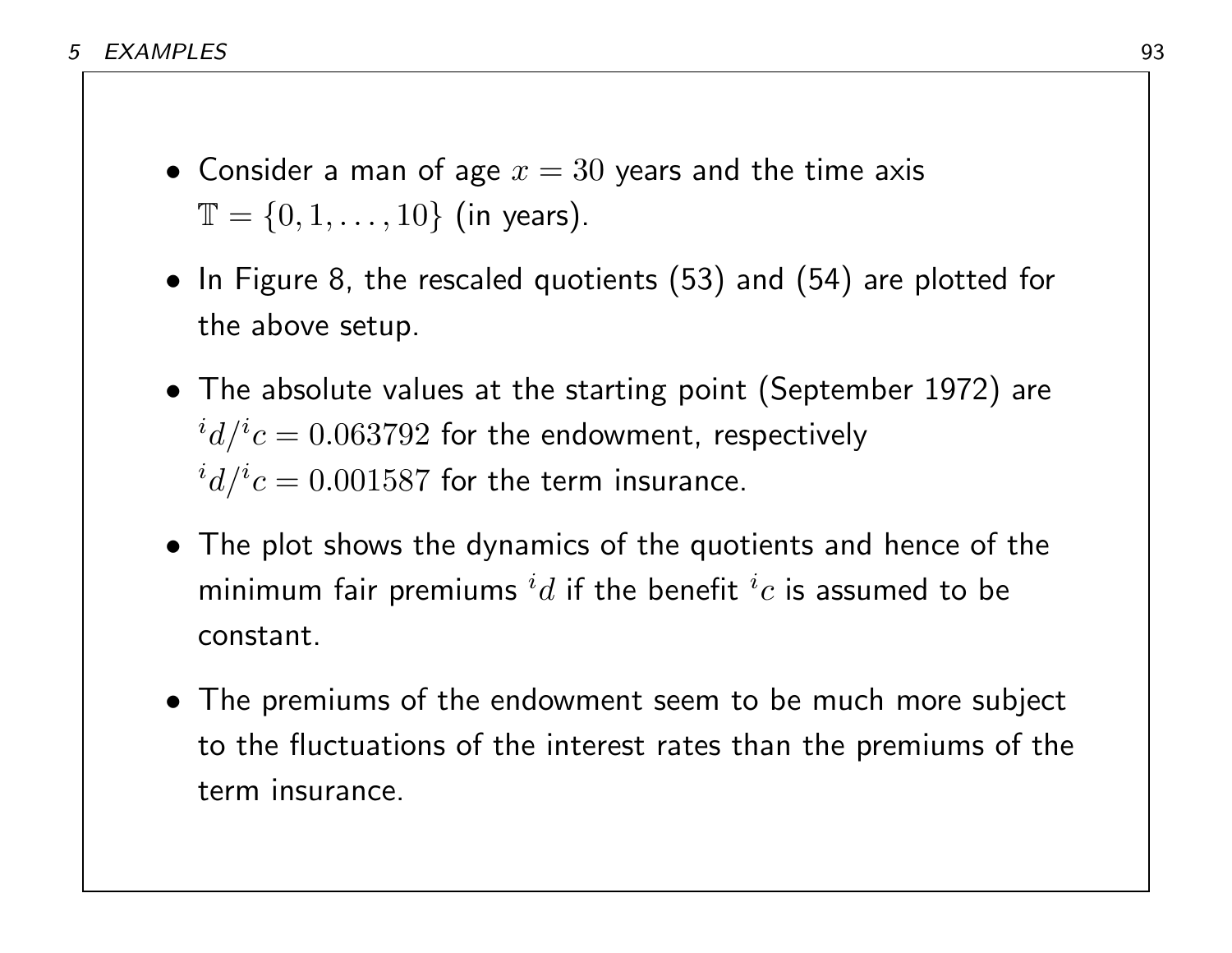

Figure 8: Rescaled plot of the quotient  $^{i}d/^{i}c$  (minimum fair annual premium/benefit) for the 10-years endowment (solid), resp. term insurance (dashed), for a 30 year old man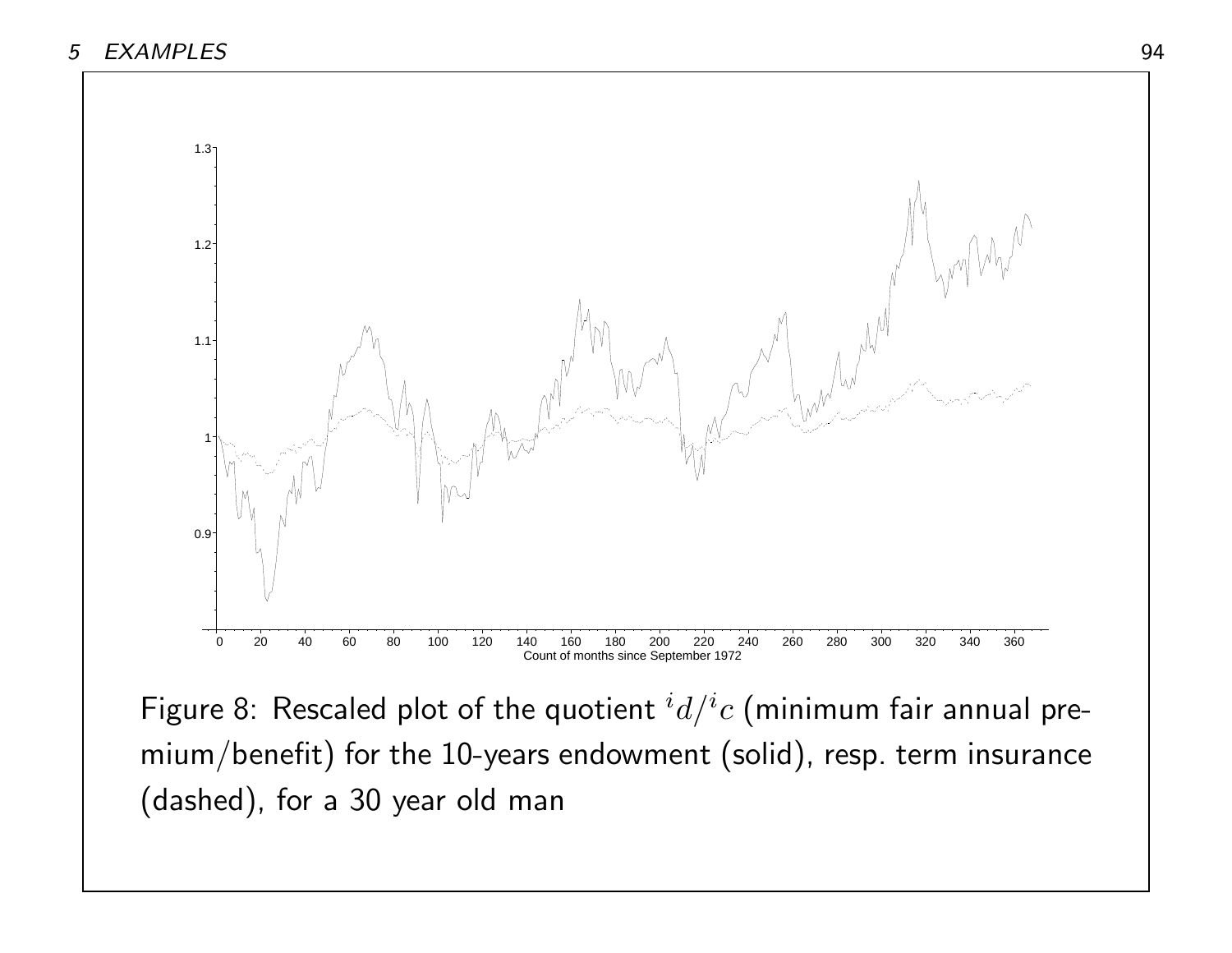

Figure 9: Rescaled plot of the quotient  $^{i}d/^{i}c$  (minimum fair annual premium/benefit) for the 25-years endowment (solid), resp. term insurance (dashed), for a 30 year old man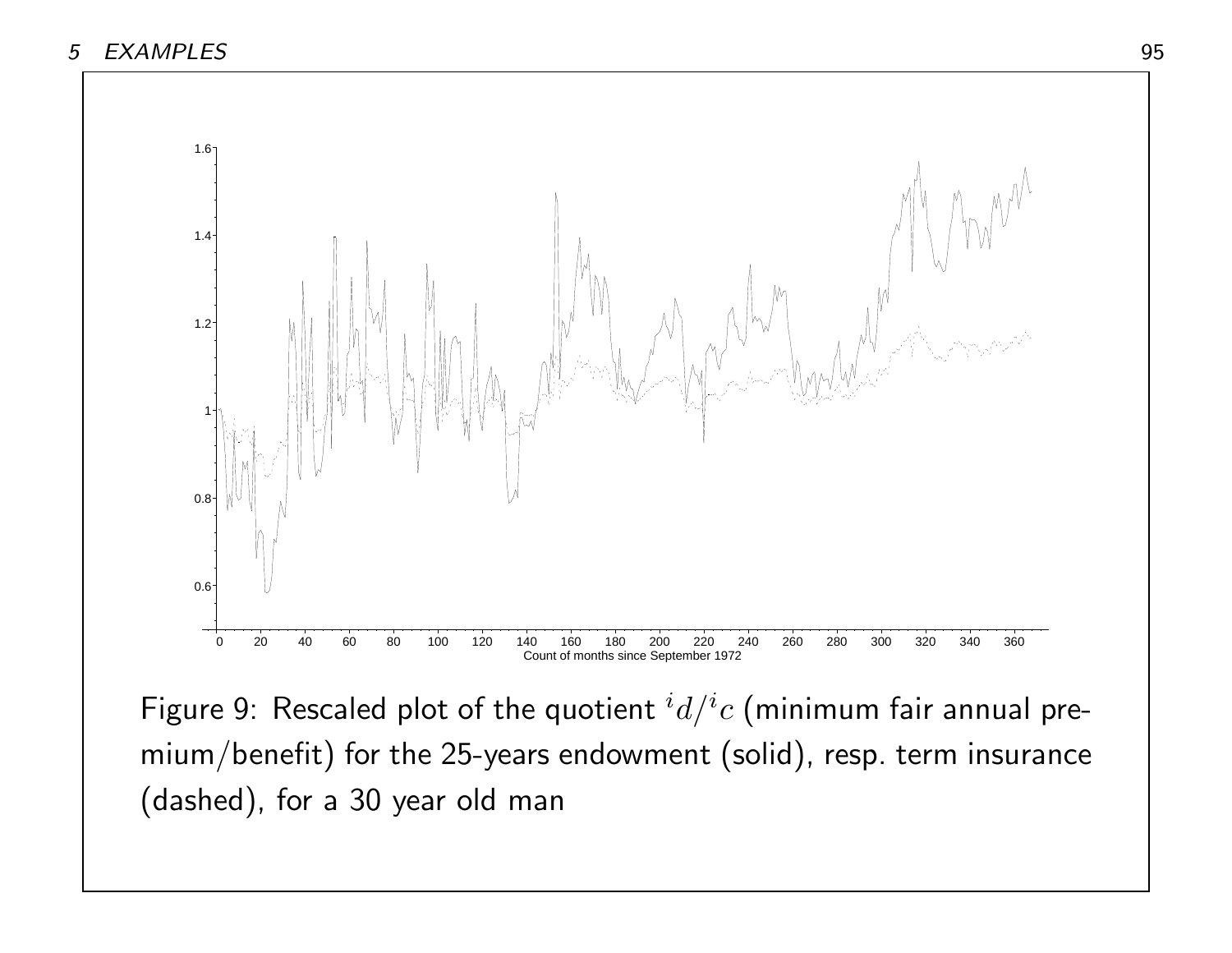- Insurance companies do not determine the prices for products daily. Financial risks can emerge as the contracts may be over-valued.
- If one assumes a discrete technical ( $=$  first order) rate of interest  $R'_{\mathsf{tech}}$ , e.g. 0.035, one can compute technical quotients  ${}^id_{\mathsf{tech}} / {}^ic$  by computing the technical values of zero-coupon bonds, i.e.  $p_{\mathsf{tech}}(t,\tau) = (1+R'_{\mathsf{tech}})^{-\tau}$ , and plugging them into (53), resp. (54).
- $\bullet\,$  If a life insurance company charges the technical premiums  $^id_{\text{tech}}$ instead of the minimum fair premiums  $^id$  and if one uses the valuation principle (25), the *present value* of the considered insurance contract at time  $t$  is

$$
{}^{i}PV = ({}^{i}d_{\text{tech}} - {}^{i}d) \cdot \sum_{\tau=0}^{T_{i}-1} p(t,\tau) \, {}_{\tau}p_{x}(t) \tag{55}
$$

due to the Principle of Equivalence, respectively (51).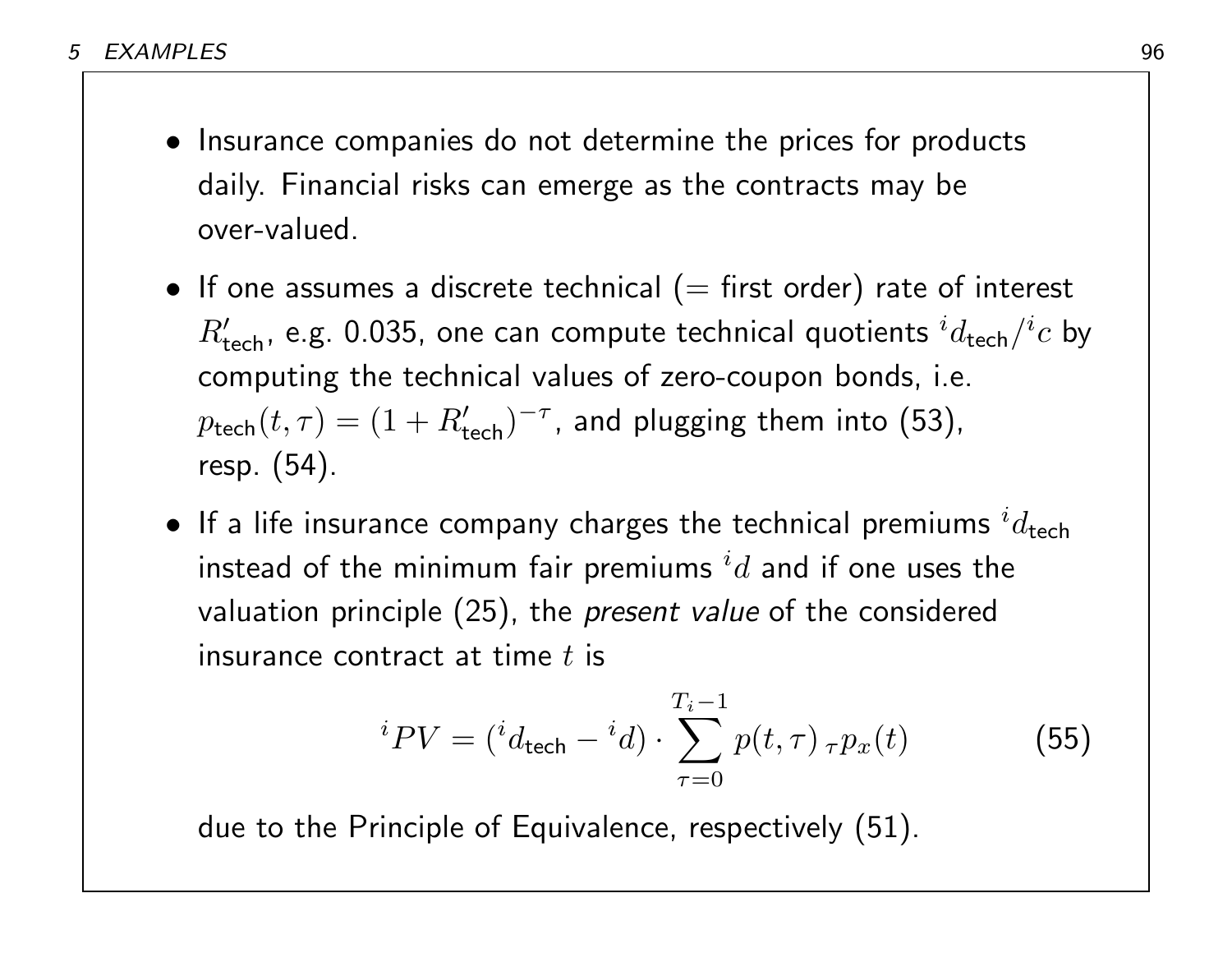- In particular, this means that the insurance company can book the gain or loss (55) in the mean (or limit) at time 0 as long as proper risk management (as described in Section 5.2) takes place afterwards.
- The present value (55) is a measure for the profit, or simply the expected discounted profit of the considered contract if one neglects all additional costs and the fact that in this specific example first order mortality tables are used.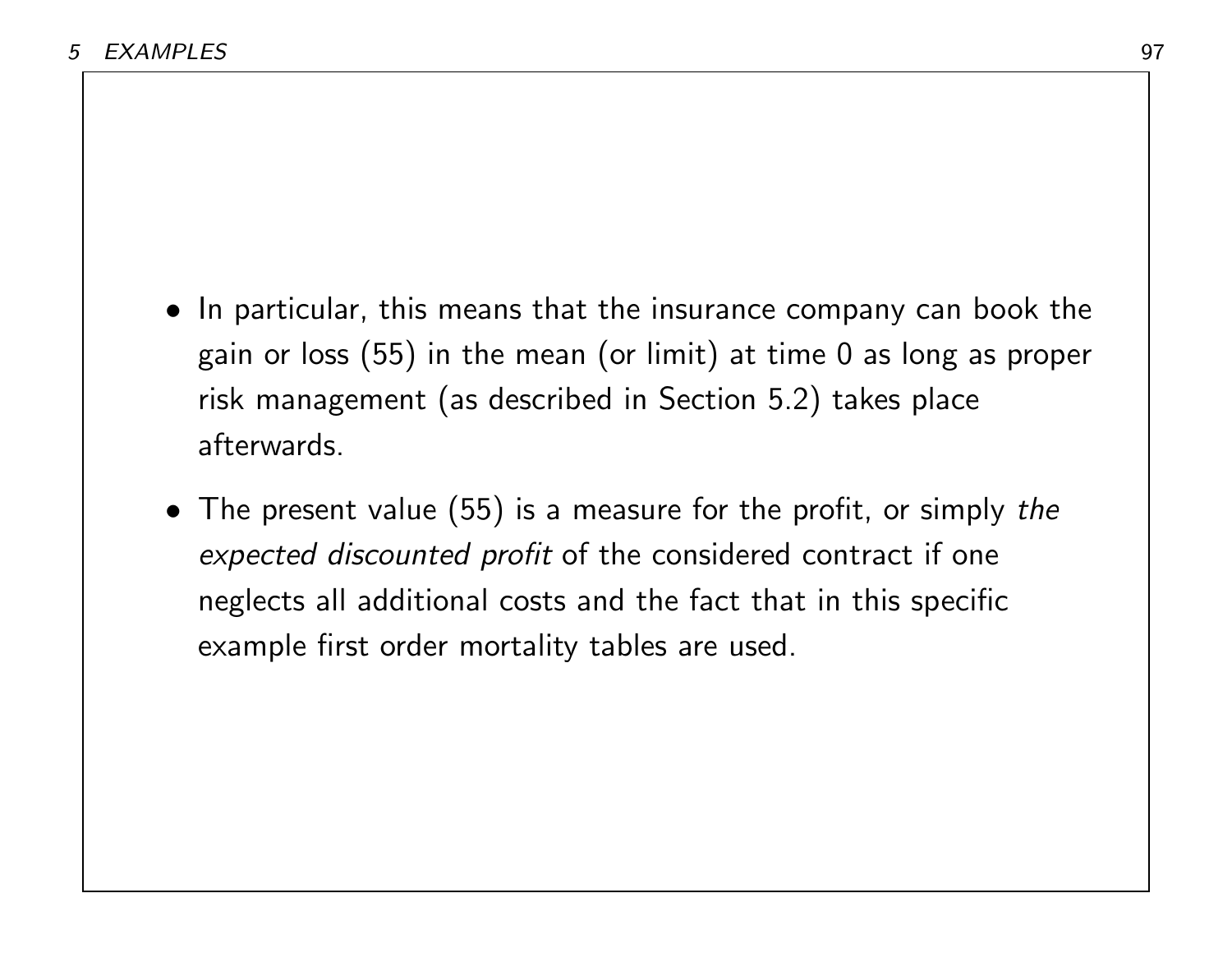

Figure 10:  $iPV/i$ c (present value/benefit) for the 10-years endowment under a technical interest rate of 0.035 (solid) and 0.050 (dashed) for a 30 year old man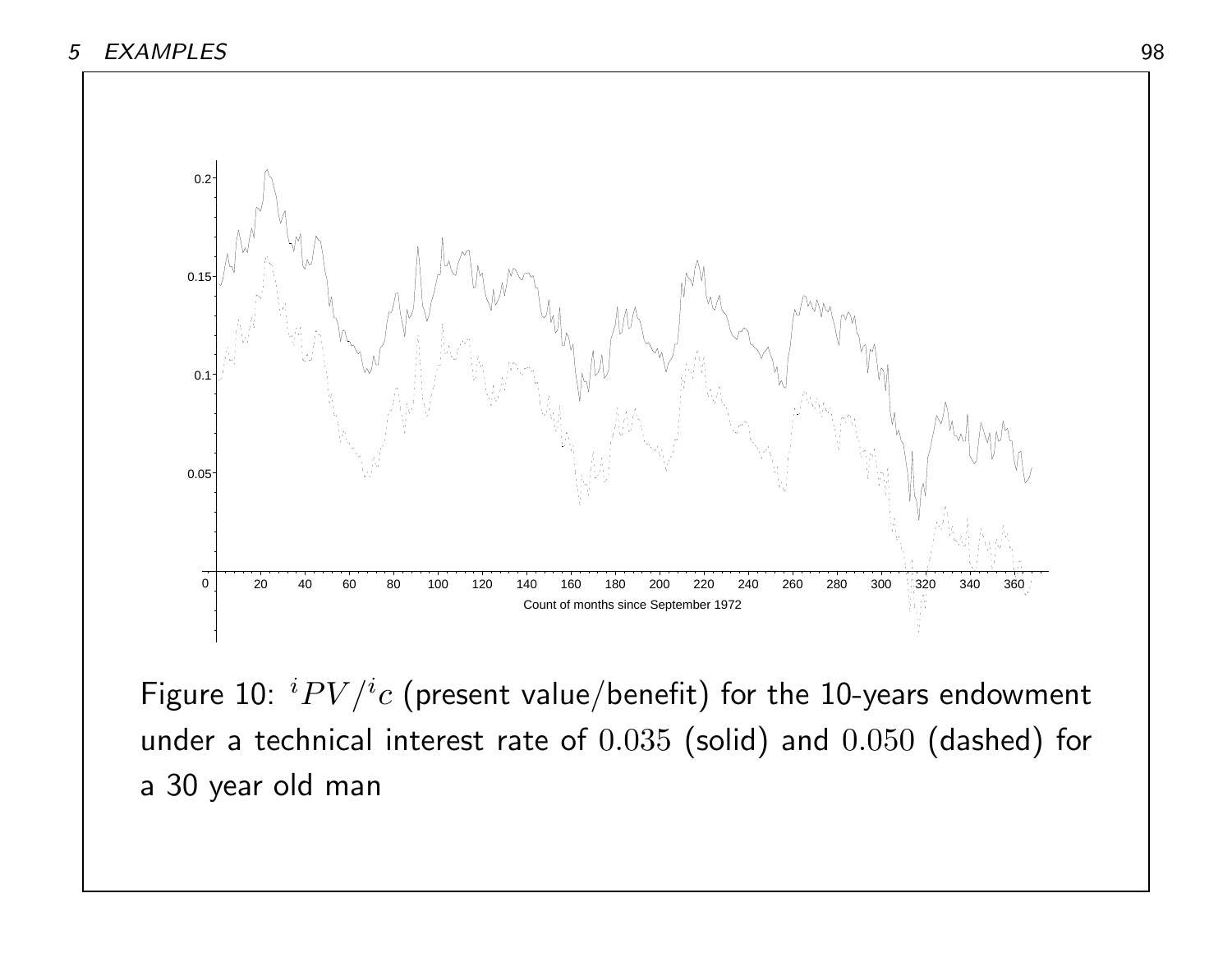

Figure  $11:~^{i}PV/^{i}c$  (present value/benefit) for the 25-years endowment under a technical interest rate of 0.035 (solid) and 0.050 (dashed) for a 30 year old man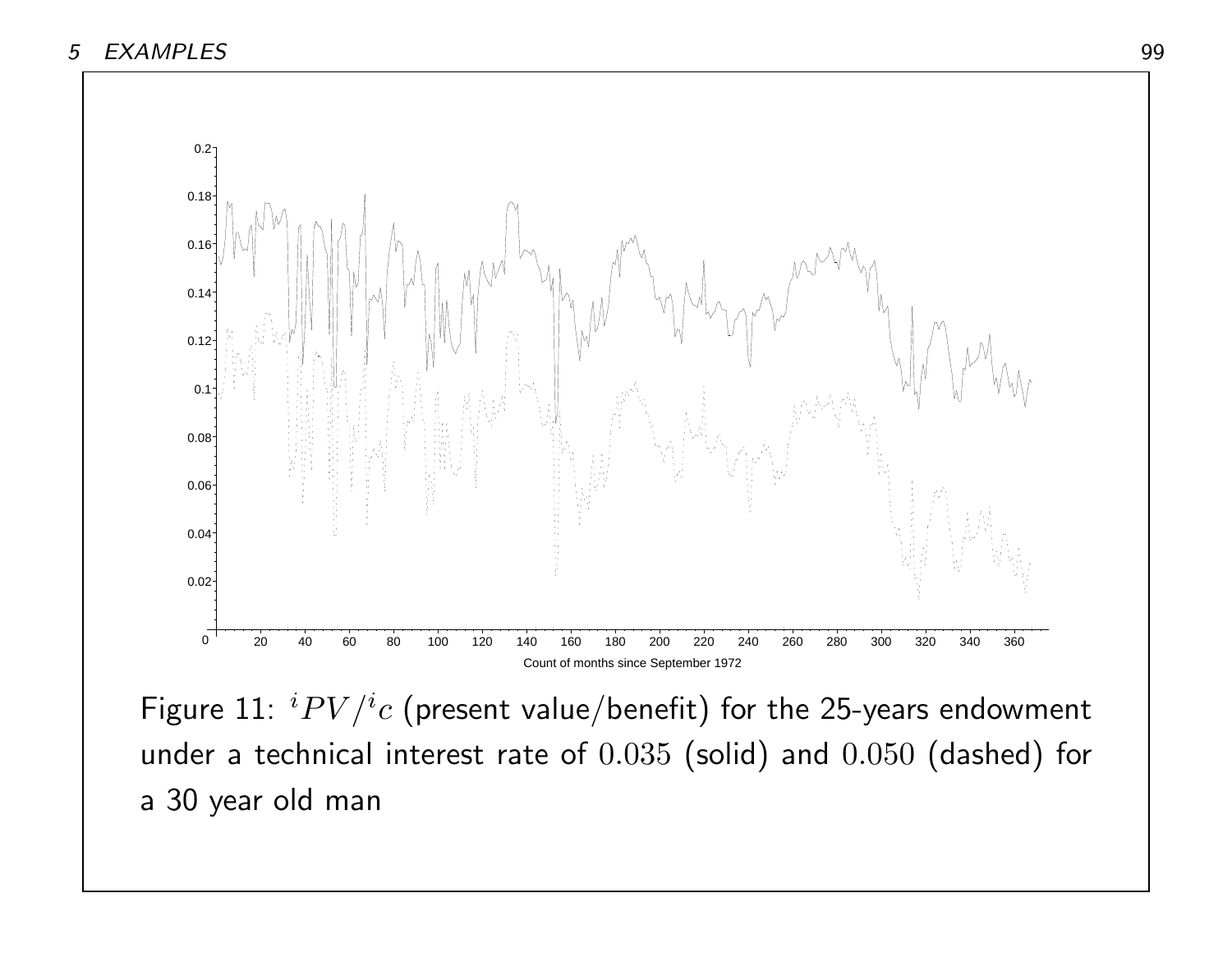Next two tables:

Selected (extreme) values due to different contracts for a 30 year old man (fixed benefit:  $i = 100,000$  Euros)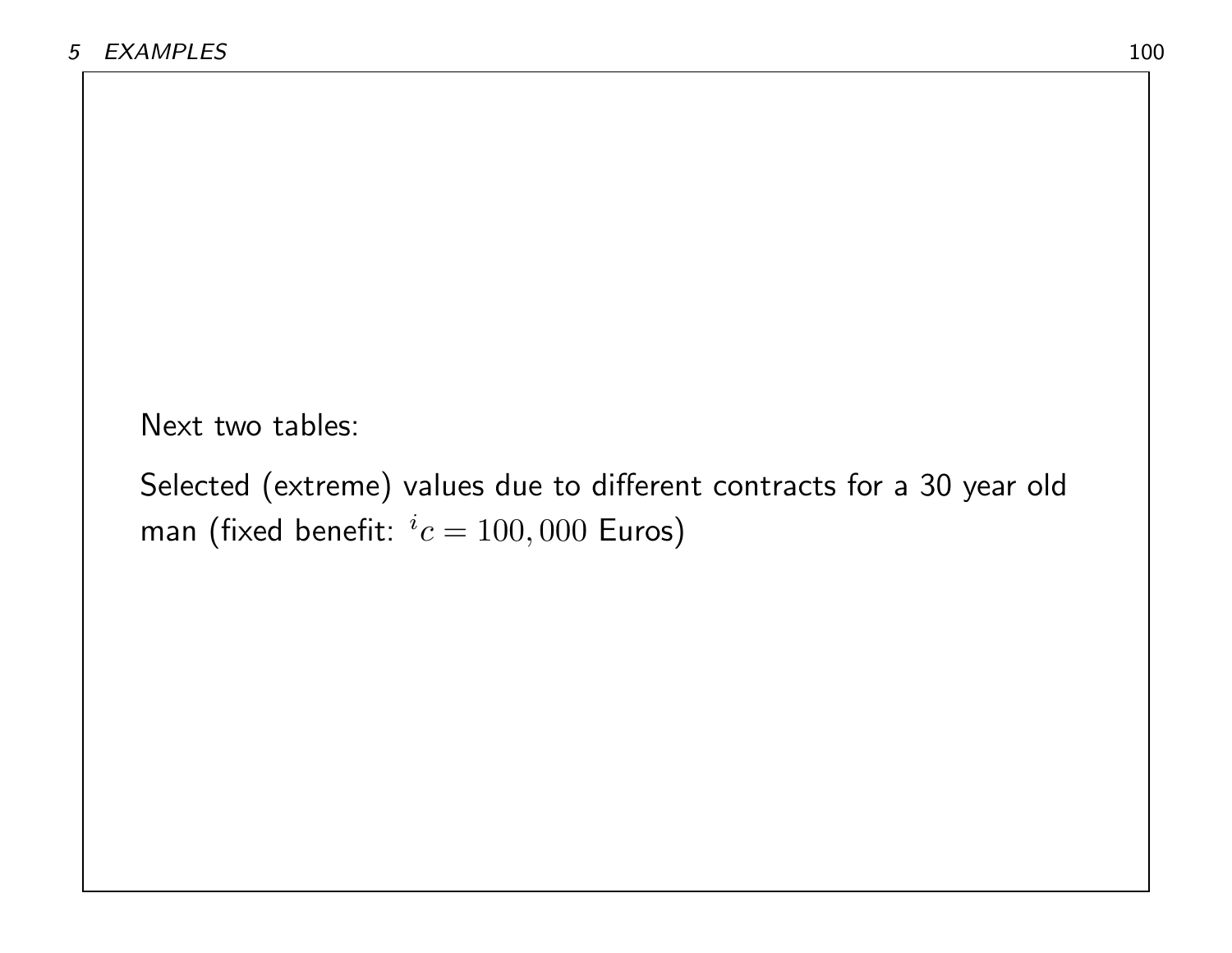| Date                                                                  | 1974/07/31 | 1999/01/31  |  |
|-----------------------------------------------------------------------|------------|-------------|--|
| Term insurance: 10 years                                              |            |             |  |
| Techn. premium ${}^{i}d_{\text{tech}}$ ( $R'_{\text{tech}} = 0.035$ ) | 168.94     |             |  |
| Techn. premium ${}^{i}d_{\text{tech}}$ ( $R'_{\text{tech}} = 0.050$ ) | 165.45     |             |  |
| Minimum fair annual premium ${}^{i}d$                                 | 152.46     | 168.11      |  |
| Present value <sup>i</sup> V ( $R'_{\text{tech}} = 0.035$ )           | 108.90     | 7.17        |  |
| Present value <sup>i</sup> V ( $R'_{\text{tech}} = 0.050$ )           | 85.84      | $-22.80$    |  |
| Endowment: 10 years                                                   |            |             |  |
| Techn. premium ${}^{i}d_{\text{tech}}$ ( $R'_{\text{tech}} = 0.035$ ) | 8,372.65   |             |  |
| Techn. premium ${}^{i}d_{\text{tech}}$ ( $R'_{\text{tech}} = 0.050$ ) | 7,706.24   |             |  |
| Minimum fair annual premium ${}^{i}d$                                 | 5,285.55   | 8,072.26    |  |
| Present value <sup>i</sup> V ( $R'_{\text{tech}} = 0.035$ )           | 20,398.70  | 2,578.55    |  |
| Present value <sup>i</sup> V ( $R'_{\text{tech}} = 0.050$ )           | 15,995.27  | $-3,141.95$ |  |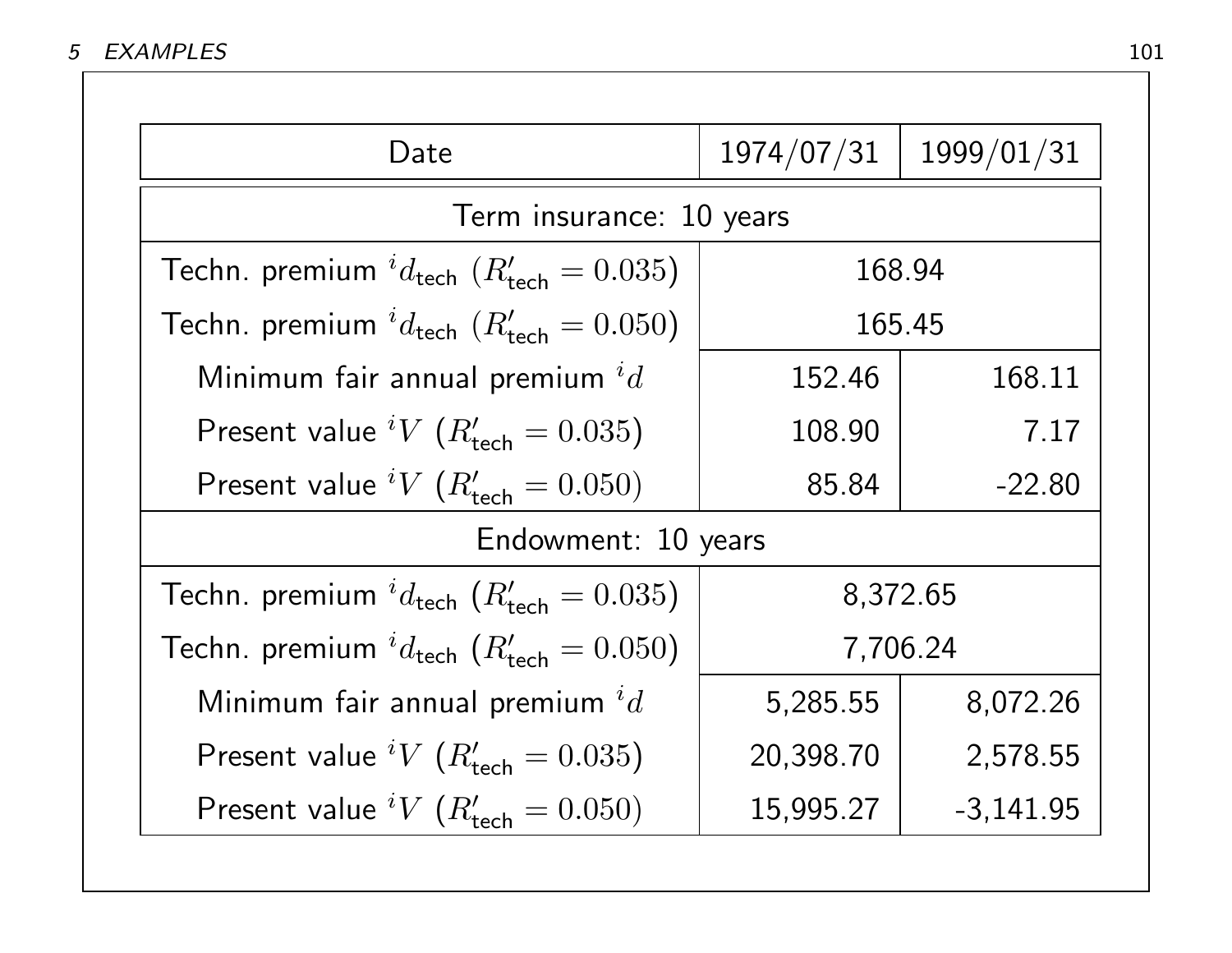| Date                                                                  | 1974/07/31 | 1999/01/31 |  |
|-----------------------------------------------------------------------|------------|------------|--|
| Term insurance: 25 years                                              |            |            |  |
| Techn. premium $^{i}d_{\text{tech}}$ ( $R'_{\text{tech}} = 0.035$ )   | 328.02     |            |  |
| Techn. premium ${}^{i}d_{\text{tech}}$ ( $R'_{\text{tech}} = 0.050$ ) | 303.27     |            |  |
| Minimum fair annual premium ${}^{i}d$                                 | 216.37     | 303.90     |  |
| Present value <sup>i</sup> V ( $R'_{\text{tech}} = 0.035$ )           | 1,009.56   | 376.84     |  |
| Present value <sup>i</sup> V ( $R'_{\text{tech}} = 0.050$ )           | 785.80     | $-9.83$    |  |
| Endowment: 25 years                                                   |            |            |  |
| Techn. premium ${}^{i}d_{\text{tech}}$ ( $R'_{\text{tech}} = 0.035$ ) | 2,760.85   |            |  |
| Techn. premium ${}^{i}d_{\text{tech}}(R'_{\text{tech}} = 0.050)$      | 2,255.93   |            |  |
| Minimum fair annual premium ${}^{i}d$                                 | 808.39     | 2,177.32   |  |
| Present value <sup>i</sup> V ( $R'_{\text{tech}} = 0.035$ )           | 17,655.42  | 9,118.39   |  |
| Present value <sup>i</sup> V ( $R'_{\text{tech}} = 0.050$ )           | 13,089.53  | 1,228.34   |  |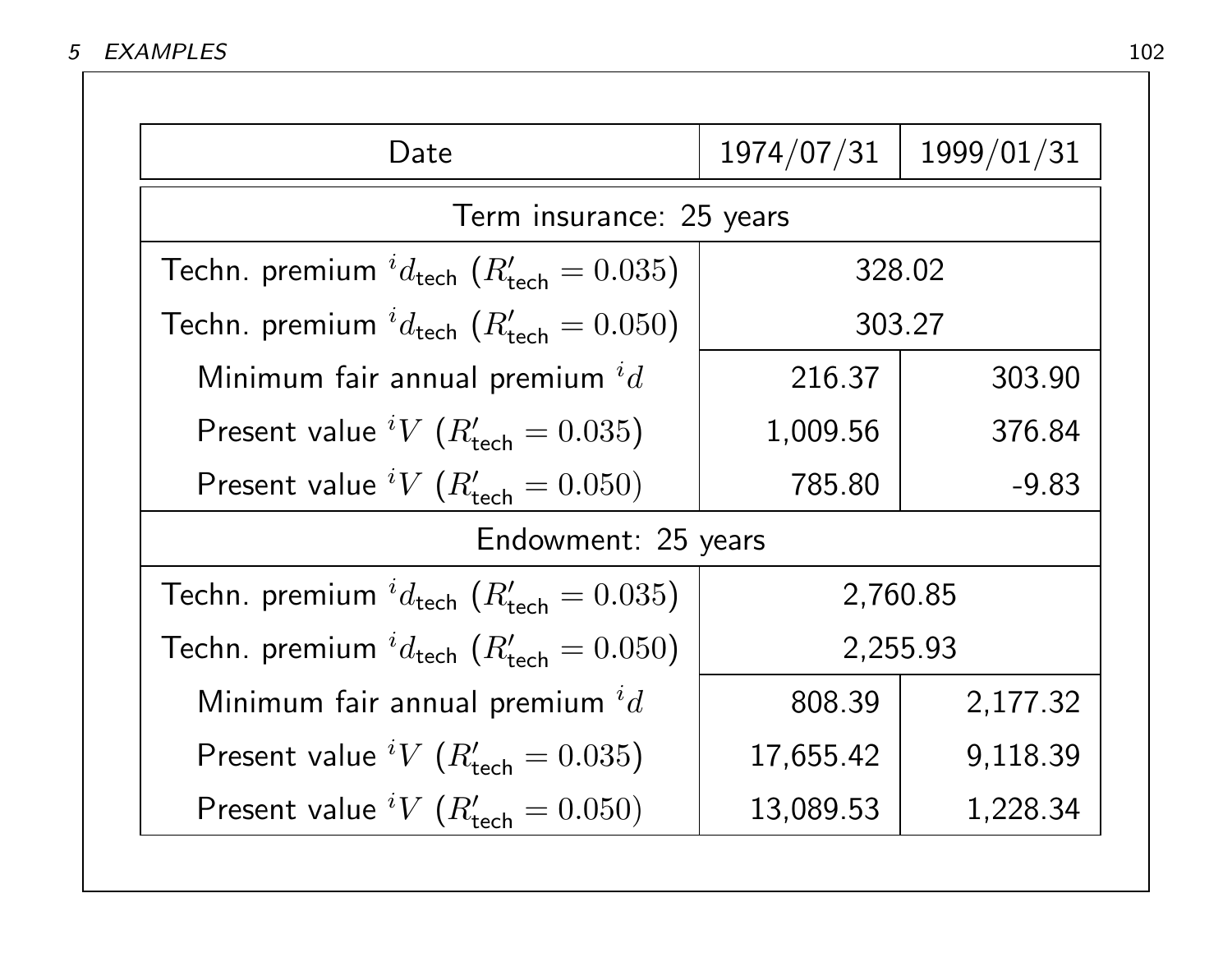### 5.4 Unit-linked pure endowment with guarantee

• Ll-contract for *i* given by 
$$
({}^{i}\gamma_{t})_{t \in \mathbb{T}} = ({}^{i}C_{t}e_{1})_{t \in \mathbb{T}}
$$
 and  $({}^{i}\delta_{t})_{t \in \mathbb{T}} = (\frac{{}^{i}D_{t}}{S_{t}^{0}}e_{0})_{t \in \mathbb{T}}$  with  $\mathbb{T} = \{0, 1, ..., T\}$  in years.

- $\bullet\,$  Assume for  $t < T_i \,$  that  ${}^i \beta^\gamma_t$  $\hat{t}^{\gamma}=0$  and  ${}^{i}\beta^{\gamma}_{T}$  $\stackrel{\gamma}{T}_i = 1$  if and only if  $i$  is still alive at  $T_i.$  Furthermore,  ${^i\beta}^{\delta}_t$  $\frac{1}{t}=1$  if and only if the  $i$ -th individual is still alive at  $t < T_i$ , but  ${^i\beta}^{\delta}_T$  $T_i \equiv 0.$
- $\bullet\,$  Let  $^iD_t$  be as in Section 5.2 on page 88.
- Let  $E$  be the non-random number of shares of type 1 and  $G > 0$ be the guaranteed minimum payoff which are paid if  $i$  is alive at  $T_i$  .

$$
\Rightarrow\ ^ic_{T_i}=\max\{G/S^1_{T_i},E\}\text{ and }^iC_{T_i}=^ic_{T_i}{}^i\beta^\gamma_{T_i}
$$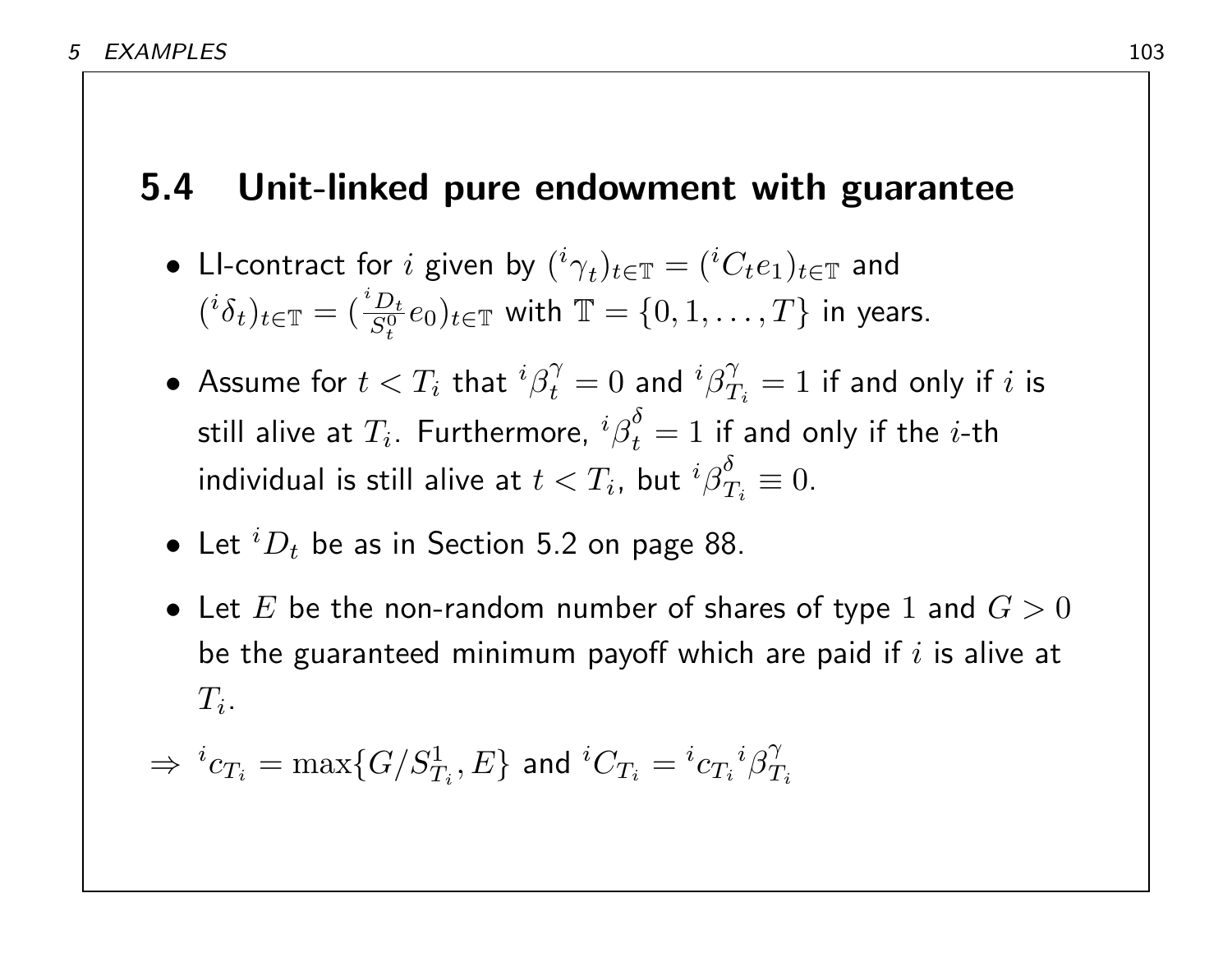- The contract is a unit-linked pure endowment with guarantee that features fixed annual premiums  $^id$  and the benefit  $^ic_{T_i}S^1_T$  $\overline{T_i}$ when  $i$  is alive at  $T_i.$
- $\bullet$  The hedge  $H^*$  due to  ${^i\delta_t} {^i\gamma}_t$  is for  $t < T_i$  given by the number of  $- {}^i d \,{}_tp_x$  ZCB with maturity  $t$ , and for  $t = T_i$  by  ${}_{T_i}p_xG$  ZCB and  $_{T_i}p_xE$  European Calls with underlying  $S^1$ , strike price  $K=G/E$  and maturity  $T_i.$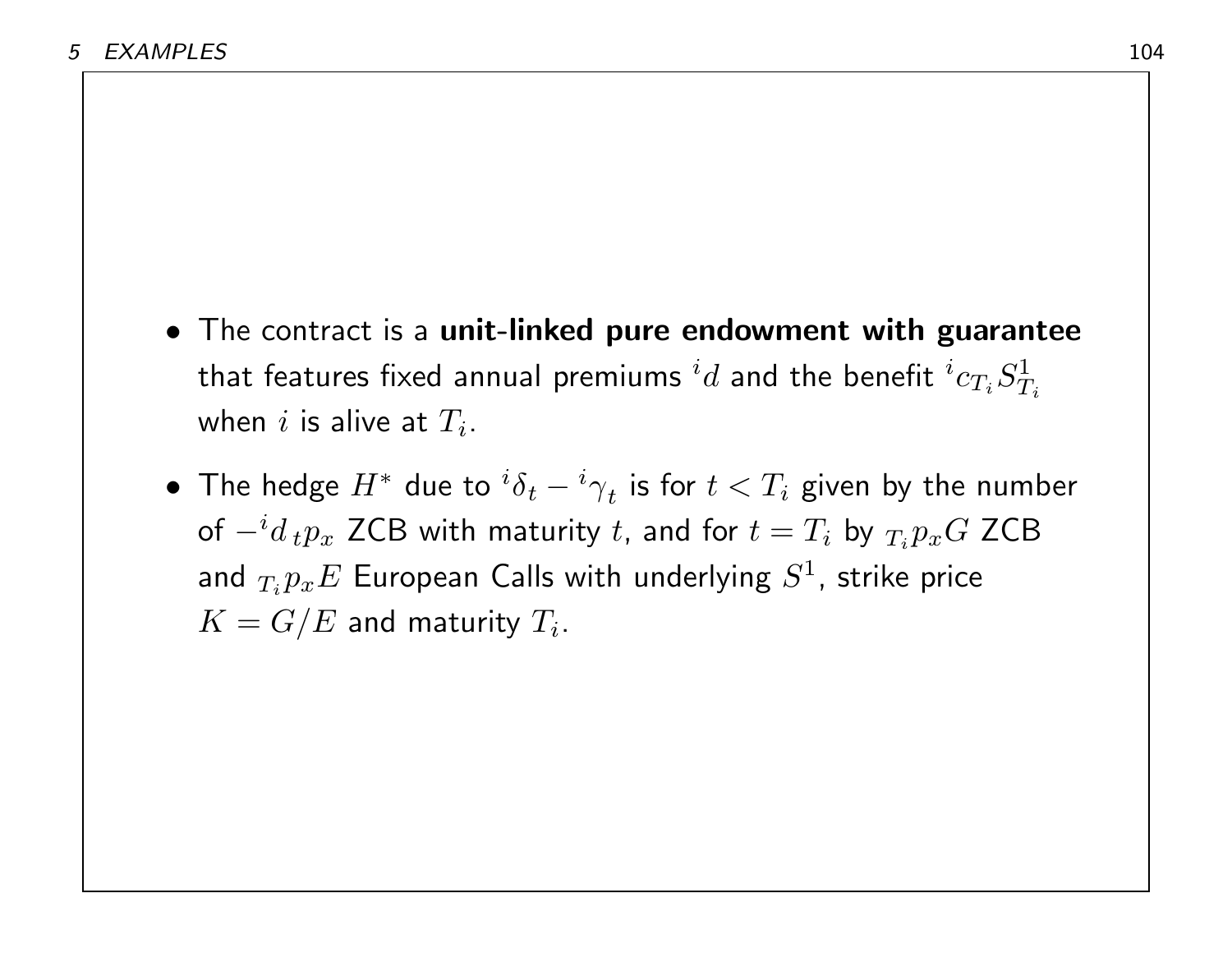## 5.5 Premium and reserve with CRR (spreadsheet)

www.mathematik.tu-darmstadt.de/˜tfischer/

Unit-linkedPureEndowment+Guarantee.xls

- For the numeric example we use the Cox-Ross-Rubinstein model as in Section 3.8, but here with  $\mathbb{T} = \{0, 1, \ldots, 10\}$  in years.
- Understand the computation of the minimum fair premium.
- $\bullet\,$  With  $E=1000$  and  $G=140000.00$  we obtain  $^id=12257.38$  as minimum fair premium.
- What is a reasonable definition for the reserve in the modern framework? (Cf. Equation (16))
- $\bullet\,$  Try to understand the computation of the reserve  $R^a.$  What is the premium part of the reserve?
- Explain why recursion formula (18) cannot be used here.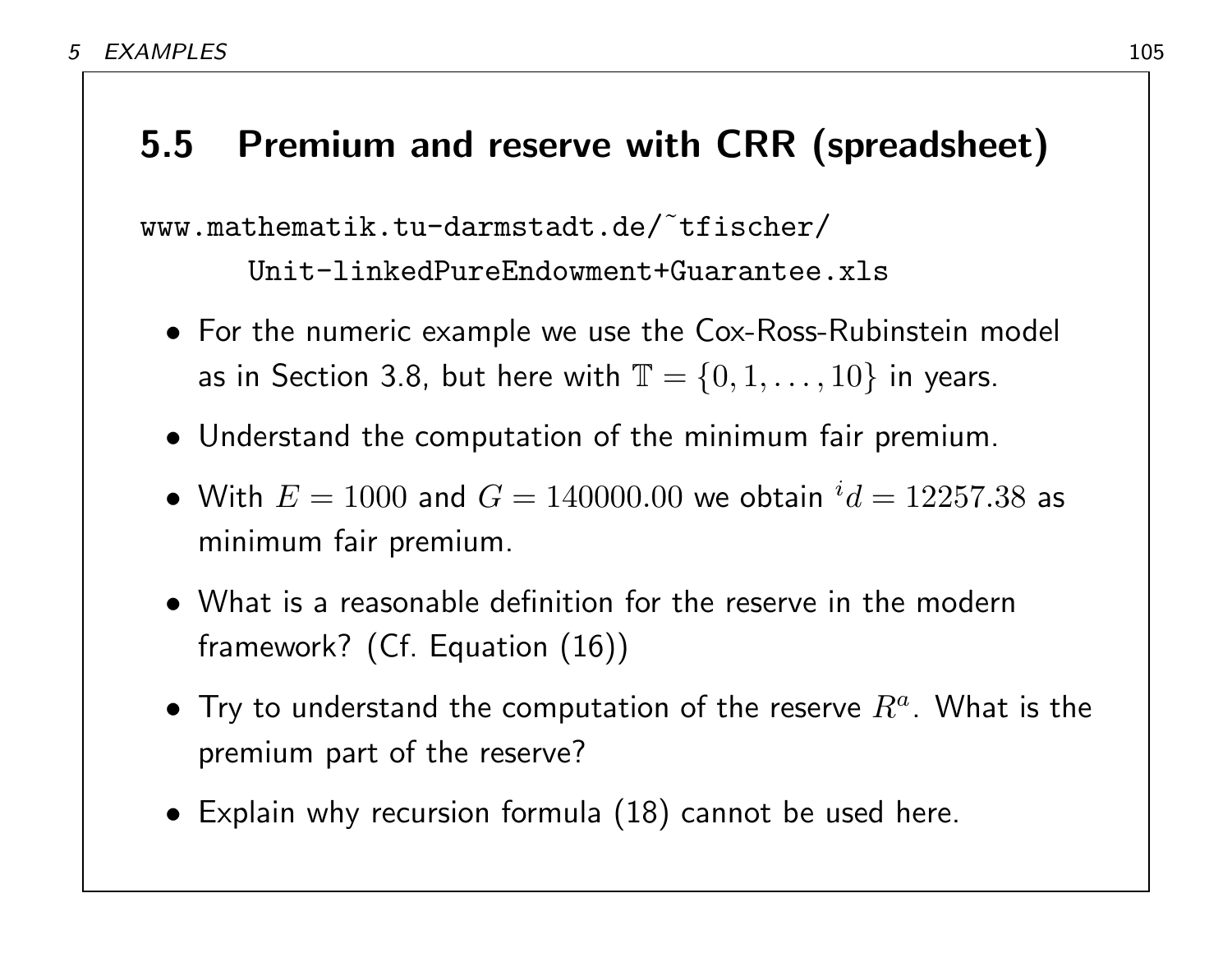# 6 Conclusion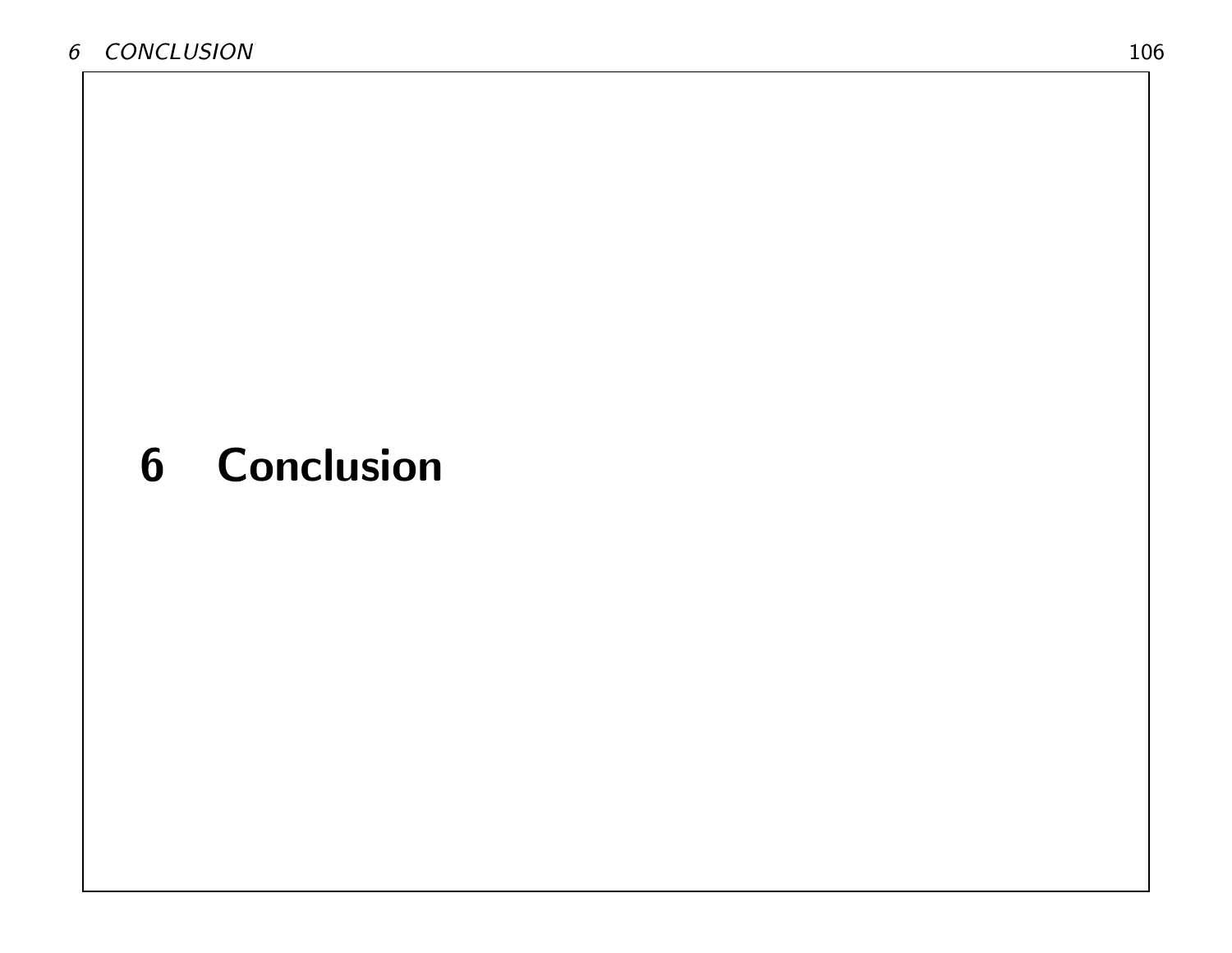- Reasonable brief system of axioms for modern life insurance exists
- Adaption of classical convergence-idea (SLLN) possible
- Minimum fair price uniquely determined by axioms
- Modern valuation and hedging crucial for real companies
- Classical life insurance mathematics a special case of the modern approach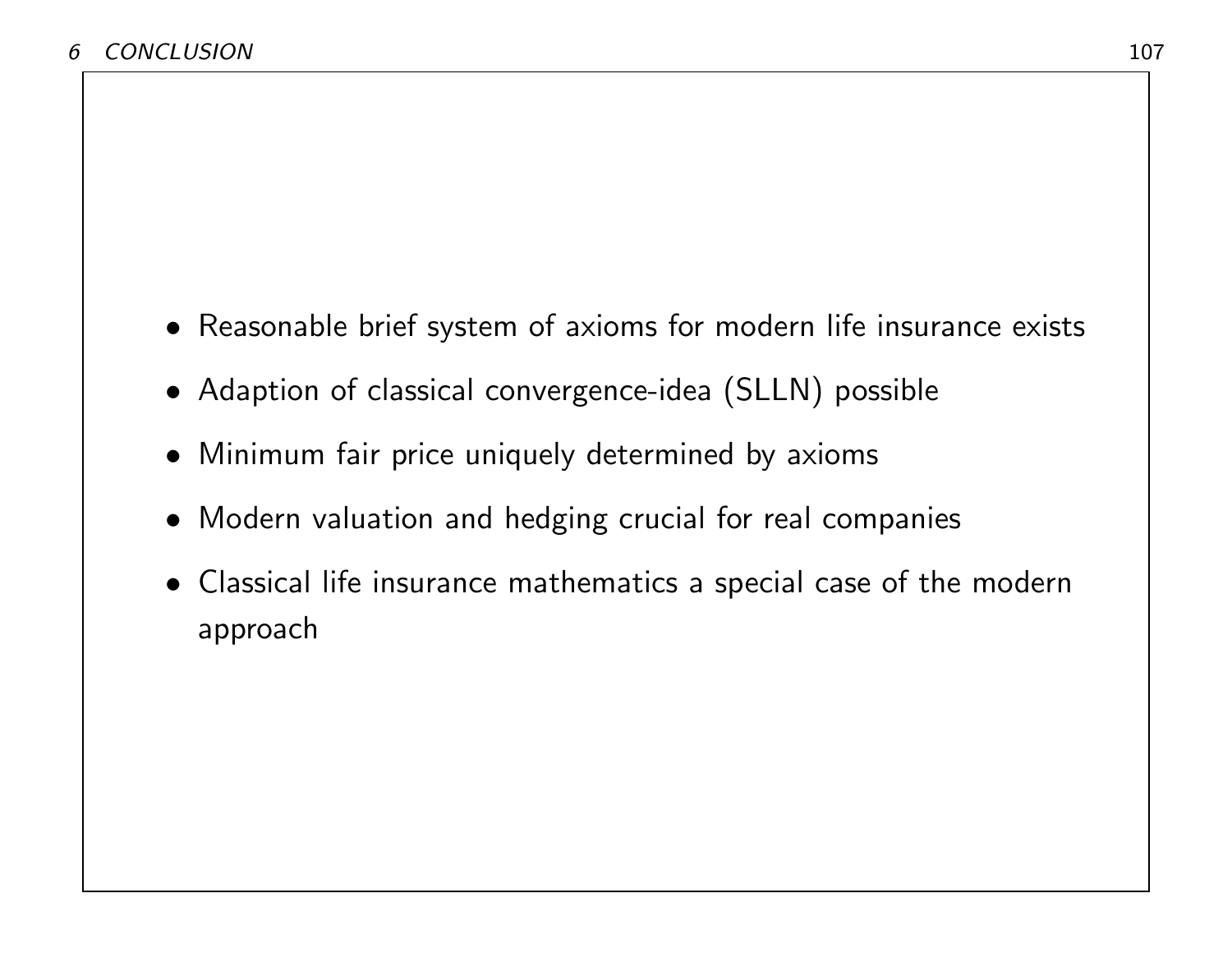# 7 Appendix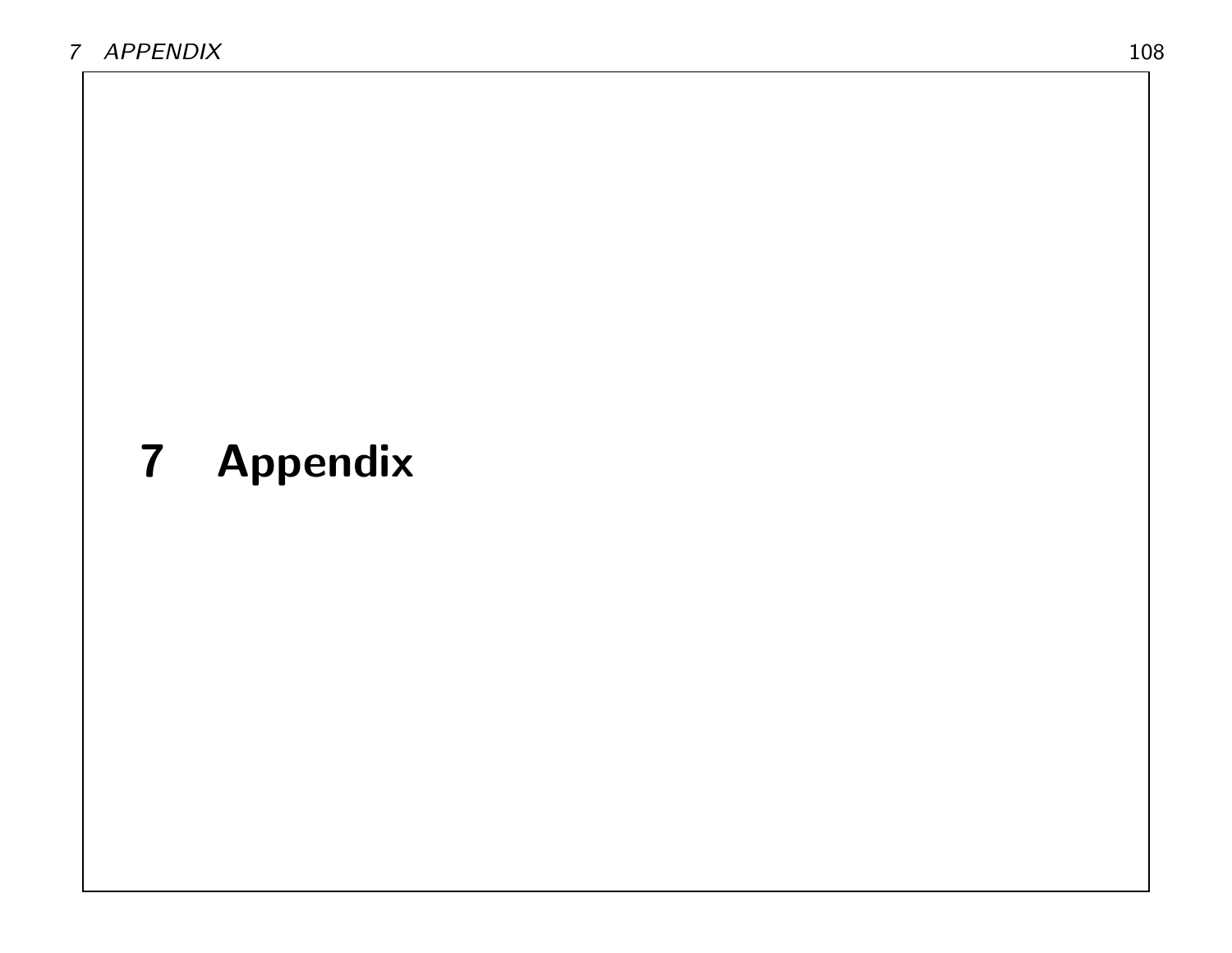### 7.1 Stochastic independence and product spaces

- Independence of random variables  $X$ ,  $Y$  means that they don't influence each other.
- Precise: If  $X, Y$  are real-valued on  $(B, \mathcal{B}, \mathbb{B})$ , then  $X$  and  $Y$  are stochastically independent if and only if for each pair of Borel sets  $A_1, A_2 \subset \mathbb{R}$

$$
\mathbb{B}(X \in A_1 \text{ and } Y \in A_2) = \mathbb{B}(X \in A_1) \cdot \mathbb{B}(X \in A_1). \tag{56}
$$

- 'Real-world' example: Two coins,  $X$  and  $Y$  can have the states 0 (the one side) or 1 (the other side) with probability  $\frac{1}{2}.$  Clearly,  $\mathbb{B}(X=0,Y=0)=\frac{1}{4}.$
- Construction of independent random variables by product spaces.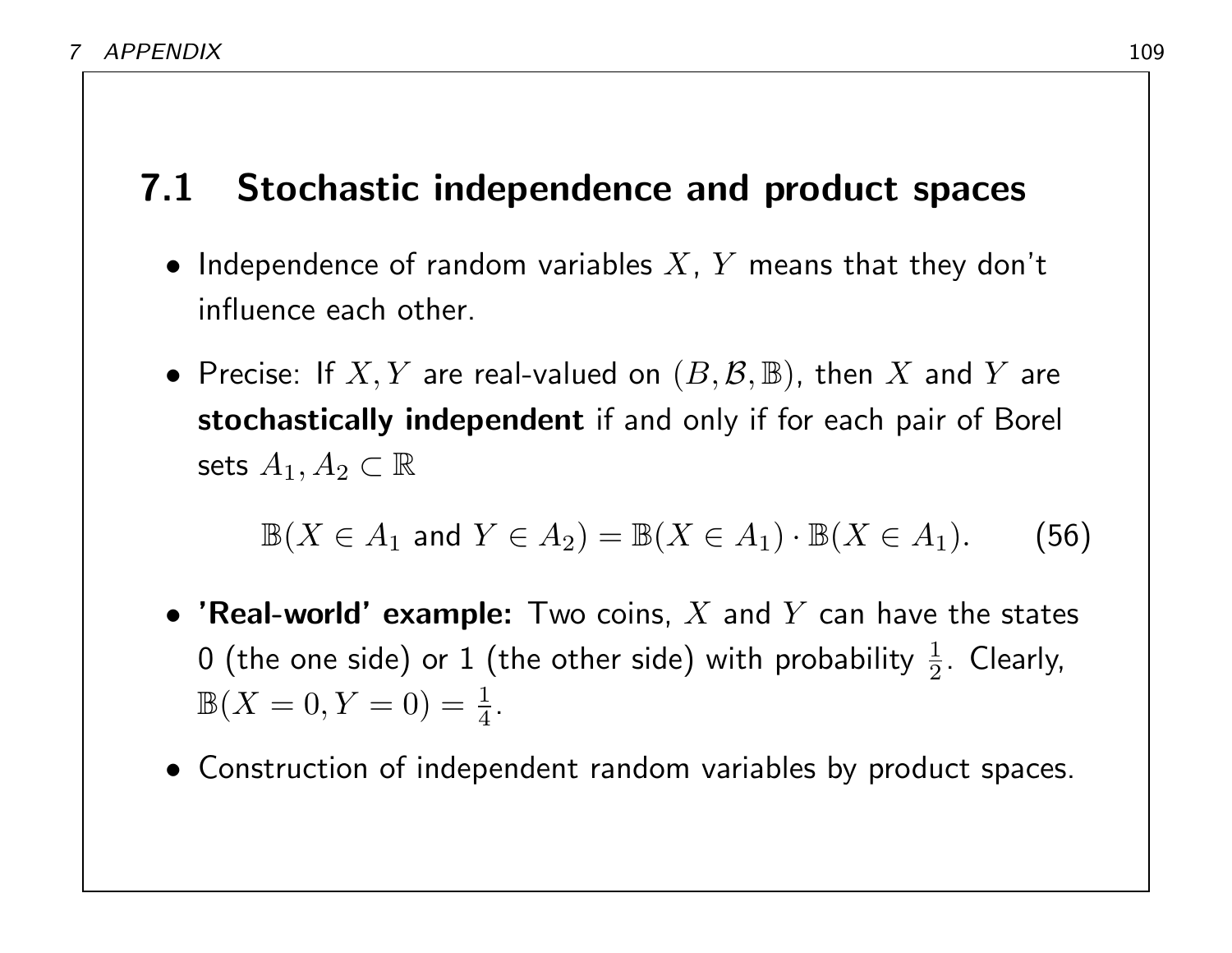$\bullet\,$  Given two probability spaces  $(B^1, {\cal B}^1, {\mathbb B}^1)$  and  $(B^2, {\cal B}^2, {\mathbb B}^2)$ , there exists a (uniquely determined) probability space

$$
(B1 \times B2, \mathcal{B}1 \otimes \mathcal{B}2, \mathbb{B}1 \otimes \mathbb{B}2)
$$
 (57)

which distributes to all events of form  $A_1\times A_2$  with  $A_1\in \mathcal{B}^1$  and  $A_2\in\mathcal{B}^2$  the probability

$$
\mathbb{B}^1 \otimes \mathbb{B}^2(A_1 \times A_2) = \mathbb{B}^1(A_1) \cdot \mathbb{B}^2(A_2).
$$
 (58)

- When  $X$  is defined on  $(B^1, \mathcal{B}^1, \mathbb{B}^1)$  and  $Y$  on  $(B^2, \mathcal{B}^2, \mathbb{B}^2)$ , then these random variables are independent on the common space (57) (where  $X(b_1, b_2) := X(b_1)$  and  $Y(b_1, b_2) := Y(b_2)$ ).
- 'Real-world' example: The two coins! Here,  $B^i = \{0,1\}$ ,  $B^1 \times B^2 = \{(0,0), (1,0), (0,1), (1,1)\}$ , X and Y defined as Id.  $A_1 = \{0\}, A_2 = \{0\}$  reflects the independence example above.
- A generalization to infinite products is possible.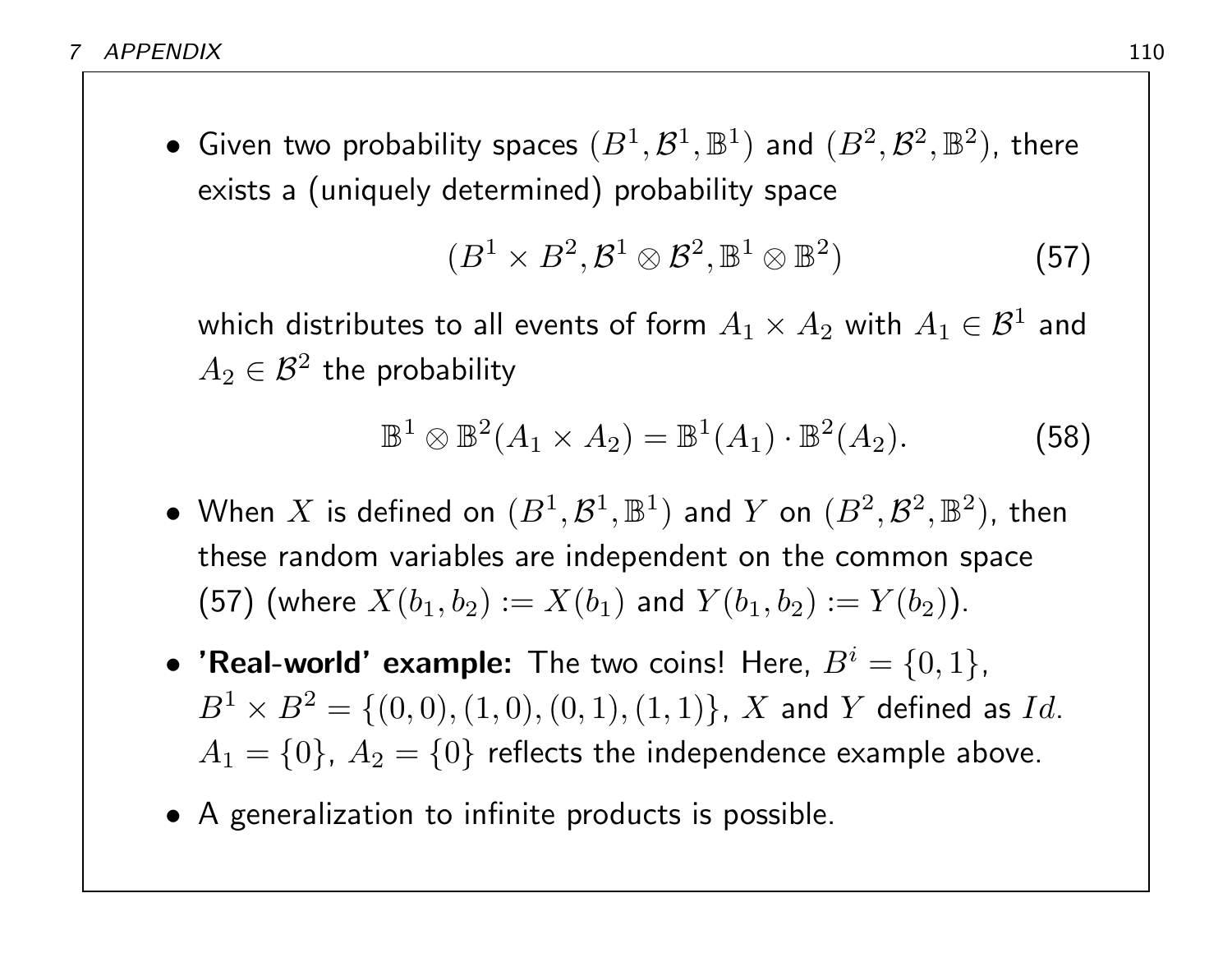### 7.2 A corollary of Fubini's Theorem

**COROLLARY 7.1.** Consider two probability spaces  $(F, \mathcal{F}, \mathbb{F})$  and  $(B, \mathcal{B}, \mathbb{B})$  and a  $\mathbb{F} \otimes \mathbb{B}$ -integrable real-valued random variable X on  $F \times B$ . Then

$$
\mathbf{E}_{\mathbb{F}\otimes\mathbb{B}}[X] = \mathbf{E}_{\mathbb{F}}[\mathbf{E}_{\mathbb{B}}[X]] = \mathbf{E}_{\mathbb{B}}[\mathbf{E}_{\mathbb{F}}[X]]. \qquad (59)
$$

- The order of integration can be chosen arbitrarily.
- In particular,  ${\bf E}_\mathbb{F}[X]$  (resp.  ${\bf E}_\mathbb{B}[X])$  exists  $\mathbb{B}$ -a.s. (resp.  $\mathbb{F}$ -a.s.).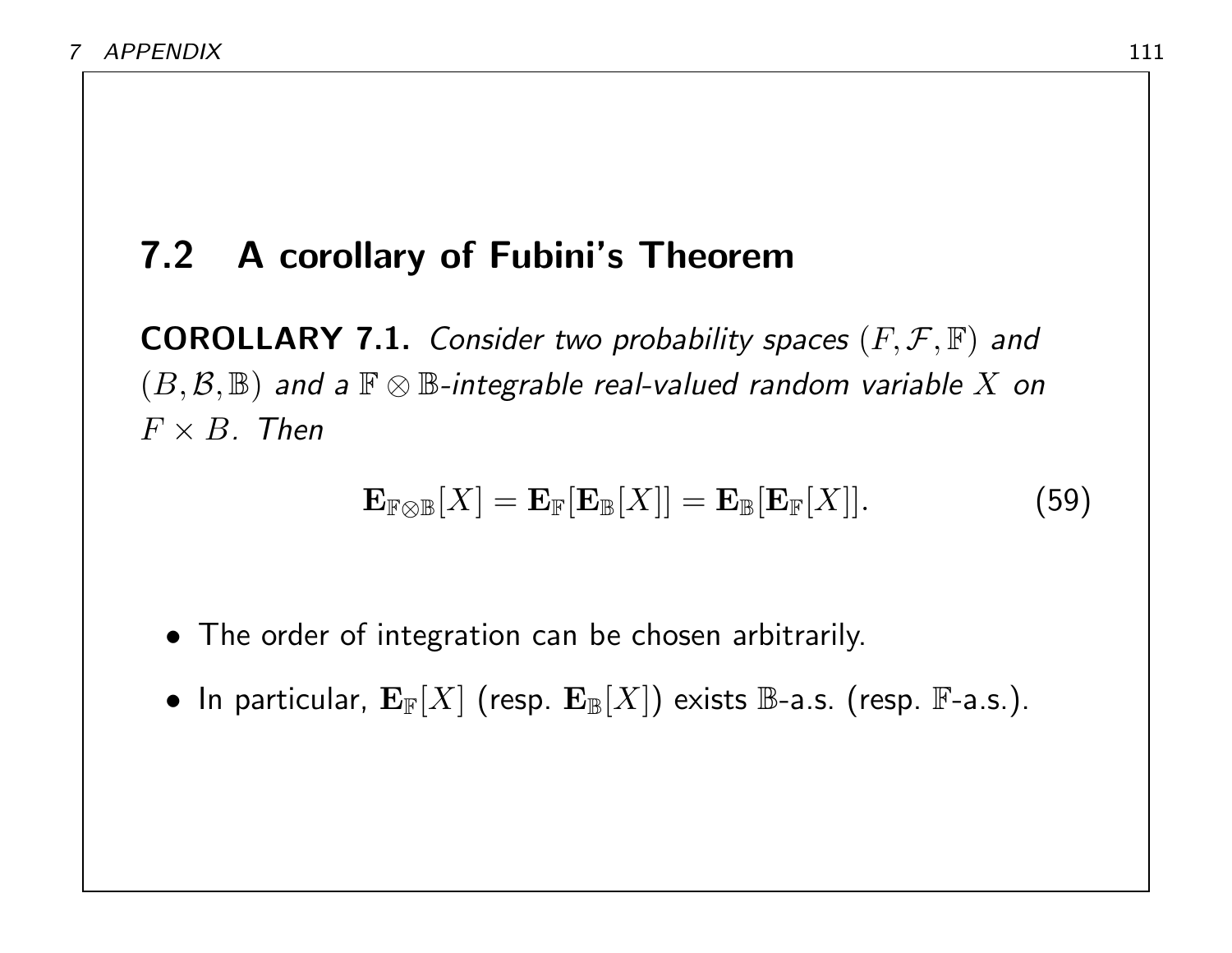## 7.3 The Strong Law of Large Numbers

- Recall that on a probability space  $(\Omega, \mathcal{A}, \mathbb{P})$  almost surely (a.s.) means on a set with measure/probability 1.
- A sequence of real valued random variables  $(X_n)_{n\in\mathbb{N}}$  is said to fulfill the Strong Law of Large Numbers whenever

$$
\frac{1}{n}\sum_{i=1}^{n}(X_i - \mathbf{E}[X_i]) \stackrel{n\to\infty}{\longrightarrow} 0 \quad a.s.
$$
 (60)

• Two important results on the Strong Law of Large Numbers by Kolmogorov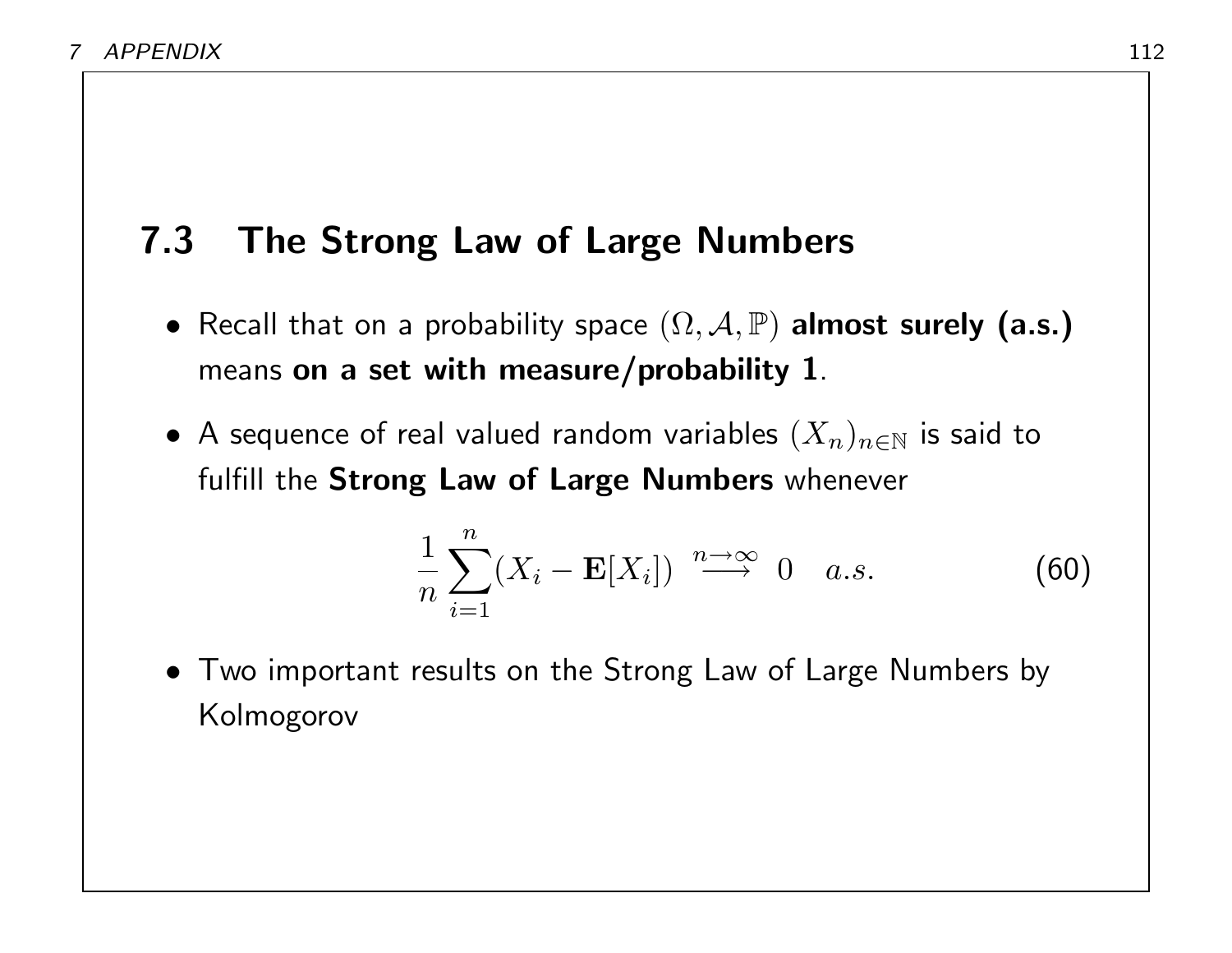THEOREM 7.2 (Kolmogorov/Etemadi). Any sequence of real valued, integrable, identically distributed and pairwise independent random variables  $(X_n)_{n\in\mathbb{N}}$  fulfills the Strong Law of Large Numbers.

**"Real-world example":** Fair gambling dice with numbers from 1 to 6. The arithmetic mean of the results will always converge to 3.5.

THEOREM 7.3 (Kolmogorov's Criterion). Any sequence of real valued, integrable and independent random variables  $(X_n)_{n\in\mathbb{N}}$  with

$$
\sum_{i=1}^{\infty} \frac{1}{n^2} Var(X_i) < \infty \tag{61}
$$

fulfills the Strong Law of Large Numbers.

"Real-world example": Life insurance! (see Section 1.3.1)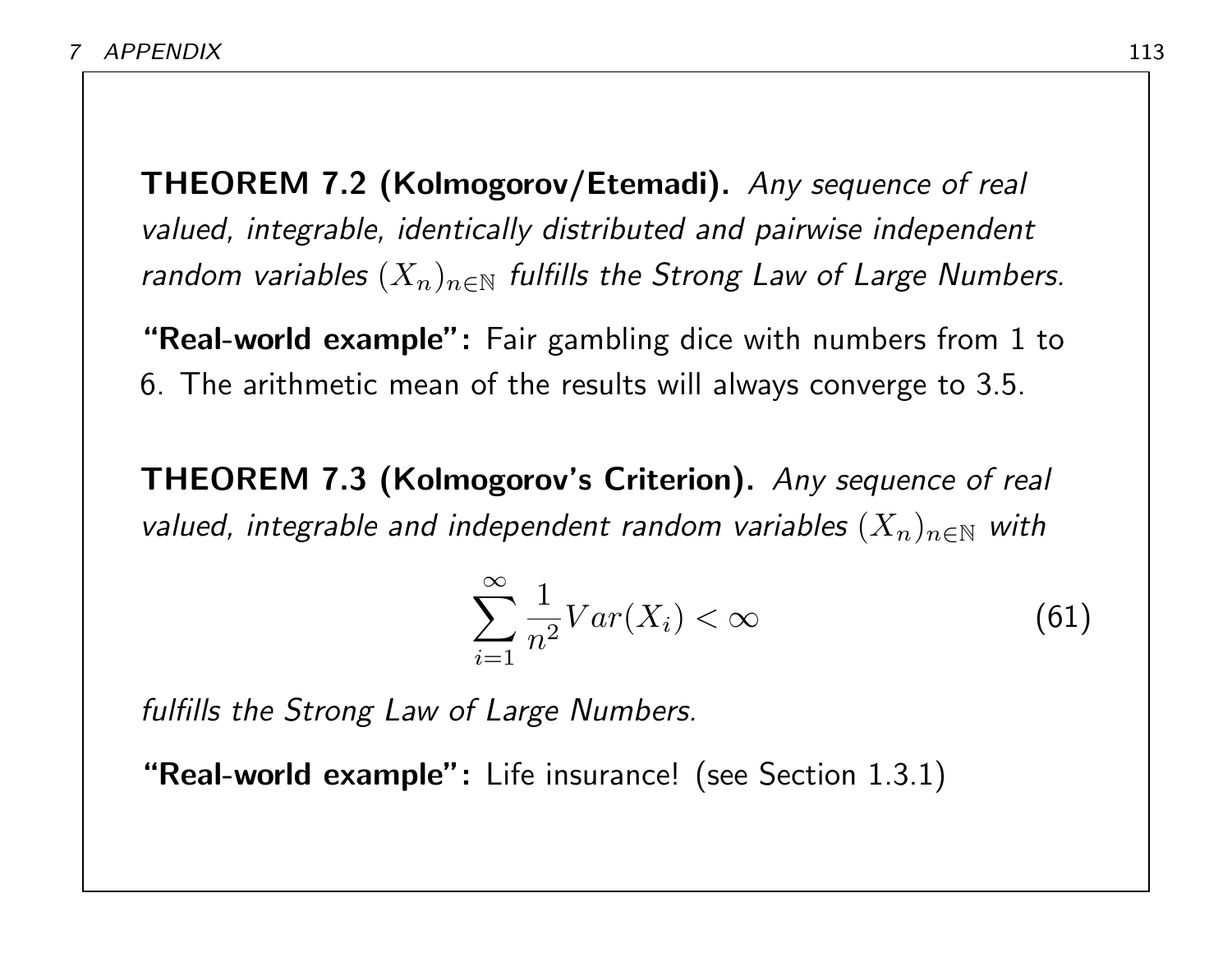# 7.4 Conditional expectations and martingales

- Let Y be a  $\mathcal{B}_T$ -measurable integrable random variable on the filtered probability space  $(B,(\mathcal{B}_t)_{t\in\mathbb{T}},\mathbb{B})$
- $Z = \mathbf{E}[Y|\mathcal{B}_t]$ , the conditional expectation of Y given  $\mathcal{B}_t$ , is the a.s.-uniquely determined  $\mathcal{B}_t$ -measurable random variable, such that

$$
\int_C Zd\mathbb{B} = \int_C Yd\mathbb{B} \quad \forall C \in \mathcal{B}_t \tag{62}
$$

i.e. Z is the "smoothing" of Y with respect to  $\mathcal{B}_t$ 

- Special cases
	- 1.  $\mathbf{E}[Y|\mathcal{B}_0] = \mathbf{E}[Y]$  a.s.
	- 2.  $\mathbf{E}[Y|\mathcal{B}_T] = Y$  a.s.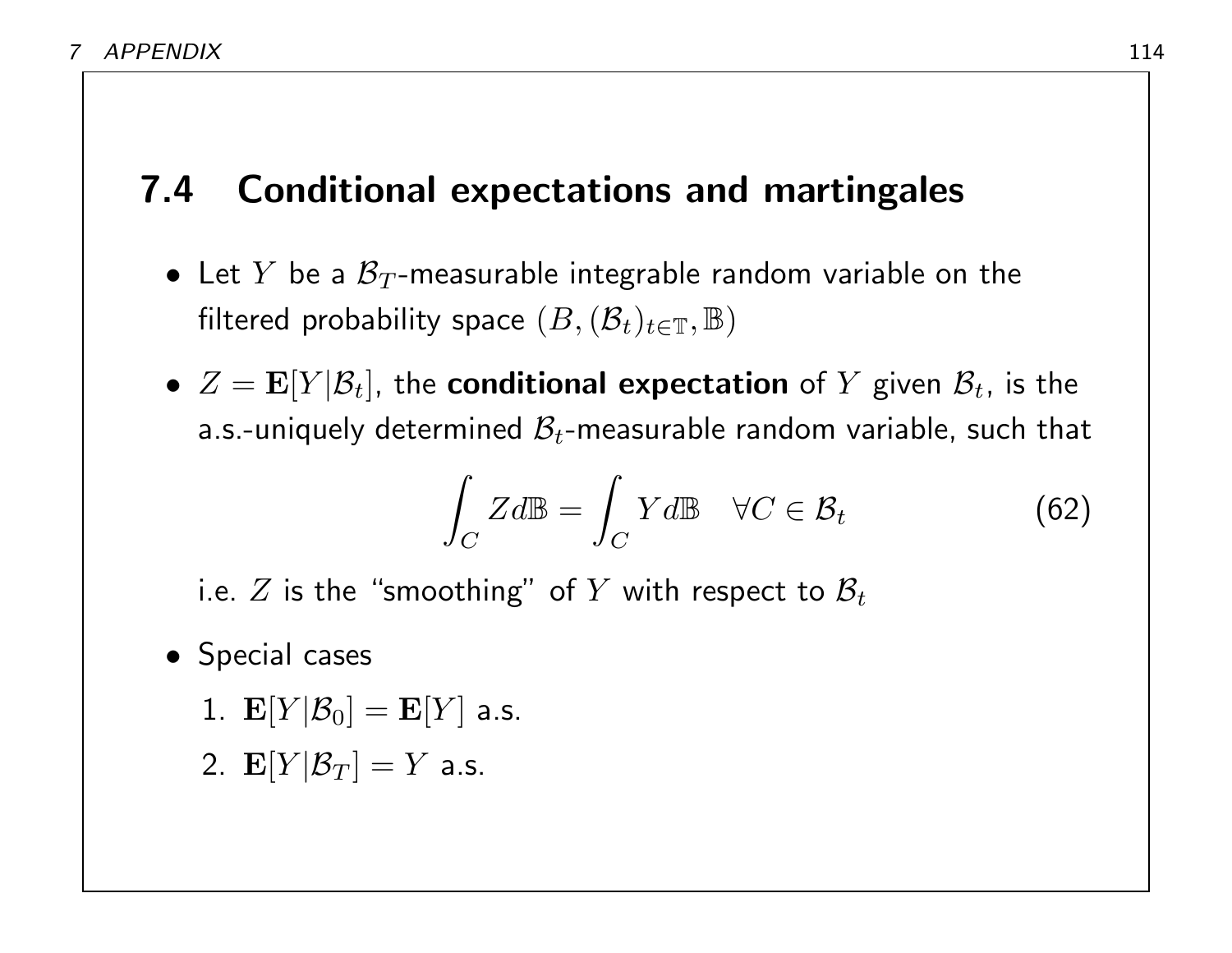• When C is a minimal element of  $\mathcal{B}_t$ , i.e. when it contains no other element of  $\mathcal{B}_t$ , and  $\mathbb{B}(C) > 0$ , then

$$
\mathbf{E}[Y|\mathcal{B}_t](b) = \mathbf{E}[Y|C] := \frac{1}{\mathbb{B}(C)} \int_C Y d\mathbb{B}
$$
 (63)

for any  $b \in C$ .

- Some rules of calculus
	- 1.  $\mathbf{E}[\mathbf{E}[Y|\mathcal{B}_t]|\mathcal{B}_s] = \mathbf{E}[Y|\mathcal{B}_s]$  a.s. for  $s < t$
	- 2.  $\mathbf{E}[XY|\mathcal{B}_t] |= X\cdot\mathbf{E}[Y|\mathcal{B}_t]$  a.s. if  $X$   $\mathcal{B}_t$ -measurable and  $XY$ integrable
	- 3.  $\mathbf{E}[aX + bY|\mathcal{B}_t] = a\mathbf{E}[X|\mathcal{B}_t] + b\mathbf{E}[Y|\mathcal{B}_t]$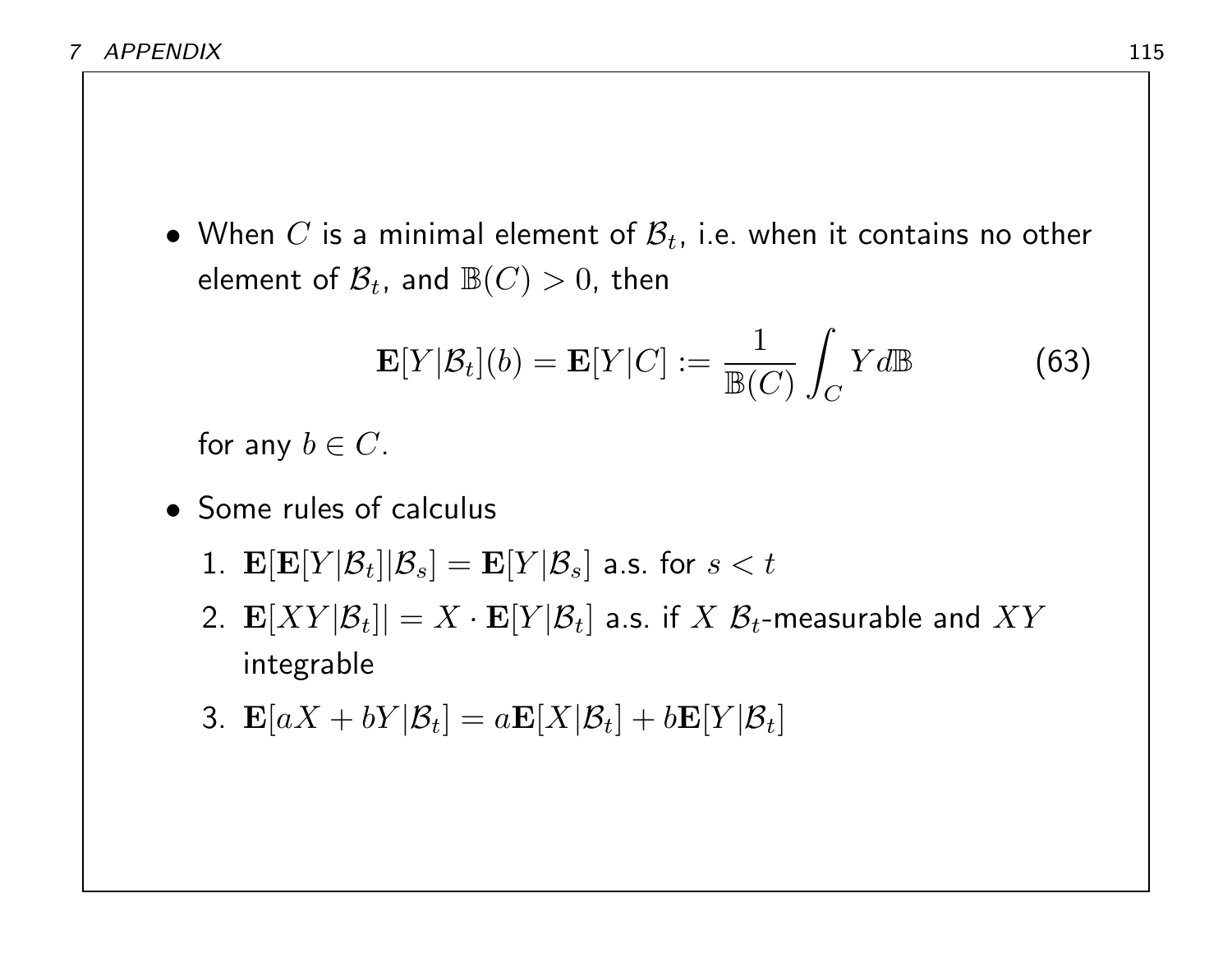#### EXAMPLE 7.4 (Conditional expectations).

- You have to pass two exams  $(t = 1, 2)$  to get the maths diploma.
- Your auntie gives you 1 EUR when you get the diploma (r.v.  $X$ ).
- The expected value of the gift (i.e. of  $X$ ) conditioned on the information given at time t is  $\mathbf{E}[X|\mathcal{B}_t]$ . Here,  $B = \{pp, pf, ff\}$  $\mathcal{B}_0 = \{\emptyset, B\}, \quad \mathcal{B}_1 = \{\emptyset, \{pp, pf\}, \{ff\}, B\}, \quad \mathcal{B}_2 = \mathcal{P}(B) =$  $\{\emptyset, \{pp\}, \{pf\}, \{ff\}, \{pp, pf\}, \{pf, ff\}, \{pp, ff\}, B\}$



Figure 12: The situation with probabilities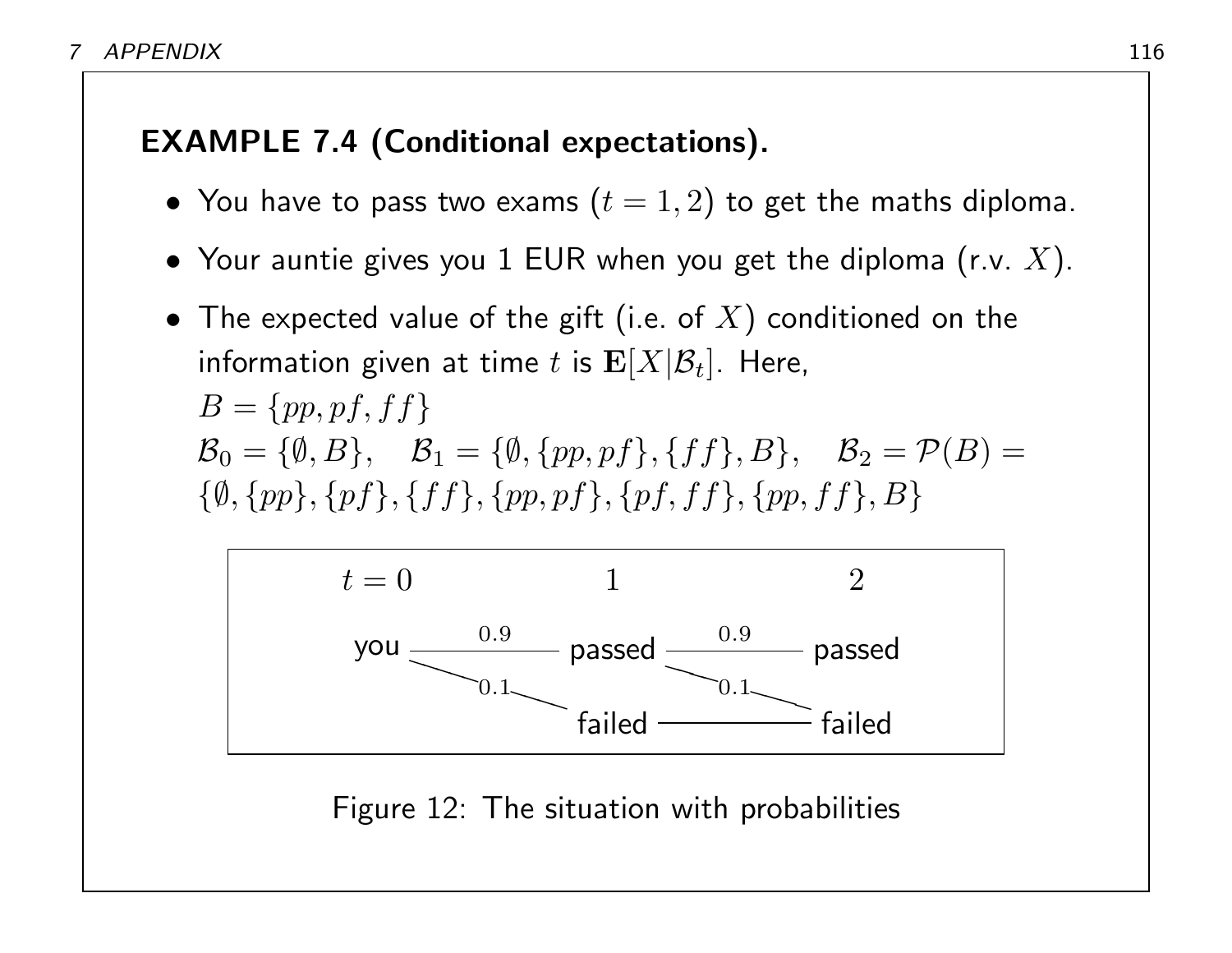#### Example 7.4 (continued)

- $E[X|\mathcal{B}_0] = E[X] = 0.81$
- $\mathbf{E}[X|\mathcal{B}_1](\{pp,pf\}) = \mathbf{E}[X|\mathcal{B}_1](p*) = 0.9$  and  $\mathbf{E}[X|\mathcal{B}_1](f*) = 0$
- $\mathbf{E}[X|\mathcal{B}_2](pp) = 1$  and  $\mathbf{E}[X|\mathcal{B}_2](\{pf, ff\}) = \mathbf{E}[X|\mathcal{B}_1](*f) = 0$ , i.e.  $\mathbf{E}[X|\mathcal{B}_2] = X$
- Observe:  $\mathbf{E}[X|\mathcal{B}_1]$  (passed/failed at 1) is exactly the expectation of  $X$  you would compute at  $1$  and in this state. This is the meaning of (63).



Figure 13: (Expected) Value process of your aunties gift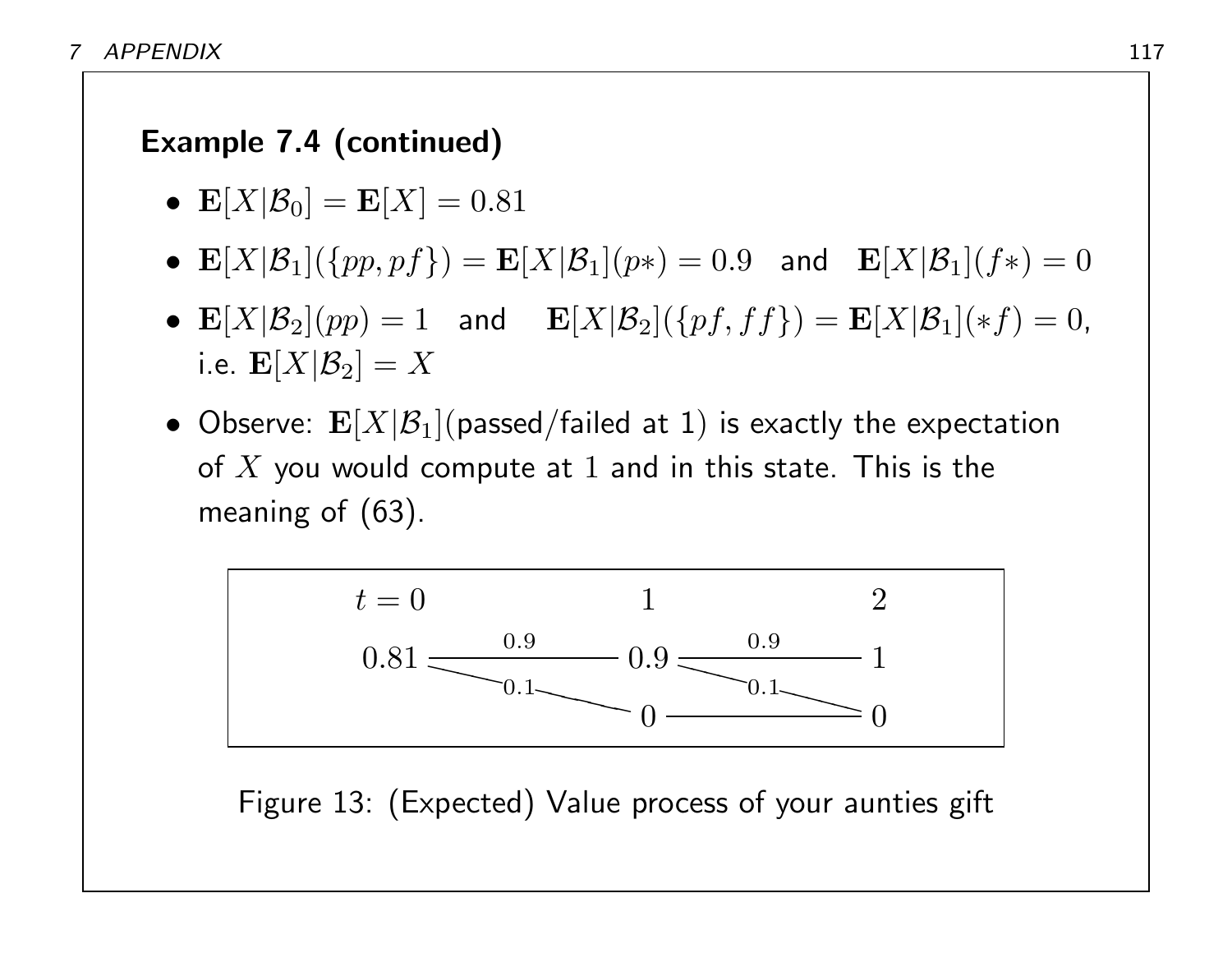- An adapted stochastic process (with respect to the filtration  $(\mathcal{B}_t)_{t\in\mathbb{T}}$ ) is a vector  $X=(X_t)_{t\in\mathbb{T}}$  of  $\mathcal{B}_t$ -measurable random variables  $X_t$ .
- $\bullet$  A martingale is an adapted stochastic process  $X=(X_t)_{t\in\mathbb T}$  such that for  $s \leq t$

$$
\mathbf{E}[X_t|\mathcal{B}_s] = X_s \text{ a.s. } (s, t \in \mathbb{T}). \tag{64}
$$

• Example:  $(\mathbf{E}[Y|\mathcal{B}_t])_{t\in\mathbb{T}}$  is a martingale  $(Y|\mathcal{B}_T)$ -measurable).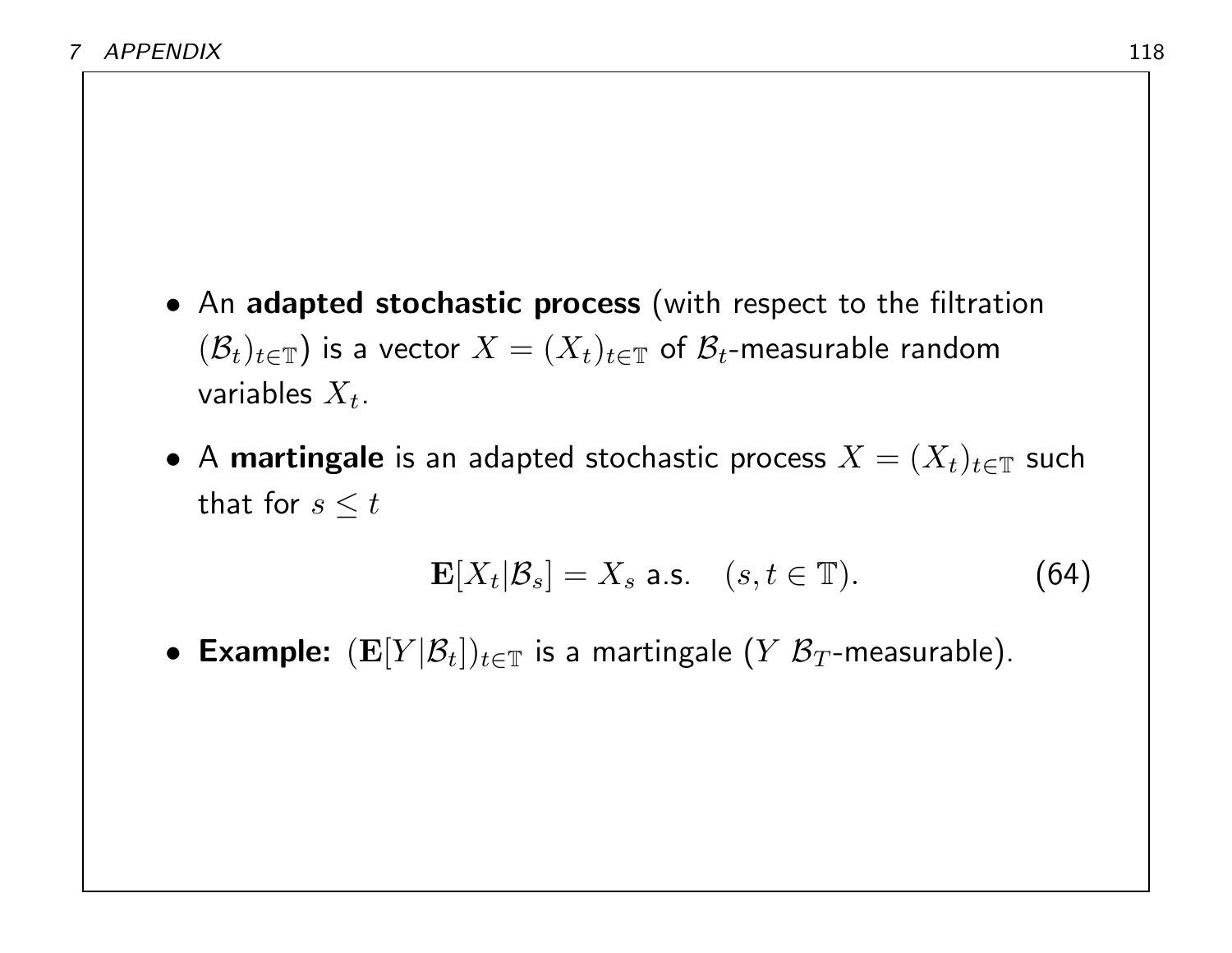# References

- [1] Aase, K.K., Persson, S.-A. (1994) Pricing of Unit-linked Life Insurance Policies, Scandinavian Actuarial Journal 1994 (1), 26-52
- [2] Bouleau, N., Lamberton, D. (1989) Residual risks and hedging strategies in Markovian markets, Stochastic Processes and their Applications 33, 131-150
- [3] Brennan, M.J., Schwartz, E.S. (1976) The pricing of equity-linked life insurance policies with an asset value guarantee, Journal of Financial Economics 3, 195-213
- [4] Bühlmann, H. (1987) Editorial, ASTIN Bulletin 17 (2), 137-138
- [5] Bühlmann, H. (1992) Stochastic discounting, Insurance: Mathematics and Economics 11 (2), 113-127
- [6] Bühlmann, H. (1995) Life Insurance with Stochastic Interest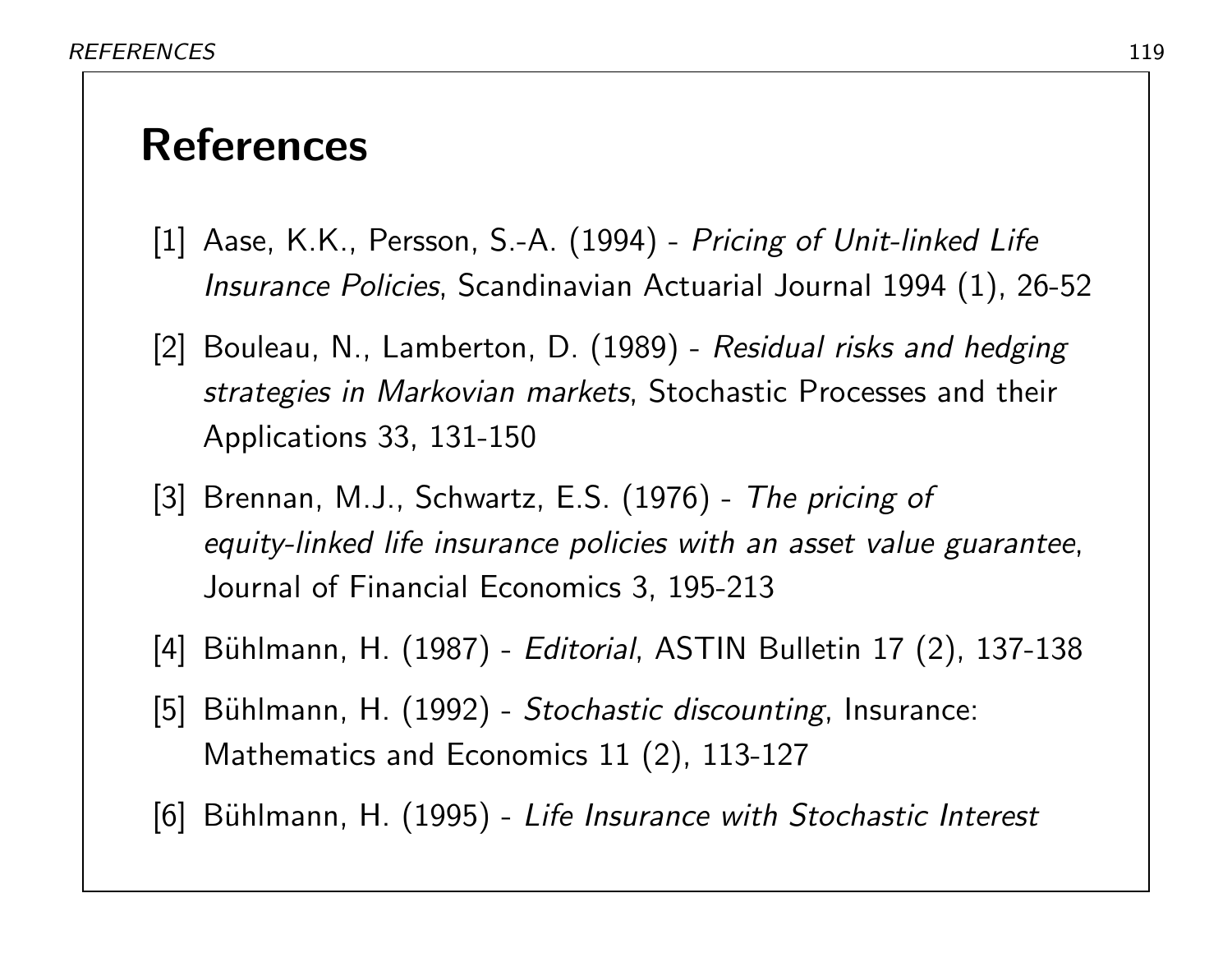Rates in Ottaviani, G. (Ed.) - Financial Risk in Insurance, Springer

- [7] Dalang, R.C., Morton, A., Willinger, W. (1990) Equivalent martingale measures and no-arbitrage in stochastic securities market models, Stochastics and Stochastics Reports 29 (2), 185-201
- [8] Delbaen, F. (1999) The Dalang-Morton-Willinger Theorem, ETH Zürich, http://www.math.ethz.ch/˜delbaen/ftp/teaching/DMW-Theorem.pdf
- [9] Delbaen, F., Haezendonck, J. (1989) A martingale approach to premium calculation principles in an arbitrage free market, Insurance: Mathematics and Economics 8, 269-277
- [10] Duffie, D., Richardson, H.R. (1991) Mean-variance hedging in continuous time, Annals of Applied Probability 1, 1-15

[11] Embrechts, P. (2000) - Actuarial versus financial pricing of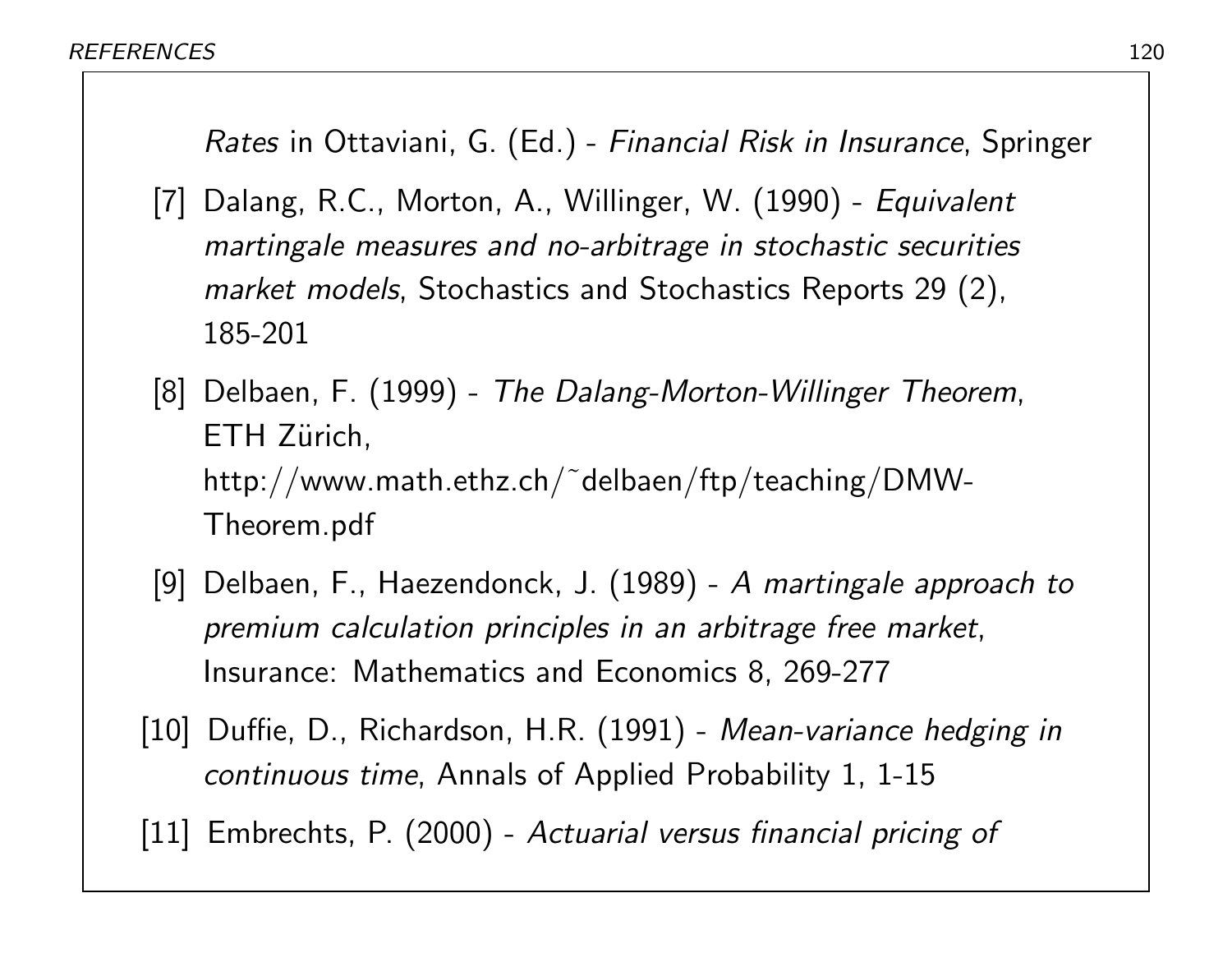```
insurance, Risk Finance 1 (4), 17-26
```
- [12] Fischer, T. (2003) An axiomatic approach to valuation in life insurance, Preprint, TU Darmstadt
- [13] Fischer, T. (2004) Valuation and risk management in life insurance, Ph.D. Thesis, TU Darmstadt http://elib.tu-darmstadt.de/diss/000412/
- [14] Gerber, H.U. (1997) Life Insurance Mathematics, 3rd ed., Springer
- [15] Goovaerts, M., De Vylder, E., Haezendonck, J. (1984) Insurance Premiums, North-Holland, Amsterdam
- [16] Halley, E. (1693) An Estimate of the Degrees of the Mortality of Mankind, drawn from curious Tables of the Births and Funerals at the City of Breslaw; with an Attempt to ascertain the Price of Annuities upon Lives, Philosophical Transactions 196, The Royal Society of London, 596-610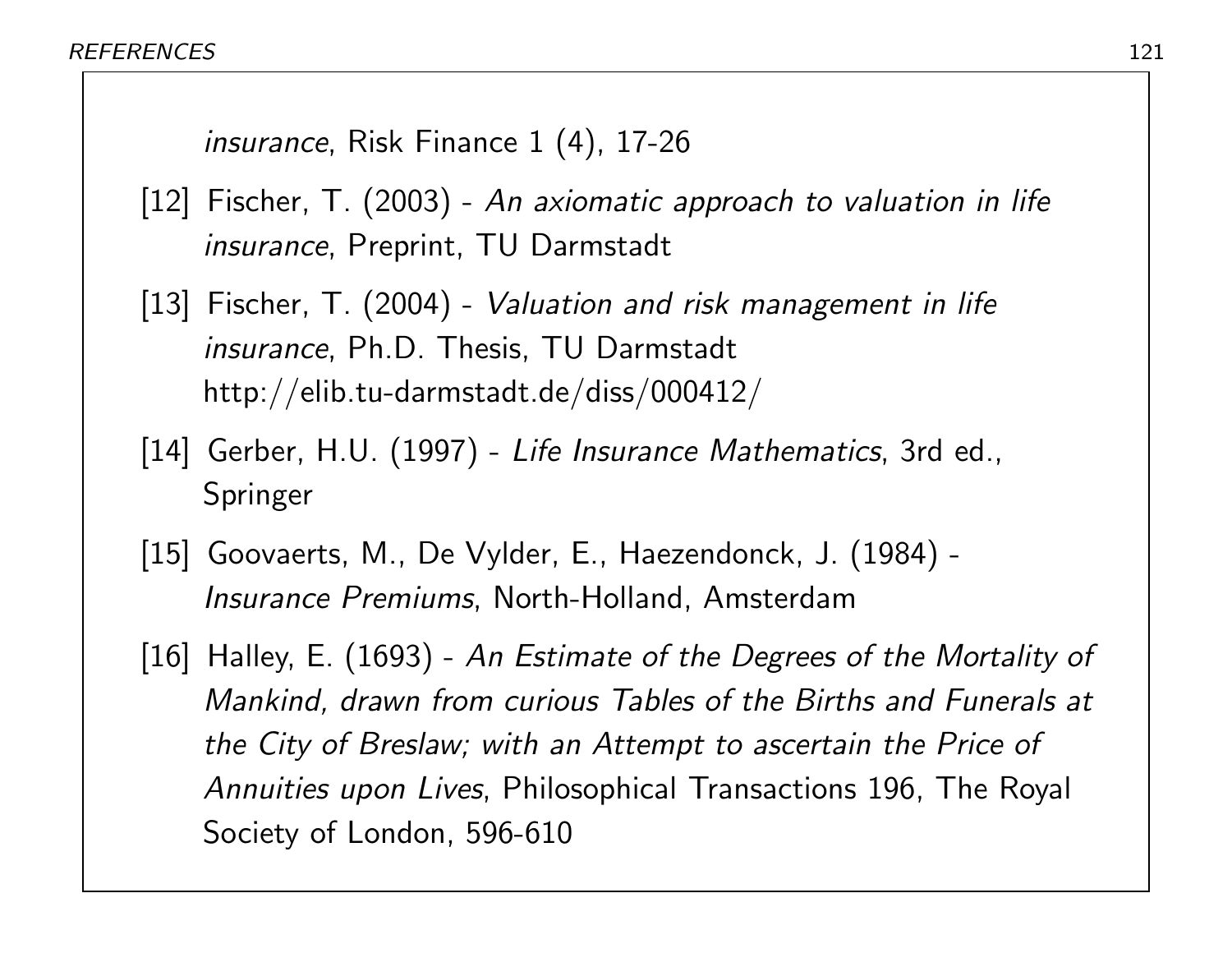A transcription can be found under http://www.pierre-marteau.com/contributions/boehne-01/halleymortality-1.html

- [17] Harrison, J.M., Kreps, D.M. (1979) Martingales and arbitrage in multiperiod securities markets, Journal of Economic Theory 20, 381-408
- [18] Koller, M. (2000) Stochastische Modelle in der Lebensversicherung, Springer
- [19] Laplace, P.S. (1820) Oeuvres, Tome VII, Théorie analytique des probabilités, 3e édition
- [20] Laplace, P.S. (1951) A Philosophical Essay on Probabilities, Dover Publications, New York
- [21] Loebus, N. (1994) Bestimmung einer angemessenen Sterbetafel für Lebensversicherungen mit Todesfallcharakter, Blätter der DGVM, Bd. XXI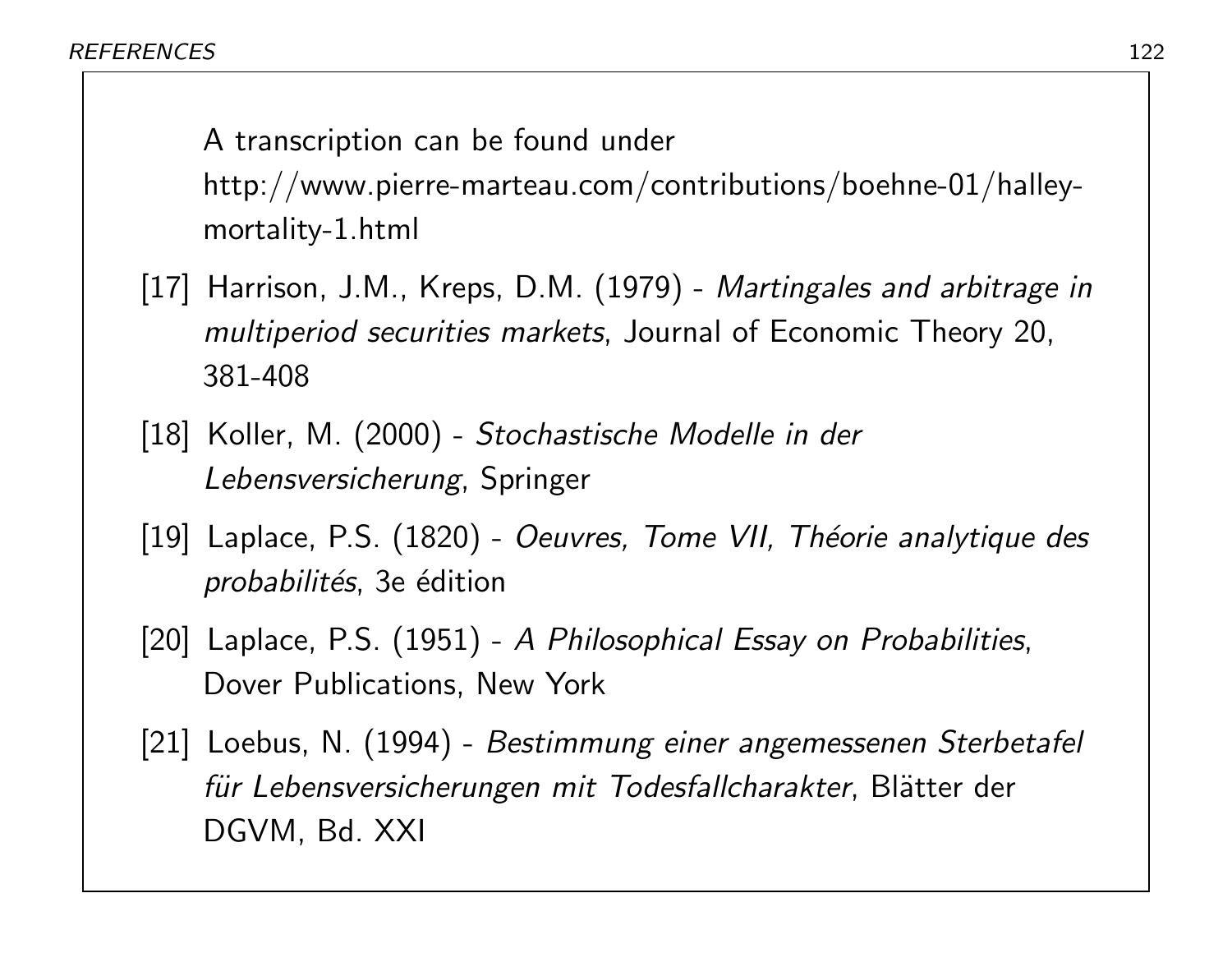- [22] Møller, T. (1998) Risk-minimizing hedging strategies for unit-linked life insurance contracts, ASTIN Bulletin 28, 17-47
- [23] Møller, T. (2001) Risk-minimizing hedging strategies for insurance payment processes, Finance and Stochastics 5, 419-446
- [24] Møller, T. (2002) On valuation and risk management at the interface of insurance and finance, British Actuarial Journal 8 (4), 787-828.
- [25] Møller, T. (2003a) Indifference pricing of insurance contracts in a product space model, Finance and Stochastics 7 (2), 197-217
- [26] Møller, T. (2003b) Indifference pricing of insurance contracts in a product space model: applications, Insurance: Mathematics and Economics 32 (2), 295-315
- [27] Norberg, R. (1999) A theory of bonus in life insurance, Finance and Stochastics 3 (4), 373-390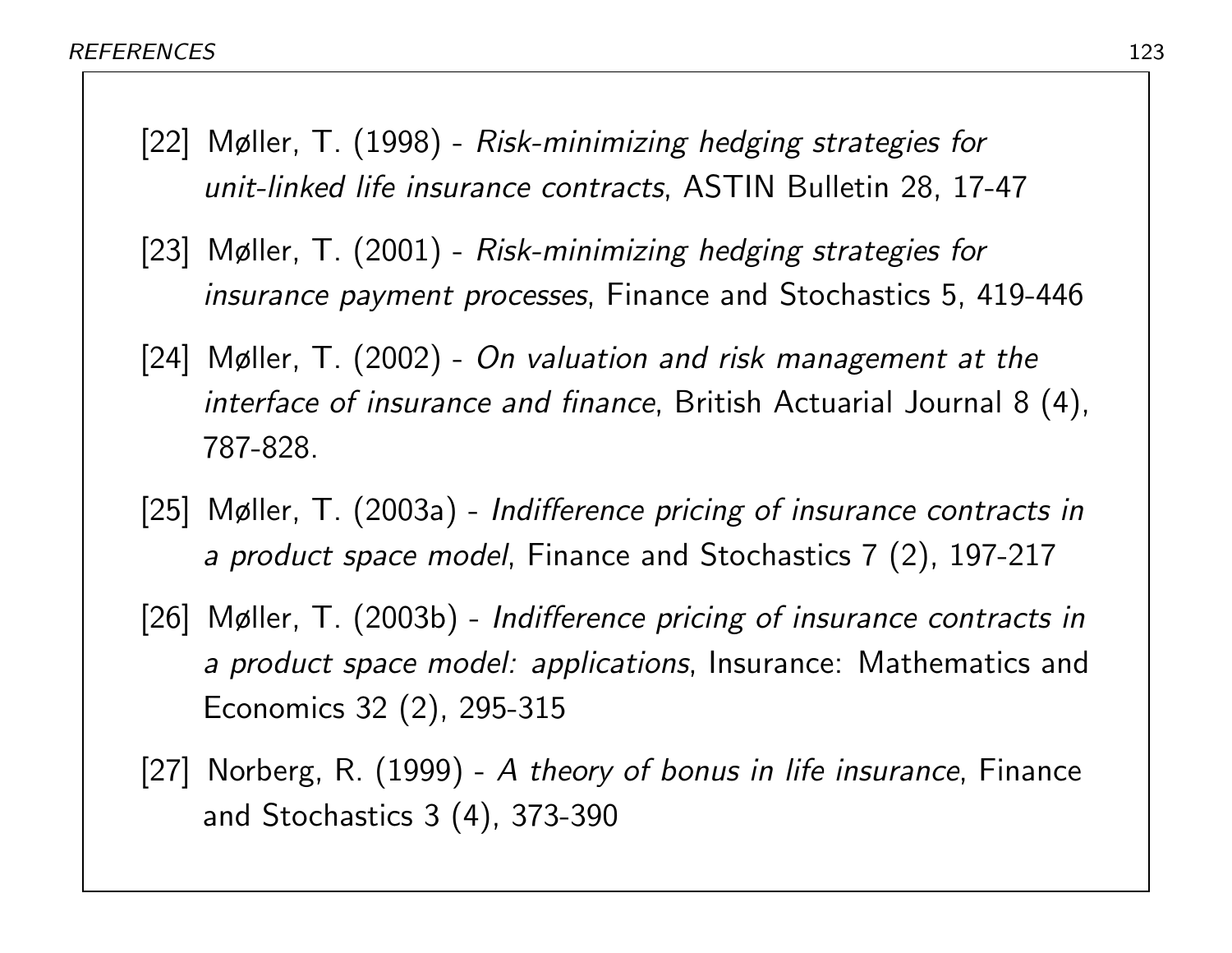- [28] Norberg, R. (2001) On bonus and bonus prognoses in life insurance, Scandinavian Actuarial Journal 2001 (2), 126-147
- [29] Persson, S.-A. (1998) Stochastic Interest Rate in Life Insurance: The Principle of Equivalence Revisited, Scandinavian Actuarial Journal 1998 (2), 97-112
- [30] Rudin, W. (1987) Real and complex analysis, Third Edition, McGraw-Hill
- [31] Schich, S.T. (1997) Schätzung der deutschen Zinsstrukturkurve, Diskussionspapier 4/97, Volkswirtschaftliche Forschungsgruppe der Deutschen Bundesbank
- [32] Schmithals, B., Schütz, U. (1995) Herleitung der DAV-Sterbetafel 1994 R für Rentenversicherungen, Blätter der DGVM, Bd. XXI
- [33] Schweizer, M. (1995a) Variance-Optimal Hedging in Discrete Time, Mathematics of Operations Research 20, 1-32